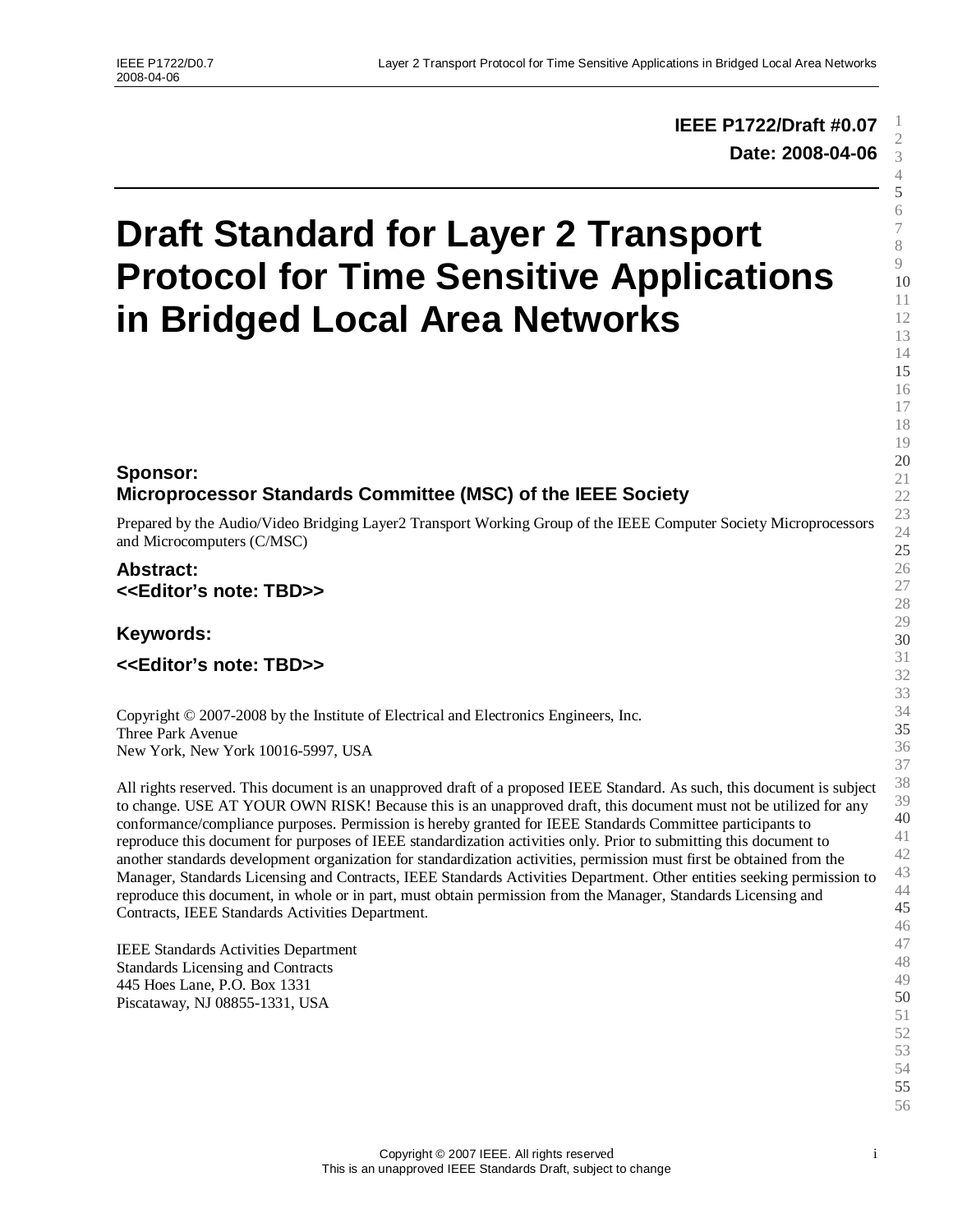# **Introduction**

(This introduction is not part of IEEE P1722/D0.03 Draft Standard for Layer 2 Transport Protocol for Time Sensitive Applications in Bridged Local Area Networks.)

<<Editor's note: Additional introductory text TBD>>

Editors'Foreword

<<Notes>>

<<Throughout this document, all notes such as this one, presented between angle braces, are temporary notes inserted by the Editors for a variety of purposes; these notes and the Editors' Foreword will all be removed prior to publication and are not part of the normative text.>>

<<Comments and participation in IEEE standards development>>

<<All comments on this draft are welcome and encouraged. This includes not only technical comments, but also in the areas of IEEE standards presentation style, formatting, spelling, etc. as a properly formatted and structured document will improve the understanding and implementability of all relevant technical details. It is also requested that all technical and editorial comments should not simply state what is wrong, but also what in the commenter's opinion should be done to fix the problem.

Full participation in the development of this draft requires individual attendance at IEEE P1722 meetings. Information on P1722 activities, working papers, and email distribution lists etc. can be currently be found on the AVBTP Website: http://grouper.ieee.org/groups/1722/

Use of the email distribution list is not presently restricted to IEEE MSC members, and the working group has had a policy of considering ballot comments from all who are interested and willing to contribute to the development of the draft. Individuals not attending meetings have helped to identify sources of misunderstanding and ambiguity in past projects. Non-members are advised that the email lists exist primarily to allow the members of the working group to develop standards, and are not a general forum.

Comments and questions on this document may be sent to the AVBTP email exploder, to the editor or to the chair (email addresses below). Information on joining the AVBTP email exploder can currently be found at: **<http://grouper.ieee.org/groups/1722/reflector.html>**

PLEASE NOTE: Comments whose distribution is restricted in any way cannot be considered, and may not be acknowledged.

Editor of the P1722 Working Group:

Alan K. Bartky SNAP networks 1871 SHARON LN SANTA ANA CA 92705-5910 USA +1 (714) 425 0967 (Tel) EMAIL: **[alan@snap-networks.com](mailto:alan@snap-networks.com)** Chair of the P1722 Working Group:

Robert Boatright Harman Pro email: **[rboatright@harman.com](mailto:rboatright@harman.com)** +1 (801) 568-7566 office +1 (801) 859-5294 mobile

1

>>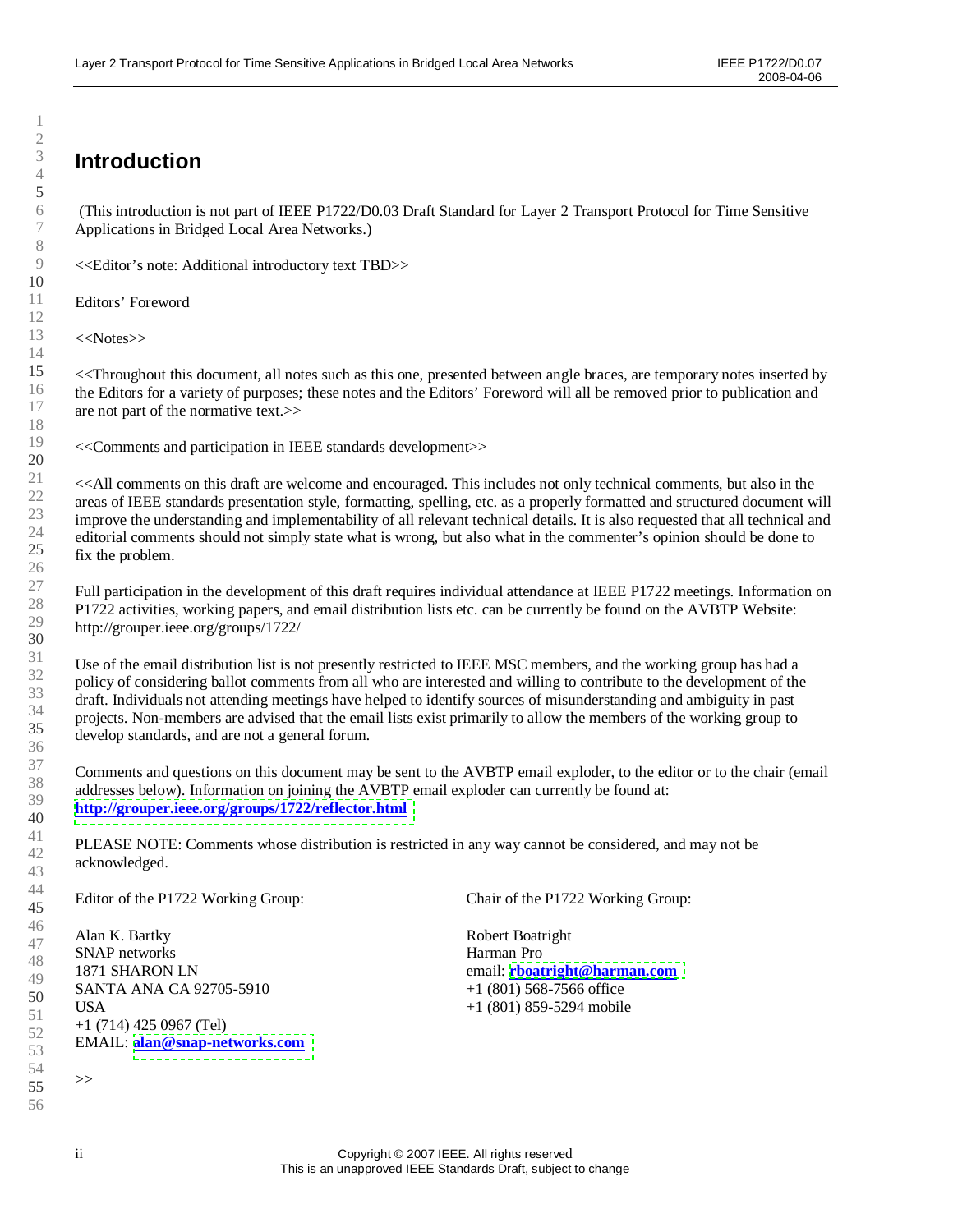<<Editor's note: Document format and use of standard MSC templates for editing IEEE standards:

**This document is being edited in Microsoft Word based on the 2007 standard MSC template and the goal of the working group is to adhere to the formats and conventions contained within the template and its associated guidelines document unless otherwise agreed to by the working group.**

**Standard MSC templates are available for Adobe Framemaker, Microsoft Word, and Open-Office. For more information and for additional web links to download the template files, please see:**

**<http://grouper.ieee.org/groups/msc/WordProcessors.html>**

**These templates are available under an open-source license; they may be used by any SDO, individual, or company. >>**

Patents

Attention is called to the possibility that implementation of this standard may require use of subject matter covered by patent rights. By publication of this standard, no position is taken with respect to the existence or validity of any patent rights in connection therewith. The IEEE shall not be responsible for identifying patents or patent applications for which a license may be required to implement an IEEE standard or for conducting inquiries into the legal validity or scope of those patents that are brought to its attention.

For further information on IEEE patent policy, please see: <http://standards.ieee.org/board/pat/pat-slideset.pdf>

#### Participants

At the time this draft standard was completed, the Audio/Video Bridging Layer2 Transport Working Group had the following membership:

<< Editor's note: This list is based on active participants within recent history either by face to face meetings or by email contributions. At some point in the future, this will be replaced with an official list>>

| Robert Boatright, Chair<br>Alan K. Bartky, Editor |                       |                      |  |  |
|---------------------------------------------------|-----------------------|----------------------|--|--|
| Alan K. Bartky                                    | John Nels Fuller      | Suman Sharma         |  |  |
| Alexei Beliaev                                    | <b>Chuck Harrison</b> | <b>Kevin Stanton</b> |  |  |
| Robert Boatright                                  | Lee Minich            | Michael Johas Teener |  |  |
| George Claseman                                   | Matt Mora             | <b>Fred Tuck</b>     |  |  |
| William Dai                                       | Dave Olsen            | Niel Warren          |  |  |
| Craig Gunther                                     | Don Pannell           | Andy Yanowitz        |  |  |

The following members of the balloting committee voted on this standard. Balloters may have voted for approval, disapproval, or abstention.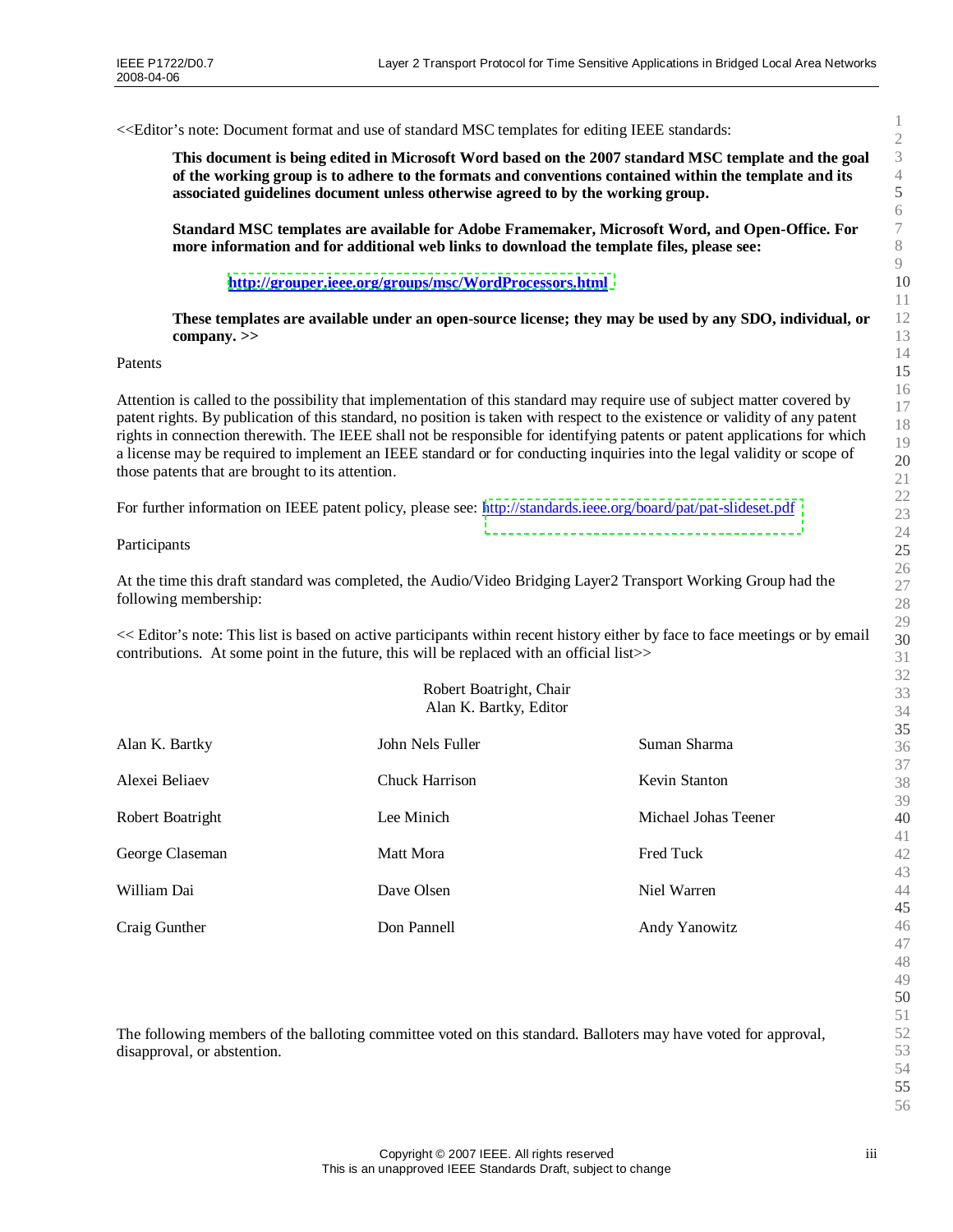| $\mathbf{1}$                                  | (to be supplied by IEEE)                                                                                   |
|-----------------------------------------------|------------------------------------------------------------------------------------------------------------|
| $\mathfrak{2}$<br>$\ensuremath{\mathfrak{Z}}$ |                                                                                                            |
| $\overline{4}$                                | When the IEEE-SA Standards Board approved this standard on XX Month 200X, it had the following membership: |
| 5<br>6                                        |                                                                                                            |
| $\tau$                                        | Name, Chair<br>name, Vice Chair                                                                            |
| $\, 8$                                        | name, Secretary                                                                                            |
| $\mathcal{G}$                                 |                                                                                                            |
| $10\,$                                        |                                                                                                            |
| 11                                            | (to be supplied by IEEE)                                                                                   |
| 12                                            |                                                                                                            |
| 13<br>$14\,$                                  |                                                                                                            |
| 15                                            |                                                                                                            |
| 16                                            | *Member Emeritus                                                                                           |
| $17\,$                                        |                                                                                                            |
| 18                                            |                                                                                                            |
| 19                                            |                                                                                                            |
| 20                                            | Also included is the following nonvoting IEEE-SA Standards Board liaisons:                                 |
| 21<br>22<br>23<br>24<br>25<br>26<br>27<br>28  | (To be supplied by IEEE)                                                                                   |
|                                               |                                                                                                            |
|                                               | Editor's name here                                                                                         |
|                                               | IEEE Standards Project Editor                                                                              |
|                                               |                                                                                                            |
|                                               |                                                                                                            |
| 29                                            |                                                                                                            |
| 30                                            |                                                                                                            |
|                                               |                                                                                                            |
| 31<br>32<br>33                                |                                                                                                            |
|                                               |                                                                                                            |
| 34<br><b>35</b>                               |                                                                                                            |
| 36                                            |                                                                                                            |
| 37                                            |                                                                                                            |
| 38                                            |                                                                                                            |
| 39                                            |                                                                                                            |
| 40                                            |                                                                                                            |
| 41                                            |                                                                                                            |
| 42<br>43                                      |                                                                                                            |
| 44                                            |                                                                                                            |
| 45                                            |                                                                                                            |
| 46                                            |                                                                                                            |
| 47                                            |                                                                                                            |
| 48                                            |                                                                                                            |
| 49                                            |                                                                                                            |
| 50<br>51                                      |                                                                                                            |
| 52                                            |                                                                                                            |
| 53                                            |                                                                                                            |
| 54                                            |                                                                                                            |
| 55                                            |                                                                                                            |
| 56                                            |                                                                                                            |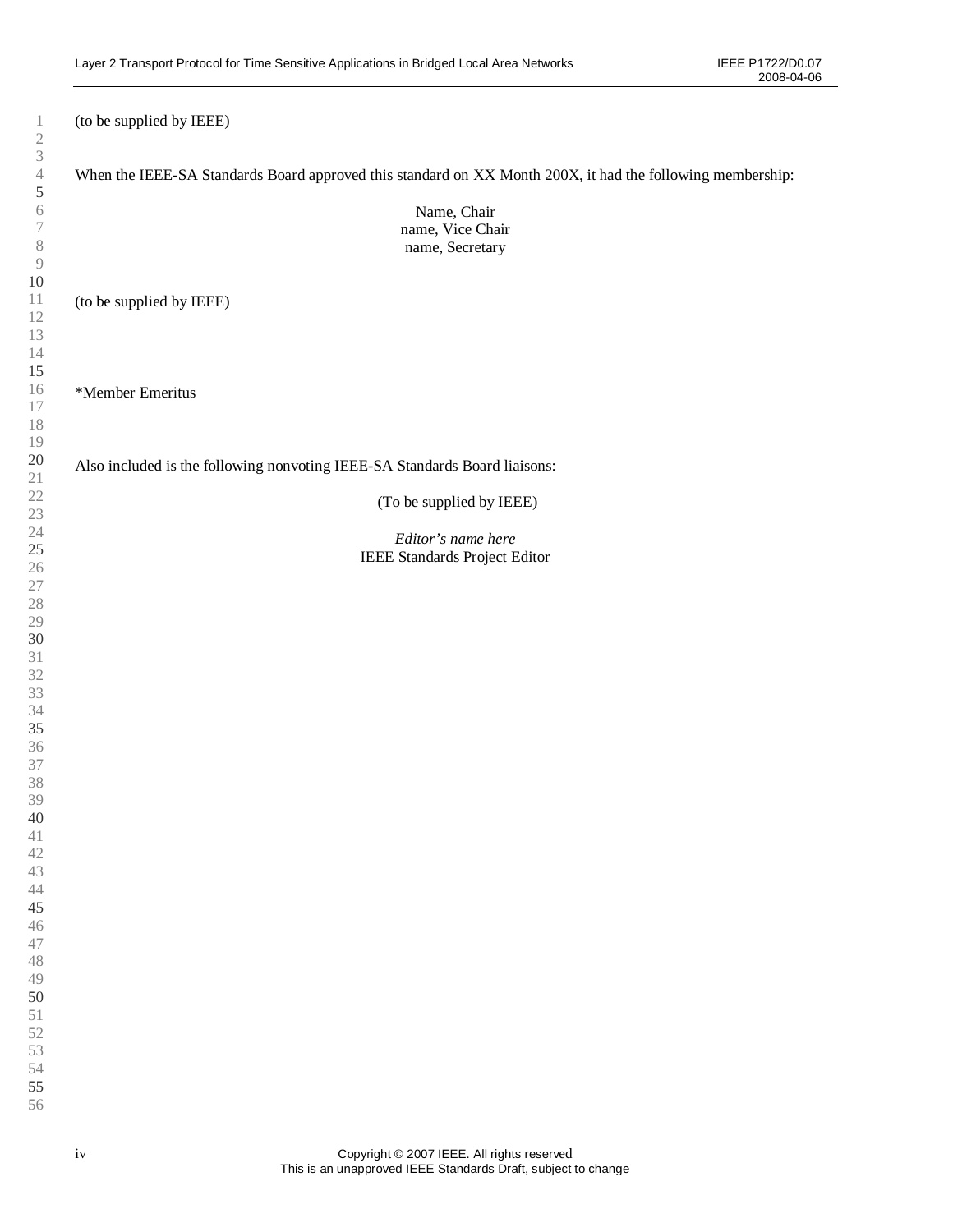# **Revision history**

| <b>Version</b> | <b>Date</b> | <b>Author</b>            | <b>Comments</b>                                                                                                                                                                                                                                                                                                                                                                                                                                                                                                                                                                                                                                                                                                                                                                                                                                                                                                                                                                                     |
|----------------|-------------|--------------------------|-----------------------------------------------------------------------------------------------------------------------------------------------------------------------------------------------------------------------------------------------------------------------------------------------------------------------------------------------------------------------------------------------------------------------------------------------------------------------------------------------------------------------------------------------------------------------------------------------------------------------------------------------------------------------------------------------------------------------------------------------------------------------------------------------------------------------------------------------------------------------------------------------------------------------------------------------------------------------------------------------------|
| 0.01           | 2007-07-11  | Alan K.<br><b>Bartky</b> | First version based on IEEE templates, IEEE other specifications and work<br>to date from various contributions from http://www.avbtp.org                                                                                                                                                                                                                                                                                                                                                                                                                                                                                                                                                                                                                                                                                                                                                                                                                                                           |
| 0.02           | 2007-07-13  | Alan K.<br><b>Bartky</b> | Changed to MSC template. Misc. cleanup                                                                                                                                                                                                                                                                                                                                                                                                                                                                                                                                                                                                                                                                                                                                                                                                                                                                                                                                                              |
| 0.03           | 2007-08-10  | Alan K.<br><b>Bartky</b> | Summary changes:<br>Edited in initial proposals for Fragmentation/Reassembly, Cross-<br>Timestamp functions.<br>Redesigned encapsulations to accommodate Fragmentation/Reassembly<br>$\bullet$<br>with standardized fields for fragment and packet lengths<br>Added additional quadlet to all data stream packets<br>O<br>Made it so all even numbered subtypes indicate "standard data<br>$\circ$<br>stream header format, including 61883/IIDC and<br>Proprietary/Experimental; and made odd numbered subtypes<br>reserved for control<br>With that, changed reserved subtype value for AV/C<br>control data from 2 to 3.<br>Also changed proprietary control messages to be<br>٠<br>subtype $FF_{16}$ with subtype_data of zero (0).<br>Edited in changes based on comments from Cupertino face to face<br>$\bullet$<br>meeting.<br>Copied line numbering format from latest MSC template.<br>$\bullet$<br>Added hyperlink, table of contents, references, etc. to output PDF file.<br>$\bullet$ |
| 0.04           | 2007-08-27  | Alan K.<br><b>Bartky</b> | Edited in changes based on discussions at Santa Clara face to face<br>$\bullet$<br>meeting, 2007-08-23.<br>Added 64 bit Stream ID for all frames. Updated diagrams and text<br>$\bullet$<br>accordingly.<br>Added Control/Data bit after Ethertype as MSB and changed subtype<br>$\bullet$<br>field from 7 to 8 bits. Updated values, text and tables accordingly.<br>Edited in some of the changes for fragmentation and reassembly based<br>$\bullet$<br>on emails and teleconference discussions. Still more work to go here,<br>but should be good enough to start discussing again.<br>Created new Annex Z for holding of issues and resolutions during<br>$\bullet$<br>creation of this specification.<br>Started editing some text from initial cut and paste bullets from my<br>$\bullet$<br>PowerPoint based contributions to be more "standard like" text. Still a<br>lot more to go on this, but again hopefully still good enough to discuss at<br>our meetings.                        |

The following table shows the change history for this specification.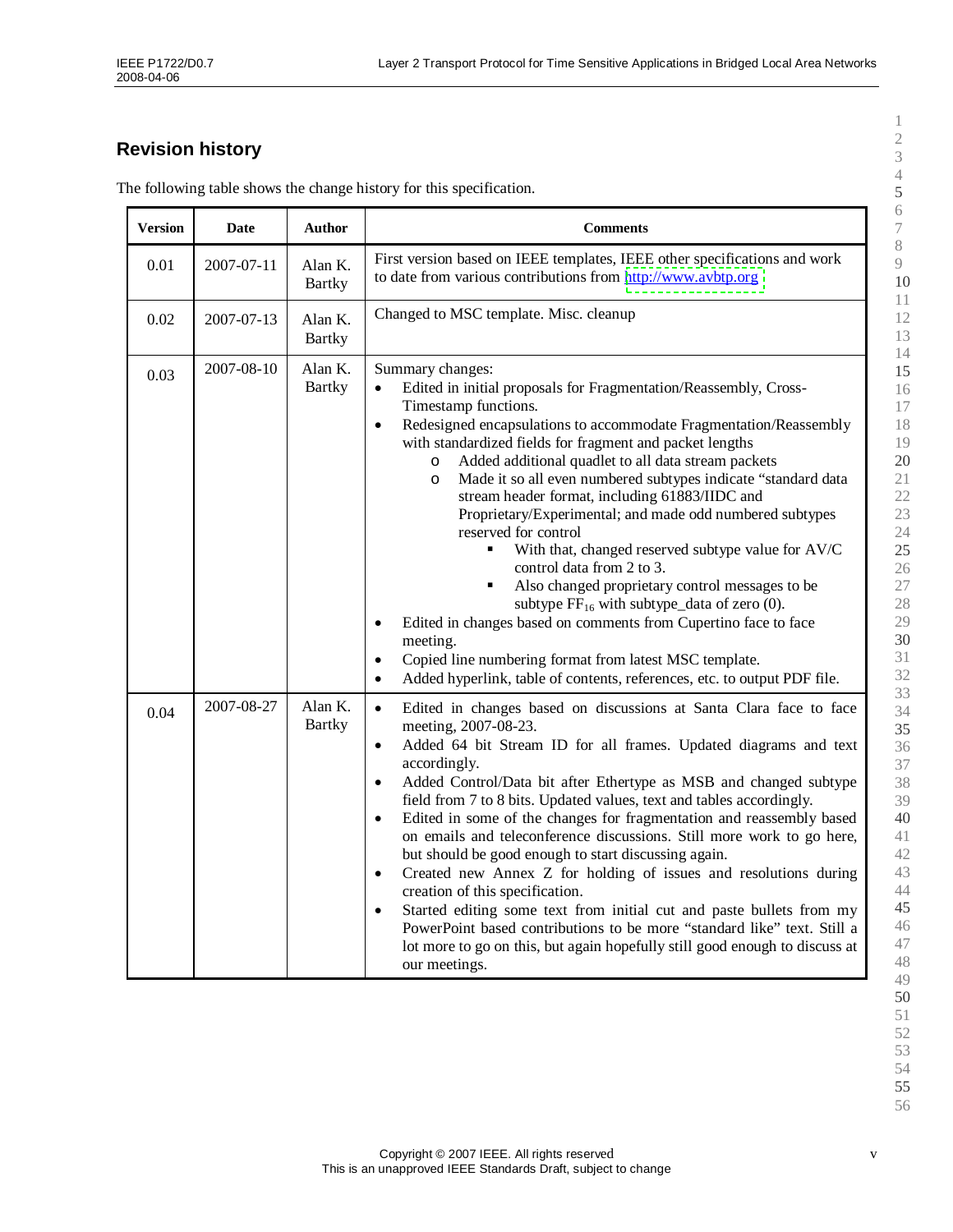| 0.05 | 2007-11-29 | Alan K.<br><b>Bartky</b> | David V. James edited in suggested style, syntax, etc. type changes.<br>Editor reviewed all of them and chose which to accept into the<br>document (comments/question on those not accepted welcome).<br>Edited multiple encapsulation changes to realign the AVBTP frame<br>$\bullet$<br>to have the same quadlet alignment as IP packets (original<br>alignment was based on trying to align the AVBTP packet in the<br>same quadlet alignment as an Ethernet Frame, IP packets are<br>actually not quadlet aligned with the frame as the Ethernet header is<br>either 14 or 18 bytes long depending on if the frame is untagged<br>(14) or tagged (18) format. Basically added two additional bytes at<br>the start of each frame.<br>Changed control frame encapsulation to have a standard length and<br>status field (i.e. took advantage of the 2 new bytes added).<br>Incorporated initial cut and paste and some modifications to John<br>Nels Fuller's contribution on AV/C Command Transport Protocol.<br>Misc. cleanup, rewording and clarification of Fragmentation section<br>(still more to work here).<br>Initial incorporation of Craig Gunther's contribution on AVBTP<br>timestamp and 61883 SYT processing (mostly cut and paste, some<br>minor edit's)                                                                                                                                                                                                                                      |
|------|------------|--------------------------|------------------------------------------------------------------------------------------------------------------------------------------------------------------------------------------------------------------------------------------------------------------------------------------------------------------------------------------------------------------------------------------------------------------------------------------------------------------------------------------------------------------------------------------------------------------------------------------------------------------------------------------------------------------------------------------------------------------------------------------------------------------------------------------------------------------------------------------------------------------------------------------------------------------------------------------------------------------------------------------------------------------------------------------------------------------------------------------------------------------------------------------------------------------------------------------------------------------------------------------------------------------------------------------------------------------------------------------------------------------------------------------------------------------------------------------------------------------------------------------------------------------|
| 0.06 | 2008-03-07 | Alan K.<br><b>Bartky</b> | Edited in John's Fuller's contribution on Command Transport<br>$\bullet$<br>Protocol and did some misc. editing and cleanup. Also, per group<br>consensus changed OPEN and CLOSE to OPEN and CLOSE<br>Edited in Dave Olsen's contributions on Timing/Synchronization<br>and also MAC address allocation. For MAC address Allocation,<br>created a new normative Annex (note: this may move to another<br>IEEE 802 based standard in the future, but for now, we will keep<br>working on this in P1722).<br>In process of editing the text in, did several changes from<br>$\circ$<br>"should" to "shall" based on my understanding of the text<br>and needs of the protocol as described by the text. The<br>editor kindly requests others review all uses of "should"<br>and "shall" throughout the document.<br>Updated AVBTP name list to be more reflective of those actually<br>working and contributing to the standard.<br>Moved fragmentation/reassembly details from main text to Annex B<br>as native AVBTP end stations will use CIP to do the breaking up of<br>source data into AVBTP packets and will not support CIP packets<br>that do not fit in a maximum size Ethernet frame. This work may<br>still be useful for IEEE 1394 to AVBTP interworking units, so<br>moving the text and diagrams there as a placeholder.<br>Added some placeholder text from some new assumptions as<br>٠<br>discussed at the Sandy Utah face to face meeting and entered into<br>the draft assumptions document. |

vi Copyright © 2007 IEEE. All rights reserved This is an unapproved IEEE Standards Draft, subject to change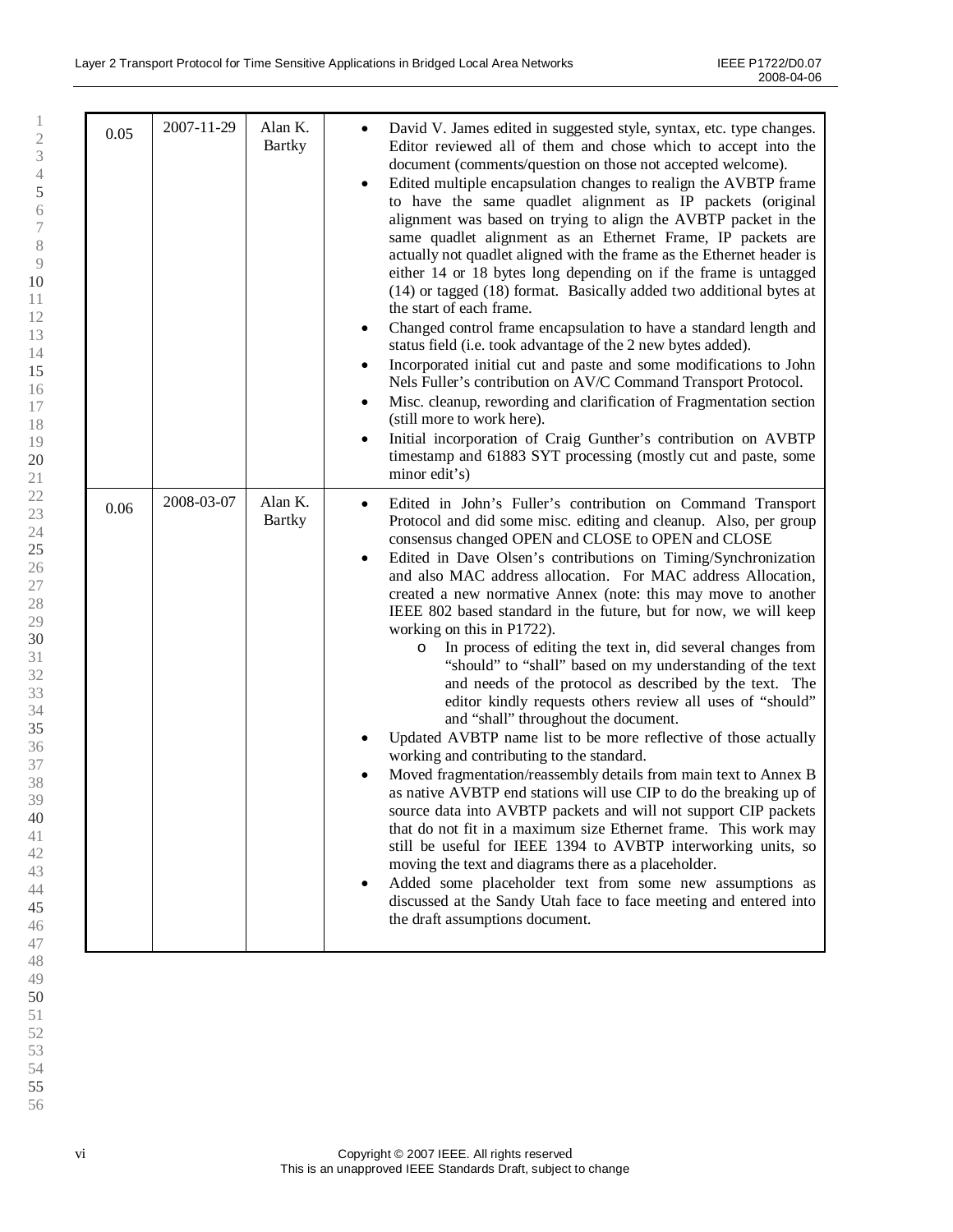| 0.7 | 2008-04-07 | Alan $K$ .<br>Bartky | Updated editor's contact information<br>Updated Web page and email address info to official IEEE 1722<br>web site<br>Significantly updated Annex C based on discussions in IEEE 1722<br>and 802.1 AVB meetings.<br>Changed from "Multicast MAC address acquisition"<br>$\Omega$<br>protocol" to "MAC address acquisition protocol" to reflect<br>request to allow protocol to be expanded to also allow<br>allocation of Source MAC addresses and to allow for a<br>future DHCP like server for allocating MAC addresses.<br>Based on that added new proposed fields and<br>٠<br>protocol operations<br>Added new tables and parameters to make it easier to tune.<br>$\circ$<br>Per discussions from last face to face meeting and also on<br>teleconferences, Changed fields:<br>gm_info to gm_discontinuity<br>$\circ$<br>gm_generation to stream_reserved2<br>$\Omega$ |
|-----|------------|----------------------|----------------------------------------------------------------------------------------------------------------------------------------------------------------------------------------------------------------------------------------------------------------------------------------------------------------------------------------------------------------------------------------------------------------------------------------------------------------------------------------------------------------------------------------------------------------------------------------------------------------------------------------------------------------------------------------------------------------------------------------------------------------------------------------------------------------------------------------------------------------------------|
|     |            |                      |                                                                                                                                                                                                                                                                                                                                                                                                                                                                                                                                                                                                                                                                                                                                                                                                                                                                            |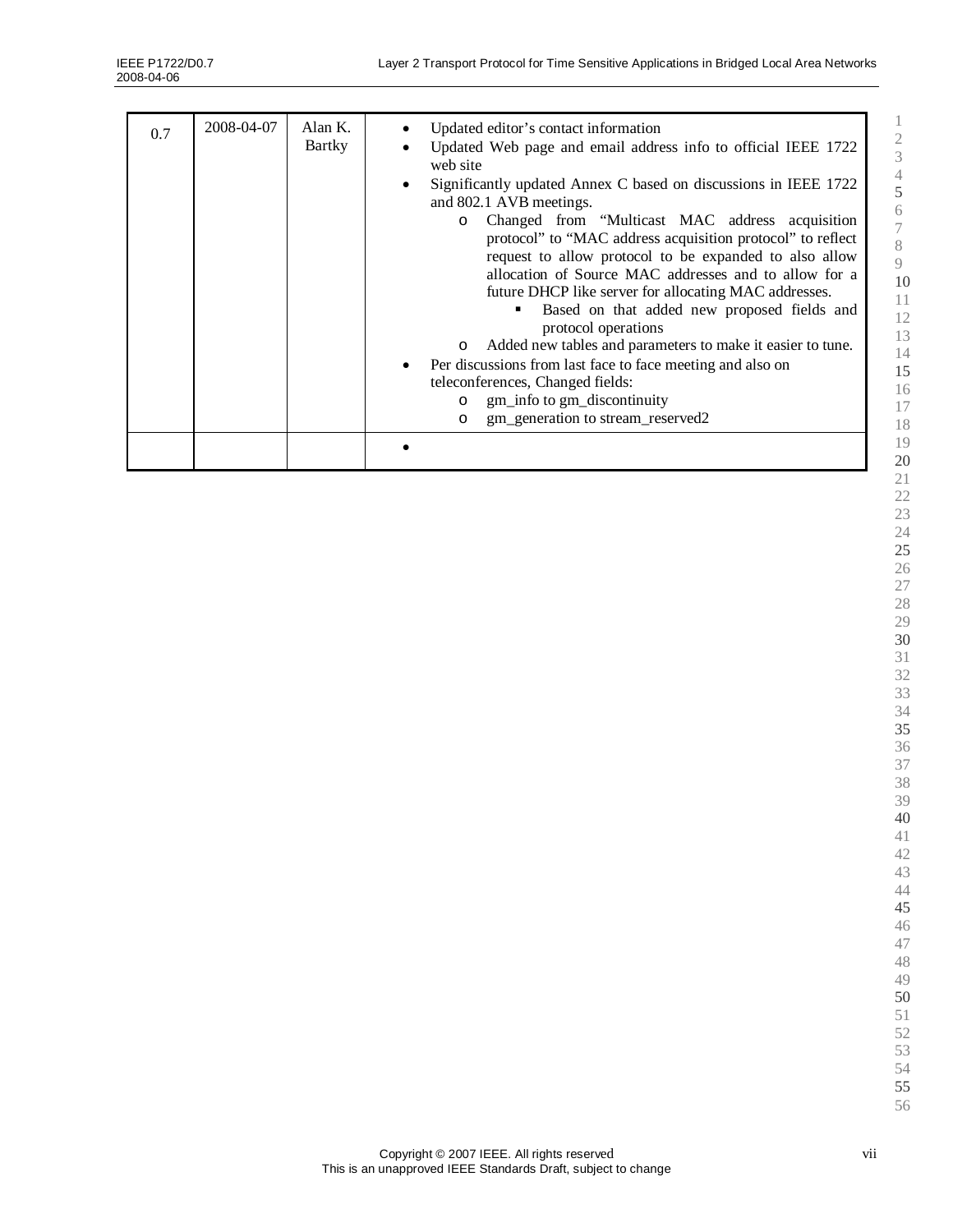# **Table of contents**

| 5.8.2 Other layers needed to operate, but not directly interfaced with AVBTP42 |
|--------------------------------------------------------------------------------|
|                                                                                |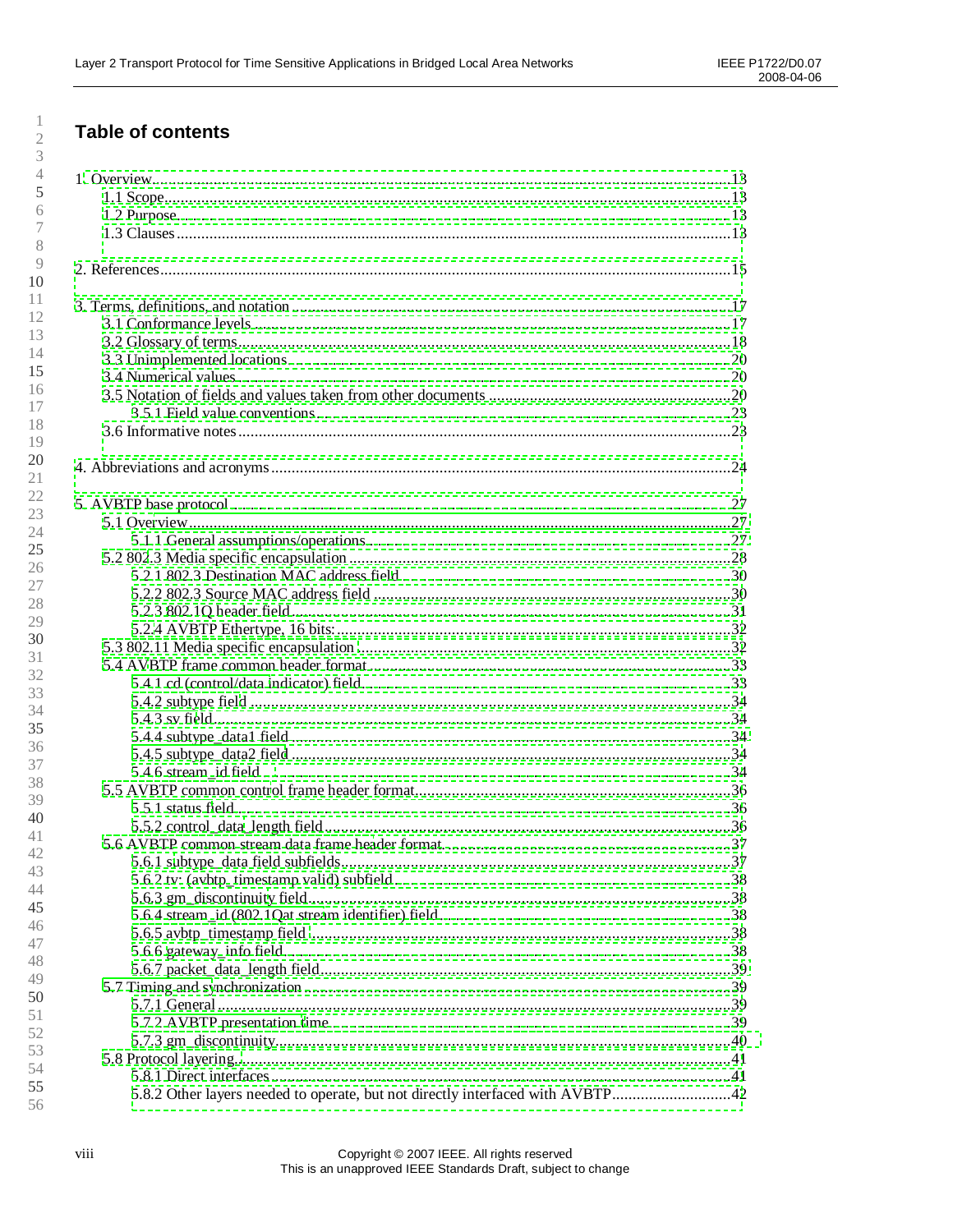|                                                                                                               | I.           |
|---------------------------------------------------------------------------------------------------------------|--------------|
|                                                                                                               | 2<br>3       |
|                                                                                                               | 4            |
|                                                                                                               | 5            |
|                                                                                                               | 6            |
|                                                                                                               | 7            |
|                                                                                                               |              |
|                                                                                                               | 8<br>$\circ$ |
|                                                                                                               |              |
|                                                                                                               | 10           |
|                                                                                                               | 11           |
|                                                                                                               | 12           |
|                                                                                                               | 13           |
|                                                                                                               | 14           |
|                                                                                                               | 15           |
|                                                                                                               | 16           |
|                                                                                                               | 17           |
|                                                                                                               | 18           |
|                                                                                                               | 19           |
|                                                                                                               | 20           |
|                                                                                                               | 21           |
|                                                                                                               | 22           |
| 6.4.12 SYT (synchronization timing) field (1394 cycle time based presentation time for SPH field equals 0) 50 | 23           |
|                                                                                                               | 24           |
|                                                                                                               | 25           |
|                                                                                                               | 26           |
|                                                                                                               | 27           |
|                                                                                                               | 28           |
|                                                                                                               | 29           |
|                                                                                                               | 30           |
|                                                                                                               |              |
|                                                                                                               | 31           |
|                                                                                                               | 32           |
|                                                                                                               | 33           |
|                                                                                                               | 34           |
|                                                                                                               | 35           |
|                                                                                                               | 36           |
|                                                                                                               | 37           |
|                                                                                                               | 38           |
|                                                                                                               | 39           |
|                                                                                                               | 40           |
|                                                                                                               | 41           |
|                                                                                                               | 42           |
|                                                                                                               | 43           |
|                                                                                                               | 44           |
|                                                                                                               | 45           |
|                                                                                                               | 46           |
|                                                                                                               | 47           |
|                                                                                                               | 48           |
|                                                                                                               | 49           |
|                                                                                                               |              |
|                                                                                                               | 50           |
|                                                                                                               | 51           |
|                                                                                                               | 52           |
| Annex B (normative) Interworking 61883 between AVBTP and IEEE 1394 networks                                   | 53           |
|                                                                                                               | 54           |
|                                                                                                               | 55           |
|                                                                                                               | 56           |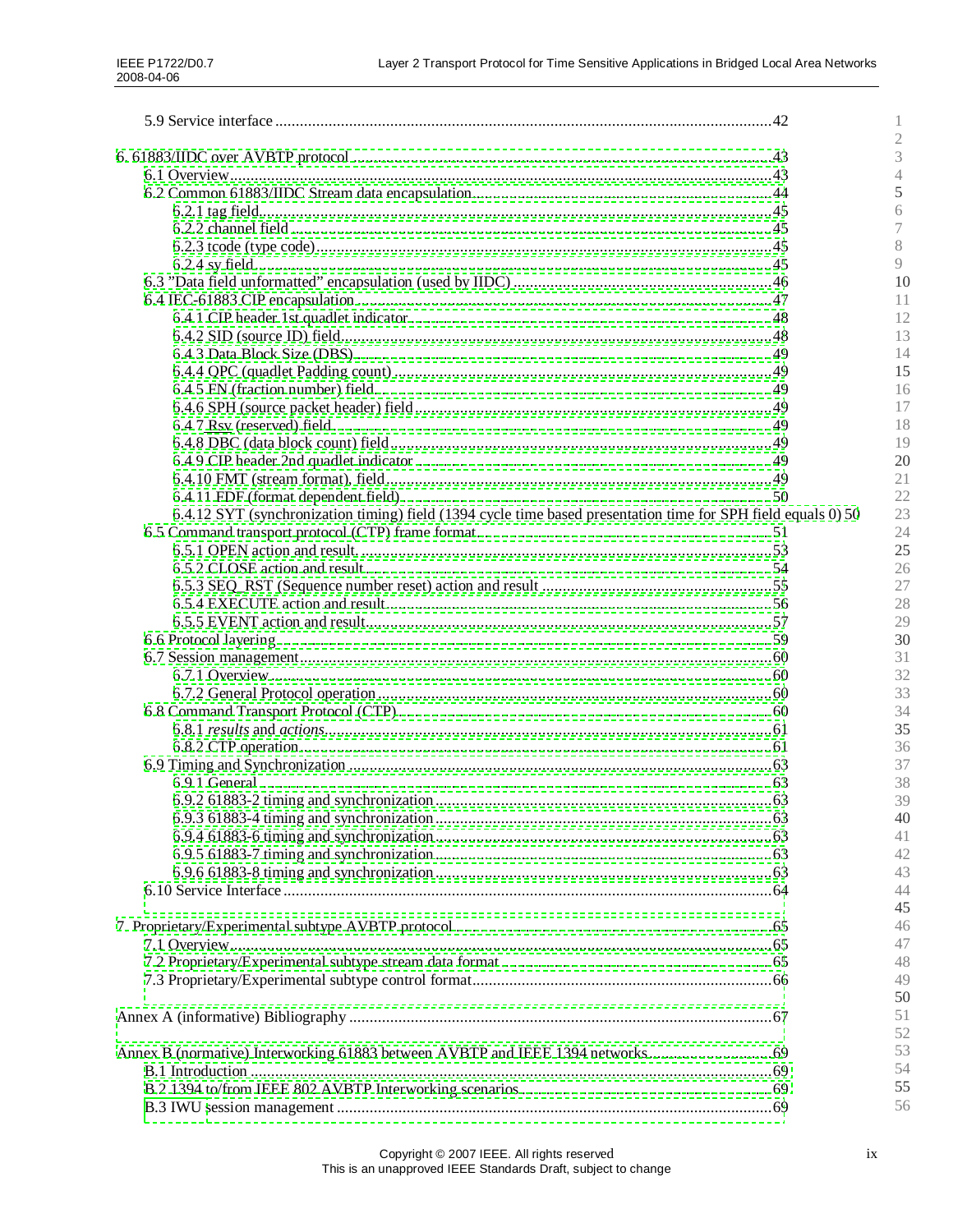| 2  |                                                                                                                 |
|----|-----------------------------------------------------------------------------------------------------------------|
| 3  |                                                                                                                 |
| 4  |                                                                                                                 |
| 5  |                                                                                                                 |
| 6  |                                                                                                                 |
|    |                                                                                                                 |
| 8  |                                                                                                                 |
| 9  |                                                                                                                 |
| 10 |                                                                                                                 |
| 11 |                                                                                                                 |
| 12 |                                                                                                                 |
| 13 |                                                                                                                 |
| 14 |                                                                                                                 |
| 15 |                                                                                                                 |
| 16 |                                                                                                                 |
| 17 |                                                                                                                 |
| 18 |                                                                                                                 |
| 19 |                                                                                                                 |
| 20 |                                                                                                                 |
| 21 |                                                                                                                 |
| 22 |                                                                                                                 |
| 23 |                                                                                                                 |
| 24 |                                                                                                                 |
| 25 |                                                                                                                 |
| 26 |                                                                                                                 |
| 27 |                                                                                                                 |
| 28 | Z.4 Need to define more details on format and function of AVBTP source Timestamp and relationship to use of the |
| 29 |                                                                                                                 |
| 30 |                                                                                                                 |
| 31 | Z.6 Need to define what happens if presentation time has passed and/or is out of range91                        |
| 32 |                                                                                                                 |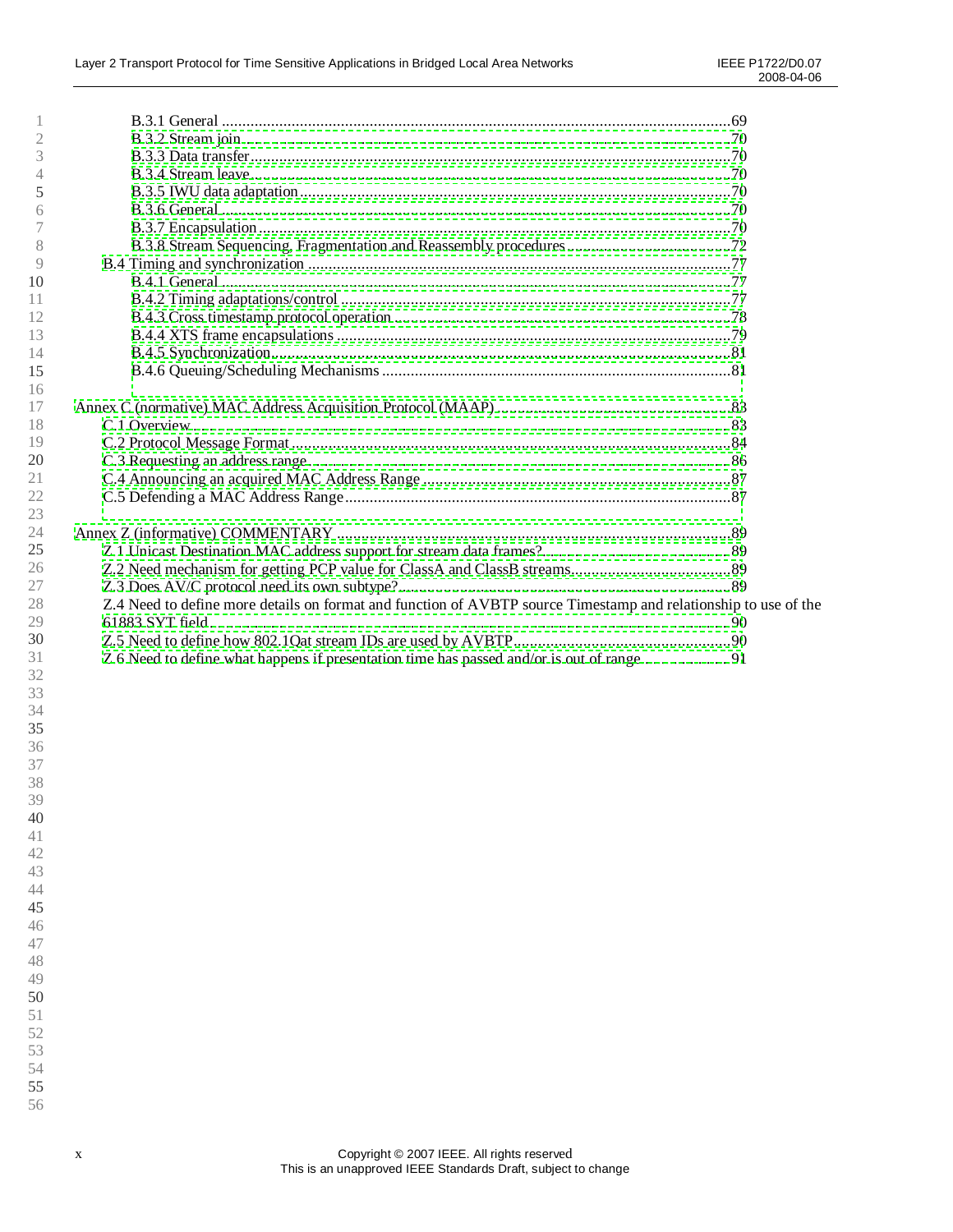# **List of figures**

| Figure 5.2 - AVBTP frame within an 802.3 frame without an 802.11Q Tag field30 |  |
|-------------------------------------------------------------------------------|--|
|                                                                               |  |
|                                                                               |  |
|                                                                               |  |
|                                                                               |  |
|                                                                               |  |
|                                                                               |  |
|                                                                               |  |
|                                                                               |  |
|                                                                               |  |
|                                                                               |  |
|                                                                               |  |
|                                                                               |  |
|                                                                               |  |
|                                                                               |  |
|                                                                               |  |

# **List of tables**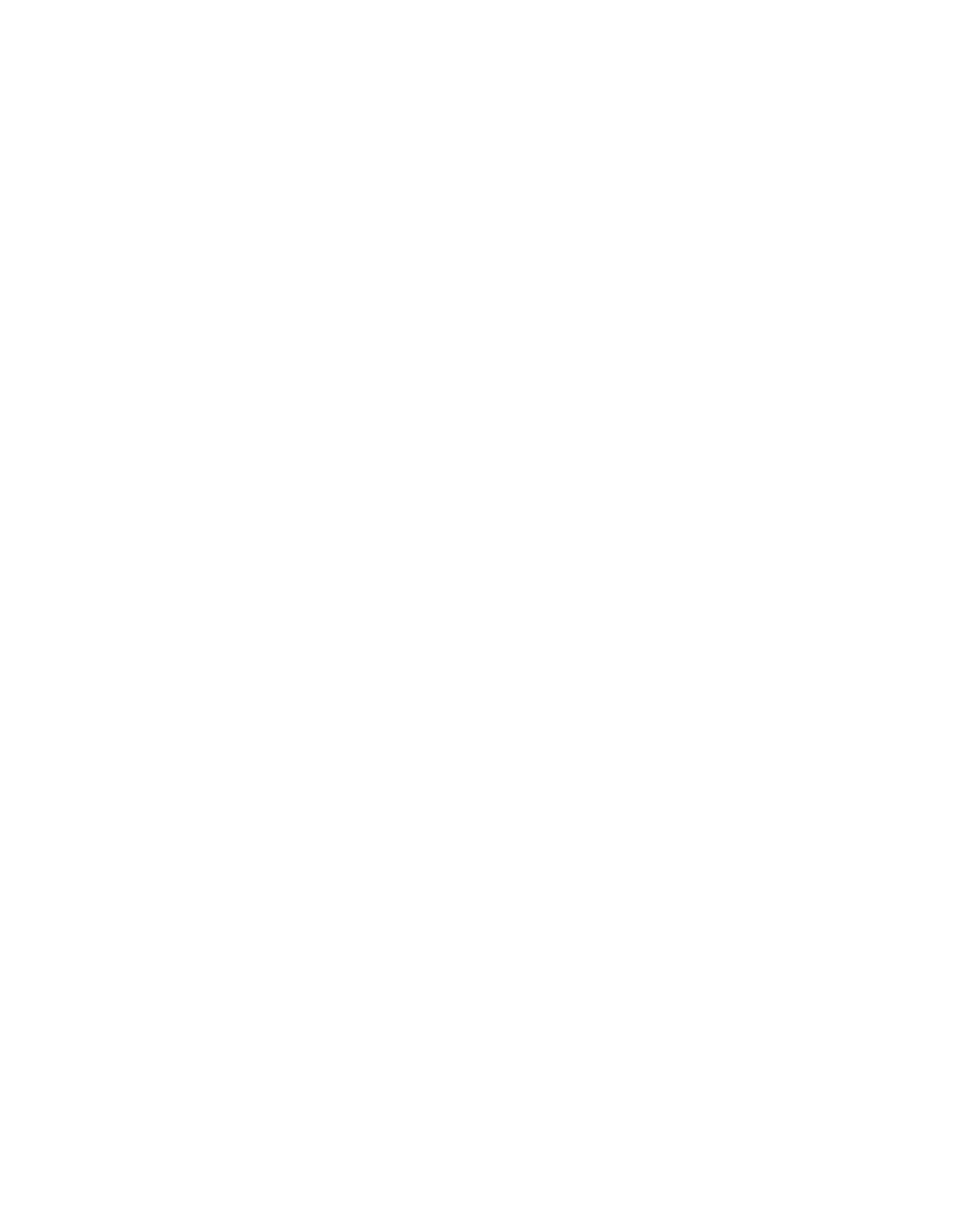# <span id="page-12-1"></span><span id="page-12-0"></span>**Draft Standard for Layer 2 Transport Protocol for Time Sensitive Applications in Bridged Local Area Networks**

# **1. Overview**

Increasingly, entertainment media is digitally transported. Streaming audio/video and interactive applications over bridged LANs need to have comparable real-time performance with legacy analog distribution. There is significant enduser and vendor interest in defining a simple yet common method for handling real-time audio/video suitable for consumer electronics, professional A/V applications, etc. Technologies such as IEEE 1394, Bluetooth and USB exist today but each has their own encapsulation, protocols, timing control, etc. such that building interworking functions is difficult. The use of a common audio/video transport over multiple IEEE 802 network types will realize operational and equipment cost benefits. By ensuring that all IEEE 802 wired and wireless devices share a common set of transport mechanisms for time-sensitive audio/video streams, we lessen the effort of producing interworking units between IEEE 802 and other digital networks.

**<<Editor's note: The above text was copied from the IEEE P1722 PAR. This will be expanded or edited as appropriate.>>**

# **1.1 Scope**

This standard specifies the protocol, data encapsulations, connection management and presentation time procedures used to ensure interoperability between audio and video based end stations that use standard networking services provided by all IEEE 802 networks meeting QoS requirements for time-sensitive applications by leveraging concepts of IEC 61883-1 through IEC 61883-7.

**<<Editor's note: The above text was copied from the IEEE P1722 PAR. This will be expanded or edited as appropriate.>>**

#### **1.2 Purpose**

This standard will facilitate interoperability between stations that stream time-sensitive audio and/or video across LANs providing time synchronization and latency/bandwidth services by defining the packet format and stream setup, control, and teardown protocols.

**<<Editor's note: The above text was copied from the IEEE P1722 PAR. This will be expanded or edited as appropriate.>>**

#### **1.3 Clauses**

Clauses in this document are as follows: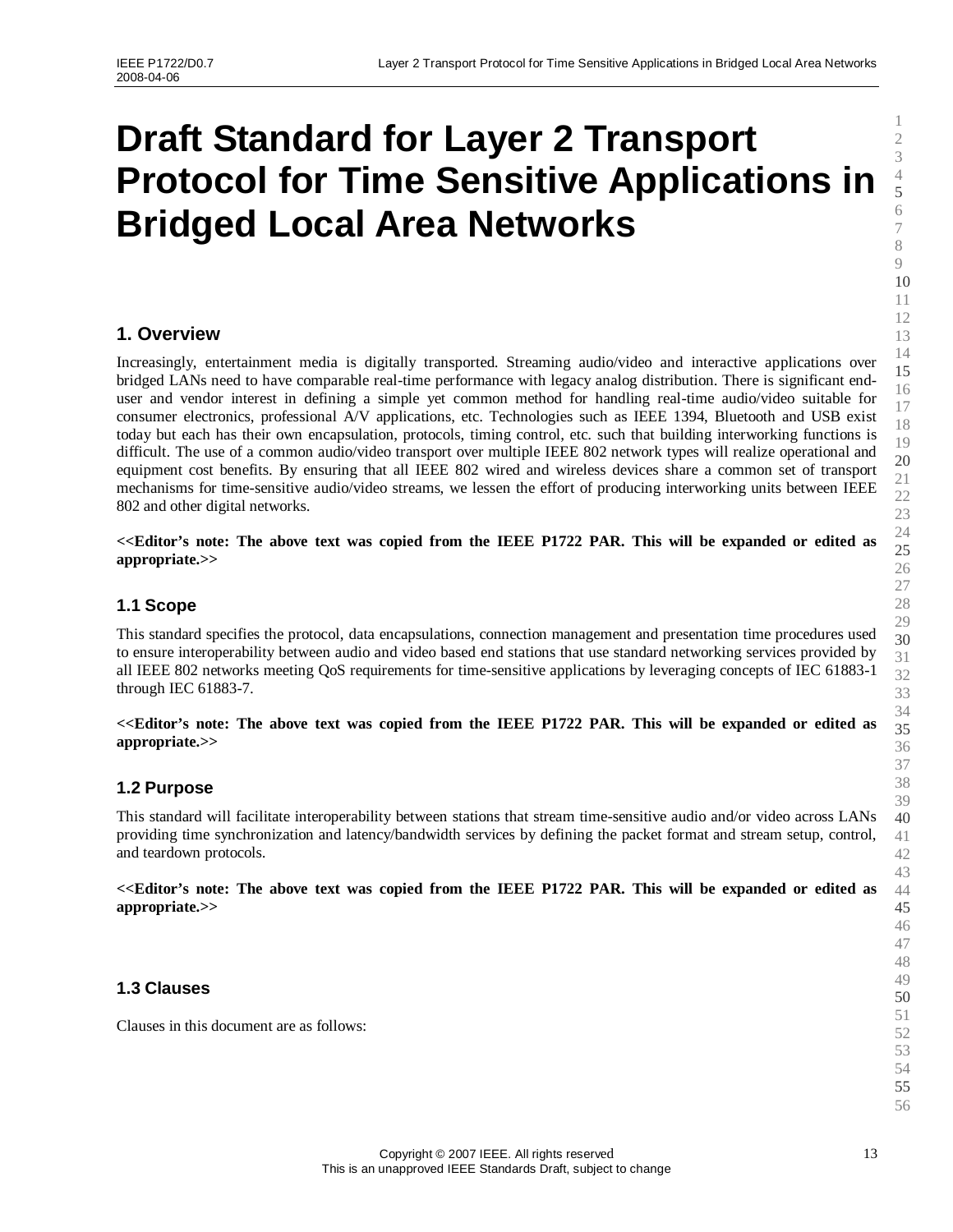| Ţ                                          |  |
|--------------------------------------------|--|
| $\overline{c}$                             |  |
|                                            |  |
|                                            |  |
| $\begin{array}{c} 3 \\ 4 \\ 5 \end{array}$ |  |
|                                            |  |
| 6                                          |  |
| $\overline{7}$                             |  |
| 8                                          |  |
|                                            |  |
| 9                                          |  |
| 10                                         |  |
| 11                                         |  |
| 12                                         |  |
|                                            |  |
|                                            |  |
| 13<br>14<br><b>15</b>                      |  |
|                                            |  |
| 16                                         |  |
| 17                                         |  |
|                                            |  |
| 18<br>19                                   |  |
|                                            |  |
| 20                                         |  |
| 21                                         |  |
|                                            |  |
| 22                                         |  |
|                                            |  |
|                                            |  |
| $23$<br>24<br>25<br>26                     |  |
|                                            |  |
|                                            |  |
| 27                                         |  |
| 28                                         |  |
|                                            |  |
| 29<br>30                                   |  |
|                                            |  |
| 31                                         |  |
| 32                                         |  |
| 33                                         |  |
|                                            |  |
| 34                                         |  |
| 35                                         |  |
| $\frac{36}{1}$                             |  |
|                                            |  |
|                                            |  |
| 37<br>38<br>39                             |  |
|                                            |  |
| 40                                         |  |
| 41                                         |  |
| 42                                         |  |
|                                            |  |
| 43                                         |  |
| 44                                         |  |
| 45                                         |  |
| 46                                         |  |
|                                            |  |
| 47                                         |  |
| 48                                         |  |
| 49                                         |  |
| 50                                         |  |
| 51                                         |  |
|                                            |  |
| 52                                         |  |
| 53                                         |  |
| 54                                         |  |
|                                            |  |

Clause 1. Overview. Clause [2.](#page-14-0) [References](#page-14-0)

Clause [3.](#page-16-0) [Terms, definitions, and notation](#page-16-0) Clause [4.](#page-23-0) [Abbreviations and acronyms](#page-23-0)

Clause [6.](#page-42-0) [61883/IIDC over AVBTP protocol](#page-42-0)

[Annex A.](#page-66-0) (informative) Bibliography.

[Annex Z](#page-88-0) [\(informative\) COMMENTARY](#page-88-0)

Clause[7.](#page-64-0) [Proprietary/Experimental subtype AVBTP protocol](#page-64-0)

Annex C (normative) MAC address Acquisition protocol

[Annex B](#page-68-0) (normative) Interworking 61883 between AVBTP and IEEE 1394 networks

Clause [5.](#page-26-0) [AVBTP base protocol](#page-26-0)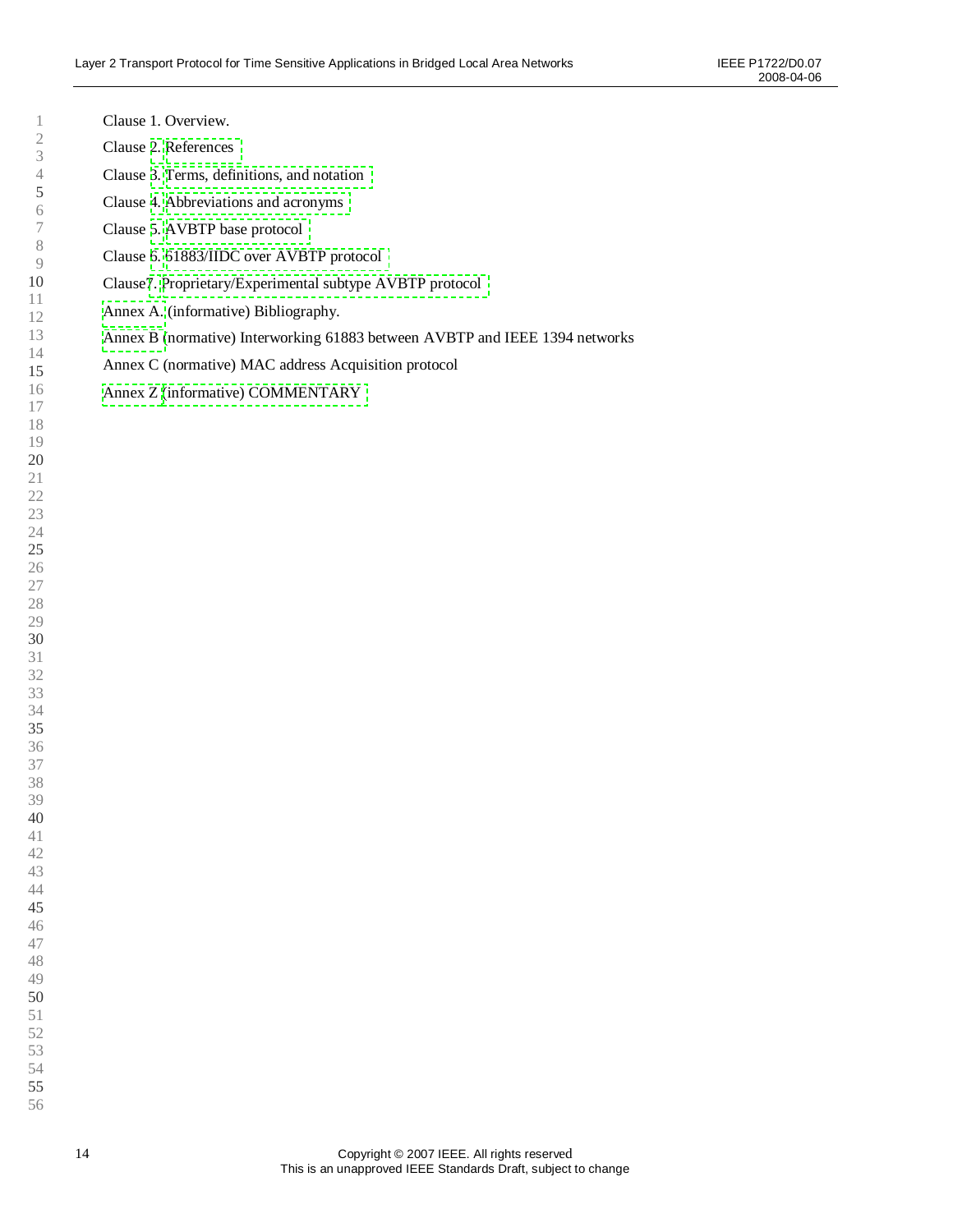# <span id="page-14-0"></span>**2. References**

The following standards contain provisions that, through reference in this document, constitute provisions of this standard. All the standards listed are normative references. Informative references are given in Annex A. At the time of publication, the editions indicated were valid. All standards are subject to revision, and parties to agreements based on this standard are encouraged to investigate the possibility of applying the most recent editions of the standards indicated below.

- [R[1](#page-14-1)] IEEE Std 802®, IEEE Standard for Local and Metropolitan Area Networks: Overview and Architecture <sup>1</sup>
- [R2] IEC 61784-2:2007, Digital data communications for measurement and control –Part 2: Additional profiles for ISO/IEC 8802-3 based communication networks in real-time applications[2](#page-14-2)
- [R3] IEEE 802.3-2005, IEEE Standards for Information technology –Telecommunications and information exchange between systems – Local and metropolitan area networks – Specific requirements – Part 3: Carrier sense multiple access with collision detection (CSMA/CD) access method and Physical Layer specifications
- [R4] IEEE Std 802.1Q-2005, IEEE Standard for Local and Metropolitan Area Networks---Virtual Bridged Local Area Networks;
- [R5] IEEE P802.1AS, IEEE standard for Local and Metropolitan Area Networks: Timing and Synchronization for Time-Sensitive Applications in Bridged Local Area Networks; << draft document, see: [http://www.ieee802.org/1/pages/802.1as.html>](http://www.ieee802.org/1/pages/802.1as.html)>
- [R6] IEEE P802.1Qat, IEEE standard for Local and Metropolitan Area Networks: Virtual Bridged Local Area Networks - Amendment 9: Stream Reservation Protocol; <<draft document, see: [http://www.ieee802.org/1/pages/802.1at.html>](http://www.ieee802.org/1/pages/802.1at.html)>
- [R7] IEEE P802.1Qav, IEEE standard for Local and Metropolitan Area Networks: Virtual Bridged Local Area Networks - Amendment 11: Forwarding and Queuing for Time-Sensitive Streams; <<draft document, see: [http://www.ieee802.org/1/pages/802.1av.html>](http://www.ieee802.org/1/pages/802.1av.html)>
- [R8] IEC 61883-1 (2003-01) Consumer audio/video equipment Digital interface Part 1: General;
- [R9] IEC 61883-2 (2004-08) Consumer audio/video equipment Digital interface Part 2: SD-DVCR data transmission;
- [R10] IEC 61883-4 (2004-08) Consumer audio/video equipment Digital interface Part 4: MPEG2-TS data transmission;
- [R11] IEC 61883-6 (2005-10) Consumer audio/video equipment Digital interface Part 6: Audio and music data transmission protocol;

<span id="page-14-1"></span><sup>1</sup> IEEE publications are available from the Institute of Electrical and Electronics Engineers, 445 Hoes Lane, P.O. Box 1331, Piscataway, NJ 08855-1331, USA. New and revised IEEE standards and drafts are available for sale individually ( http://shop.ieee.org/ ), and are also available, via an online subscription ( http://standards.ieee.org/catalog/olis/index.html ). The Get IEEE 802™® program ( http://standards.ieee.org/getieee802/portfolio.html ) grants public access to view and download current individual electronic (PDF) IEEE Local and Metropolitan Area Network (IEEE 802®) standards at no charge twelve months after publication.

<span id="page-14-2"></span><sup>2</sup> IEC publications are available from IEC Sales Department, Case Postale 131, 3, rue de Varembé, CH-1211, benève 20, Switzerland/Suisse. IEC publications are also available in the United States from the Sales Department, American National Standards Institute, 11 West 42nd Street, 13th Floor, New York, NY 10036, USA . IEC publications are available for sale individually, and are also available via an online subscription ( http://webstore.iec.ch/ ).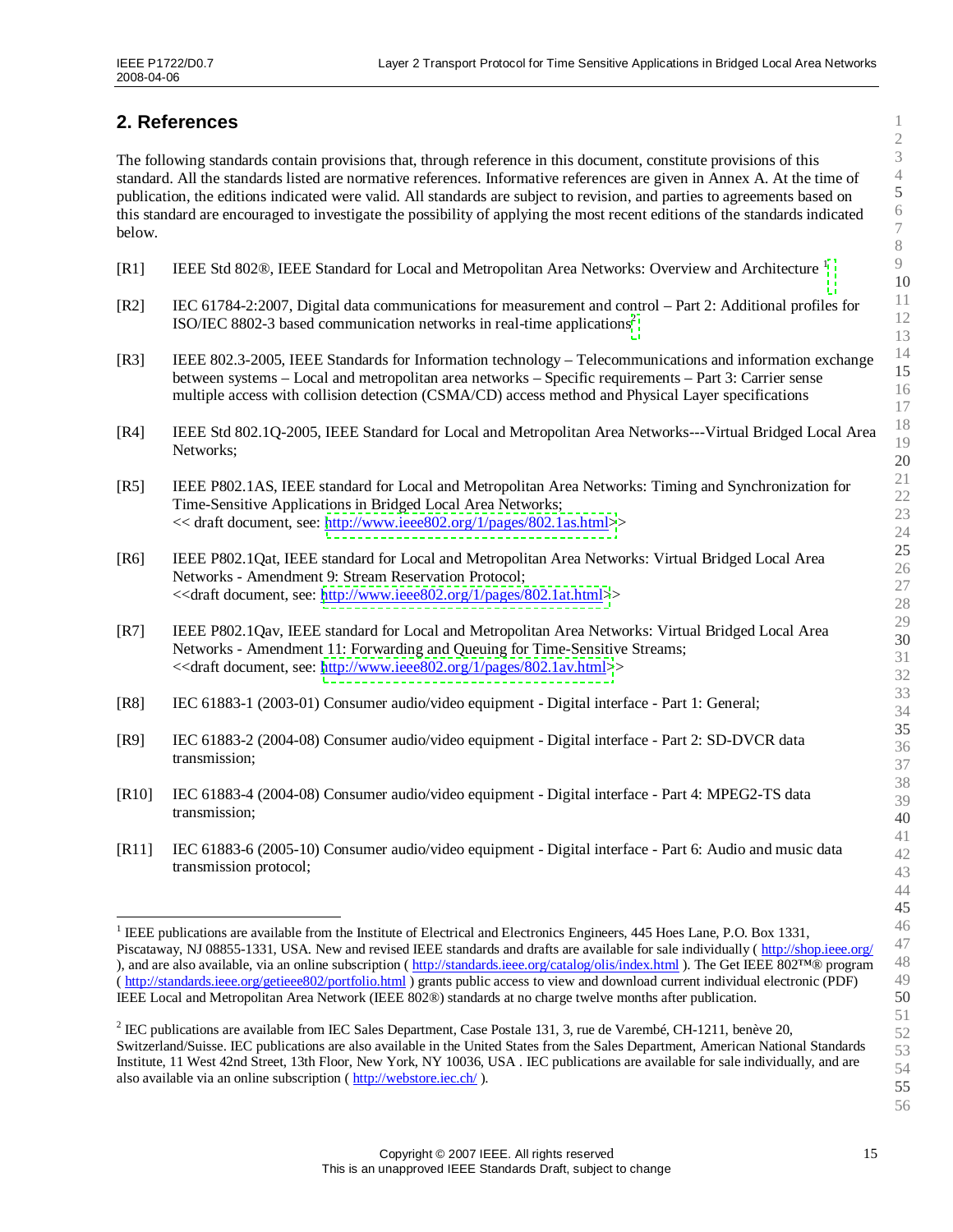- [R12] IEC 61883-7 (2003-01) Consumer audio/video equipment –Digital interface Part 7: Transmission of ITU-R BO.1294 System B
- [R13] IEC 61883-8 (work in progress) Consumer audio/video equipment Digital interface Part 8: Transmission of ITU-R Bt.601 style Digital Video Data
- [R14] 1394 Trade Association TA Document 2003017 IIDC 1394-based Digital Camera Specification Ver.1.31[3](#page-15-0)

#### **[R15] <<Editor's note: TBD: Placeholder for other 1394TA documents>>**

**[R16] <<Editor's note: TBD: Placeholder for any IETF RFCs (if we need to refer to any in future versions of this** $\text{spec}$ <sup>4</sup> $>>$ 

All the standards listed are normative references. Informative references are given in Annex A. At the time of publication, the editions indicated were valid.

<< Editor's note: Per MSC standards guidelines, need footnotes above on "how this document can be obtained and/or purchased", some of this work is TBD (will need info on how to obtain, IEC, 1394TA and possibly other documents). Also hopefully the boilerplate text from the template (2005) is still correct/OK>>

<<Editor's note: For some reason, my PDF converter tool is not creating hyperlinks in the PDF file if the hyperlink is in a footnote. For now, here are the links in an editor's note to make it easier for the reader to get to those web pages:>>

New and revised IEEE standards and drafts are available for sale individually([http://shop.ieee.org/\),](http://shop.ieee.org/) and are also available, via an online subscription([http://standards.ieee.org/catalog/olis/index.html\).](http://standards.ieee.org/catalog/olis/index.html) The Get IEEE 802™® program [\(http://standards.ieee.org/getieee802/portfolio.html\)](http://standards.ieee.org/getieee802/portfolio.html) grants public access to view and download current individual electronic (PDF) IEEE Local and Metropolitan Area Network (IEEE 802®) standards at no charge twelve months after publication.

IEC publications are available for sale individually, and are also available via an online subscription [\(http://webstore.iec.ch/\).](http://webstore.iec.ch/)

1394 Trade Association (1394TA) Members can download the 1394TA specifications for free from the members' website. Please note, however, that the copy right for each specification belongs to the 1394TA. Membership information can be found at: [http://www.1394ta.org/About/Join/.](http://www.1394ta.org/About/Join/) For non-members, please contact [jsnider@1394ta.org](mailto:jsnider@1394ta.org) for information on how to obtain a copy of the 1394TA specifications and Technical Bulletins.

Internet Requests for Comments (RFCs) are available on the World Wide Web at the following URL: [http://www.ietf.org/rfc.html.](http://www.ietf.org/rfc.html)

<span id="page-15-0"></span><sup>&</sup>lt;sup>3</sup> 1394 Trade Association (1394TA) Members can download the 1394TA specifications for free from the members' website. Please note, however, that the copy right for each specification belongs to the 1394TA. Membership information can be found at: http://www.1394ta.org/About/Join/. For non-members, please contact jsnider@1394ta.org for information on how to obtain a copy of the 1394TA specifications and Technical Bulletins . The mailing address for the association is at: 1394 Trade Association Office

<sup>1560</sup> East Southlake Blvd., Suite 242, Southlake TX 76092 USA

<span id="page-15-1"></span>Internet Requests for Comments (RFCs) are available from the DDN Network Information Center, SRI International, Menlo Park,

CA 94025 USA. They are also available on the World Wide Web at the following URL: http://www.ietf.org/rfc.html.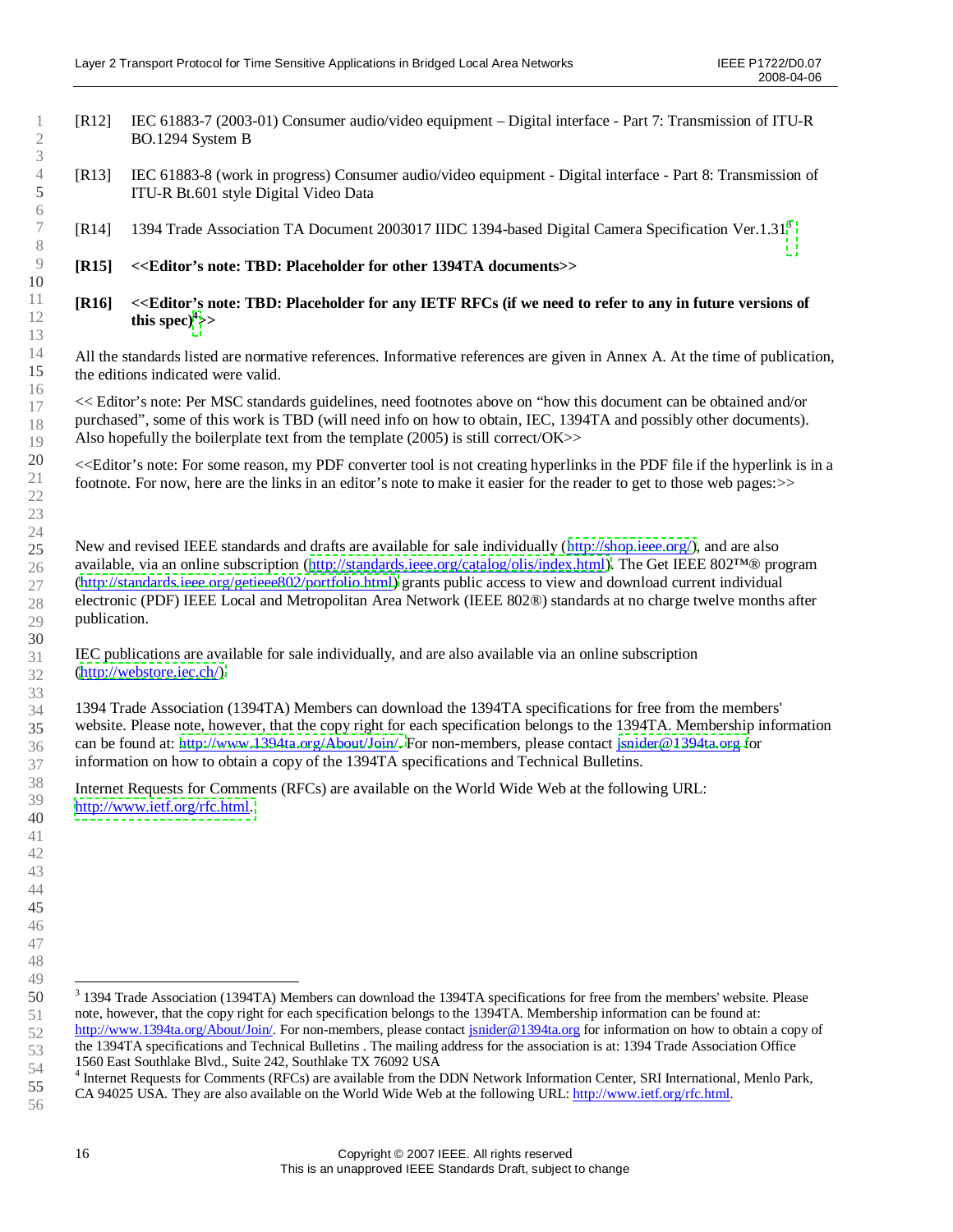# <span id="page-16-1"></span><span id="page-16-0"></span>**3. Terms, definitions, and notation**

# **3.1 Conformance levels**

Several keywords are used to differentiate between different levels of requirements and optionality, as follows: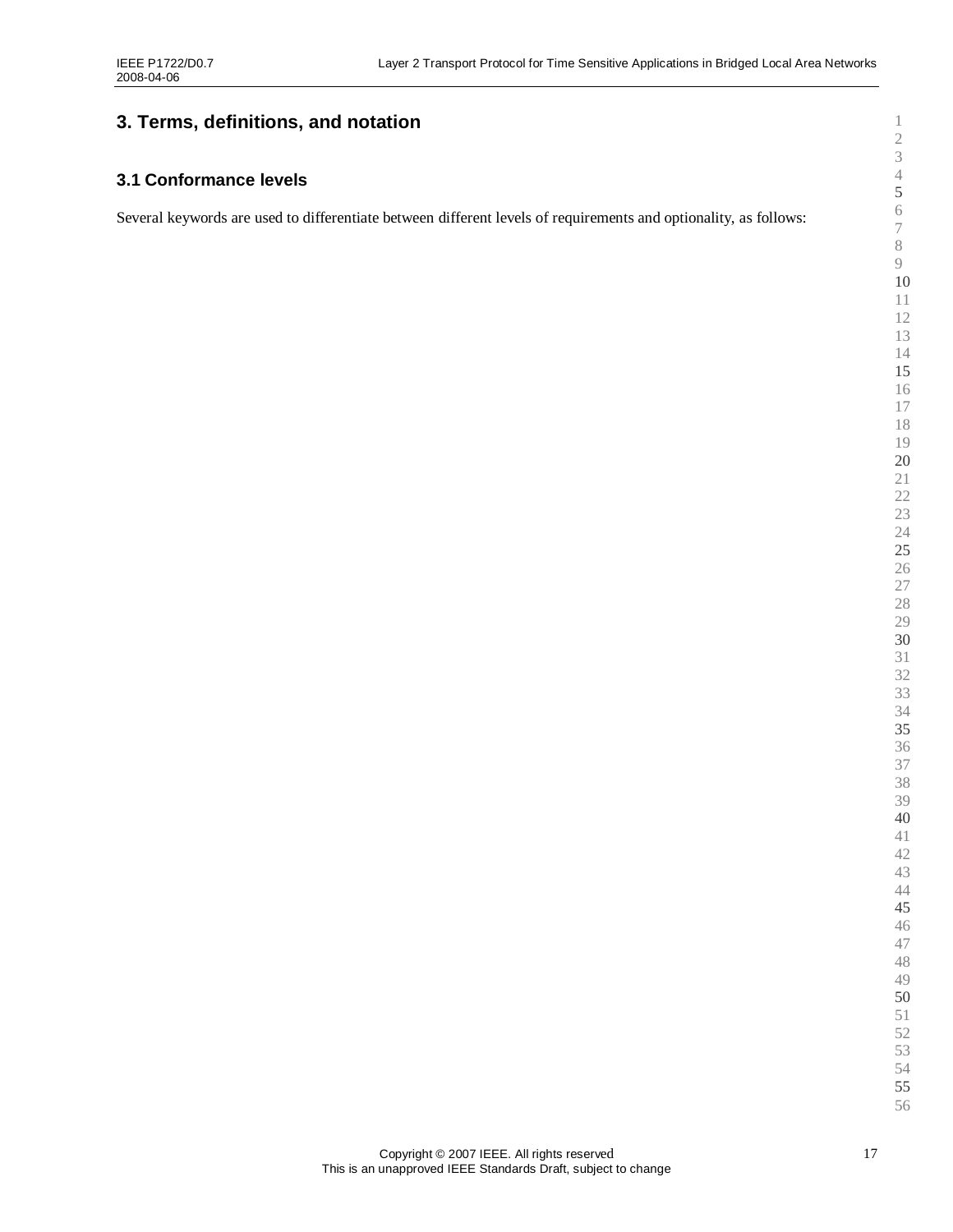<span id="page-17-0"></span>**3.1.1 expected:** Describe the behavior of the hardware or software in the design models assumed by this specification. Other hardware and software design models may also be implemented.

**3.1.2** may: Indicates a course of action permissible within the limits of the standard with no implied preference ("may" means "is permitted to").

**3.1.3 shall:** Indicates mandatory requirements strictly to be followed in order to conform to the standard and from which no deviation is permitted ("shall" means "is required to").

**3.1.4 should:** An indication that among several possibilities, one is recommended as particularly suitable, without mentioning or excluding others; or that a certain course of action is preferred but not necessarily required; or that (in the negative form) a certain course of action is deprecated but not prohibited ("should"means "is recommended to").

# **3.2 Glossary of terms**

**3.2.1 1 AVBTP communication:** Information used in the operation of the AVBTP protocol, transmitted in an AVBTP message over an AVBTP communication path.

**3.2.2 Audio/Video Bridging Transport Protocol. (AVBTP):** The protocol defined by this standard. As an adjective, it indicates that the modified noun is specified in or interpreted in the context of this standard.

**3.2.3 AVBTP communication path:** A segment of a network enabling direct communication between two or more AVBTP end stations.

**3.2.4 AVBTP stream:** An AVBTP stream is between one talker and one or more listeners

**3.2.5 AVBTP port:** A logical access point of an AVBTP clock for AVBTP communications to the communications network.

**3.2.6 big endian:** A method of transmitting a multi-byte integer. Bytes are transmitted in order of decreasing significance, i.e. the most significant byte is transmitted first.

**3.2.7 byte:** Eight bits of data, used as a synonym for octet.

**3.2.8 controller:** A device that introduces and manages talkers and listeners, and manages groups of sessions.

**3.2.9 classA:** P802.1Qav data stream traffic class with 125µs observation interval

**3.2.10 classB:** P802.1Qav data stream traffic class with TBD millisecond observation interval.

**3.2.11 default:** In this document the word default when applied to attribute values and options means the configuration of an AVBTP device as it is delivered from the manufacturer.

**3.2.12 doublet:** Two bytes of data.

**3.2.13 epoch:** The origin of a timescale.

**3.2.14 event:** An abstraction of the mechanism by which signals or conditions are generated and represented.

**3.2.15 grandmaster selection time:** The maximum amount of time required by 802.1AS to elect and propagate new grand master address.

**3.2.16 holdover:** A clock previously synchronized/syntonized to another clock (normally a primary reference or a master clock) but now free-running based on its own internal oscillator, whose frequency is being adjusted using data acquired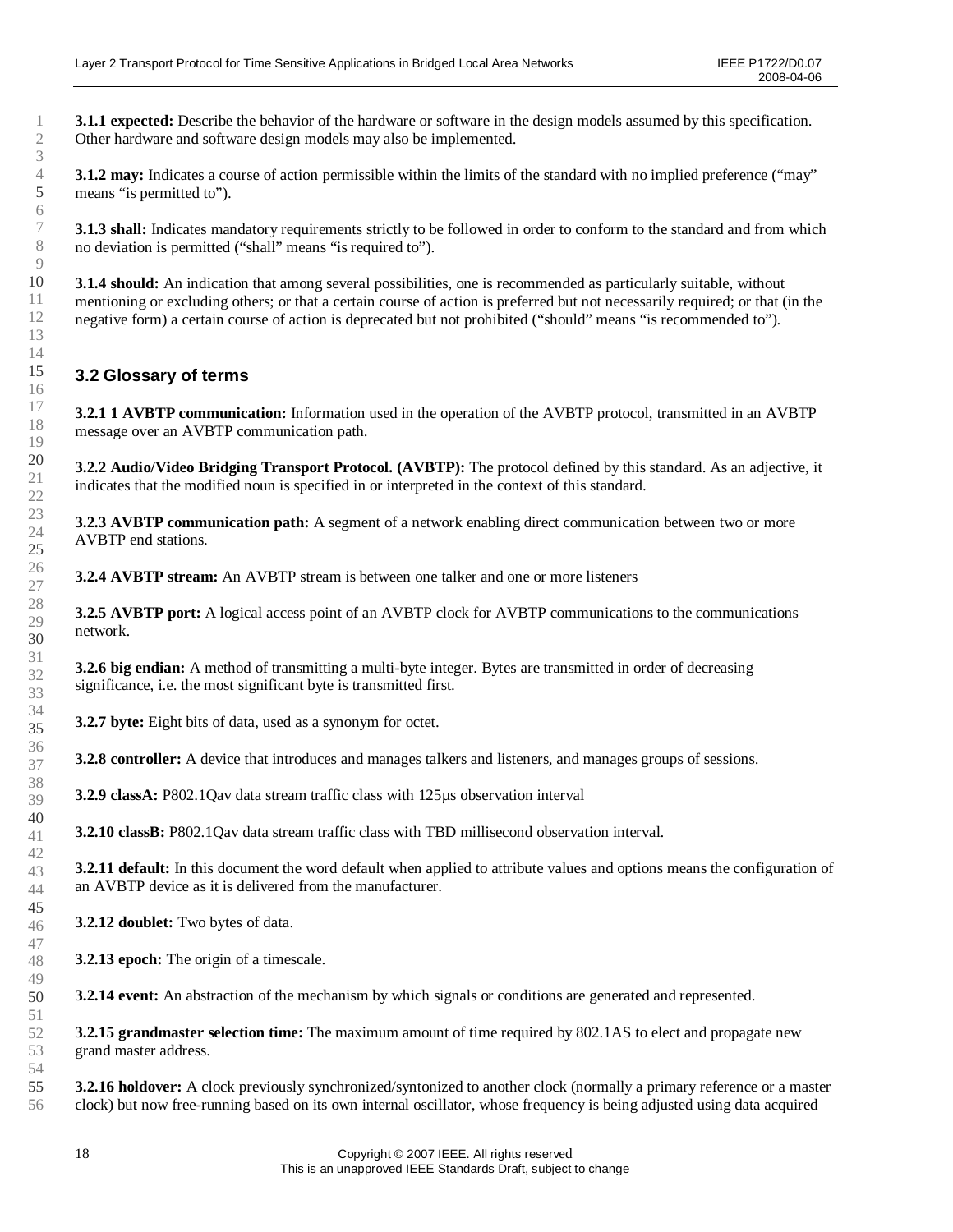while it had been synchronized/syntonized to the other clock, is said to be in holdover or in the holdover mode, as long as it is within its accuracy requirements.

**3.2.17 holdover mode:** When the 802.1AS clock is possibly instable due to a change in grandmaster a listener and talker shall revert to internal timing mode, ignoring the 802.1AS clock until the 802.1AS clock has once again stabilized.

**3.2.18 ingress time:** Ingress time is when the sample is sent by the talker application to the AVBTP layer. For example, on an I2S interface this is an 802.1AS timestamp of the word clock transition for the received sample.

**3.2.19 link**: A network segment between two IEEE 802 ports.

**3.2.20 listener:** A listener is a receiver of a stream.

**3.2.21 maximum holdover time:** The maximum time allowed for Grandmaster Selection plus clock stabilization on a listener.

**3.2.22 multicast communication:** A single AVBTP message sent from any AVBTP port and received and processed by all AVBTP ports on the same AVBTP communication path.

**3.2.23 node:** A device that can issue or receive AVBTP communications on a network**.**

**3.2.24 octet:** Eight bits of data, used as a synonym for byte.

**3.2.25 octlet:** Eight bytes of data.

**3.2.26 port number:** An index identifying a specific AVBTP port**.**

**3.2.27 presentation time:** Presentation time is the ingress time plus a delay constant

**3.2.28 quadlet:** Four bytes of data.

**3.2.29 synchronized clocks:** Two clocks are synchronized to a specified uncertainty if they have the same epoch and their measurements of the time of a single event at an arbitrary time differ by no more than that uncertainty. The timestamps generated by two synchronized clocks for the same event differ by no more than the specified uncertainty.

**3.2.30 syntonized clocks:** Two clocks are syntonized if they share the same definition of a second, which is the time as measured by each advances at the same rate. They may or may not share the same epoch.

**3.2.31 talker:** A talker is the source of a stream

**3.2.32 timeout:** A mechanism for terminating requested activity that, at least from the requester's perspective, does not complete within the time specified.

**3.2.33 timescale:** A linear measure of time from an epoch.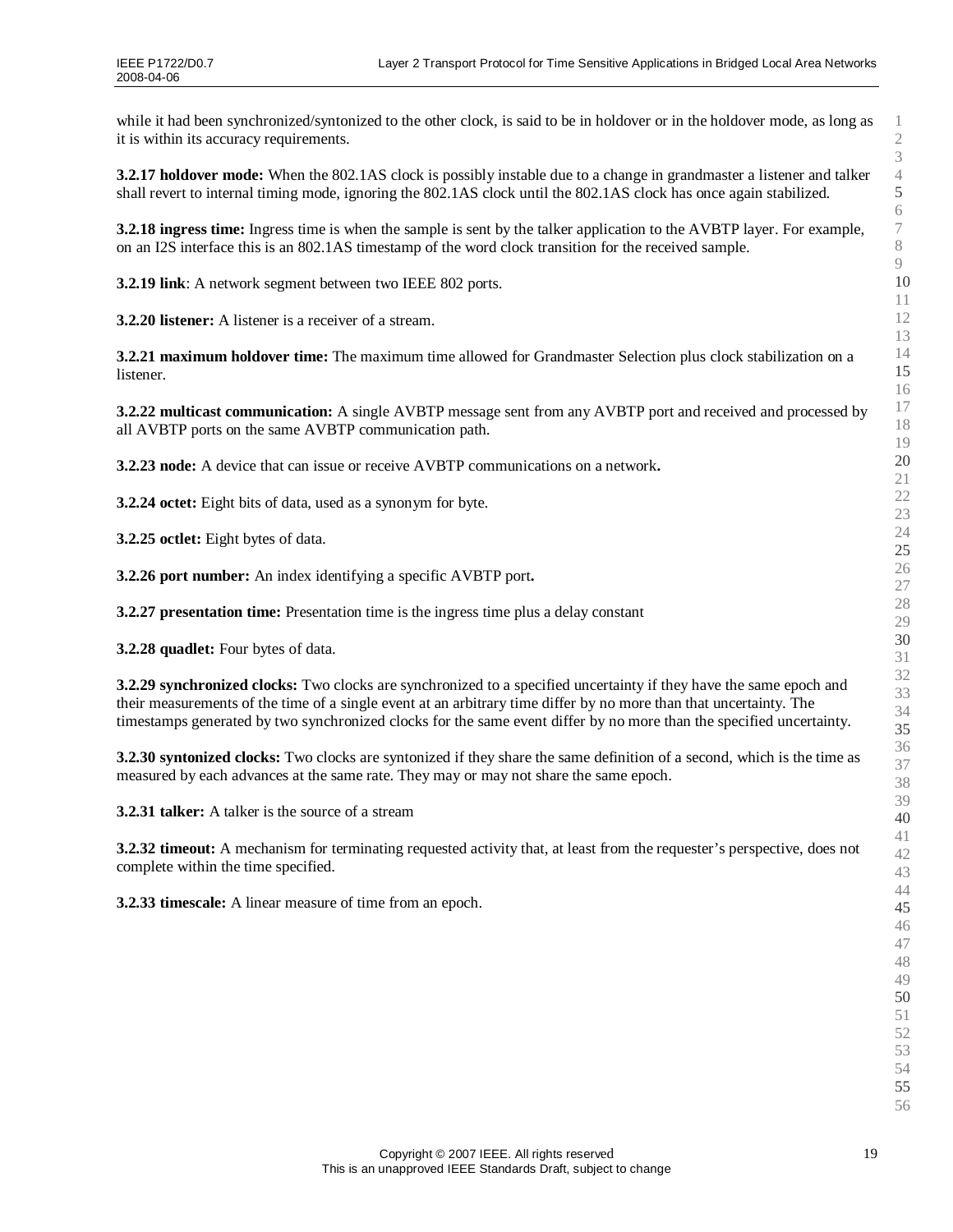# <span id="page-19-1"></span><span id="page-19-0"></span>**3.3 Unimplemented locations**

The capabilities of all reserved, ignored, and unused values are carefully defined, to minimize conflicts between current implementations and future definitions.

**3.3.1 reserved fields:** A set of bits within a data structure that is defined in this specification as reserved, and is not otherwise used. Implementations of this specification shall zero these fields. Future revisions of this specification, however, may define their usage.

**3.3.2 ignored location:** Selected locations or portions of locations are partially implemented and are defined to be ignored. An ignored value has an affiliated storage element, but the value in the storage elements has no side effect.

**3.3.3 reserved location**: Some locations or portions of locations are not implemented and are defined to be reserved. When a reserved value is written, a zero values shall be assumed; when read, the returned value shall be ignored.

**3.3.4 unused location:** Selected locations or portions of locations may be not implemented or partially implemented and are defined to be unused. For unused locations, the selection between reserved and ignored behaviors is implementation dependent.

# **3.4 Numerical values**

Decimal, hexadecimal, and binary numbers are used within this document. For clarity, decimal numbers are generally used to represent counts, hexadecimal numbers are used to represent addresses, and binary numbers are used to describe bit patterns within binary fields.

Decimal numbers are represented in their usual 0, 1, 2, … format. Hexadecimal numbers are represented by a string of one or more hexadecimal (0-9,A-F) digits followed by the subscript 16. Binary numbers are represented by a string of one or more binary (0,1) digits in left to right order where the left most bit is the most significant bit and the right most bit is the least significant bit, followed by the subscript 2. Thus the decimal number "26" may also be represented as " $1A_{16}$ " or " $11010_2$ ".

These notational conventions have one exception: MAC addresses and OUI/EUI values are represented as strings of 8-bit hexadecimal numbers separated by hyphens and without a subscript, as for example "01-80-C2-00-00-15" or "AA-55-11".

# **3.5 Notation of fields and values taken from other documents**

<<Editor's note: For version 0.05, I have significantly reworked the notation section to move away from the template conventions in some areas such that I can make this document closer to the formats, conventions, diagrams, and symbols/mnemonics used in IEEE 1394 and 1394TA documents which in my opinion is closer to what and how we need to document in this specification. This hopefully also should make it easier for implementers who wish to port their 1394/61883 technology to 802.1/802.3 Ethernet and 802.11 wireless networks. All comments on this change are welcome by the editor

It is also the editor's intent to take out unused template for areas not currently used by this draft (such as state machine conventions, descriptions on how to document registers, etc. If it turns out that we need to add any of these types of items in future versions of the spec, then these portions of the template can be put back into the document.>>

This document uses fields and values defined in other documents with multiple methods of defining such things as usage of upper and lower case, usage of underscore characters, italics, etc. As this document is intended to use these multiple protocols, its additional intent is also to make it easier for readers and implementers of those documents by not using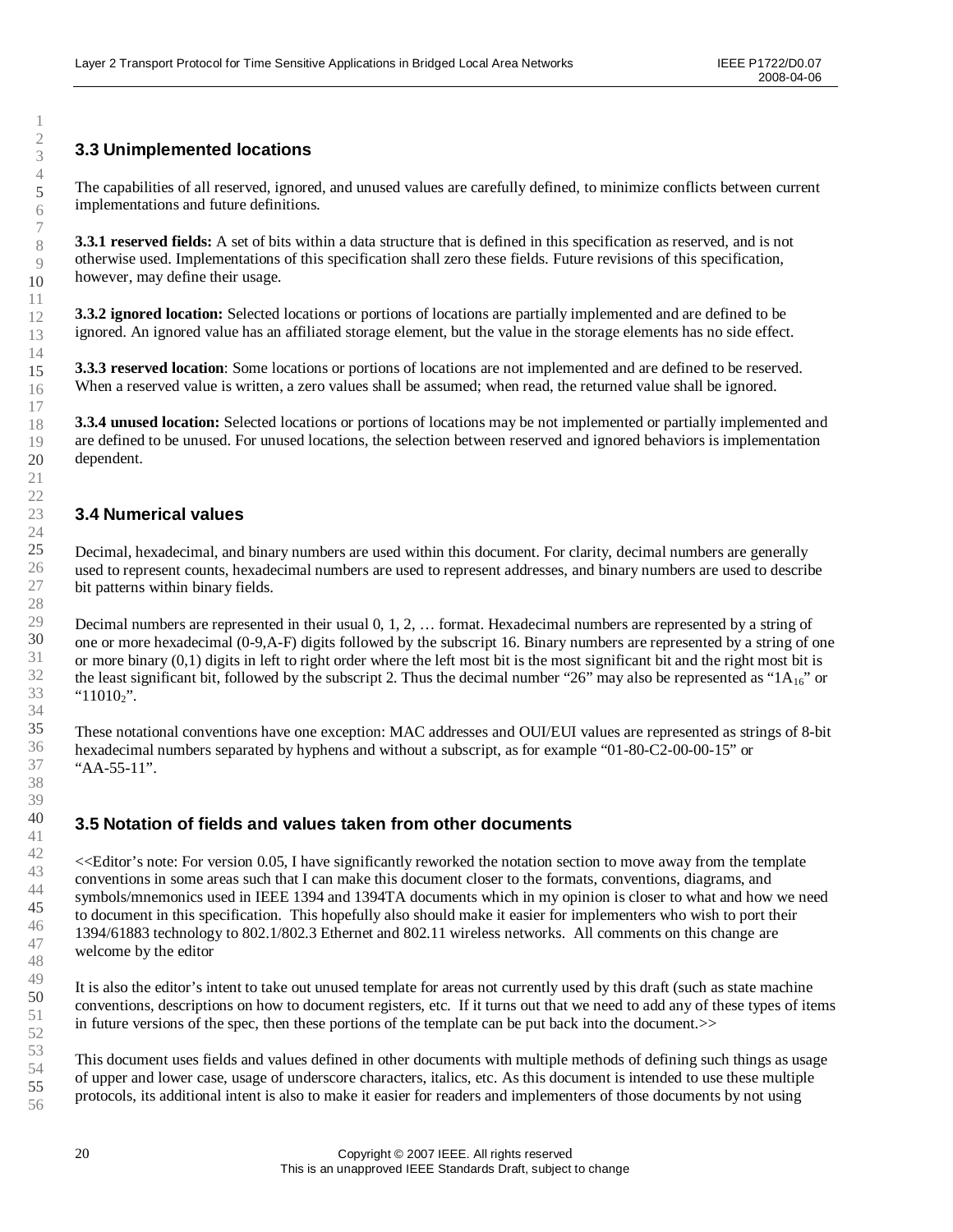<span id="page-20-0"></span>different names and notation for those fields and values. So the following conventions are used for field names from other documents to match the convention from those documents.

- <span id="page-20-1"></span>a) Fields from IEEE 802.1Q: Fields are in all uppercase, no underscores (examples: DA, SA, TPID, CFI, VID)
- b) Fields from IEEE 1394: Fields in lower case except for acronyms within the field name with optional underscores (examples: tcode, data\_length, source\_ID)
- c) Fields from IEC 61883: Fields always starting in uppercase, acronyms in uppercase, abbreviations with uppercase first followed by lowercase, no underscores (examples: DBC, DBS, Rsv).

3.2.2 Bit, byte, doublet, quadlet and octlet ordering

Similar to Internet Protocol (IP), this protocol is agnostic to the underlying bit order used by layers below it. Therefore all frame and packet formats contained within are specified as a series of 8 bit bytes where the actual transmission, reception, storage and retrieval of bits within the bytes are machine and/or lower layer specific.

This document uses the same convention as IEEE 1394 for abbreviating the following terms:

- a) lsb: least significant bit
- b) msb: most significant bit
- c) LSB: least significant byte
- d) MSB: most significant byte

Like Internet Protocol, the actual ordering of multiple bytes to store larger numbers or arrays of data is specified in bigendian order where the first byte of a multi-byte number is the most significant byte and the last byte is the least significant byte.

The significance of the interior bits within a byte uniformly decreases in progression from msb to lsb and is shown in this document in a left to right order as follows.



**Figure 3.1 - Bit ordering within a byte**

For the above figure, this would represent a decimal value of 1, a hexadecimal value of  $01_{16}$  and a binary value of 

This protocol specifies that all data to be transmitted and received for control and data frames shall always be using an integral number of 4 byte quadlets. A quadlet is a series of 4 bytes within a quadlet, the most significant byte is that which is transmitted first and the least significant byte is that which is transmitted last, as shown below.

| msb                   | Isbmsb<br>Isbmsb                                                             |                                                    | Isbmsb      | Isb |
|-----------------------|------------------------------------------------------------------------------|----------------------------------------------------|-------------|-----|
| H<br>0<br>0<br>0<br>o | $\overline{\mathbf{0}}$ is<br>- 0<br>0<br>$\Omega$<br>$\mathbf{0}$<br>0<br>o | - 0<br>$\mathbf{0}$<br>$\mathbf{0}$<br>0<br>0<br>0 | 0<br>o<br>0 |     |

#### **Figure 3.2 - Byte ordering within a quadlet**

For the above figure, this would represent a quadlet holding four byte array of 1, 2, 3, 4 decimal.

A quadlet may contain bit fields of any length between 1 and 32 bits transmitted or received as a series of bytes. When a field spans more than one byte, the point where it spans the byte is shown as a large tick mark as follows: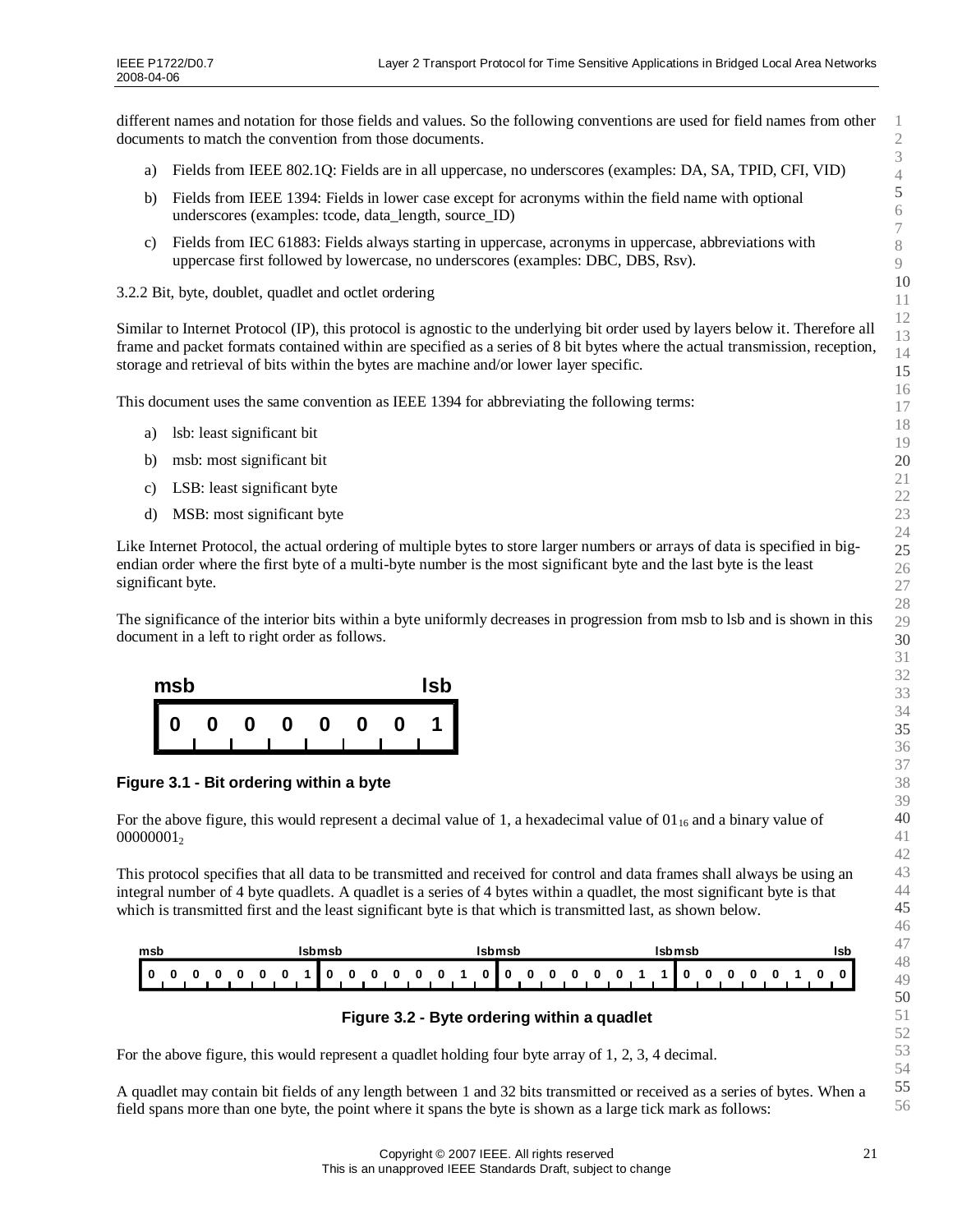

<span id="page-21-1"></span><span id="page-21-0"></span>

For 64 bit fields that need to be contained in more than one quadlet, they are still transmitted and received as a series of 8 bytes, but for this document are shown in diagrams as follows:



**Figure 3.4 - Example octlet 8 byte field**

When block transfers take place that are not quadlet aligned or not an integral number of quadlets, no assumptions can be made about the ordering (significance within a quadlet) of bytes at the unaligned beginning or fractional quadlet end of such a block transfer, unless an application has knowledge (outside of the scope of this specification) of the ordering conventions of the other bus.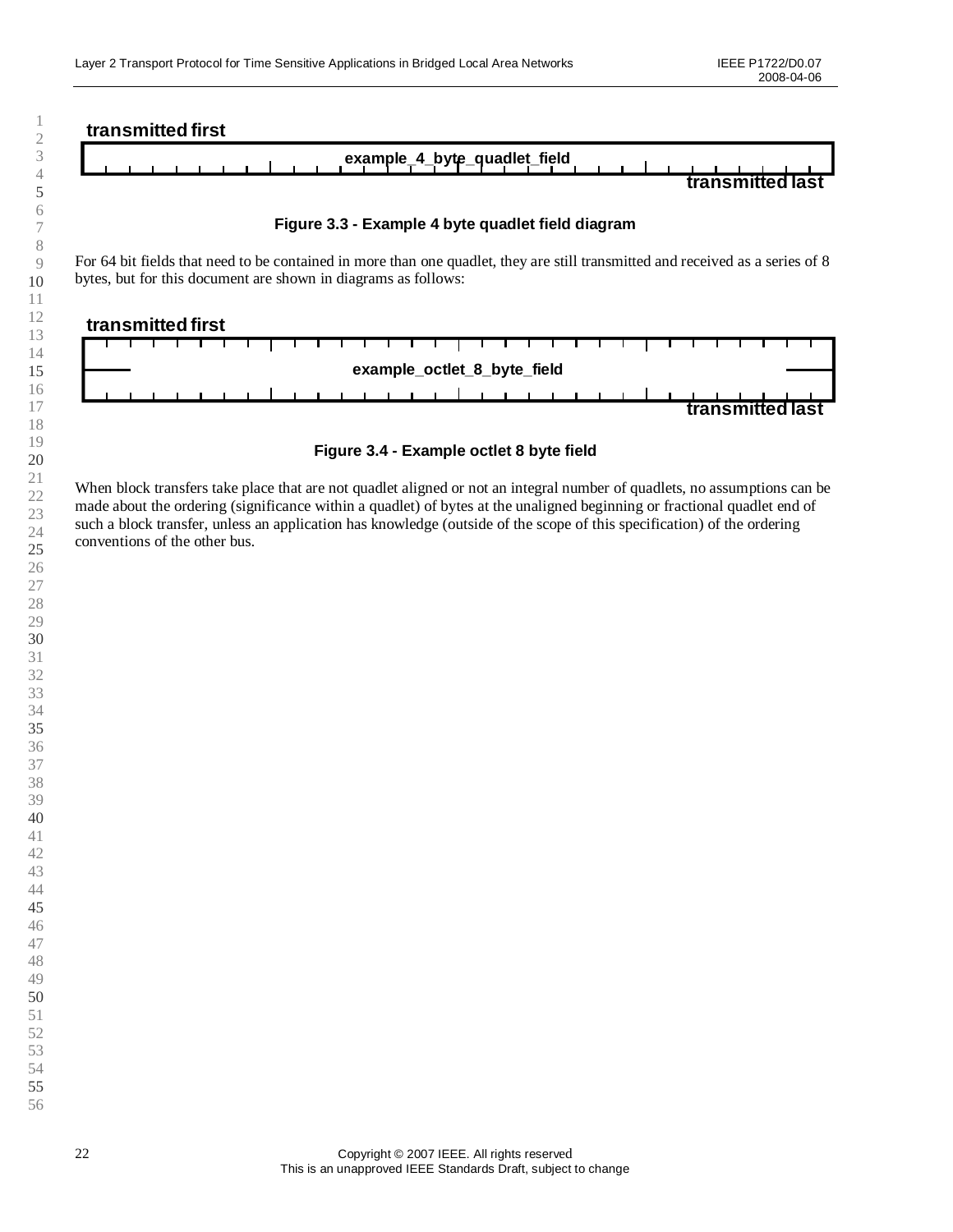#### <span id="page-22-1"></span><span id="page-22-0"></span>**3.5.1 Field value conventions**

This document describes values of fields. For clarity, names can be associated with each of these defined values, as illustrated in [Table](#page-22-3) 3.1. A symbolic name, consisting of upper case letters with underscore separators, allows other portions of this document to reference the value by its symbolic name, rather than a numerical value.

<span id="page-22-3"></span><span id="page-22-2"></span>

| Table 3.1wrap field values |  |
|----------------------------|--|
|----------------------------|--|

| Value   | <b>Name</b> | <b>Description</b>                   |
|---------|-------------|--------------------------------------|
|         | WRAP AVOID  | Frame is discarded at the wrap point |
|         | WRAP ALLOW  | Frame passes through wrap points.    |
| $2 - 3$ |             | Reserved                             |

Unless otherwise specified, reserved values are reserved for the purpose of allowing extended features to be defined in future revisions of this standard. Devices conforming to this version of this standard do not generate reserved values for fields, and process fields containing reserved values as though the field values were not supported. The intent is to ensure default behaviors for future-specified features.

A field value of TRUE shall always be interpreted as being equivalent to a numeric value of 1 (one), unless otherwise indicated. A field value of FALSE shall always be interpreted as being equivalent to a numeric value of 0 (zero), unless otherwise indicated.

## **3.6 Informative notes**

Informative notes are used in this standard to provide guidance to implementers and also to supply useful background material. Such notes never contain normative information, and implementers are not required to adhere to any of their provisions. An example of such a note follows.

NOTE— This is an example of an informative note.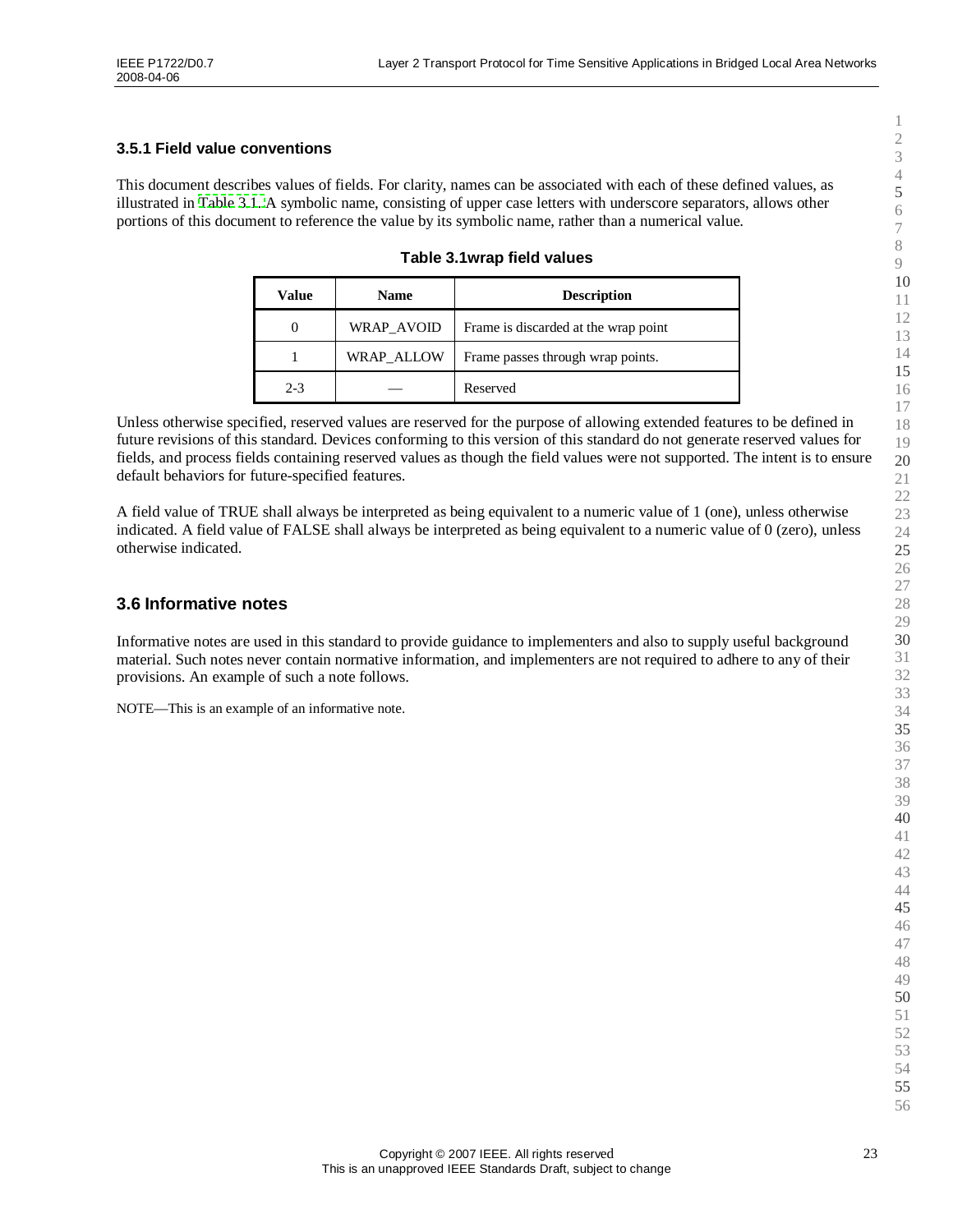# <span id="page-23-0"></span>**4. Abbreviations and acronyms**

This document contains the following abbreviations and acronyms:

| 5            | 1394TA       | IEEE 1394 Trade Association (www.1394ta.org)                           |
|--------------|--------------|------------------------------------------------------------------------|
| 6<br>7       | <b>IEEE</b>  | Institute of Electrical and Electronics Engineers, Inc. (www.ieee.org) |
| 8            | <b>ACK</b>   | acknowledge                                                            |
| 9<br>10      | <b>ANSI</b>  | American National Standards Institute (www.ansi.org)                   |
| 11           | AP           | (wireless LAN) access point                                            |
| 12<br>13     | AV           | audio/video                                                            |
| 14           | <b>AVB</b>   | audio/video bridging                                                   |
| 15<br>16     | <b>AVBTP</b> | audio/video bridging transport protocol                                |
| 17           | AV/C         | audio video control protocol (from 1394 Trade Association)             |
| 18<br>19     | BC           | boundary clock                                                         |
| 20           | <b>BMC</b>   | best master clock                                                      |
| 21<br>22     | <b>BMCA</b>  | best master clock algorithm                                            |
| 23<br>24     | <b>BSS</b>   | basic service set                                                      |
| 25           | cd           | control/data                                                           |
| 26<br>$27\,$ | <b>CFI</b>   | canonical format indicator                                             |
| 28           | <b>CID</b>   | channel identifier                                                     |
| 29<br>30     | <b>CIP</b>   | common isochronous packet                                              |
| 31           | cntl         | control                                                                |
| 32<br>33     | CoS          | class of service                                                       |
| 34           | <b>CRC</b>   | cyclic redundancy check                                                |
| 35<br>36     | <b>CTP</b>   | command transport protocol                                             |
| 37           | D            | draft                                                                  |
| 38<br>39     | DA           | destination MAC address                                                |
| 40           | <b>DRM</b>   | digital rights management                                              |
| 41<br>42     | <b>DSS</b>   | distribution system service                                            |
| 43           | <b>DTCP</b>  | digital transmission content protection (www.dtcp.org)                 |
| 44<br>45     | <b>DTLA</b>  | Digital Transmission Licensing Administrator (www.dtcp.org)            |
| 46           | <b>DVCR</b>  | digital video-cassette recorder                                        |
| 47<br>48     | E2E          | end to end                                                             |
| 49<br>50     | <b>EISS</b>  | enhanced internal sublayer service                                     |
| 51           | <b>ESS</b>   | extended service set                                                   |
| 52<br>53     | EUI          | IEEE Extended Unique Identifier                                        |
| 54           | fc           | fragmentation control                                                  |
| 55<br>56     | GASP         | global asynchronous stream packet                                      |
|              |              |                                                                        |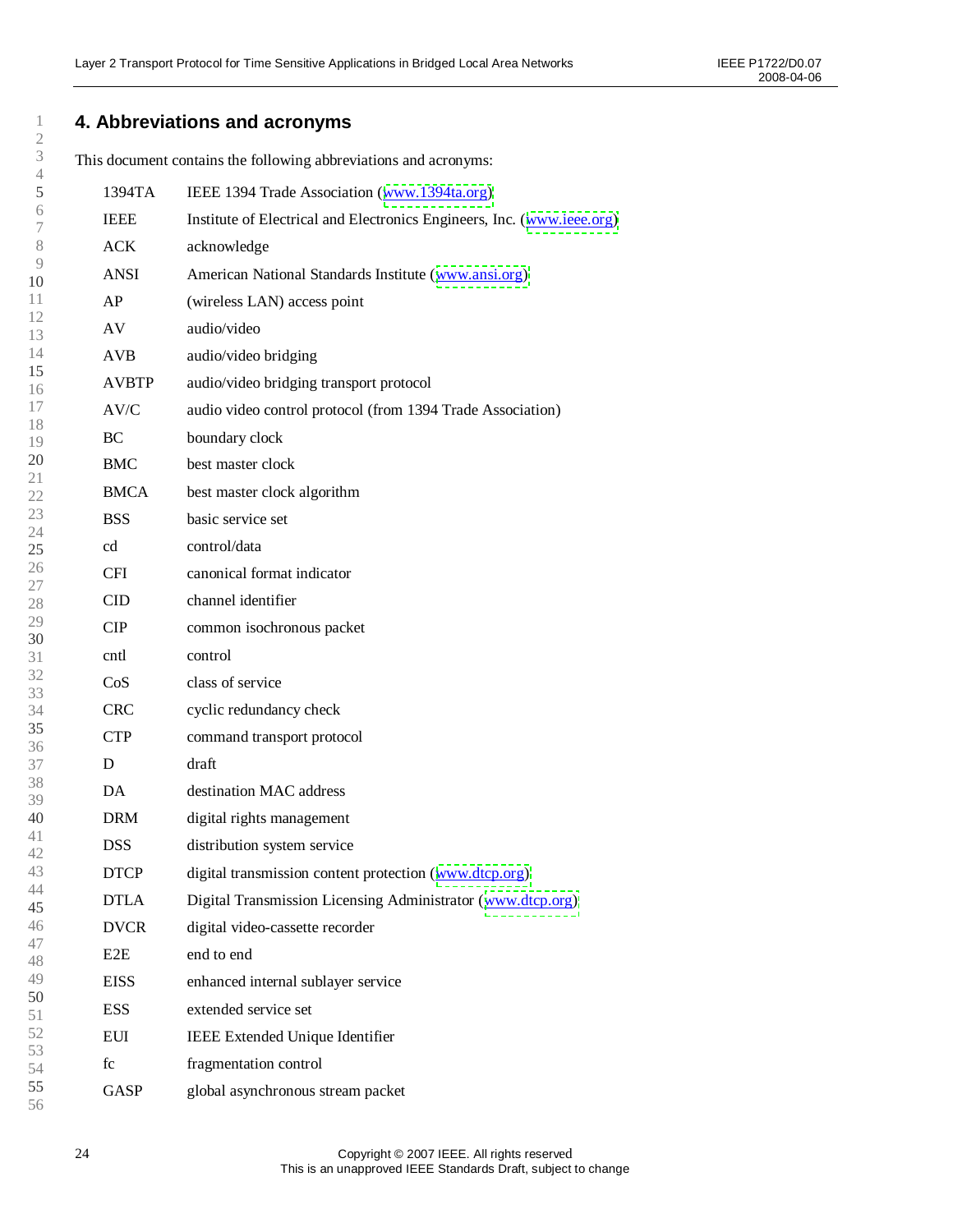| <b>GM</b>        | grandmaster                                                      | 1                                |
|------------------|------------------------------------------------------------------|----------------------------------|
| <b>GMT</b>       | Greenwich mean time                                              | $\mathfrak{2}$<br>$\mathfrak{Z}$ |
| <b>GPS</b>       | global positioning (satellite) system                            | $\sqrt{4}$                       |
| HD               | high definition                                                  | 5                                |
| hdr              | header                                                           | $\sqrt{6}$<br>$\boldsymbol{7}$   |
| <b>IEC</b>       | International Electrotechnical Commission (www.iec.ch)           | $8\,$                            |
| <b>IEEE</b>      |                                                                  | 9<br>10                          |
|                  | Institute of Electrical and Electronics Engineers (www.ieee.org) | 11                               |
| <b>IETF</b>      | Internet Engineering Task Force (www.ietf.org)                   | 12                               |
| IS               | integration service                                              | 13<br>14                         |
| <b>ISO</b>       | International Organization for Standardization (www.iso.org)     | 15                               |
| <b>IWU</b>       | interworking unit                                                | 16<br>17                         |
| kHz              | kilohertz (thousand cycles per second)                           | 18                               |
| <b>LAN</b>       | local area network                                               | 19                               |
| <b>LLC</b>       | IEEE 802.2 logical link control                                  | 20<br>21                         |
| <b>LLDP</b>      | IEEE link layer discovery protocol                               | 22                               |
| <b>LSB</b>       | least significant bit                                            | 23<br>24                         |
| LMI              | layer management interface                                       | 25                               |
|                  |                                                                  | 26                               |
| M                | mandatory                                                        | $27\,$<br>28                     |
| <b>MAAP</b>      | MAC address acquisition protocol                                 | 29                               |
| <b>MAC</b>       | media access control                                             | 30<br>31                         |
| MACsec           | media access control security                                    | 32                               |
| <b>MHz</b>       | megahertz (million cycles per second)                            | 33                               |
| <b>MPEG</b>      | Moving Pictures Expert Group (http://www.chiariglione.org/mpeg/) | 34<br>35                         |
| <b>MS</b>        | master to slave                                                  | 36                               |
| <b>MSB</b>       | most significant bit                                             | 37<br>38                         |
| <b>MTU</b>       | maximum transmission unit size                                   | 39                               |
| N/A              | not applicable                                                   | 40                               |
| <b>NTP</b>       | network time protocol (www.ietf.org/rfc/rfc1305.txt)             | 41<br>42                         |
| $\mathbf{O}$     | optional                                                         | 43                               |
| OC               | ordinary clock                                                   | 44<br>45                         |
| OUI              | IEEE organizationally unique identifier                          | 46                               |
| $\mathbf P$      | preliminary                                                      | 47                               |
| P <sub>2</sub> P | peer to peer                                                     | 48<br>49                         |
|                  |                                                                  | 50                               |
| PAR              | project authorization request                                    | 51<br>52                         |
| <b>PCP</b>       | priority code point                                              | 53                               |
| <b>PICS</b>      | protocol implementation conformance statement                    | 54                               |
| PLL              | phased lock loop                                                 | 55<br>56                         |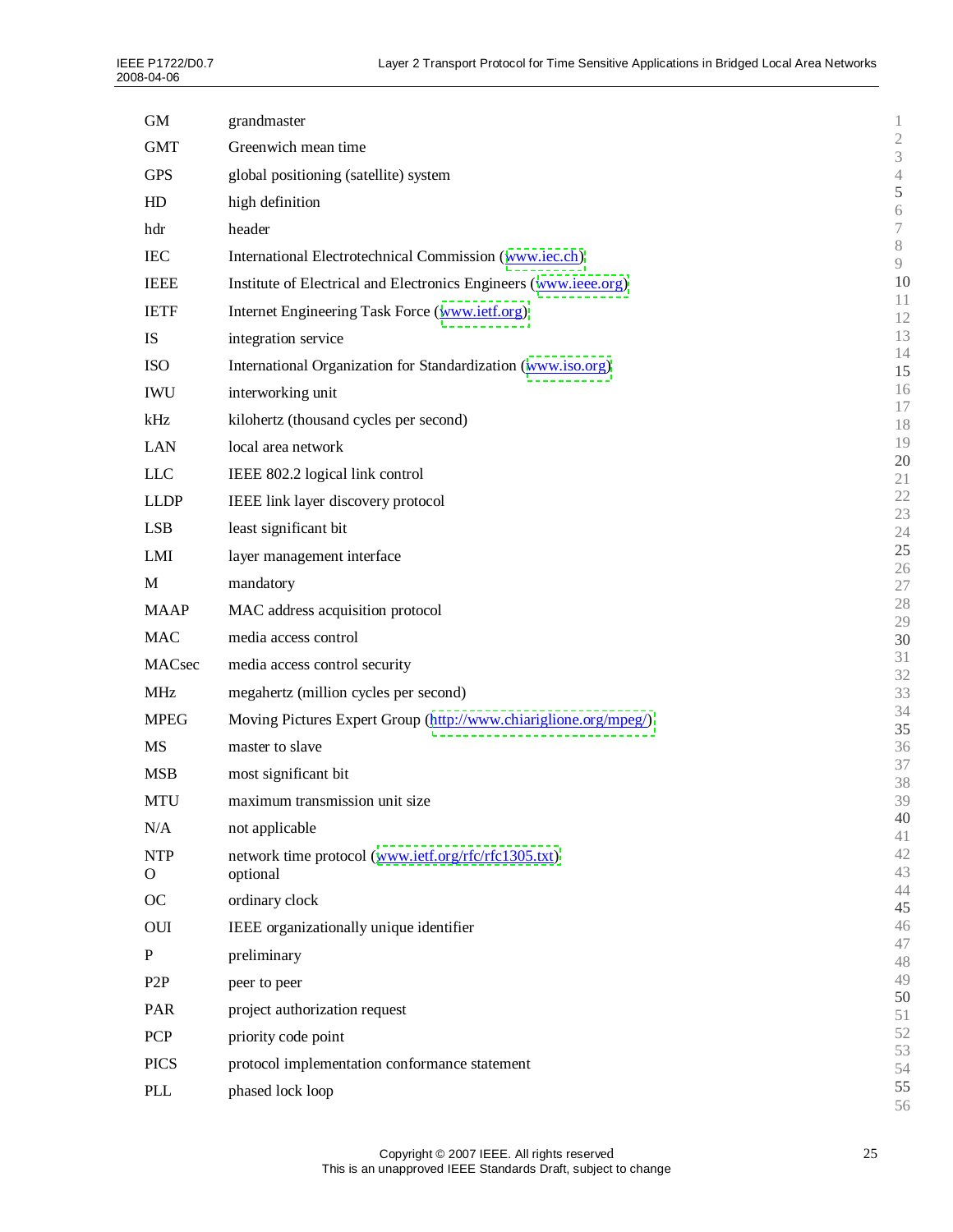| 1                   | <b>PTP</b>                | precision time protocol                                  |
|---------------------|---------------------------|----------------------------------------------------------|
| $\overline{2}$<br>3 | QoS                       | quality of service                                       |
| $\overline{4}$      | Rsv, res                  | reserved                                                 |
| 5<br>6              | S Bridge                  | IEEE 802.1AS bridge                                      |
| 7                   | SD.                       | standard definition                                      |
| 8<br>9              | SI                        | international system of units                            |
| 10                  | <b>SID</b>                | source identifier                                        |
| 11<br>12            | SM.                       | slave to master                                          |
| 13                  | src                       | source                                                   |
| 14<br>15            | <b>SRP</b>                | stream reservation protocol                              |
| 16                  | <b>STA</b>                | (wireless LAN) station                                   |
| 17<br>18            | <b>TAI</b>                | temps atomique international (international atomic time) |
| 19                  | TBD                       | to be done (or determined)                               |
| 20<br>21            | <b>TC</b>                 | transparent clock                                        |
| 22                  | TG                        | task group                                               |
| 23<br>24            | <b>TLV</b>                | type, length, value                                      |
| 25<br>26            | TPID                      | tagged protocol identifier                               |
| 27                  | <b>TS</b>                 | timestamp                                                |
| 28                  | tv                        | timestamp valid                                          |
| 29<br>30            | <b>UTC</b>                | coordinated universal time                               |
| 31<br>32            | <b>VID</b>                | VLAN identifier                                          |
| 33                  | <b>VLAN</b>               | Virtual Local Area Network                               |
| 34<br>35            | WG                        | working group                                            |
| 36                  | <b>WLAN</b>               | wireless local area network                              |
| 37<br>38            | $\boldsymbol{\mathrm{X}}$ | prohibited                                               |
| 39                  | <b>XTS</b>                | cross timestamp                                          |
| 40                  |                           |                                                          |
| 41<br>42            |                           |                                                          |
| 43                  |                           |                                                          |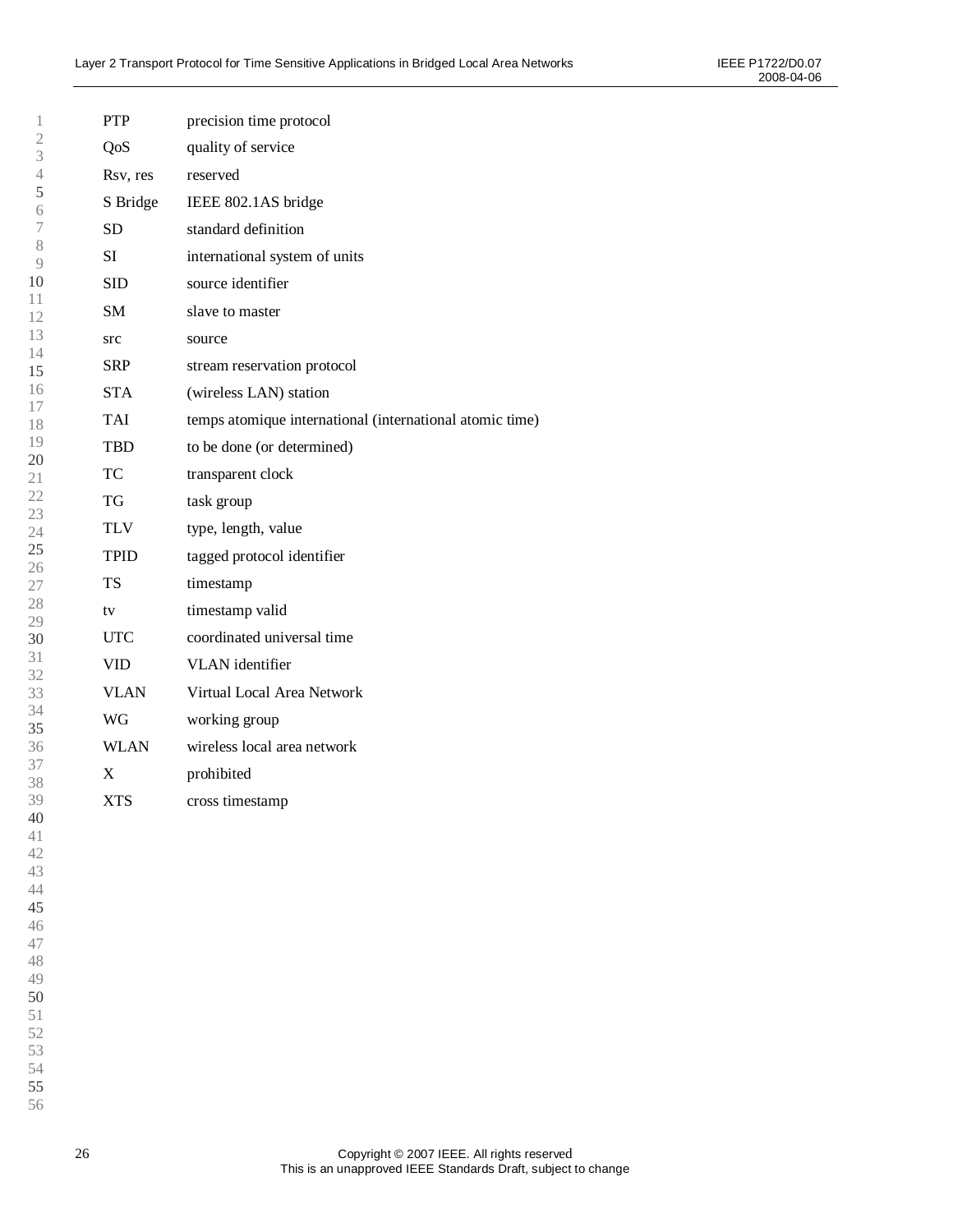# <span id="page-26-0"></span>**5. AVBTP base protocol**

<span id="page-26-2"></span><span id="page-26-1"></span>**<<Editor's note: This section will define the "base protocol"such that 61883 type protocol, encapsulation, etc. will be an optional protocol to "run over AVBTP"and so that we can add additional new protocols in the future. This section is intended for formats, functions, etc. that are "common">>**

# **5.1 Overview**

**<<Editor's note: Text TBD>>**

## **5.1.1 General assumptions/operations**

<<Editor's note: This section and subsections is still mostly cut and paste from the assumptions document and needs further refinement, will be edited in future drafts of this document  $\gg$ 

## **5.1.1.1 Link bandwidth utilization**

AVB classA together with AVB classB traffic cannot use more than 75% of a link's bandwidth. The remaining 25% (or more) shall be reserved for non-AVB flows.

## **5.1.1.2 Functional device type names**

AVBTP will have Talkers, Listeners and Controllers

- A Talker is the source of a stream
- A Listener is a receiver of a stream
- A Controller is a device that introduces and manages talkers and listeners, and manages groups of sessions.

Any physical device can be any combination of these

An AVBTP stream is between one talker and one or more listeners

#### **5.1.1.3 Interoperation with 802.1 bridges**

AVBTP will interoperate with AVB 802.1 bridges.

If a stream traverses a bridge that is not AVB 802.1 capable, than that stream's bandwidth cannot be guaranteed, so interoperation with non AVB capable bridges is beyond the scope of this standard.

#### **5.1.1.4 Point to point operation**

AVBTP will be able to run in a point to point fashion when two AVBTP end stations are connected directly via an IEEE 802.3 Ethernet connection.

#### **<< Editor's question/comment: What about point to point wireless??>>**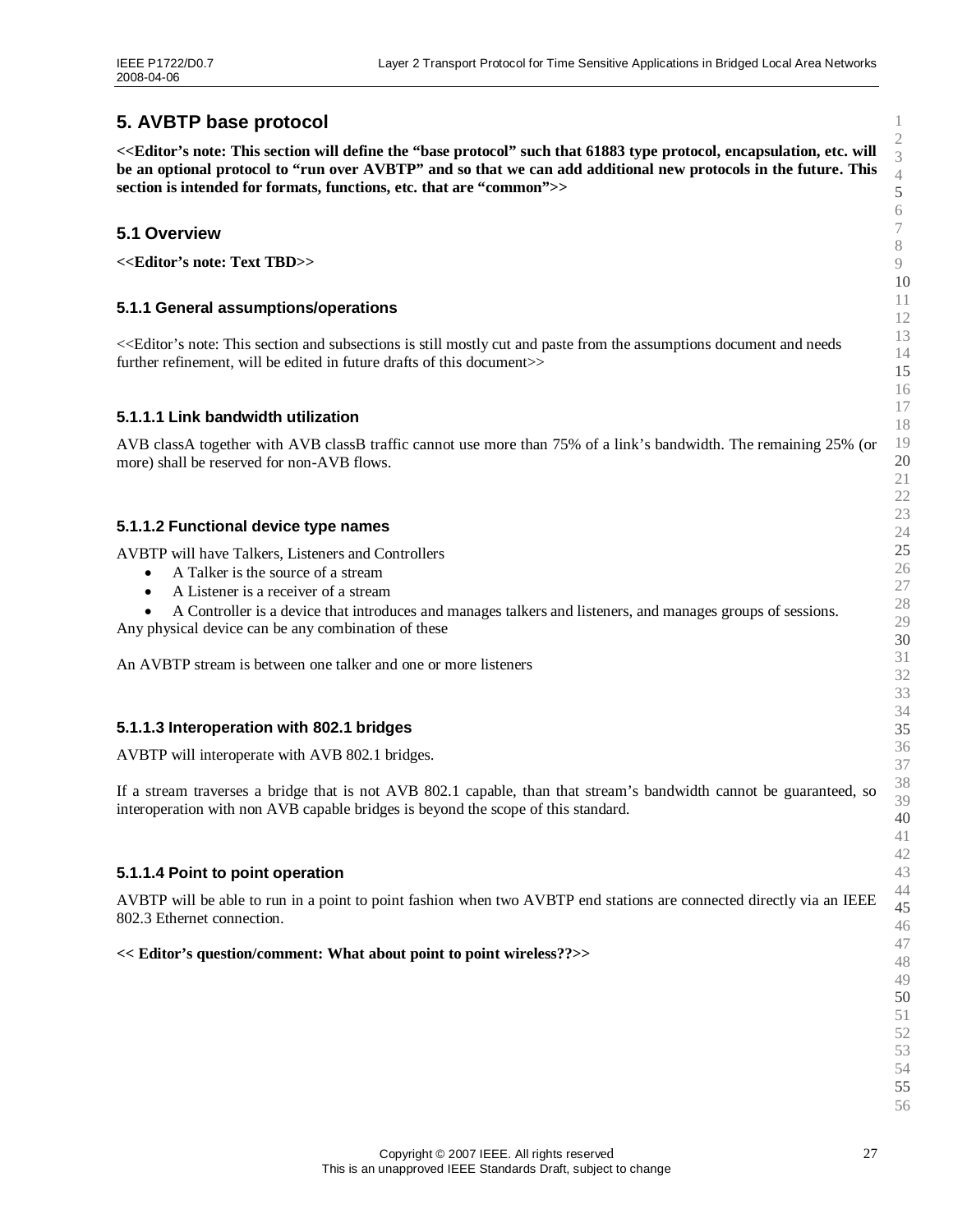# <span id="page-27-0"></span>**5.2 802.3 Media specific encapsulation**

This section documents the specific generic encapsulation requirements when running AVBTP over IEEE 802.3 LANs. This covers the following fields:

- a) Destination MAC address: 48 bits
- b) Source MAC address: 48 bits
- c) 802.1Q protocol header: 4 bytes consisting of:
	- 1) Tagged Protocol Identifier (TPID): 16 bits
	- 2) Canonical Format Identifier (CFI): 1 bit
	- 3) Priority Code Point (PCP): 3 bits
	- 4) Virtual Local Area Network (VLAN) Identifier: 12 bits
	- 5) AVBTP Ethertype: 16 bits

For 802.1Q operation (VLAN tagged frames) the Ethertype field immediate following the source MAC address is known as the Tagged Protocol Identifier (TPID) field and is set to  $8100<sub>16</sub>$ . For this case the AVBTP Ethertype is at an offset 4 bytes past the start of this field.

[Figure](#page-28-0) 5.1 shows an AVBTP frame encapsulated within an 802.3 frame with an 802.1Q header (also known as an 802.1Q VLAN Tag field):

**<<Editor's note: The 802.3/802.1Q frame format diagrams in this section are drawn differently than the AVBTP frames in the document due to the fact that the Ethernet header is either 14 or 18 bytes long and therefore not aligned up on a quadlet boundary. It is also not the editor's intent to fully document these fields but instead guide the reader through the basics of what this fields are, what specific requirements of the field values and usage are to support AVBTP. All other format and usage of the fields that are 802.3 and 802.1Q specific will be referenced to rather than specified here. The diagrams themselves are therefore technically informational, as they provide some duplicate information provided in other standards. The editor welcomes comments on if he should move the diagrams to an information Annex or if it is OK to label the diagrams as informational, but the text as normative (i.e. the text will have to specify how to use the fields for AVBTP)>>**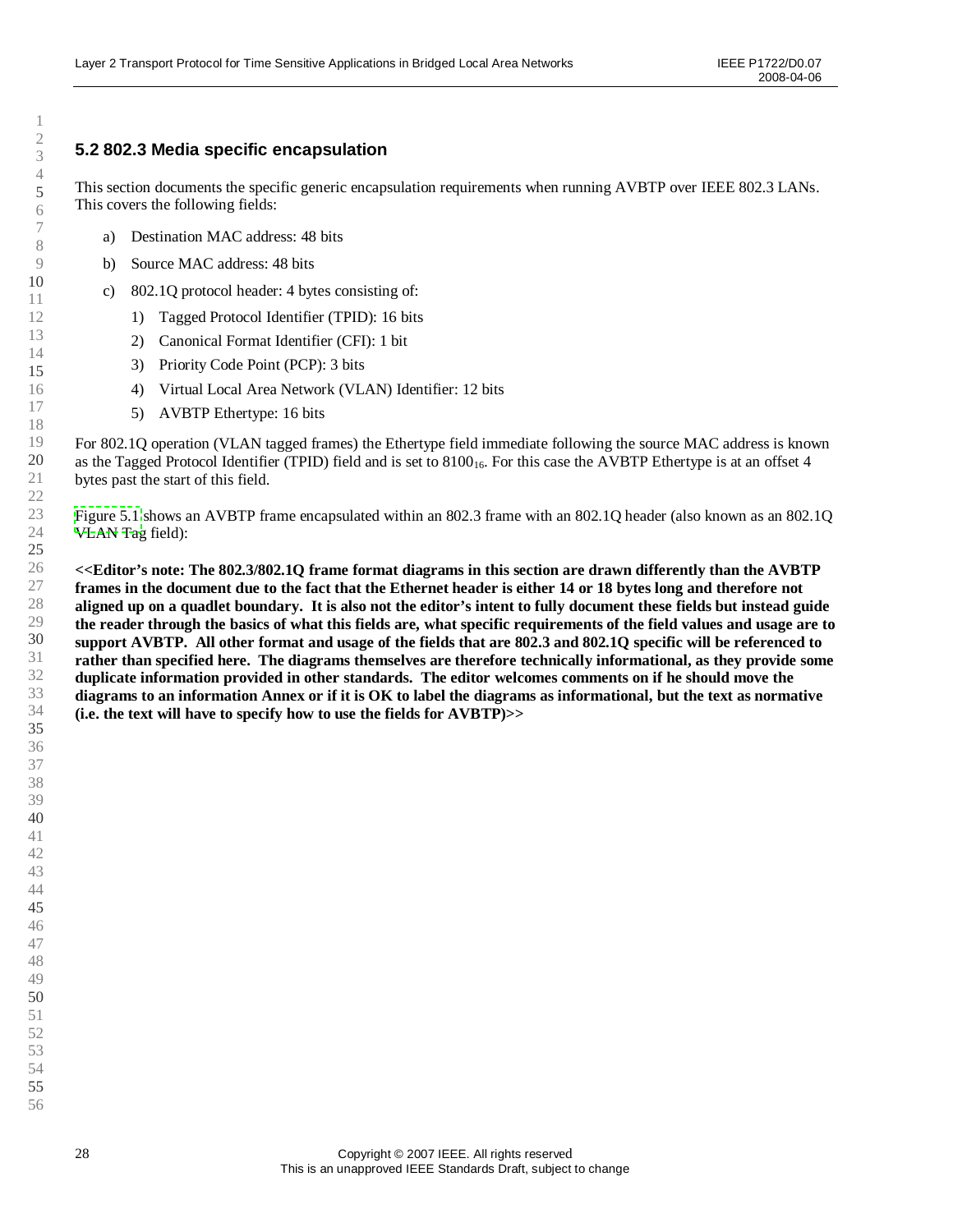

<span id="page-28-0"></span>**Figure 5.1 - AVBTP frame within an 802.3 frame with 802.11Q tag field**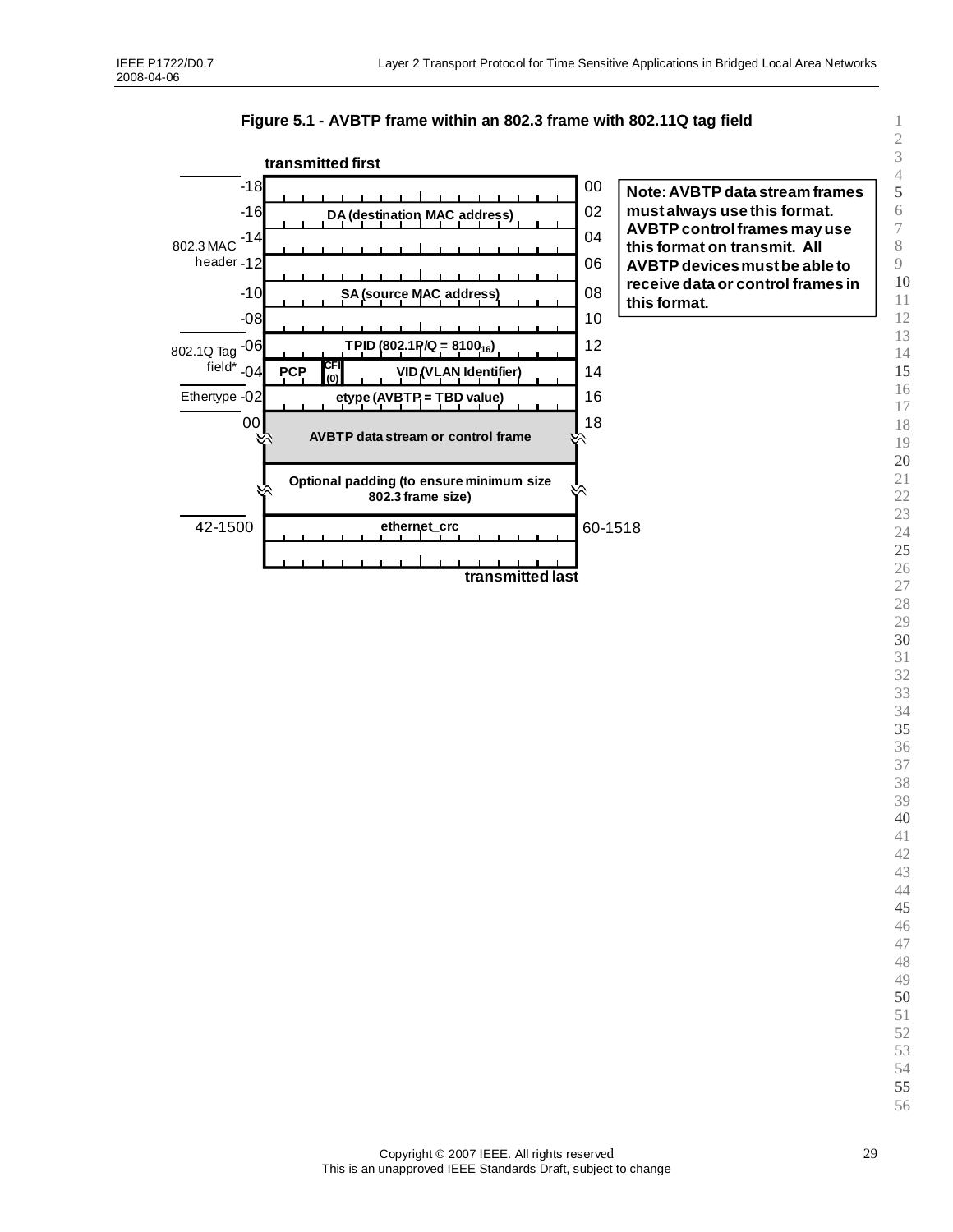<span id="page-29-0"></span>[Figure](#page-29-2) 5.2 shows an AVBTP frame encapsulated within an 802.3 frame without an 802.1Q header:

#### <span id="page-29-2"></span><span id="page-29-1"></span>**Figure 5.2 - AVBTP frame within an 802.3 frame without an 802.11Q Tag field**



#### **5.2.1 802.3 Destination MAC address field**

For AVBTP stream data frames, MAC Destination Addresses shall be unique for the Layer 2 network and may either be unicast or multicast addresses.

**<< Editor's note: Need to modify/add text here now saying that for AVBTP stream data frames, we will require the use of 802.1Qat to allocate, free and generally manage both destination MAC addresses and stream IDs for individual AVBTP data streams.>>**

For AVBTP stream control frames, MAC Destination Address may be unicast, multicast or broadcast depending on the specification of the usage of each AVBTP control frame.

## **5.2.2 802.3 Source MAC address field**

For AVBTP stream data frames, MAC Source Addresses shall indicate the senders MAC address of the stream data or control traffic. Per IEEE 802.3 rules, this address shall always be a unicast MAC address.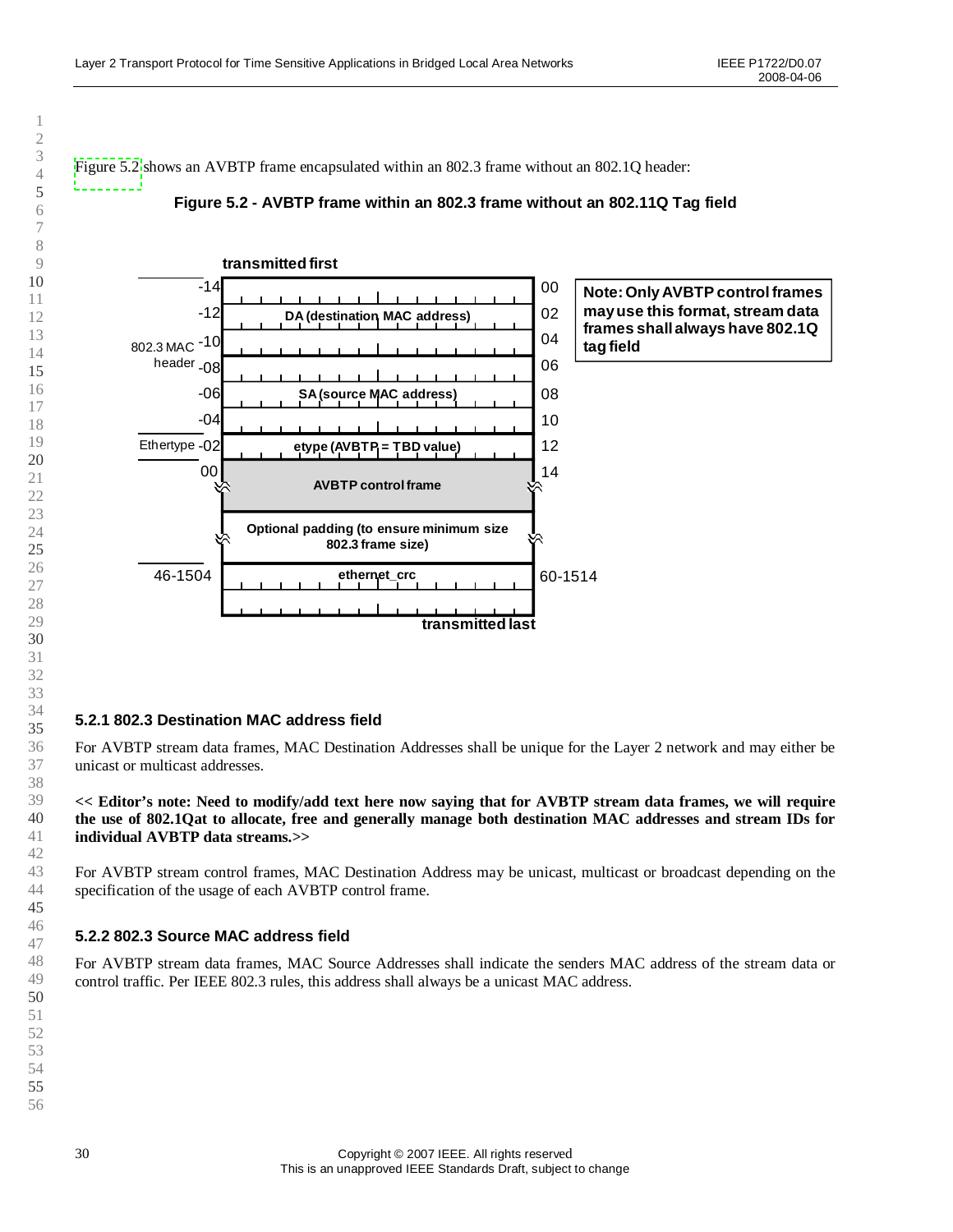### **5.2.3 802.1Q header field**

<span id="page-30-0"></span>Depending on the subtype of the AVBTP frame, the 802.1Q header may or not be required based on the following general rules:

- a) All talkers shall send stream data frames (those frames with the cd bit set to 0) with an 802.1Q header present. This is due to the fact that the PCP field is required to indicate whether the stream is a ClassA or ClassB stream.
- b) Talkers and controllers may send stream control frames (those frames) with an 802.1Q header.
- c) All AVBTP compliant devices (talkers, listeners and controllers) shall be able to receive and process AVBTP data and control frames with an 802.1Q header present.

Additional rules for handling of 802.1Q headers may be listed in subsequent sections for current or future protocols that use AVBTP in current or future versions of this standard, but they shall not violate the above general rules.

The following rules shall apply for fields in the 802.1Q header if it is present:

#### **5.2.3.1 802.1Q tagged protocol identifier (TPID) field**

All frames with and 802.1Q header field shall set the TPID field  $(1<sup>st</sup>$  Ethertype in the frame) 8100<sub>16</sub> hexadecimal.

#### **5.2.3.2 VLAN identifier**

**<<Editor's note: the text in this section is still in the format from my PowerPoint contribution, these needs to be put in IEEE standards style. Will do this in a future draft version of this document.>>**

The VID is used to indicate a VLAN and is not to be used as a Stream Identifier

AVBTP stations shall be able to support a VLAN *Id* field value of zero to send or receive AVBTP frames.

AVBTP stations are recommended to support other VLAN *Ids*, but it is not required.

AVBTP stations not supporting VLANs must at least be able to process a received AVBTP frame with 802.1Q header and ignore the contents of that header.

If VLAN identification and knowledge is supported by an AVBTP station, it shall discard any received AVBTP frames with a VLAN ID for which it is not a member of the specified VLAN.

#### **5.2.3.3 Canonical Format Indicator (CFI) field**

For AVBTP, the CFI field shall be zero.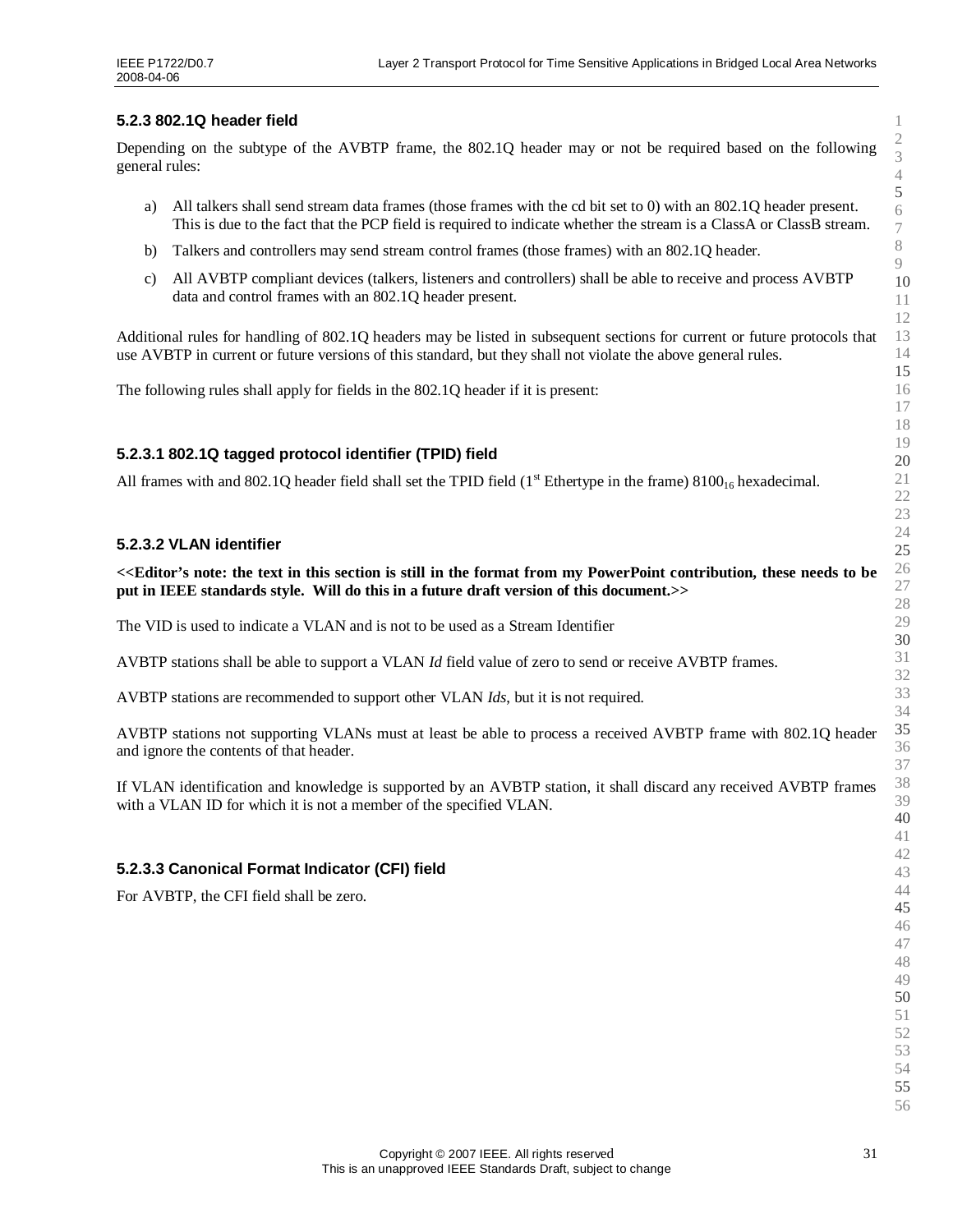## **5.2.3.4 Priority Code Point (PCP) field**

<span id="page-31-1"></span><span id="page-31-0"></span>For data streams, AVBTP talkers shall set the PCP value to the 802.1Qat specified default values for stream classA traffic or TBD for classB traffic, unless they are changed from the defaults by a network administrator. As priority values may be changed by IEEE 802 bridges, the PCP value will be ignored on reception by AVBTP listeners.

**<<Editor's note: Will probably insert some text here once a mechanism is specified on how to automatically determine what the PCP value and use it (at least refer to a future section that describes how to do this (probably will be via an 802.1Qat protocol mechanism (see [Z.2](#page-88-1) [Need mechanism for getting PCP value for](#page-88-1) ClassA and ClassB [streams\)>](#page-88-1)>**

**<< Editor's proposal: AVBTP control traffic shall use the value as specified by the associated protocol specific value (e.g. 61883 over AVBTP), but never shall use a value of assigned for classA or classB traffic>>**

#### **5.2.4 AVBTP Ethertype, 16 bits:**

**<<AVBTP will have a single Ethertype value. That value will be put in this document per IEEE Ethertype assignment procedures, and not before then.>>**

## **5.3 802.11 Media specific encapsulation**

**<<Editor's note: TBD>>**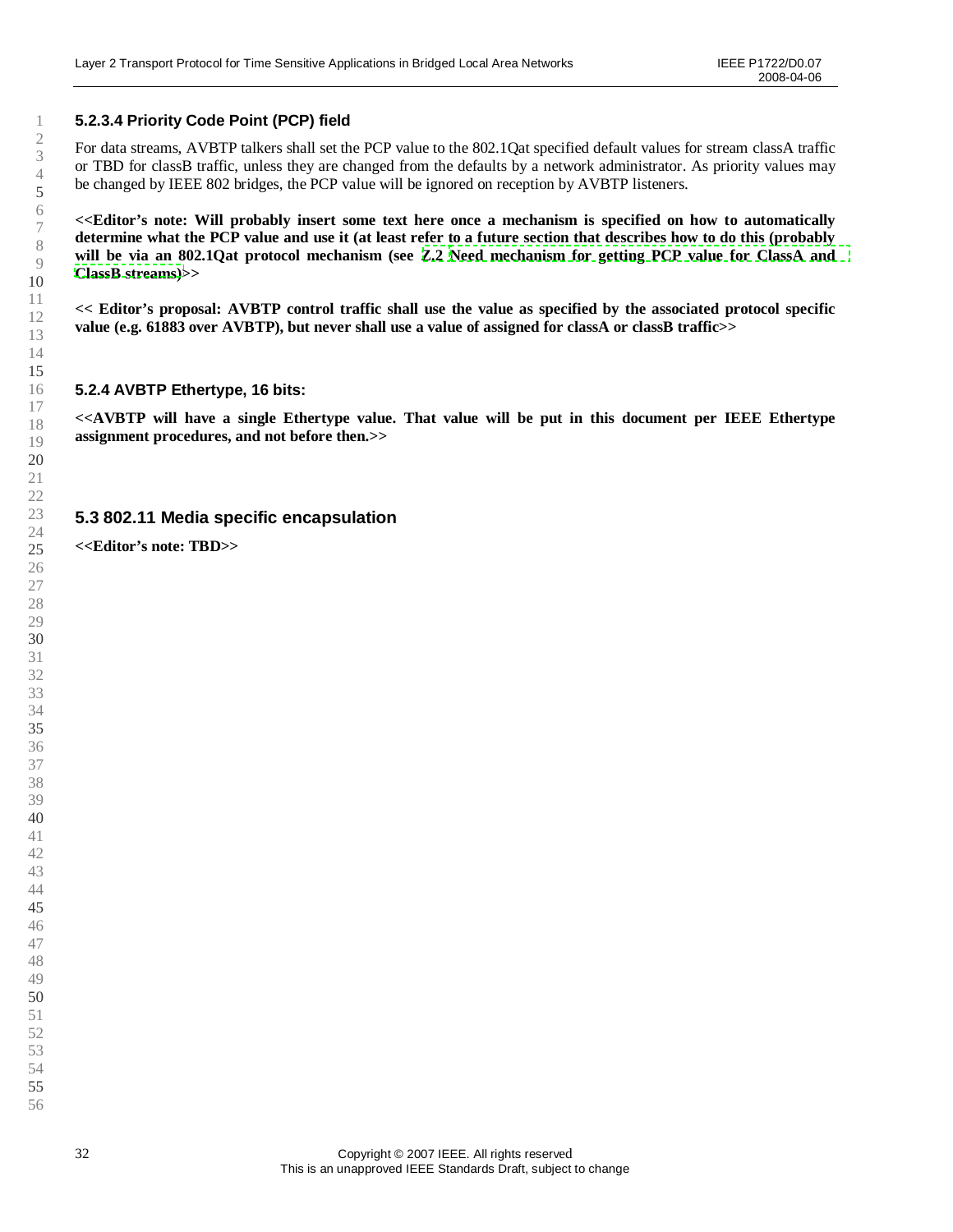# <span id="page-32-1"></span><span id="page-32-0"></span>**5.4 AVBTP frame common header format**

This section documents the fields that are common to all AVBTP frames. This section documents the following fields:

- <span id="page-32-2"></span>a) First byte:
	- 1) cd (control/data) field (cd) indicator: most significant 1 bit
	- 2) subtype field: remaining 7 bits
- b) Second byte:
	- 1) sv (Stream ID valid) indicator: most significant 1 bit
	- 2) subtype\_data1 field: remaining 7 bits
- c) subtype\_data2 field: 16 bits
- d) stream\_id field: 64 bits

The following figure shows these fields encapsulated within an 802.3 frame with an 802.1Q header



#### **5.4.1 cd (control/data indicator) field**

The cd bit indicates whether this AVBTP frame is a control or data frame

If the cd bit is zero, then this frame is an AVBTP stream data frame. See [5.6 below](#page-36-0) for additional encapsulation and protocol rules when this bit is set to zero. Only AVBTP talkers can set this field to zero as only talkers can send AVBTP stream data frames. If this field is set to zero, then for 802.3 frames, the talker shall ensure the frame is sent with an 802.1Q VLAN tag header present with the appropriate values for the TPID, PCP, CFI and VID fields.

If this field is set to one, then this frame is an AVBTP control frame. See [5.5 below](#page-35-0) for additional encapsulation and protocol rules when this bit is set to one. Any AVBTP station that sends control frames may set this bit to one.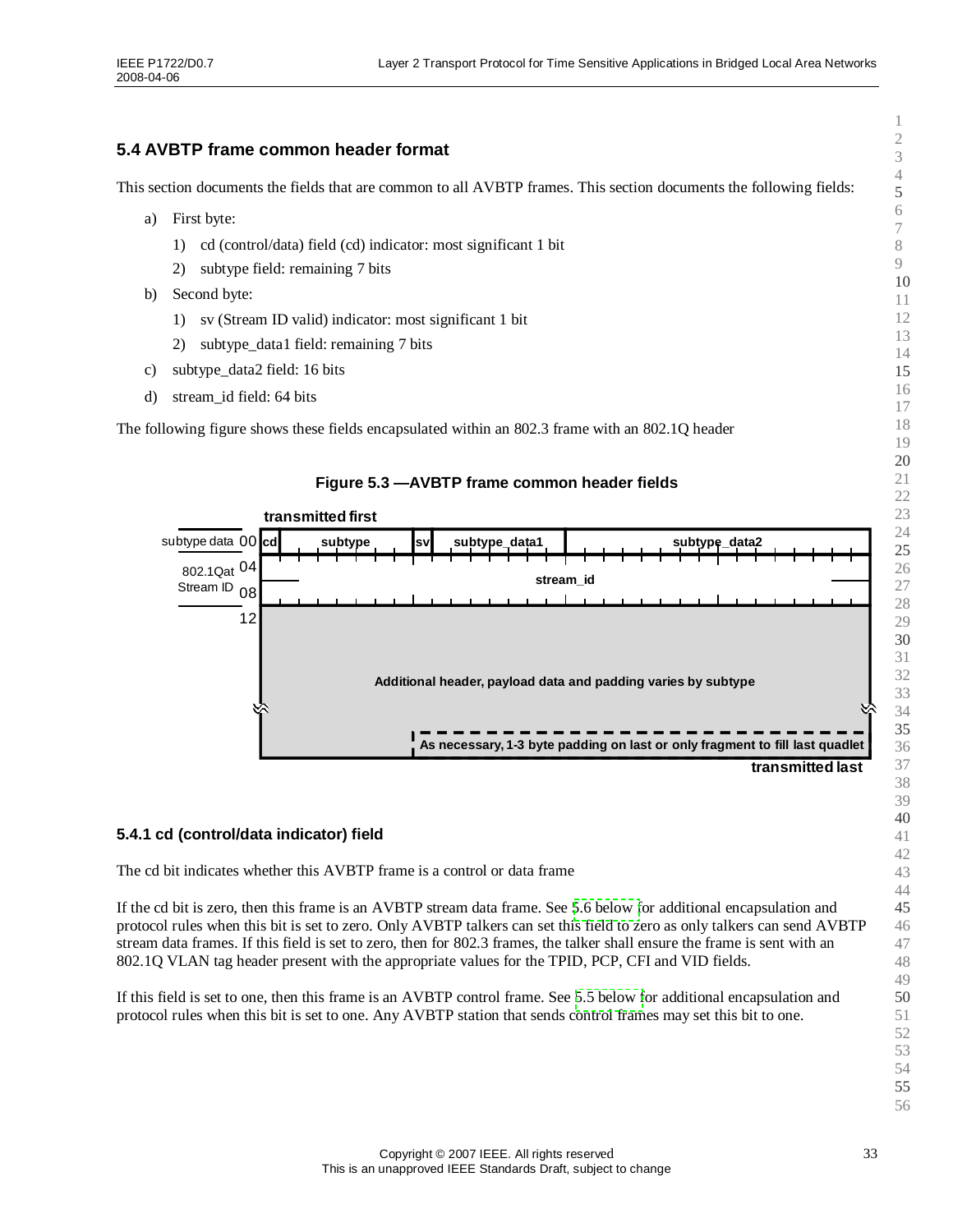# <span id="page-33-0"></span>**5.4.2 subtype field**

The 7-bit **subtype** field is used to identify the protocol running over AVBTP. Each protocol defines its use of AVBTP encapsulation within the rules established for common header formats for control and data frames.

Currently defined subtype values are listed in [Table](#page-33-2) 5.1 [below:](#page-33-2)

| Hexadecimal   FUNCTION |                          | Meaning                             |
|------------------------|--------------------------|-------------------------------------|
| Value                  |                          |                                     |
| $00_{16}$              | 61883 IIDC SUBTYPE       | 61883/IIDC over AVBTP protocol      |
| $01_{16}$              | XTS SUBTYPE              | Cross Timestamp (XTS) protocol      |
| $02_{16} - 7E_{16}$    | $\overline{\phantom{0}}$ | Reserved for future protocols       |
| $7F_{16}$              | PROPRIETARY SUBTYPE      | Proprietary/Experimental over AVBTP |

<span id="page-33-2"></span><span id="page-33-1"></span>

| Table 5.1 -- AVBTP subtype values |  |
|-----------------------------------|--|
|-----------------------------------|--|

**<<Editor's question: Should we go ahead and reserve a subtype for 1394 to AVBTP gateway control messages, or should we merge the XTS proposal and use one subtype for XTS and other 1394 gateway functions and/or needs>>**

Subsequent parsing of AVBTP frames shall be based on a combination of the values contained within the subtype and cd fields.

## **5.4.3 sv field**

The **sv** field is used to indicate whether the 64 bit stream id field contains a valid IEEE 802.1Qat stream ID or not.

The bit is set to one if the stream ID is a valid stream ID

The bit is set to zero(0) if the stream ID is not valid.

For more details on valid combinations of the **stream\_id** and **sv** fields see 5.4.[6 below.](#page-33-3)

#### **5.4.4 subtype\_data1 field**

The **subtype\_data1** field consists of the remaining 7 bits of the byte containing the **sv** field and is used to carry protocol specific data based on the **subtype** and **cd** field values.

#### **5.4.5 subtype\_data2 field**

The **subtype data2** field consists of the two bytes (16 bits) following the subtype data1 and is used to carry protocol specific data based on the **subtype** and **cd** field values.

#### <span id="page-33-3"></span>**5.4.6 stream\_id field**

The 64 bit stream ID . This field shall be used for stream identification. It shall be present in all AVBTP frames, both stream data and control frames for all AVBTP subtypes.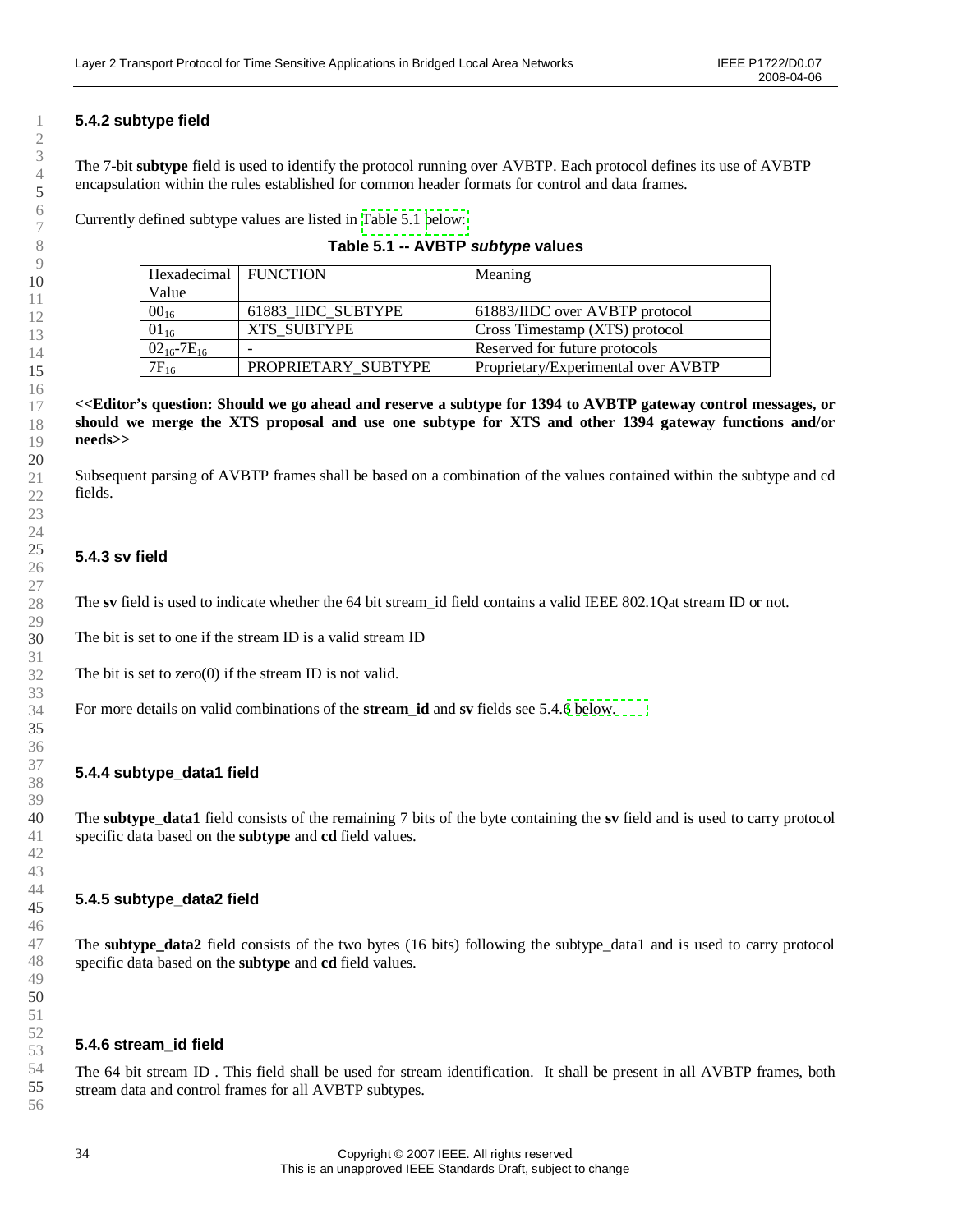All AVBTP stream data frames shall contain a valid 64 bit IEEE 802.1Qat Stream ID in the stream\_id field and shall set the sv (Stream ID Valid) bit to one(1).

AVBTP control frames relating to an individual stream shall contain a valid 64 bit IEEE 802.1Qat stream ID with the with the sv bit set to one.

AVBTP control frames not related to an individual stream should set the **stream\_id** field to the NULL\_STREAM\_ID Value and shall set the **sv** bit to zero(0).

Note –Setting of the **stream\_id** field to a consistent NULL\_STREAM\_ID is recommend instead of required as the NULL\_STREAM\_ID is intended for consistency and to avoid confusion for users such as those debugging AVBTP frame traces (i.e. so they don't see old data, or valid stream IDs, etc.). AVBTP end stations when receiving AVBTP frames with the **sv** bit set to one(1) shall ignore the entire contents of the **stream\_id** field regardless of its value.

Valid stream IDs shall be allocated, managed and released using procedures as defined in IEEE 802.1Qat.

#### **<< Editor's notes:**

**Need to define how 802.1Qat stream IDs are used by AVBTP**

- **Need to define relationship of stream IDs with source and destination MAC addresses (Work in progress, see Annex C)**
- **We have now agreed that we will have a Stream ID valid bit and that has been added to the draft spec.** We still should in my opinion specify (i.e. "shall" value) or recommend a value for transmitted frames. I **would still prefer all zeros would as a better option in that all ones in addresses are is used for Broadcast Destination MAC addresses.**
- **Need to define how stream ID management ties into AVBTP session management.**

**To track this I've added a note in Annex Z: [Z.5](#page-89-0) "[Need to define how 802.1Qat stream IDs are used by AVBTP"](#page-89-0) >>**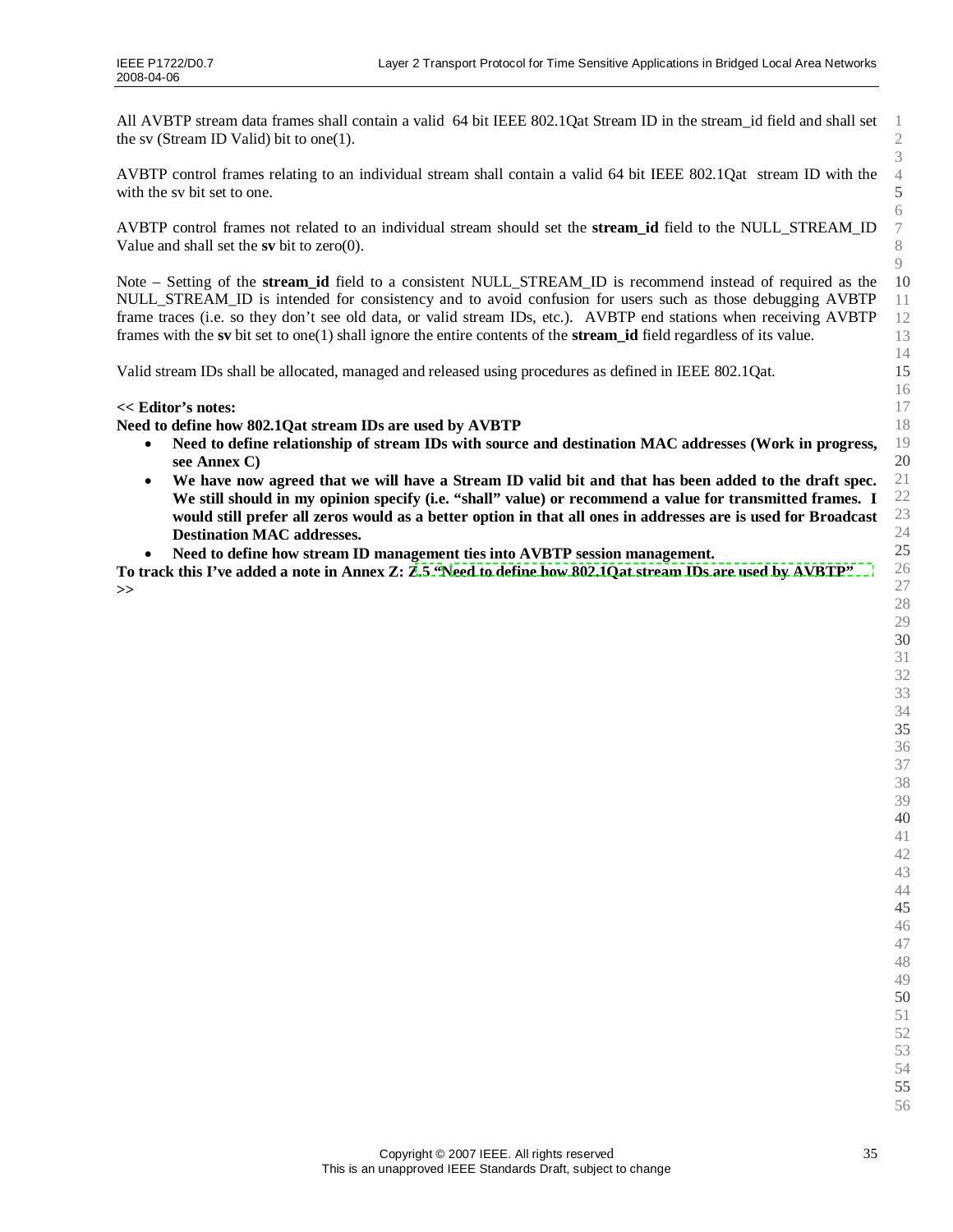# <span id="page-35-1"></span><span id="page-35-0"></span>**5.5 AVBTP common control frame header format**

**<<Editor's note: need introductory text for this section, here is the figure to start with>>**

# <span id="page-35-2"></span>**Figure 5.4 - Control frame common fields**



## **5.5.1 status field**

The 5 bit **status** field is available for use by the given control protocol as specified by the **subtype** field. If not used by the given control frame, then this field shall be set to zero (0).

#### **5.5.2 control\_data\_length field**

The 11 bit **control data length** field is used to contain the unsigned control frame payload length in bytes of all valid data bytes contained in the quadlets following the **stream id** field in the AVBTP control frame header.

1 to 3 pad bytes shall be added at the end of the control frame payload area as necessary to ensure that an integral number of quadlets are in the control frame.

The maximum value for this field shall be 1488 decimal.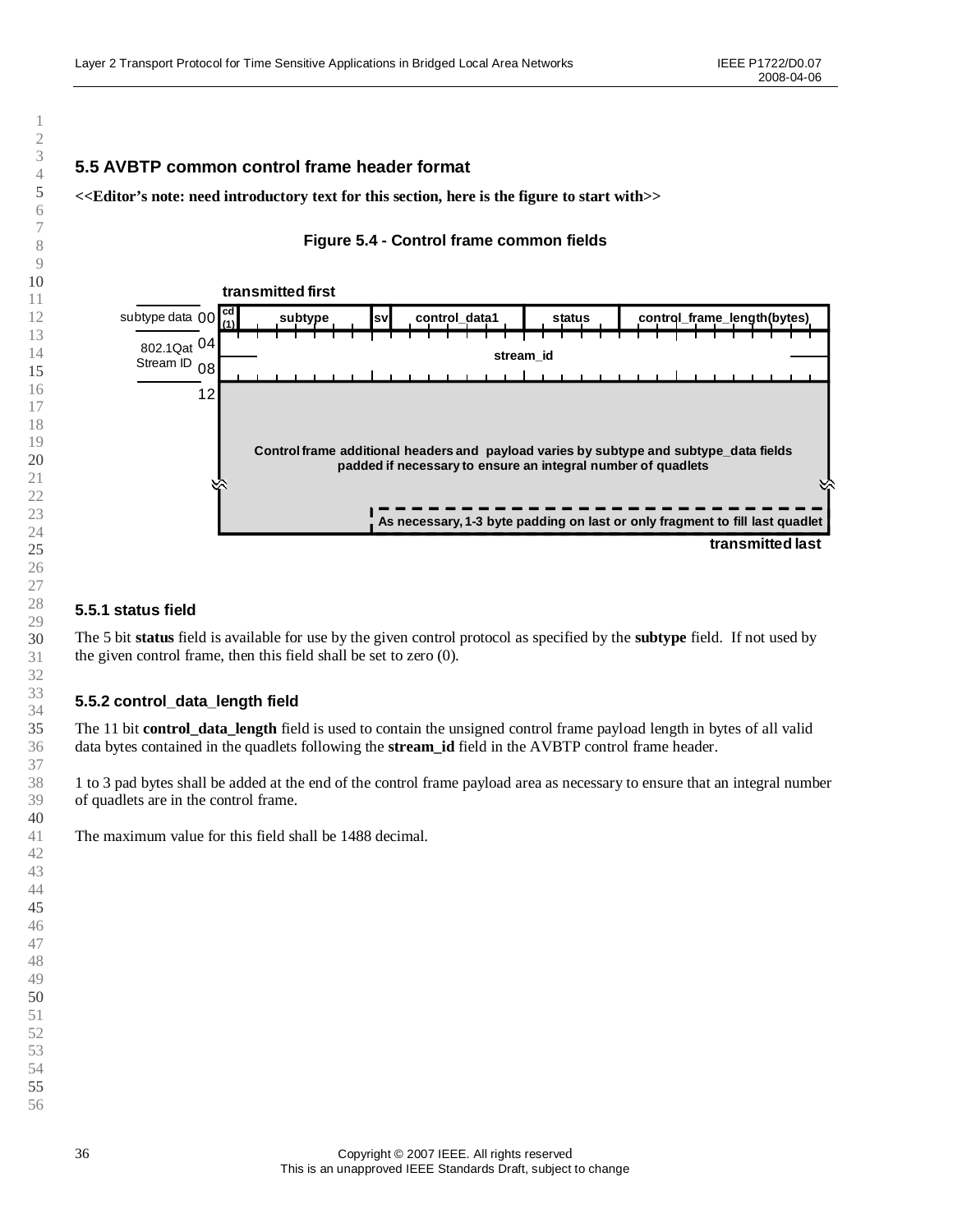### **5.6 AVBTP common stream data frame header format.**

AVBTP stream data is designed to standardize common use fields for source timestamping and for packet length. These fields are standardized for all AVBTP frames where the cd field is set to zero.

The AVBTP common stream data header format consists of the following fields after the subtype and in the following order:

- a) **stream\_flags** field: 8 bit byte with the following subfields defined when cd field equals zero:
	- 1) **sv** (stream ID valid) most significant 1 bit of this byte
	- 2) **tv** (timestamp valid): least significant 1 bit of this byte
	- 3) **stream\_reserved1**: remaining 6 bits of this byte
- b) **stream\_reserved2: 8 bits**
- c) **gm\_discontinuity: 8 bits:**
- d) **stream\_id** field: 64 bits
- e) **avbtp\_timestamp**: 32 bits
- f) **gateway\_info**: 32 bits
- g) **packet\_data\_length**: 32 bits
- h) **protocol** specific packet header: 16 bits
- i) **stream\_payload\_data**: 0 to n quadlets (where n does not exceed maximum frame size allowed by the layer 2 LAN)

#### **Figure 5.5 --AVBTP common stream data header format (cd field set to zero)**



#### **5.6.1 subtype\_data field subfields**

The **subtype\_data** field for AVBTP stream data (when the **cd** field is set to zero) has the following subfields defined.

Most significant bit for **sv** (Stream ID valid) (see 5.[4.3 above\)](#page-33-0)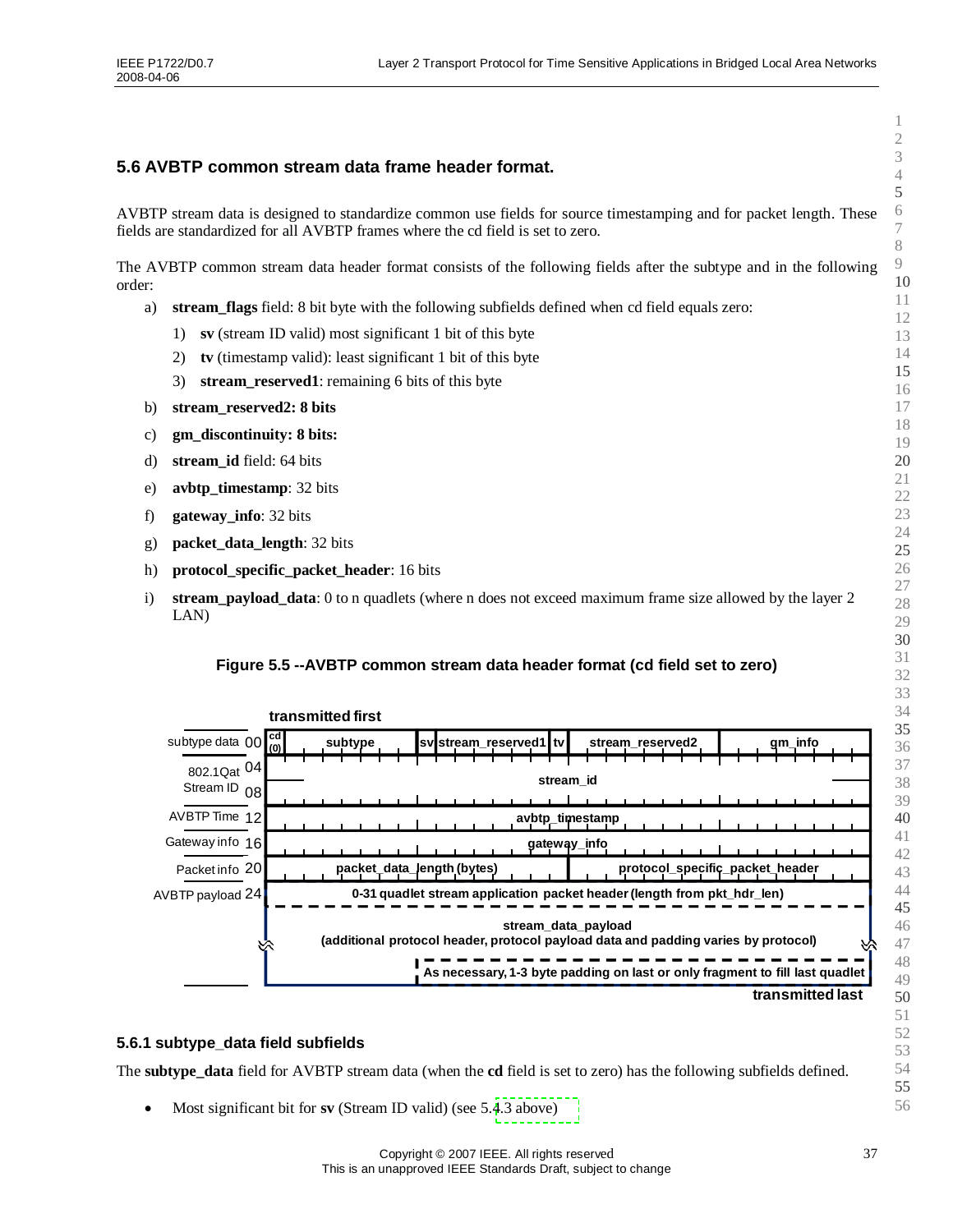- Least significant bit for **tv** ( timestamp valid ) bit
- <span id="page-37-1"></span>remaining 6 bits reserved (**stream\_reserved1** subfield).

### **5.6.2 tv: (avbtp\_timestamp valid) subfield**

The source timestamp valid (**tv**) field is a one bit field used to indicate the validity of the **avbtp\_timestamp** field time value.

If the timestamp valid bit is set to zero by the AVBTP talker, then this field shall indicate that the **avbtp\_timestamp** field contains no data and therefore shall be ignored by an AVBTP listener.

If the timestamp valid bit is set to one by the AVBTP talker, then this field shall indicate that the **avbtp\_timestamp** field is valid.

For how the **avbtp\_timestamp** field is interpreted and processed see 5.6[.5.](#page-37-0)

### **5.6.3 gm\_discontinuity field**

The **gm\_discontinuity** field indicates a known or possible discontinuity in 802.1AS time. The **gm\_discontinuity** field is stream specific. On stream creation the **gm\_discontinuity** field shall be set to a random value. **gm\_discontinuity** shall be incremented by 1 whenever a signaled or possible discontinuity is indicated from 802.1AS. These indications include, but are not limited to:

- a) Discontinuity in absolute time
- b) Discontinuity in frequency
- c) Loss of Grandmaster clock
- d) Election of new Grandmaster clock

#### **5.6.4 stream\_id (802.1Qat stream identifier) field**

The stream ID field is the same field as specified in [5.4.6 above.](#page-33-0) For AVBTP stream data frames, it shall always contain a valid 802.1Qat stream ID.

#### <span id="page-37-0"></span>**5.6.5 avbtp\_timestamp field**

The 32 bit **avbtp** timestamp field shall express presentation time related to the 802.1AS Global Clock if the timestamp valid bit is set to one. The **avbtp\_timestamp** represents the low order 802.1AS time converted to nanoseconds. The **avbtp** timestamp rolls over approximately every 4 seconds.

If the source timestamp valid bit is zero, then the contents of the avbtp\_timestamp field is undefined and should be ignored.

### **5.6.6 gateway\_info field**

This 32 bit field is used by gateway and interworking units to allow conversion and transport of audio/video data and control between AVBTP networks and other audio/video networks. One use is described in Annex B of this document for IEEE 1394 IEC 61883 to IEEE 1722 AVBTP IEC 61883 interworking.

Native AVBTP end stations not participating in this gateway function shall set this field to zero on transmit and ignore this field on receive.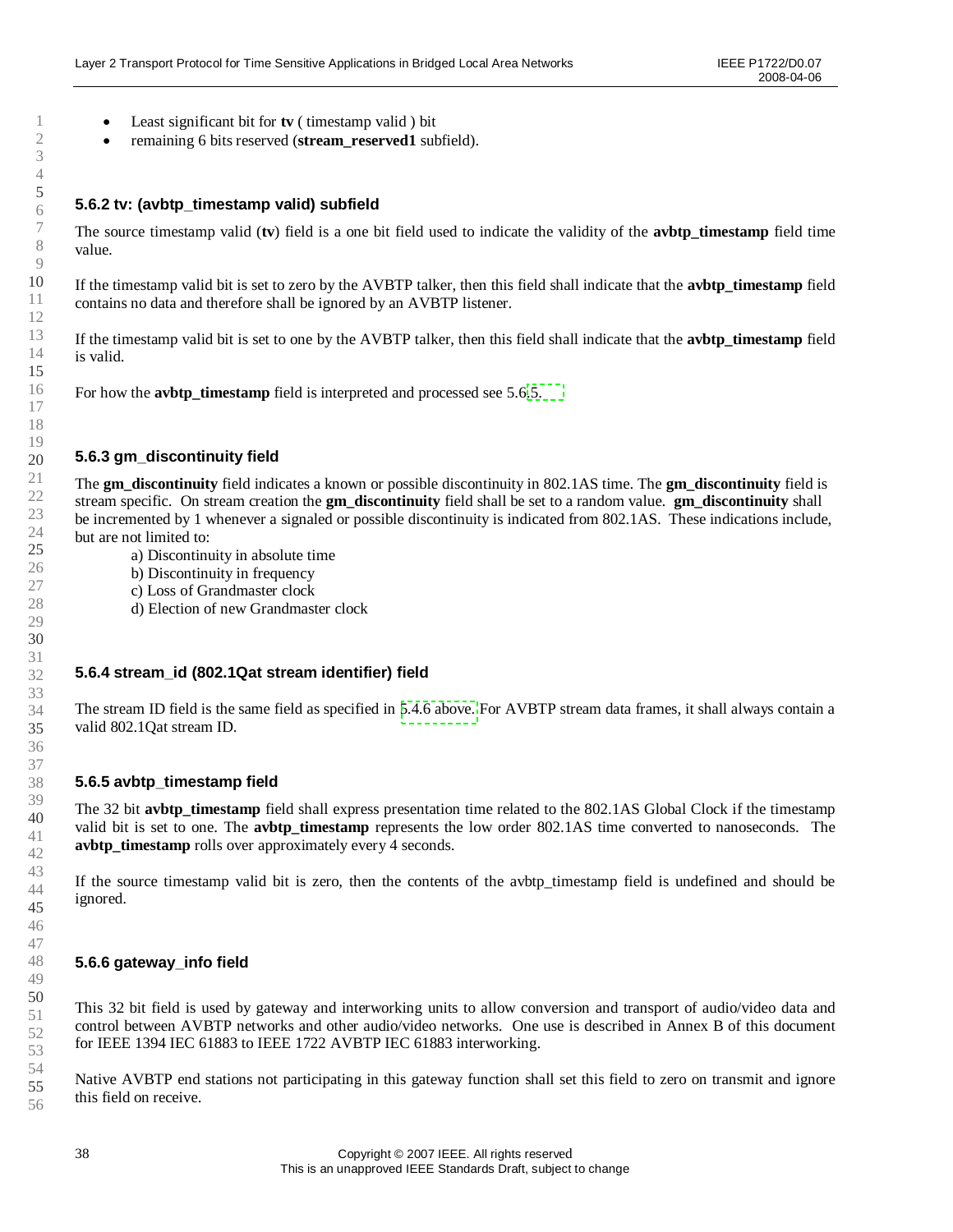### **5.6.7 packet\_data\_length field**

The 16 bit **packet\_data\_length** field is to indicate the unsigned count of stream frame payload length in bytes of all valid data bytes contained in the quadlets following the **protocol\_specific\_packet\_header** field in the AVBTP stream data frame header.

1 to 3 pad bytes shall be added at the end of the stream data frame payload area as necessary to ensure that an integral number of quadlets is in the control frame.

The maximum value for this field shall be 1476 decimal.

Note –This field is sized at a full 16 bits to allow for better interworking functions with protocols that support larger packet sizes such as IEEE 1394 but mandates a smaller maximum value to ensure that AVBTP frames can be transported across all IEEE 802 based networks.

**<<Editor's note: Need to add text recommend smoothing of AVBTP into similar size packets to make minimum packet size per interval better. This may be a good place to add text and/or we could have a separate section talking about packets per observation interval and how to best handle transmitting "evenly".>**>

### **5.7 Timing and synchronization**

#### **5.7.1 General**

AVBTP defines a presentation time to achieve timing synchronization between talker and listener(s). The presentation time represents in nanoseconds the IEEE 802.1AS wall clock time when the data contained in the packet is to be presented to the AVBTP client at the listener(s).

AVBTP presentation time is used as a reference to synchronize any necessary media clocks and to determine when the first sample of a stream is presented to the client. Because media clocks vary with audio/video types the exact usage of the AVBTP presentation time is media format dependent.

### **5.7.2 AVBTP presentation time**

The AVBTP presentation time is contained in the **avbtp\_timestamp** field of AVBTP stream data frames. The AVBTP presentation time may not be valid in every AVBTP packet. If an AVBTP packet contains a valid timestamp then the **tv** (Timestamp Valid) bit must be set to one.

The AVBTP presentation time represents the timestamp of the when the media sample was presented to AVBTP at the talker plus a delay constant to compensate for network latency. Unless otherwise negotiated between the talker and the listener the delay constant used to calculate the AVBTP presentation time is 2,000,000 nanoseconds (2 milliseconds).

The AVBTP presentation time as received by the listener(s) in **avbtp** timestamp field should be utilized to synchronize the media clock of the listener to the talker. Since the AVBTP presentation time is directly related to the IEEE 802.1AS global time it may also be used to synchronize multiple talkers and listeners.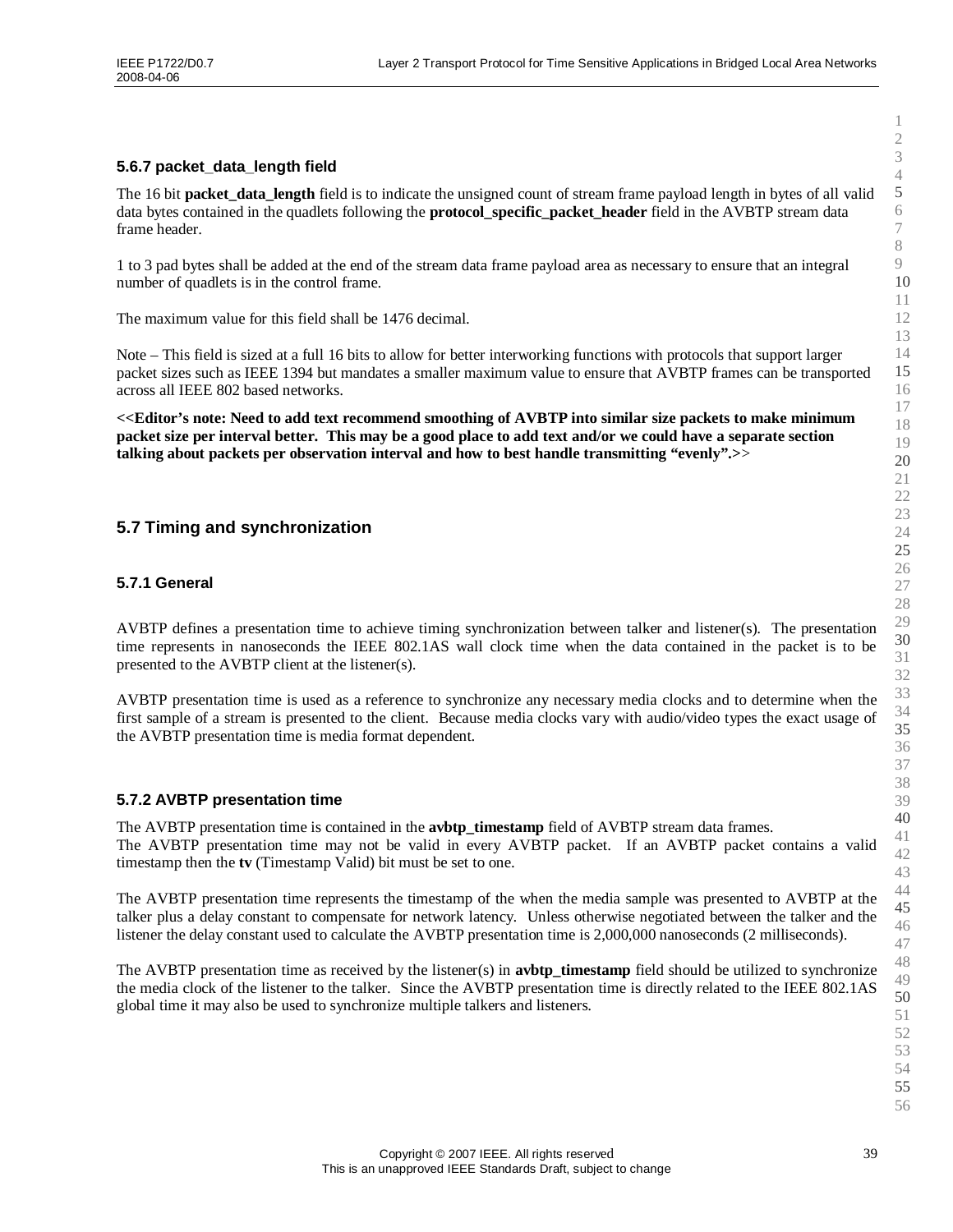### **5.7.3 gm\_discontinuity**

Although the 802.1AS wall clock time is intended to be stable, it is possible for there to be discontinuities in the 802.1AS wall clock time. These could be due to events such as to changes the identity of the 802.1AS Grandmaster clock or changes in the timing source of the Grandmaster clock.

To aid in compensating for discontinuities in the 802.1AS time, all AVBTP stream data frames contain a **gm\_discontinuity** field. The **gm\_discontinuity** field is initialized to the random value on stream creation. The **gm** discontinuity field of every subsequent AVBTP stream data frame shall contain the same value until a discontinuity is indicated by 802.1AS. When the actual or possible discontinuity occurs, the talker then increments the **gm** discontinuity field by 1, after which all subsequent packets shall contain the new gm discontinuity field. This process then repeats for every subsequent indication of an actual or possible discontinuity as indicated by IEEE 802.1AS.

When a talker detects a discontinuity, either from an 802.1AS indication or simple observation, it is required to increment the **gm\_discontinuity** field by 1. This indicates to the listener(s) of the stream that the AVBTP presentation times contained in the **avbtp\_timestamp** field may for a limited period of time not correspond to the 802.1AS wall clock and the listener should enter holdover mode.

When a listener detects that the **gm\_discontinuity** field has changed or detects a discontinuity, either from an 802.1AS indication or simple observation, it should stop attempting to correlate AVBTP presentation time to 802.1AS wall clock time for one Maximum Holdover time. It is possible that the **gm\_discontinuity** field could be incremented multiple times during one 802.1AS Grandmaster selection cycle. The listener should enter holdover mode, and begin timing the maximum holdover time, on the first indication of a discontinuity. If other indications of discontinuity are detected before maximum holdover time has expired, these indications shall be ignored until maximum holdover time has expired.

The listener should exit holdover mode after either maximum holdover time has expired or if the listener is able through observation to determine that the 802.1AS time and presentation time in the stream data are consistent with each other.

The value of the **gm** discontinuity field is only meaningful to a single talker and its associated listener(s).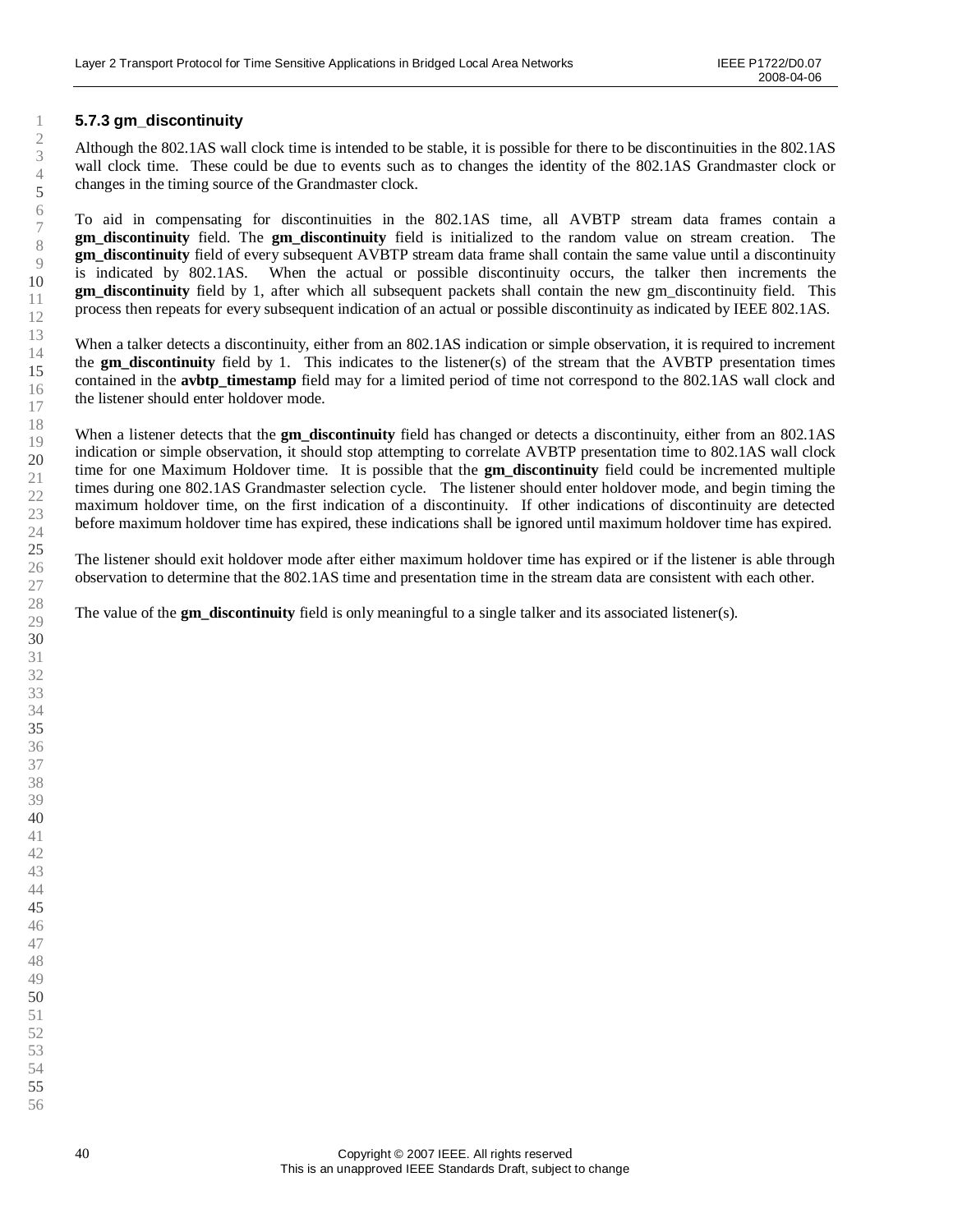### **5.8 Protocol layering**

**<<Editors note: Text TBD. Purpose of this section is to document "common" layering for AVBTP and also describe to the reader how IEC-61883 and proprietary/experimental fits into the common layering model and how others can be added in the future. Below is the current working diagram I have for "common"layers. Also I have not labeled this diagram in that I'm not sure if it will stay, change, be removed, etc**

**<< Editor's note: It was agreed at the Sandy Utah meeting that 802.1BA will specify the layering and we will point to the BA spec. So the plan for documenting the lower layer is to change text in this section and remove sections defining lower layer protocols as BA will define this. For now, I am leaving this text in until BA becomes more mature. Also perhaps this text may be useful to Don Pannell who is editing 802.1BA>>**



**<<Editor's opinion: I think we should allow for operation in bridged networks that are non-AVB capable without "guaranteed"QoS. Obviously this needs to be discussed>>**

#### **5.8.1 Direct interfaces**

The AVBTP common layer shall directly interface with the following protocols

- LLDP (802.1AB)
- SRP  $(802.10at)$
- LLC (802.2), Ethertype option only (no length/DSAP/SSAP/etc. support).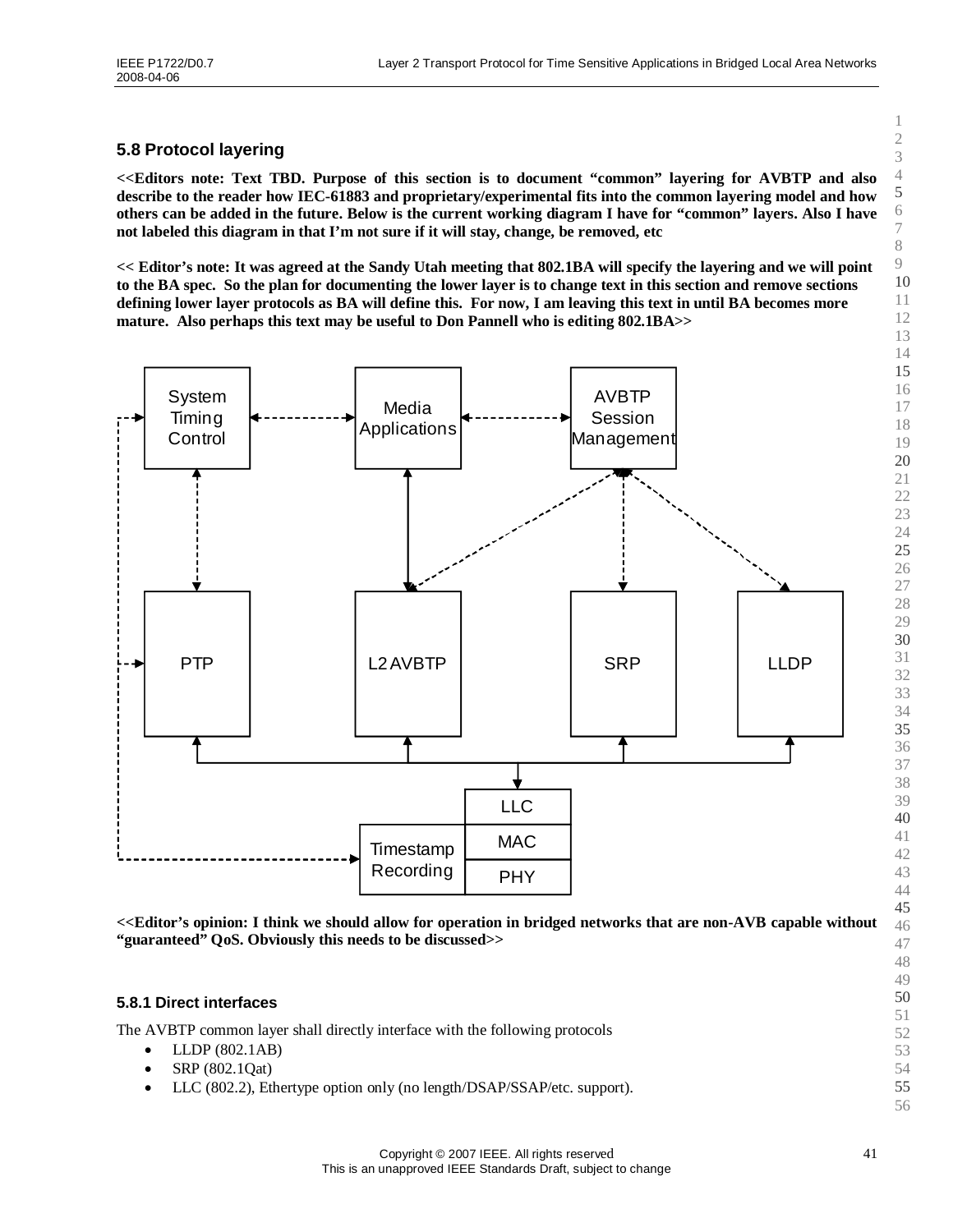### **5.8.2 Other layers needed to operate, but not directly interfaced with AVBTP**

An AVBTP end station must also support the following protocols (that are in the system, but not directly interfaced with the AVBTP layer)

- $\bullet$  PTP (802.1AS)
- 802.1Qav (queuing and scheduling)

### **5.9 Service interface**

**<<Editor's note: TBD>>**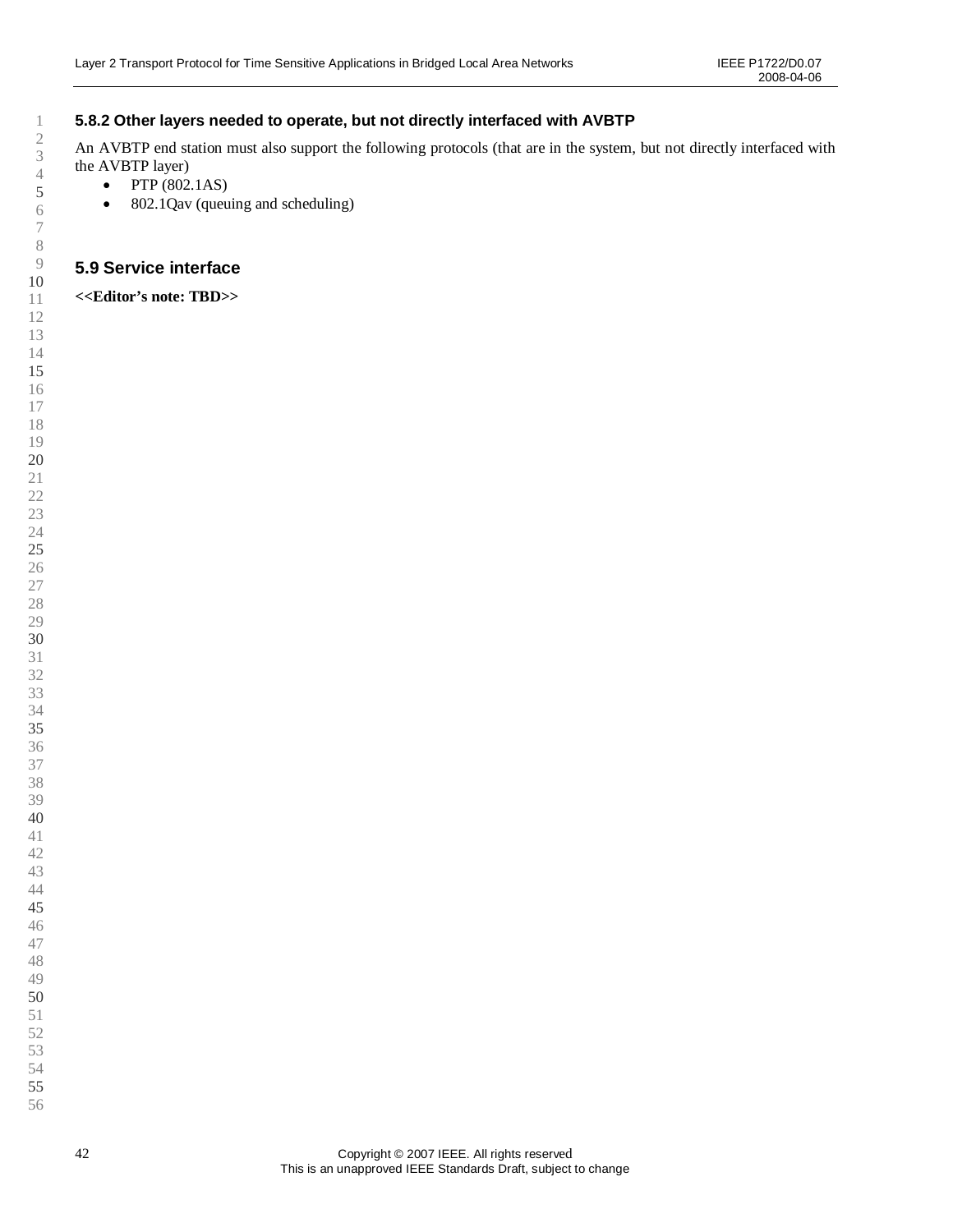# <span id="page-42-0"></span>**6. 61883/IIDC over AVBTP protocol**

#### **6.1 Overview**

**<< Editor's note: text below for Overview for now just excerpts from our assumptions document. I have not changed everything to language "proper"for a standard. I should be able to do this in the next round of comments as this is the very first draft and I assume I'll be doing a lot of major changes at least as far as moving things around). >>**

**<<AVBTP meeting note: To help simplify the work we are looking into making IIDC out of scope. Will post this to the reflector and solicit for comments. Editor will stop work on IIDC until he hears back from the team.>>**

AVBTP adapts the following 1394/61883 type protocols to run in an IEEE 802 environment.

- 61883-2: SD-DVCR data transmission
- 61883-4: MPEG2-TS data transmission
- 61883-6: Audio and music data transmission protocol
- 61883-7: Transmission of ITU-R BO.1294 System B
- 61883-8: Transmission of ITU-R BT.601 style Digital Video Data
- IIDC

AVBTP replaces the following 1394/61883 type protocols with ones appropriate to an IEEE 802 environment.

61883-1: Function Control Protocol (FCP) is replaced with Command Transport Protocol (CTP)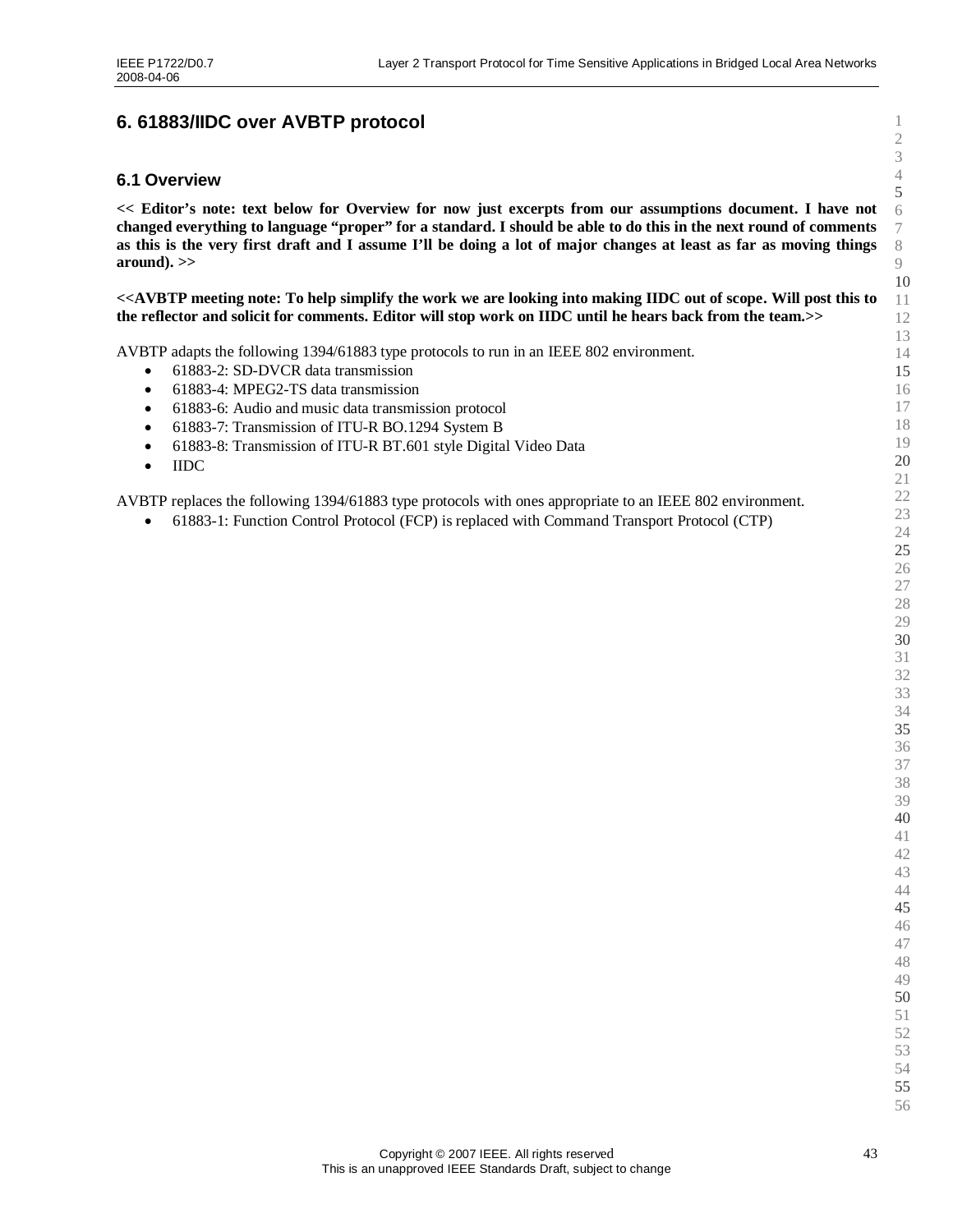### **6.2 Common 61883/IIDC Stream data encapsulation**

The 61883/IIDC stream data encapsulation is used for carrying IEC 61883 and IIDC stream data traffic over AVBTP networks.

This encapsulation uses a cd field of zero(0) and a subtype field of zero(0).

This encapsulation also uses the protocol\_specific\_packet\_header to contain 4 fields that are common for both IIDC and IEC-61883 frames. These fields are modeled after IEEE 1394 and consist of the following:

- a) First byte:
	- 1) tag field: most significant 2 bits of this byte
	- 2) channel field: least significant 6 bits of this byte
- b) Second byte:
	- 1) tcode field: most significant 4 bits of this byte
	- 2) sy field: least significant 4 bits of this byte

These fields are shown in the figure below:



#### **Figure 6.1 61883/IIDC common header fields**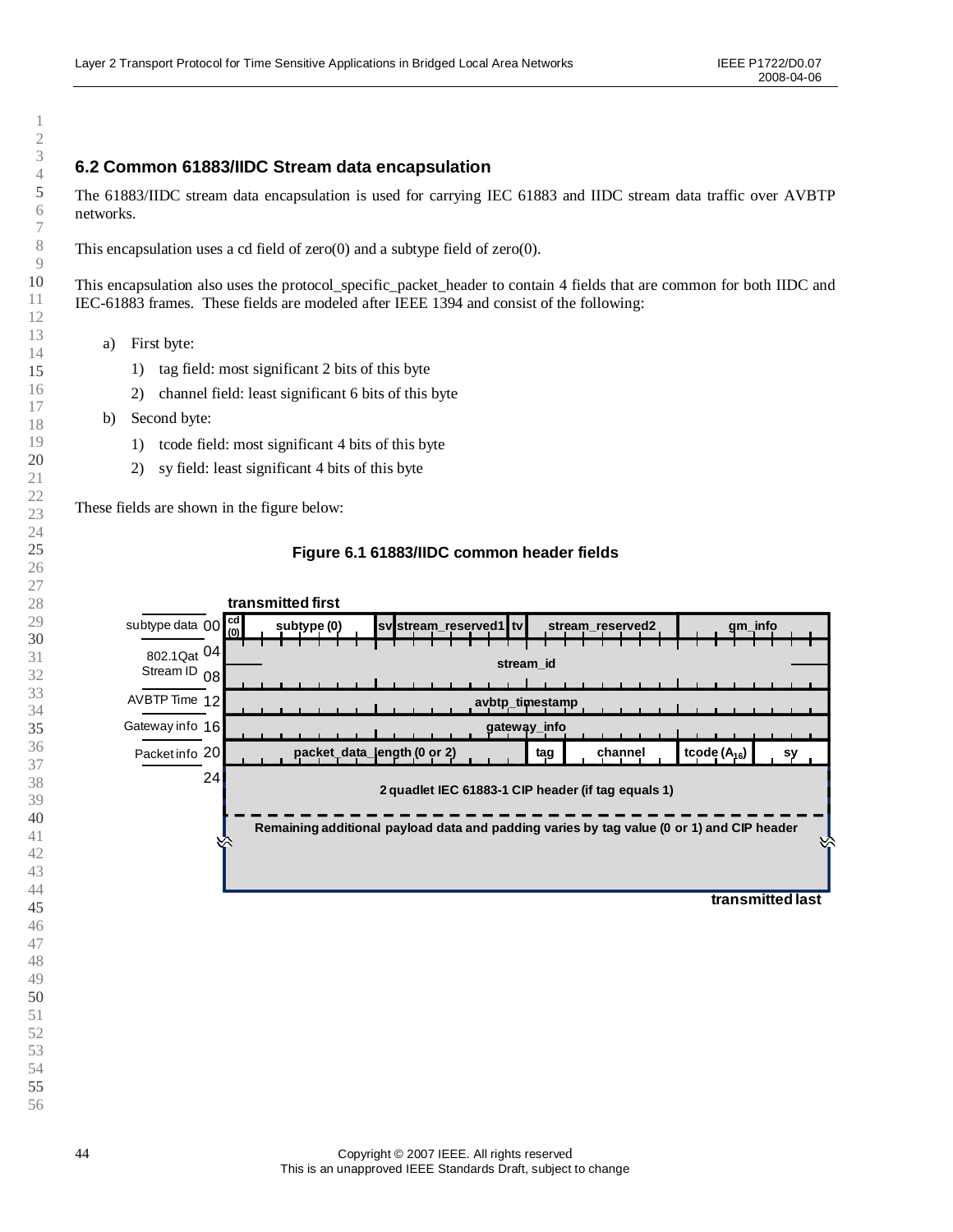### **6.2.1 tag field**

The 2-bit *tag* field follows the same meaning format and rules as specified by IEEE 1394. Of the four possible combinations for this field, the following values are supported or not supported as specified below.

Supported by AVBTP:

- 002: "data field unformatted" (used by Instrumentation & Industrial Digital Camera (IIDC) 1394 trade association specification)
- $\bullet$  01<sup>2</sup>: CIP header is present

Not supported by AVBTP:

- $10<sub>2</sub>$ : Reserved by IEEE 1394.1 clock adjustment
- 112: Global asynchronous stream packet (GASP) format (Used in 1394 for Serial Bus to Serial Bus bridges)

#### **6.2.2 channel field**

The 6-bit channel field follows the same meaning format and rules as specified by IEEE 1394. Of the four possible combinations for this field, the following values are supported as specified below.

- $\bullet$  0-30 & 32-63: originating channel ID from 1394 network via 1394/61883 to 1722/61883 gateway (as specified in [Annex B below\).](#page-68-0)
- 31: originating source is on AVB network (native AVB)

#### **6.2.3 tcode (type code)**

The 4-bit *tcode* field follows the same meaning format and rules as specified by IEEE 1394. For AVBTP, the only value supported shall be a fixed value of  $1010<sub>2</sub>$  binary (A<sub>16</sub> hexadecimal, same as 1394 isochronous packet format) with the following rules for talkers and receivers.

- AVBTP talkers shall always set this field to  $A_{16}$  hexadecimal on transmit
- AVBTP receivers shall always ignore this field on receive

### **6.2.4 sy field**

Use of the 4-bit *sy* field is application specific and therefore beyond the scope of this standard. Known industry standards that currently use this field are:

- IIDC [\[R13\]](#page-15-0) (used for video start of frame indicator)
- Digital Transmission Content Protection (DTCP)(w[ww.dtcp.com\)](http://www.dtcp.com/) [B3] [B4]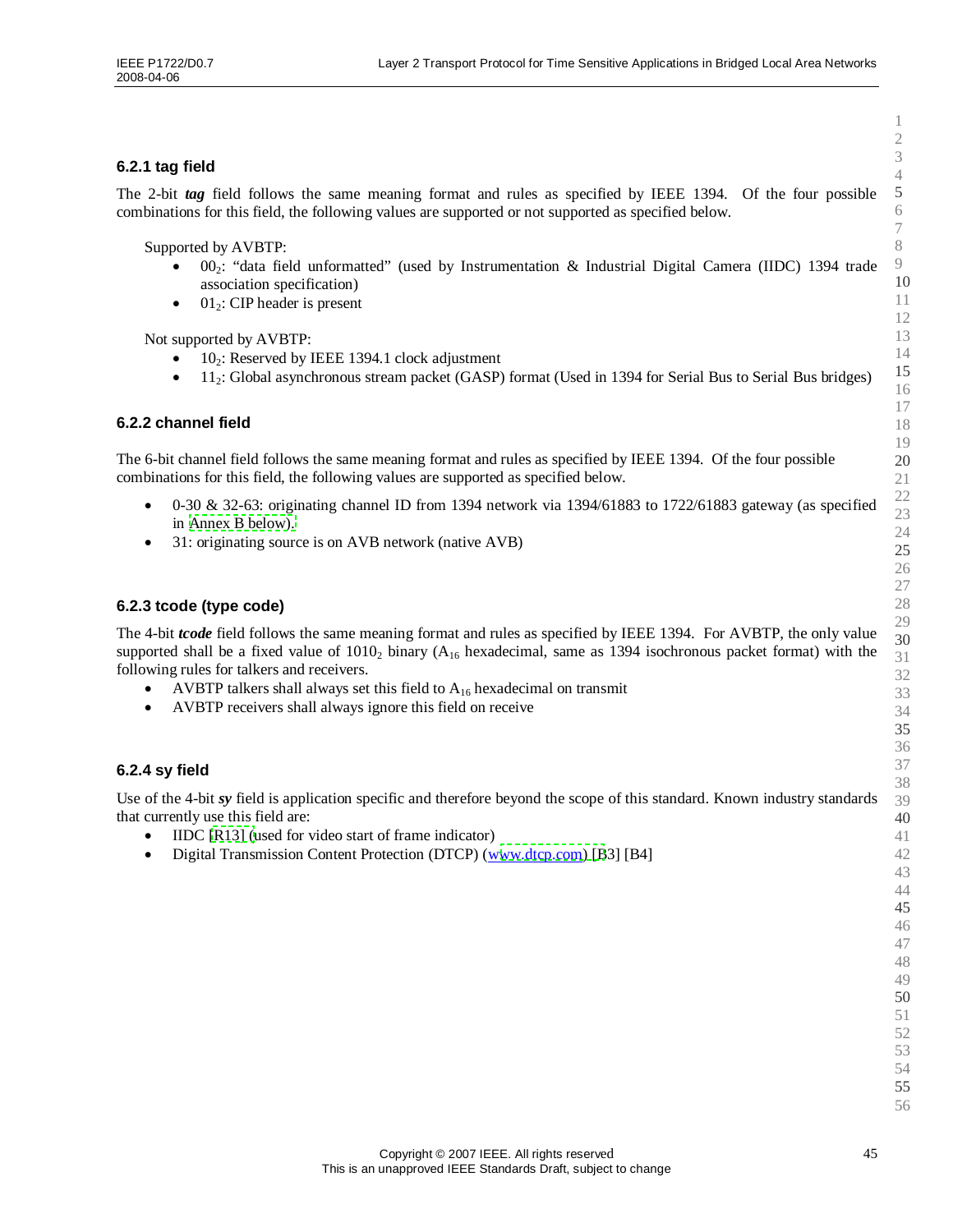## **6.3 "Data field unformatted"encapsulation (used by IIDC)**

**<< Editor's note: This section and sub sections describe the variant where the tag field is set to 01<sup>2</sup> binary indicating that a CIP header follows. For tag value of 00<sup>2</sup> binary, the remaining data is format specific to IIDC (or other uses of "unformatted"??).>>**

**<< Editor's note, this section is still cut and paste from my PowerPoint based contribution and will be re-worked to put in an appropriate standards language and format in a future version of this specification>>**

#### **Figure 6.2 - 61883/IIDC frame header fields**

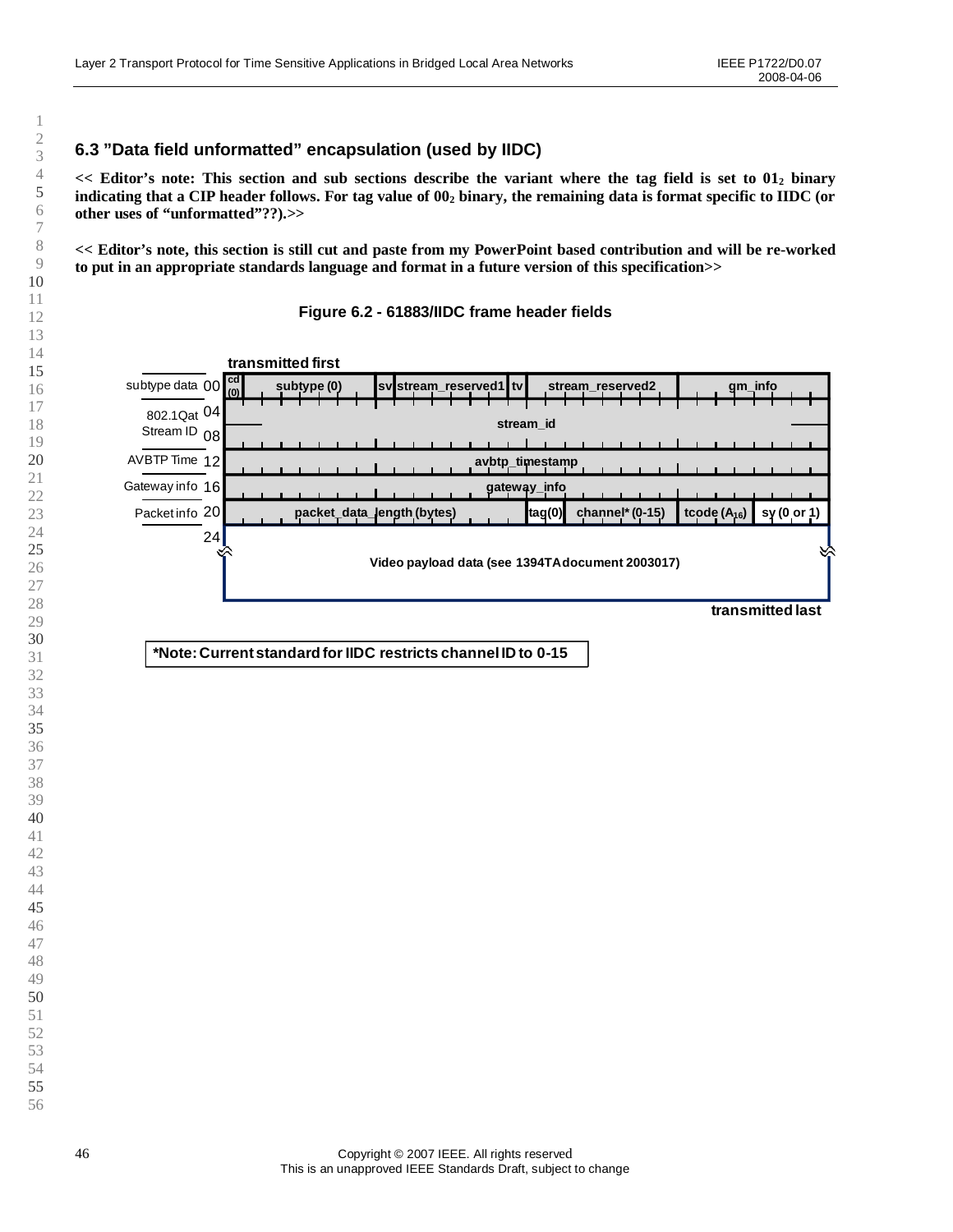### **6.4 IEC-61883 CIP encapsulation**

**<<Editor's note: Text TBD. Need to say something that the subsections of this section only apply if the tag field is equal to 01<sup>2</sup> binary. Also need general intro text>>**



|                                              |    |                | transmitted first |             |            |                            |  |  |                        |  |                                                        |        |  |                  |            |                |                  |  |            |         |    |  |
|----------------------------------------------|----|----------------|-------------------|-------------|------------|----------------------------|--|--|------------------------|--|--------------------------------------------------------|--------|--|------------------|------------|----------------|------------------|--|------------|---------|----|--|
| subtype data $00\frac{\text{cd}}{\text{cm}}$ |    | (0)            |                   | subtype (0) |            |                            |  |  |                        |  | svistream reserved1 tv                                 |        |  | stream reserved2 |            |                |                  |  |            | gm_info |    |  |
| 802.1Qat 04                                  |    |                |                   |             |            |                            |  |  |                        |  | stream id                                              |        |  |                  |            |                |                  |  |            |         |    |  |
| Stream ID 08                                 |    |                |                   |             |            |                            |  |  |                        |  |                                                        |        |  |                  |            |                |                  |  |            |         |    |  |
| AVBTP Time 12                                |    |                |                   |             |            |                            |  |  |                        |  | avbtp timestamp                                        |        |  |                  |            |                |                  |  |            |         |    |  |
| Gateway info 16                              |    |                |                   |             |            |                            |  |  |                        |  | gateway_info                                           |        |  |                  |            |                |                  |  |            |         |    |  |
| Packet info 20                               |    |                |                   |             |            | packet_data_length (bytes) |  |  |                        |  |                                                        | tag(1) |  |                  |            | channel (0-63) | tcode $(A_{16})$ |  |            |         | sy |  |
| CIP#1 24                                     |    | 0 <sub>0</sub> |                   | SID (0-63)  |            |                            |  |  | DBS (size in quadlets) |  |                                                        | FN     |  | <b>QPC</b>       | БРН<br>(0) | Rsv            |                  |  | <b>DBC</b> |         |    |  |
| CIP#2 28                                     |    | 1 <sub>0</sub> |                   |             | <b>FMT</b> |                            |  |  | <b>FDF</b>             |  |                                                        |        |  |                  |            |                |                  |  |            |         |    |  |
|                                              | 32 |                |                   |             |            |                            |  |  |                        |  | CIP Packet Data (all IEC 61883 types except -4 and -7) |        |  |                  |            |                |                  |  |            |         |    |  |

**transmitted last**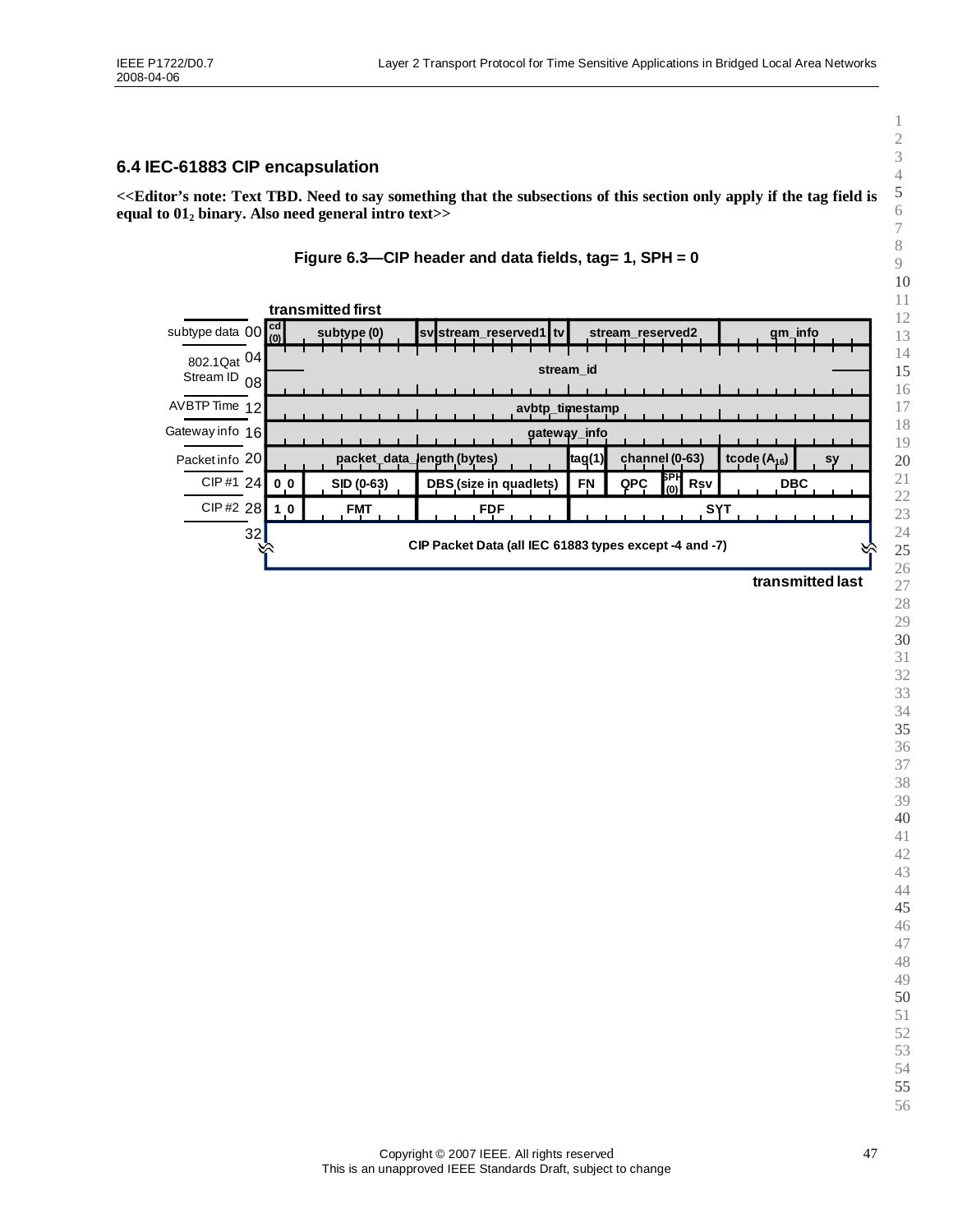### **Figure 6.4— CIP header and data fields, tag=1, SPH = 1**



### **6.4.1 CIP header 1st quadlet indicator**

The 2 bit CIP header 1<sup>st</sup> quadlet indicator field has the same definition as defined in IEC 61883-1. AVBTP shall only support a fixed value of  $00<sub>2</sub>$ 

### **<<Editors question: Is it OK for listeners to ignore this field on receive or should it be an error if there is another value??>>**

### **6.4.2 SID (source ID) field**

The 6 bit SID field has the same definition as defined in IEC 61883-1. For AVBTP, it shall use the following values.

- a) 0-62: originating Source ID from IEEE 1394 network (frame originated from a 1394/61883 to 1722/61883 interworking unit).
- b) 63: originating source is on AVB network

1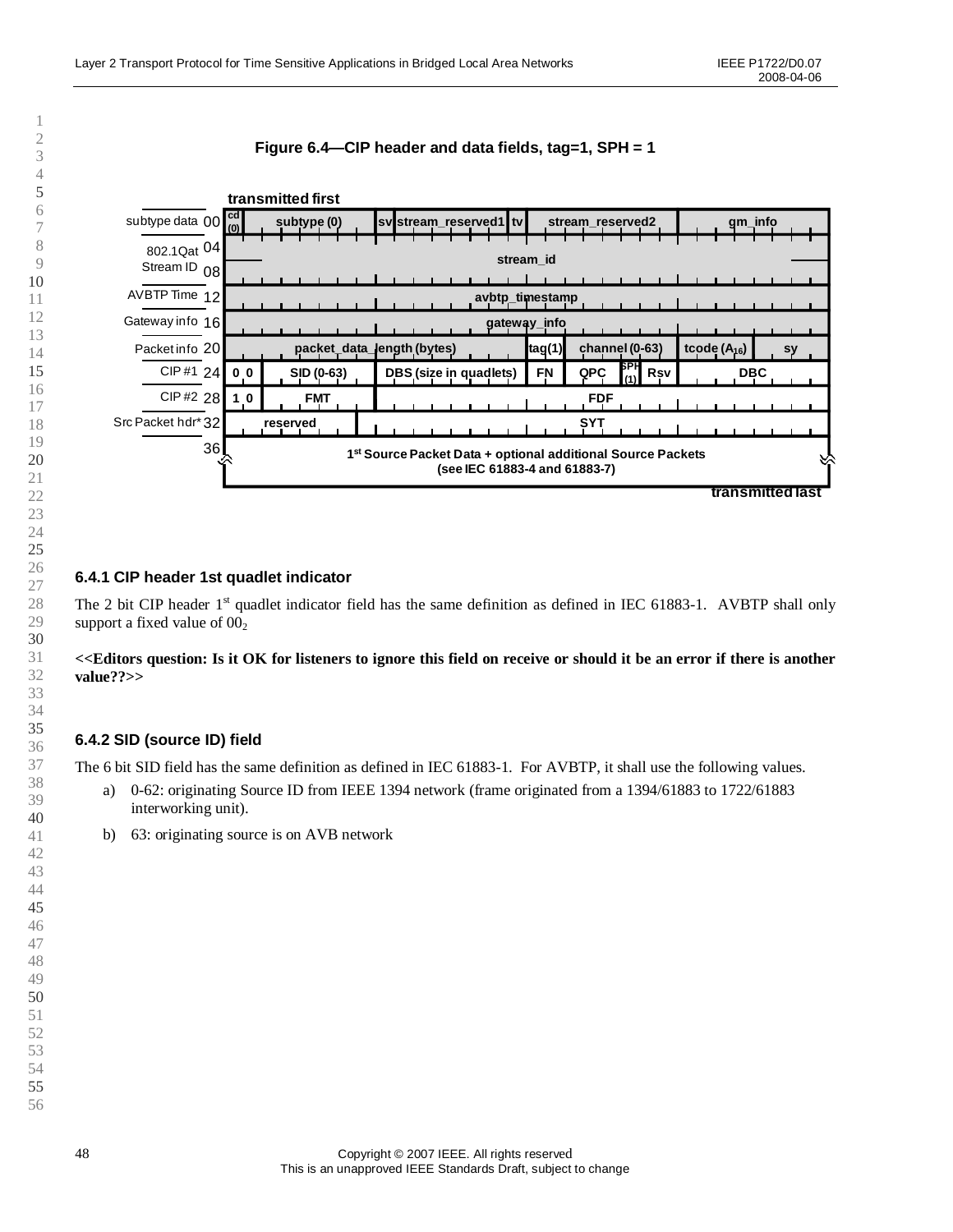#### **6.4.3 Data Block Size (DBS)**

The 8-bit DBS field has the same definition as currently in 61883, size of Data Blocks in Quadlets

- $\bullet$  0: 256 quadlets
- $\bullet$  1-255: 1-255 quadlets

### **6.4.4 QPC (quadlet Padding count)**

The 3-bit QPC field has the same definition as currently defined in 61883. For all types of 61883 as defined today, this field is always zero.

**<<Editor's note: Assume that we should say that this field is not supported in any current protocols as defined and therefore if QPC is not zero, it is an error>>**

#### **6.4.5 FN (fraction number) field**

The 2-bit FN field has the same definition as currently defined in 61883. This is currently only used in 61883-4 and 61883-7 (where also the SPH field is always set to one).

#### **6.4.6 SPH (source packet header) field**

The SPH bit has the same definition as currently defined in 61883. If set to one:

• Then application packet contains 61883-4 or 61883-7 (or future) source packets with source packet headers. If set to zero

• Then application packet does not contain source packets (contains integer number of Data Blocks)

#### **6.4.7 Rsv (reserved) field**

The 2-bit has the same definition as currently defined in IEC 61883. It is reserved (currently not used by 1394/61883), set to zero on transmit, ignore on receive.

#### **6.4.8 DBC (data block count) field**

The 8 bit DBC field has the same definition as currently defined in IEC 61883. It contains the sequence number of the 1st data block in the packet.

#### **6.4.9 CIP header 2nd quadlet indicator**

The 2 bit CIP header 2<sup>nd</sup> quadlet indicator field has the same definition as defined in IEC 61883-1. For AVBTP it shall be fixed at  $10<sub>2</sub>$  binary

This is an unapproved IEEE Standards Draft, subject to change

#### **6.4.10 FMT (stream format), field**

The 6 bit FMT field has the same definition as currently defined in IEC 61883.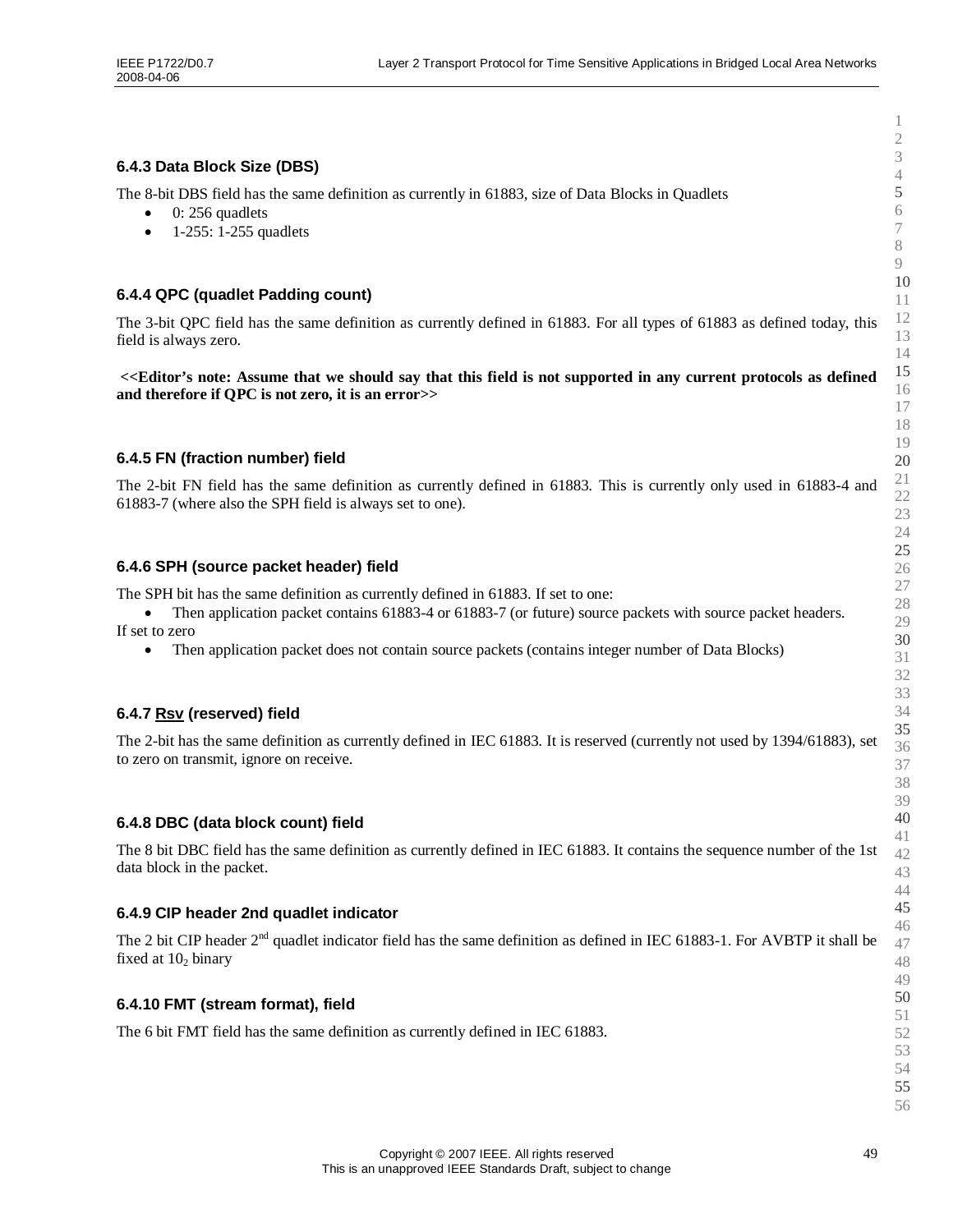### **6.4.11 FDF (format dependent field)**

The FDF field has the same definition as defined in IEC 61883. If the SPH field is set to 0, then this field is 8 bits in length. If the SPH field is set to 1, then this field is 24 bits in length.

### **6.4.12 SYT (synchronization timing) field (1394 cycle time based presentation time for SPH field equals 0)**

The 24 bit SYT field is only present if the SPH field is set to a value of 1. This IEC 61883-1 defined field is present but not used by AVBTP end stations, it is only used by 1394/61883 to 1794/61883 interworking units (see [Annex B below\)](#page-68-0). AVBTP talker end stations shall set this field if present to FFFFFF16 (IEC 61883 no data timestamp value) on transmit and AVBTP listener end stations shall ignore this field on receive.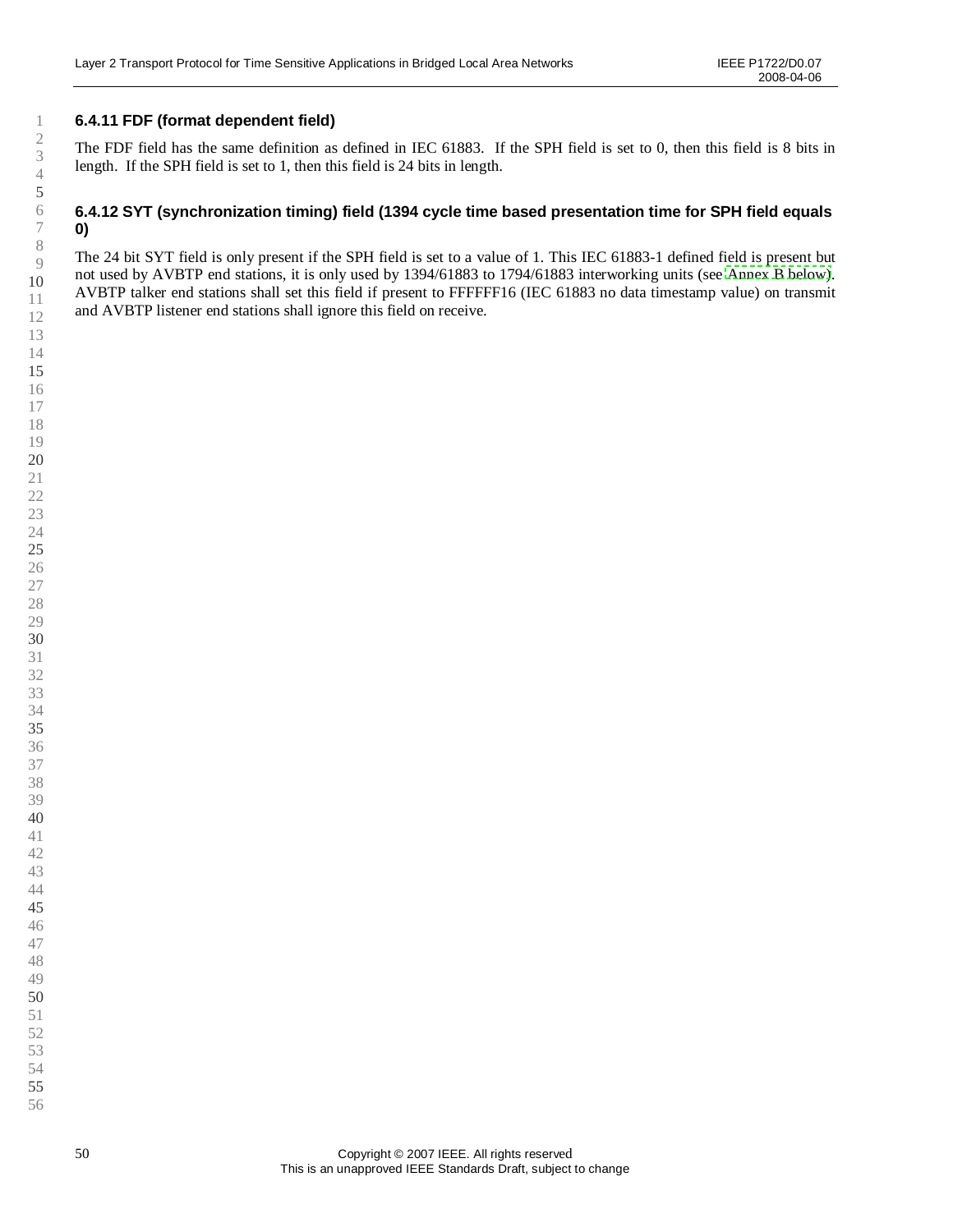## <span id="page-50-0"></span>**6.5 Command transport protocol (CTP) frame format**

This section defines the format and field values for subtype 0 control frames for use with 61883/IIDC data frames which is called the Command Transport Protocol.

An AVBTP control frame with a subtype of zero shall only be used for CTP. The common format of the frame is shown in the figure below:



**cd** field

The 1 bit **cd** field shall be set to 1 for all CTP frames

#### **Subtype** field

The 7 bit subtype field shall be set to 0 for all CTP frames

**sv** field

The 1 bit **sv** (Stream ID valid) field shall be set to 0 for all CTP frames

#### **rs** field

The **rs** field is a 1 bit field used to indicate if the frame was sent by a CTP requestor or a CTP target. A CTP requestor sending CTP frames, shall set this field to 0 (to indicate an *action*). A CTP target sending CTP frames, shall set this field to 1 (to indicate a *response*).

#### **ct\_act** field

The **ct\_act** field is a 7 bit field used to indicate the action to be performed by this frame. The currently defined valid values are defined in [Table](#page-51-0) 6.1.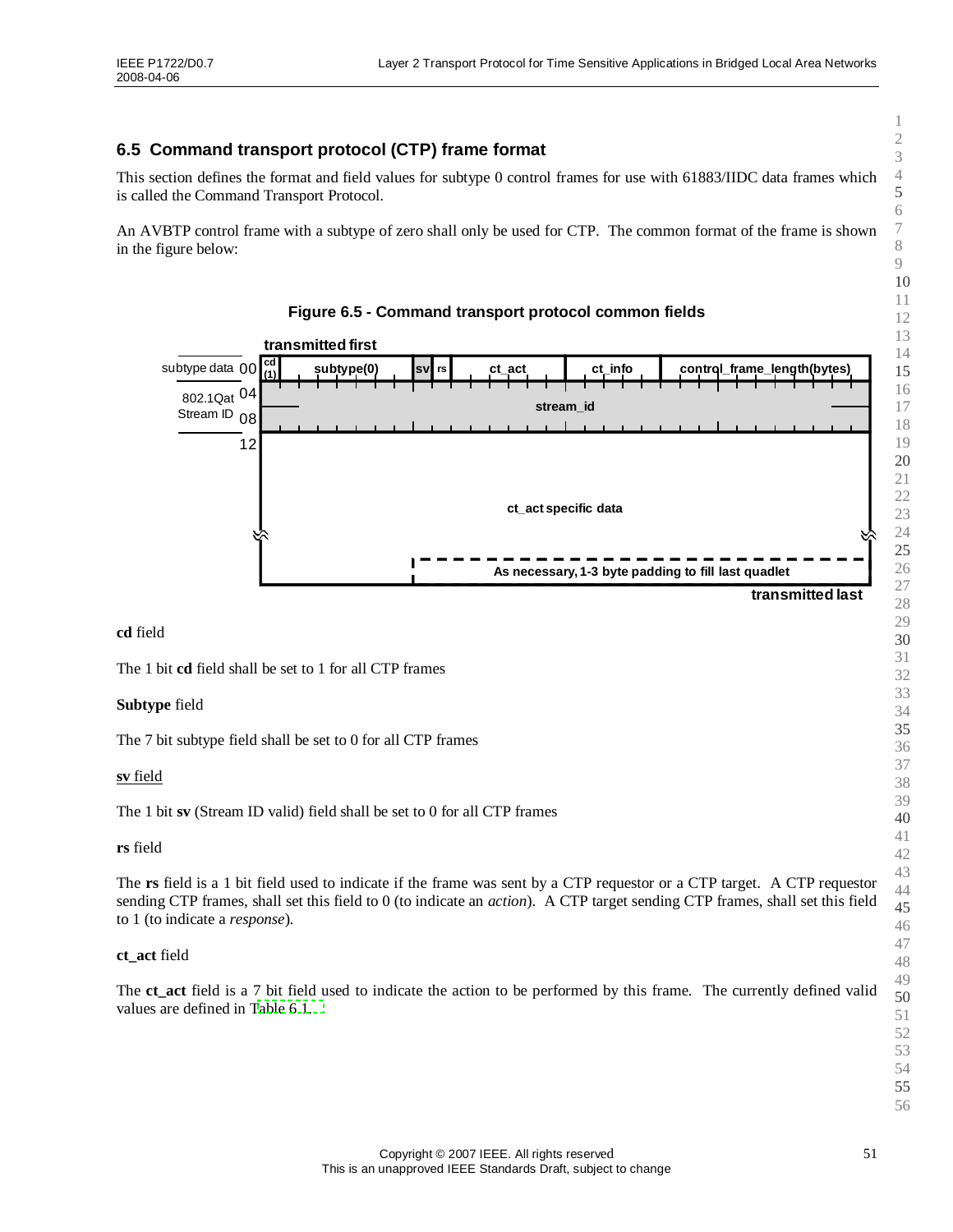FUNCTION Description

Decimal

### <span id="page-51-0"></span>**Table 6.1 –ct\_act field values**

| Value |                |                              |
|-------|----------------|------------------------------|
|       | <b>OPEN</b>    | Open connection to target    |
|       | <b>CLOSE</b>   | Close connection to target   |
|       | <b>SEQ RST</b> | Sequence number system reset |
|       | <b>EXECUTE</b> | Execute command set command  |
|       | <b>EVENT</b>   | Manage EVENT notification    |

### ct\_info field

The Command Transport Protocol information field (ct\_info) is an 8 bit field used to provide one of the following types of information:

### **cmd\_set\_id:**

### **<<Editor's note, need text here>>**

### **cmd\_status**

### **<<Editor's note, need text here>>**

The currently defined valid values are defined in Table [6.2.](#page-51-1)

### **reserved:**

Field is reserved for future use. Set all bits in the field to zero on transmit. Ignore on receive.

### <span id="page-51-1"></span>**Table 6.2 –cmd status field values**

| Decimal        | <b>FUNCTION</b>          | Summary Description (see the section for all CTP responses for any  |
|----------------|--------------------------|---------------------------------------------------------------------|
| Value          |                          | further interpretation of these status values)                      |
| $\theta$       | <b>SUCCESS</b>           | command executed successfully                                       |
|                | <b>ALREADY LOGGED IN</b> | requesting station is already logged in, sequence numbers are reset |
| 2              | NOT_LOGGED_IN            | no connection exists with requesting station, command ignored       |
| 3              | <b>NO RESOURCES</b>      | not enough resources to establish a connection                      |
| $\overline{4}$ | <b>PENDING</b>           | command accepted, but not completed                                 |
| 5              | <b>NOT SUPPORTED</b>     | the specified cmd_set_id is not supported                           |
| 6              | SEQ_NOT_EXPECTED         | the specified cmd_sequence was not in range                         |
| $\overline{7}$ | <b>EVENT_REGISTERED</b>  | command executed successfully, an event has been registered, the    |
|                |                          | event ID is in the extended error field                             |

**<<Editor's question: As CTP is porting across a protocol that currently runs under 1394 which all the protocols I've seen that use it do not do any 1 to 3 octet padding at the end. Are there any cases where AV/C will have a packet that needs to be padded to fill the last quadlet>>**

### **stream\_id**

For all CTP frames, the **stream\_id** is not used, and should be set to NULL\_STREAM\_ID on transmit.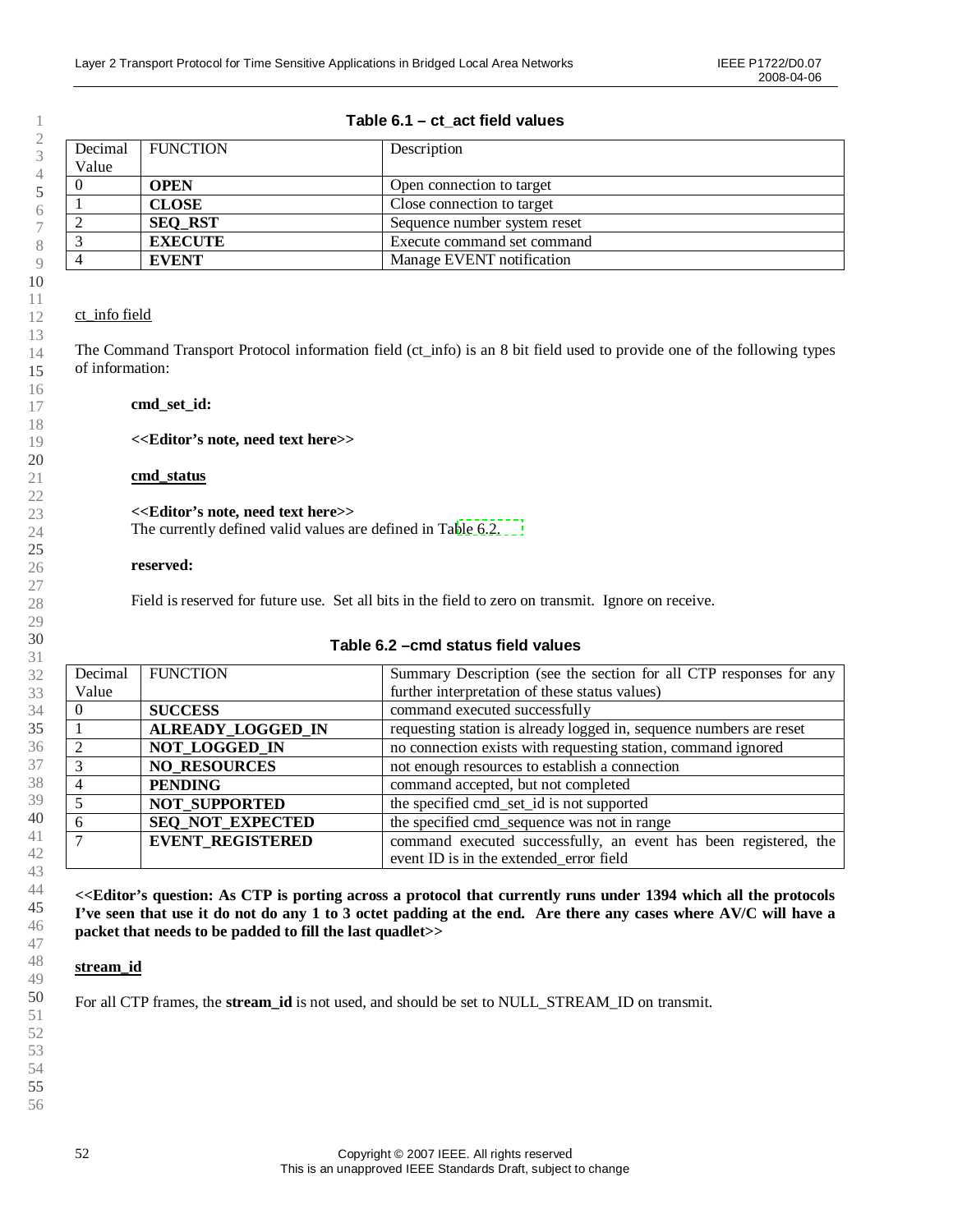### **6.5.1 OPEN action and result.**



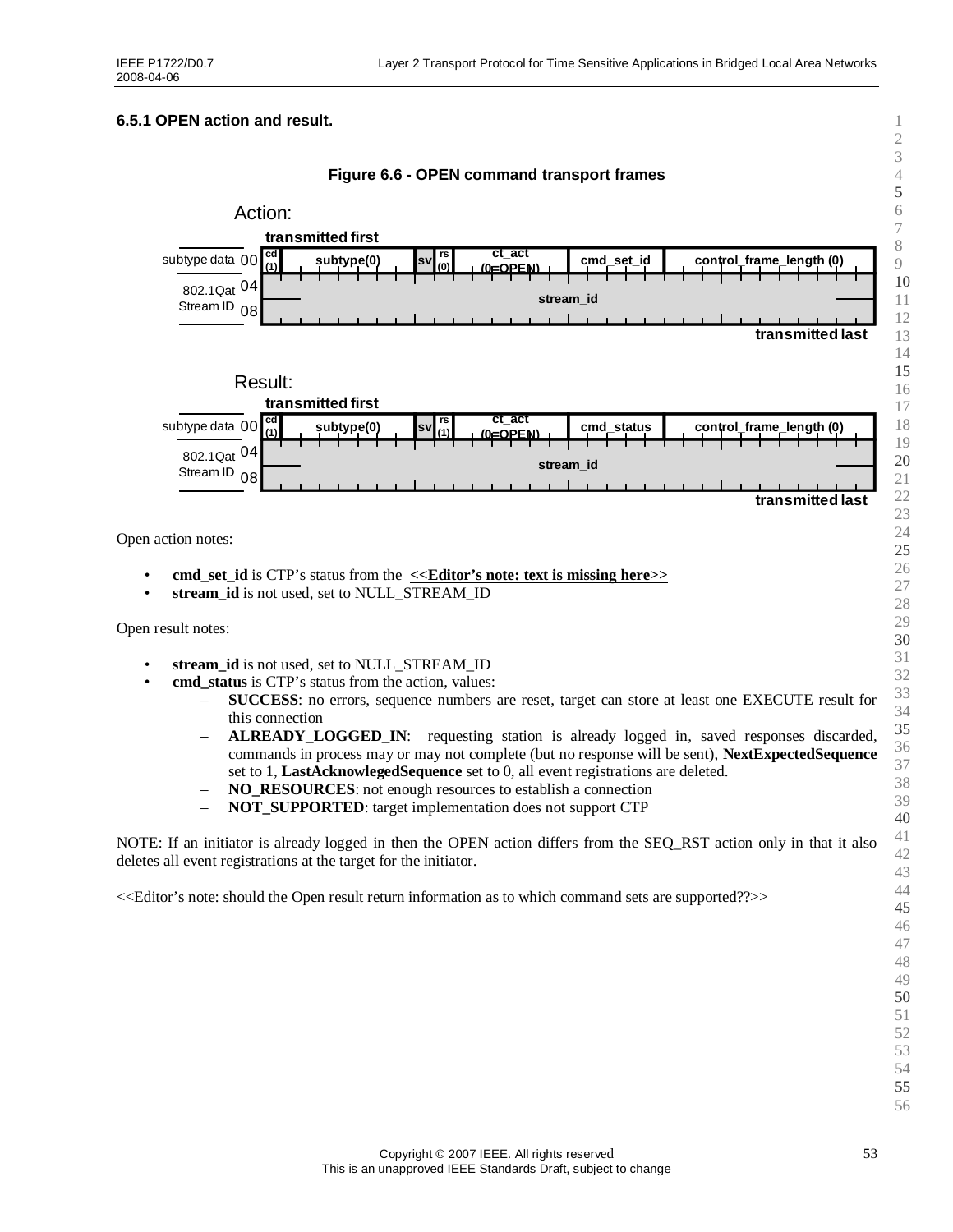

1 2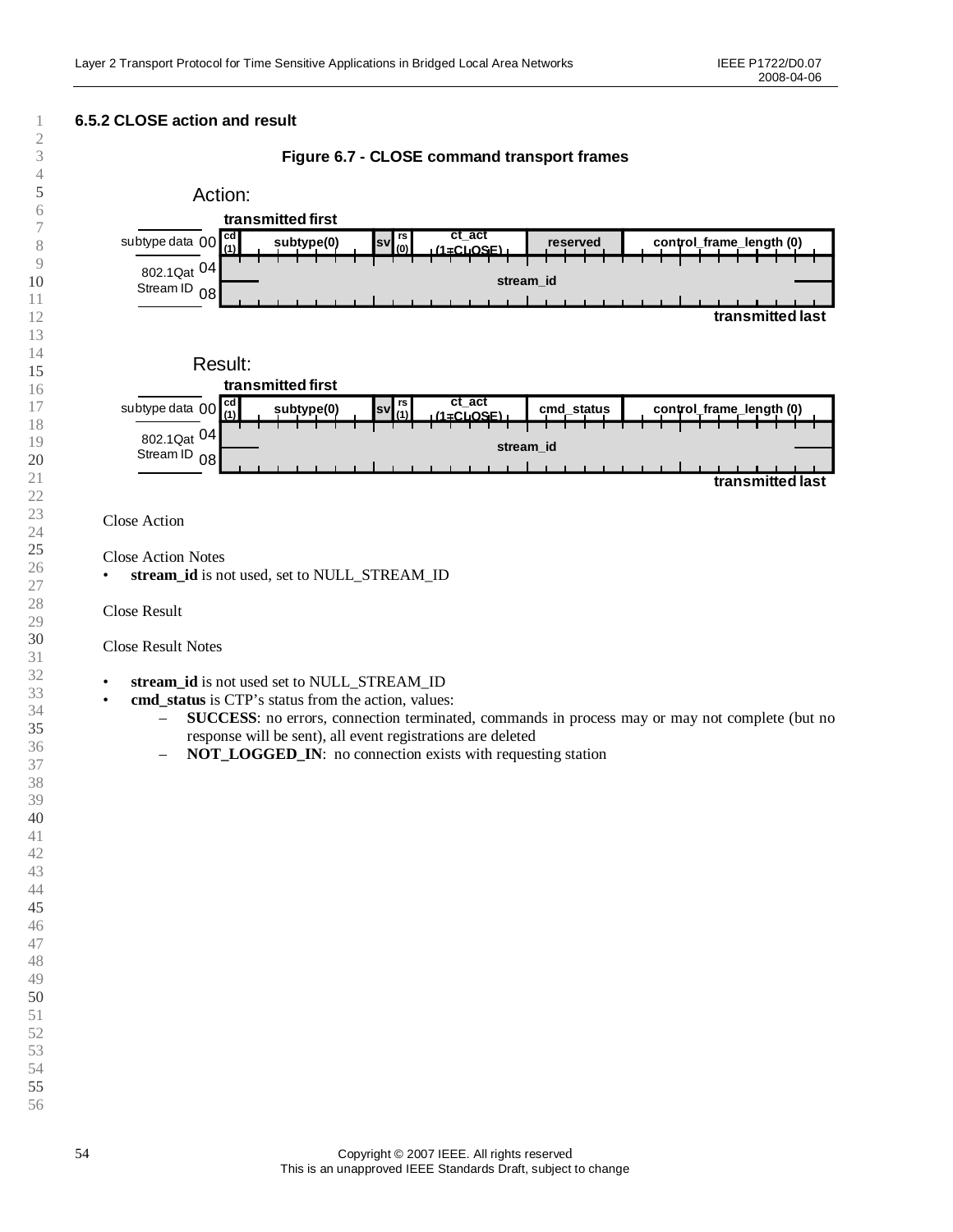### **6.5.3 SEQ\_RST (Sequence number reset) action and result**





stream id is not used, set to NULL\_STREAM\_ID

SEQ\_RST Result

SEQ\_RST Result Notes

- stream id is not used set to NULL\_STREAM\_ID
- **cmd\_status** is CTP's status from the action, values:
	- **SUCCESS**: no errors, saved responses discarded, commands in process may or may not complete (but no response will be sent), **NextExpectedSequence** set to 1, **LastAcknowlegedSequence** set to 0
	- **NOT\_LOGGED\_IN**: no connection exists with requesting station

NOTE: If it is also desired to delete all registered events then use the OPEN action instead of the SEQ\_RST action.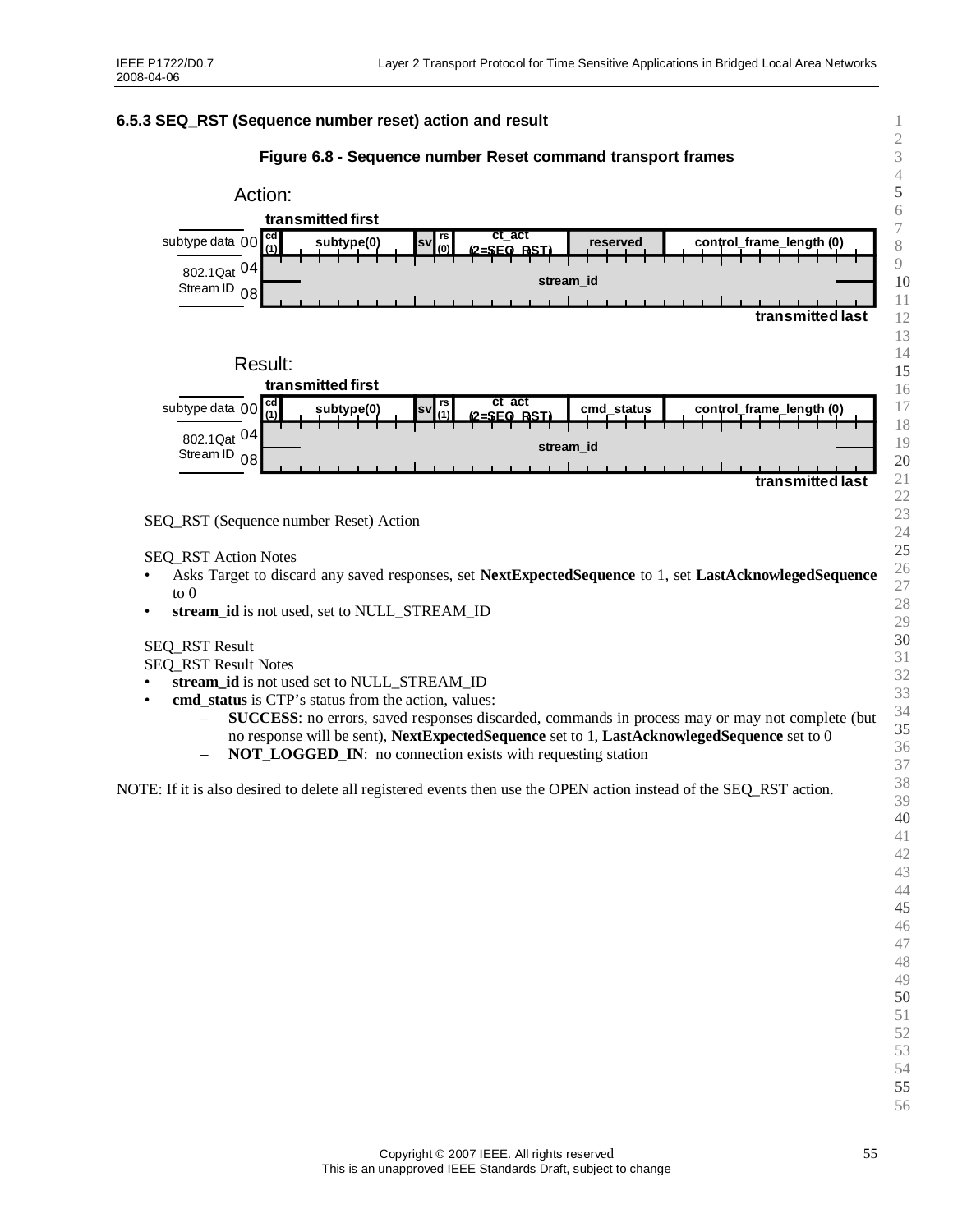

- stream id may be used, if not it is set to NULL\_STREAM\_ID
	- **cmd\_set\_id** specifies the type of command to be executed:
		- $-$  00<sub>16</sub> for AV/C
		- $-$  FE<sub>16</sub> for vendor unique, 8 bytes at beginning of Additional Command data are an EUI-64 specifying the command set
		- FF<sup>16</sup> for the empty command (no operation), used for acknowledge only packets (**cmd\_sequence** and **CommandData** fields are not used)
			- Other values TBD (cf. Table 8 in 61883-1)
- **cmd\_sequence** is the sequence number value identifying this action, must be the same as the Target's **NextExpectedSequence** value
- **ack\_sequence** is the most recently sent **cmd\_sequence** value for which no subsequent **cmd\_sequence** values are awaiting a response
- **CommandData** field contains the command to be executed as defined by the command set definition

#### EXECUTE Result

#### EXECUTE Result Notes

- **stream\_id** may be used, if not it is set to NULL\_STREAM\_ID
- **cmd\_status** is CTP's status from the action: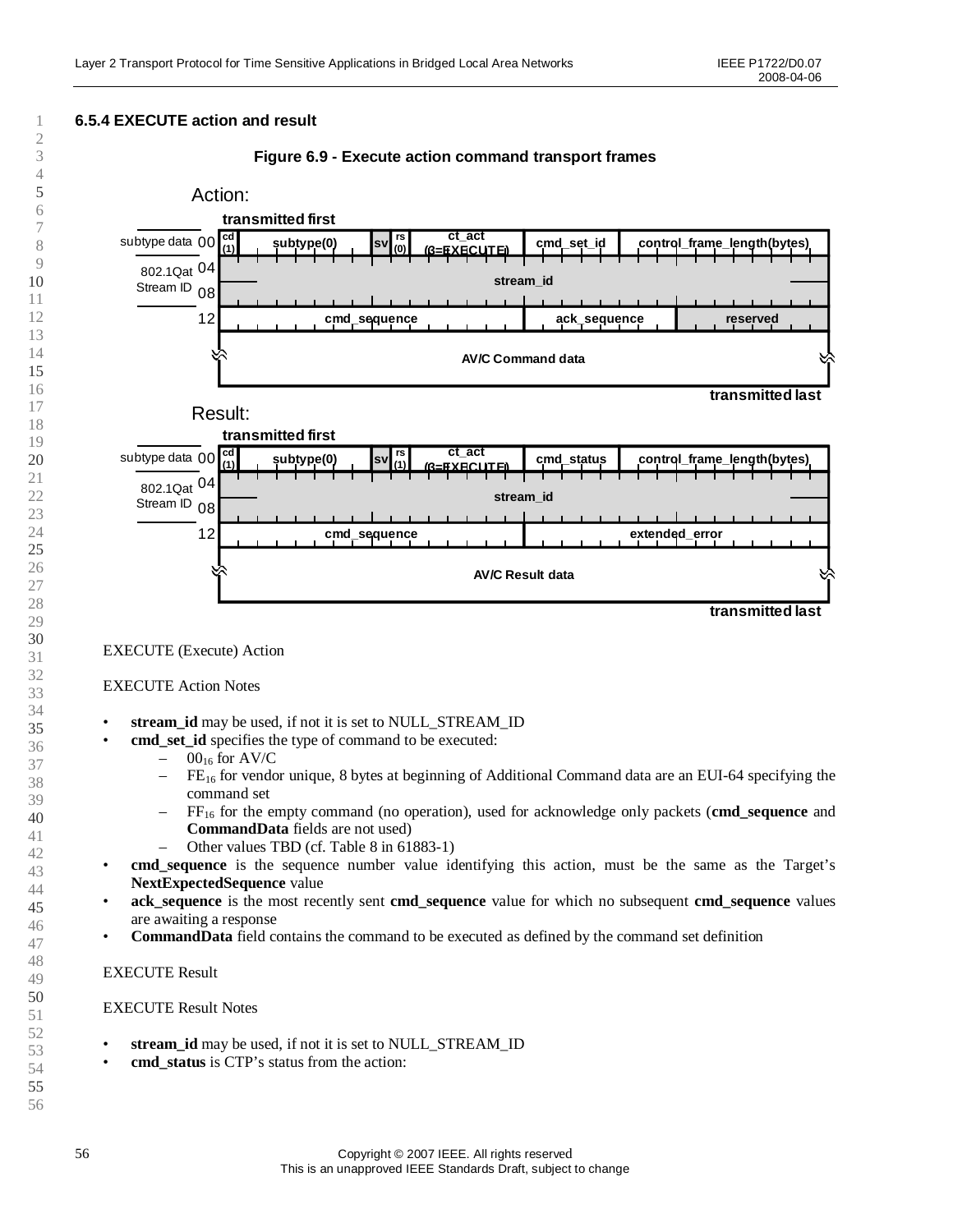- **SUCCESS**: no errors, command completed, sequence numbers updated, saved responses prior to LastAcknowledgedSequence are discarded, this response is saved (if no state change occurred this is optional), **ResponseData** set according to the command set specification
- **NOT\_LOGGED\_IN:** no connection exists with requesting station, no actions taken
- **NO\_RESOURCES**: not enough resources to save results (i.e. busy), try again later
- **PENDING**: command accepted, but not completed, response will be sent when completed, deciseconds to expected completion in **extended\_error**, sequence numbers updated, **ResponseData** is set if specified by the command set specification
- **NOT\_SUPPORTED:** the specified cmd\_set\_id is not supported
- **SEQ NOT EXPECTED:** the specified cmd sequence was not in the range of **LastAcknowledgedSequence**+1 to **NextExpectedSequence**, this means an EXECUTE frame was lost and needs to be retransmitted, **extended\_error** contains the value of **NextExpectedSequence**
- **EVENT REGISTERED:** same as **SUCCESS** except an event has been registered and **extended\_error** contains the event ID.

#### **6.5.5 EVENT action and result**

<<Editor's note: insert figure here for format of EVENT action and result; both action and result need a 16-bit event\_ID field and a 16-bit event\_action field plus optional additional data in the result format.

#### EVENT action

EVENT action notes

- stream id is not used and set to NULL\_STREAM\_ID.
- event **ID** specifies the event being changed.
- **event** action specifies the change to the event as shown in the following table.

| event_action change specified                                                        |
|--------------------------------------------------------------------------------------|
| acknowledge receipt of EVENT result with event ID and <b>EVENT REGISTERED</b> status |
| cancel registration for event ID                                                     |

EVENT result

EVENT result notes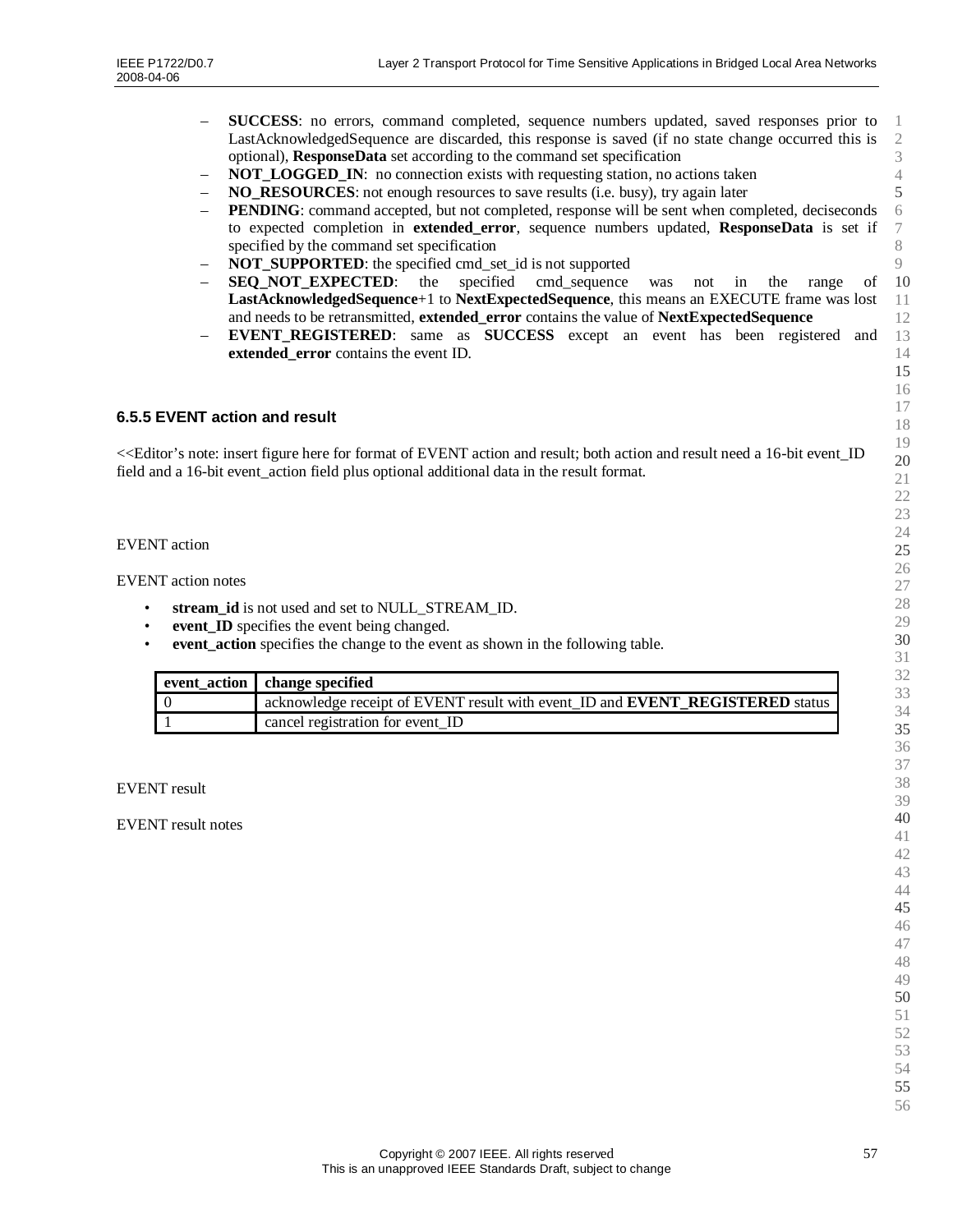- **stream\_id** is not used and set to NULL\_STREAM\_ID.
- **event ID** specifies the event being changed.

- **event\_action** is the count of the number of **event\_ID** events since it was registered.
- **cmd** status is CTP's status from the action:
	- **SUCCESS**: no errors, event\_ID registration has been canceled, **event\_action** contains the count of the number of times this event occurred during the registration
	- **NOT\_LOGGED\_IN**: no connection exists with requesting station, no actions taken
	- **NOT\_SUPPORTED**: the value in **event** action is not specified in the table above
	- **EVENT\_REGISTERED**: a registered event with event\_ID has occurred, event\_action contains the number of times this event has occurred during this registration.

**NOTE**: An event notification is an EVENT result sent without a prior EVENT action, it will have a status of **EVENT\_REGISTERED.** It will expect a response of an EVENT action from the initiator with the **event** action field set to zero. If the target doesn't receive this in a reasonable time it will resend the event notification, the initiator can distinguish this from a new occurrence of the event by the count in the **event\_action** field. All other EVENT result packets sent by the target are in response to an EVENT action with a non-zero **event\_action** field.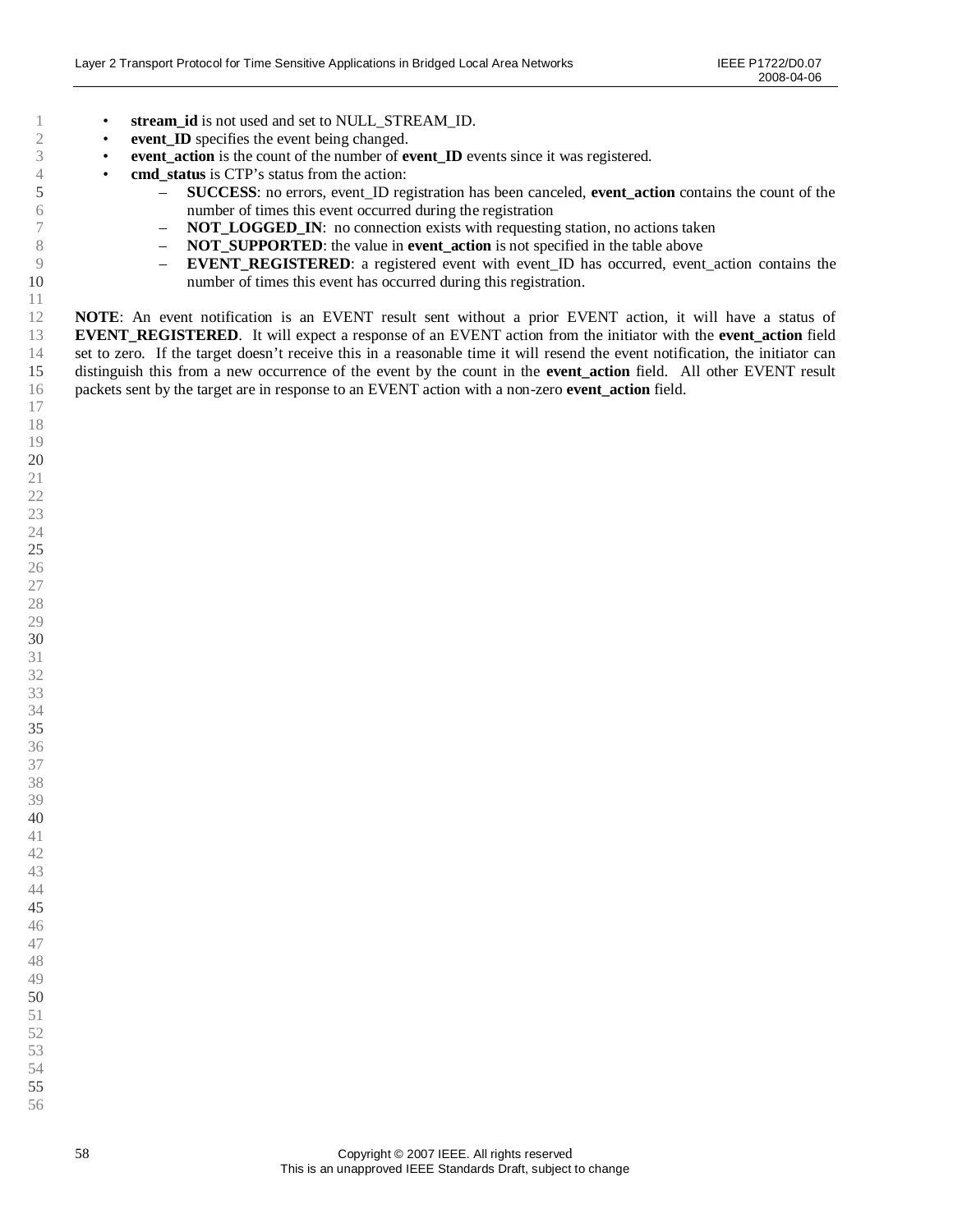# **6.6 Protocol layering**

<span id="page-58-0"></span>

|  | < <editors 61883="" avbtp="" document="" for="" iidc="" is="" layering="" note:="" of="" over="" purpose="" section="" specific="" tbd.="" text="" this="" to="">&gt;</editors> |
|--|---------------------------------------------------------------------------------------------------------------------------------------------------------------------------------|
|  |                                                                                                                                                                                 |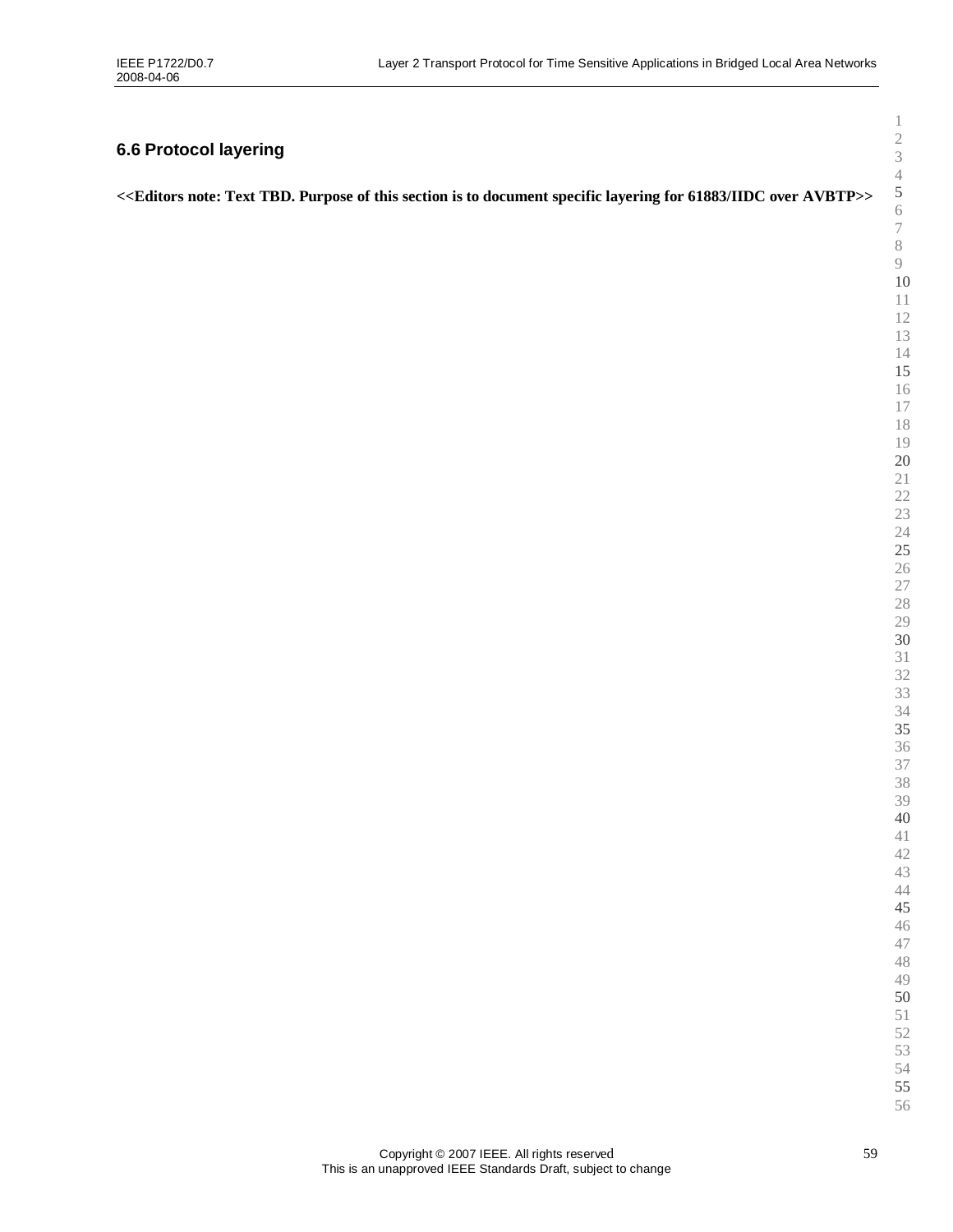### **6.7 Session management**

<<Editor's note: Text for this section is still cut and paste from AVBTP assumptions document and John Nels Fuller's contribution, needs further editing and design work>>

### **6.7.1 Overview**

The 61883 over AVBTP session management protocols and procedures:

- Shall use LLDP (802.1AB), SRP (802.1Qat) protocols as an integral part of the Session management protocols and procedures.
	- o >> Thin layer, renaming of Qat service interface
		- $\sim$  >> Specify how to define bandwidth based on applications needs and pass to Qat as TSPEC
		- Reservation will require minimum Ethernet payload size for packet bandwidth reservation calculation, so 1722 or Qat will have to round up for filling of minimum size Ethernet Frame
- Shall provide a service interface to protocols such as Zeroconf o >> Informative annex??
- Shall adapt 1394 AV/C Function Control Protocol (FCP) for use in 61883 over AVBTP.

### **6.7.2 General Protocol operation**

**<< Editor's note: The structure for section [0](#page-58-0) needs some work, to start with here are the consensus items from our teleconference meeting so far:**

- **Function control protocol equivalent is IN**
	- o **AV/C will just be the first command set supported**
	- o **Intention is to not carry 1394 bus resets (use 1394.1 model)**
- **Plug control registers are OUT**
	- o >> Will be part of work being done in 802.1Qat.
- **Connection management procedures are IN**
	- o >>Should be a "thin"layer that maps to 802.1Qat
	- **Stream ID Assignment is IN if not defined in 802.1**
	- o **Needed to complete our "Plugs"and CMP**
- **IRM emulation is OUT**
	- o **>> Will be done in 802.1Qat**
	- **Service Discovery is IN for each command set supported**
		- o **(i.e. AV/C will recommend Bonjour, but other protocols will be allowed).**
		- o **>>Informative Annex**
	- **AVBTP session management will use a Talker-Controller-Listener model for 61883 subtype protocol.**
		- o **>>Controller is part of the model but not part of 1722 (in application layer).**

#### **>>**

### **6.8** Command Transport Protocol (CTP)

This section defines the operation of the Command Transport Protocol (CTP). This protocol is designed to be able to transport the AV/C protocol as used in IEEE 1394 networks, but is extensible to allow for other future protocols.

1 2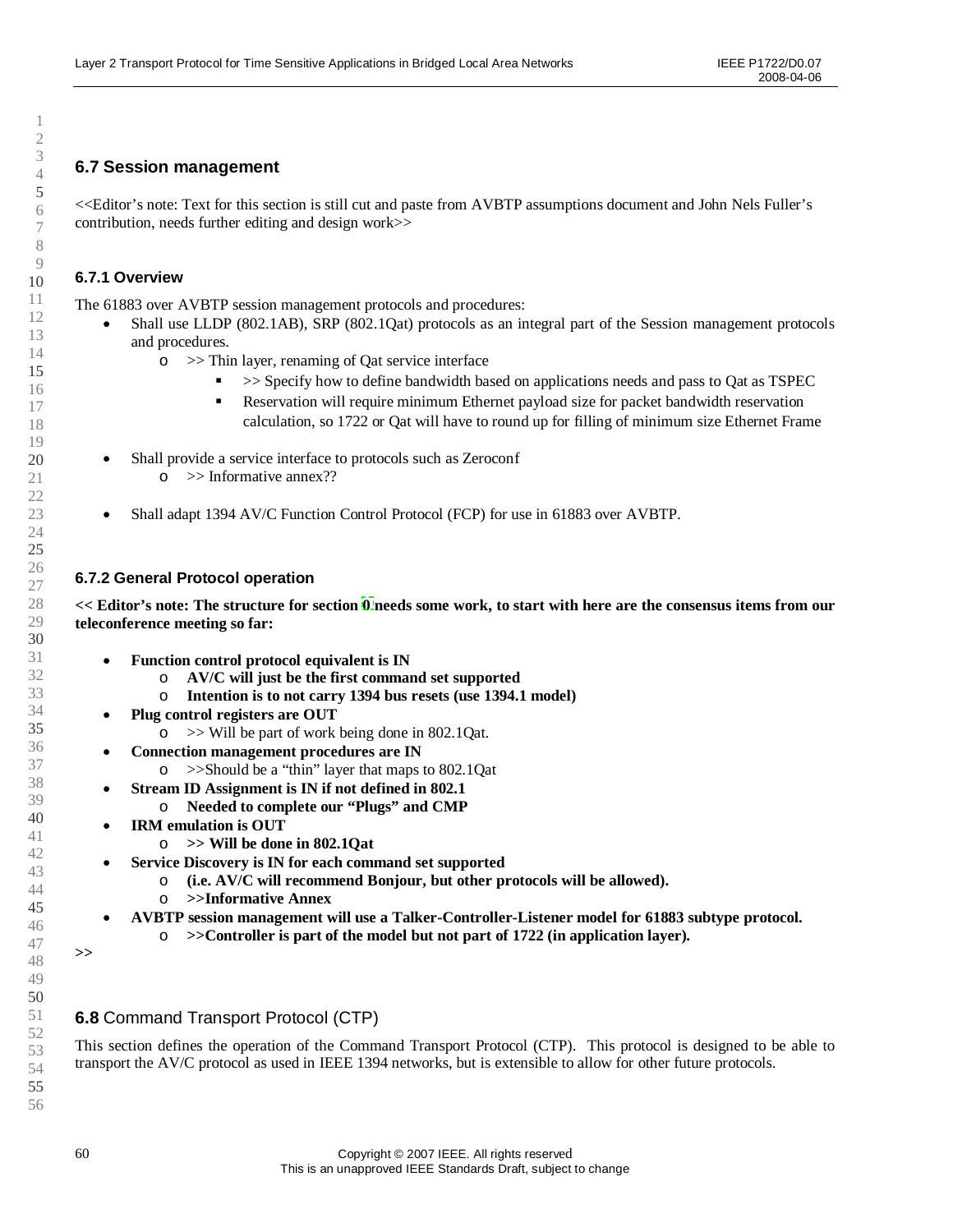The Command Transport Protocol (CTP) is used to transport media specific commands between an *initiator* and a *target*. The exact nature of the media specific commands carried by the CTP protocol is beyond the scope of this specification. For details of the format of the CTP message see 6.5[.](#page-50-0)

### **6.8.1** *results* **and** *actions*

In order to avoid confusion between CTP packets sent between AVBTP end stations and the commands and responses that they carry, the CTP packets sent by an initiator are called *actions* and the CTP packets sent by a target are called *results*.

### **6.8.2 CTP operation**

#### **6.8.2.1 Handling possible control frame loss**

Since many IEEE 802 media do not provide an acknowledged delivery service, CTP accounts for the possibility that actions or results may be lost in transit with no error indication. To do this initiators shall save each EXECUTE action they have sent until the corresponding EXECUTE result is received; while targets shall save each EXECUTE result they have sent until it has been acknowledged by the initiator.

NOTE: An exception is made if the EXECUTE action received by the target represents a command that never changes the state of the device. In this case the target may choose not to save the EXECUTE result and to instead execute the EXECUTE action again when the initiator requests the result to be resent.

This is managed with the sequence numbers in the **cmd\_sequence** and **ack\_sequence** fields of the EXECUTE action and EXECUTE result packets and with variables **NextExpectedSequence** and **LastAcknowlegedSequence**. When the target receives and EXECUTE action it checks the **cmd\_sequence**, if it is in the range **LastAcknowlegedSequence**+1 to **NextExpectedSequence**-1 it is a request to resend a saved EXECUTE result; if **cmd\_sequence** equals **NextExpectedSequence** then it is a new action to be executed and **ack\_sequence** is used to update **LaskAcknowlegedSequence** (if there are resources to store another EXECUTE result then **NextExpectedSequence** is incremented, otherwise an EXECUTE result with **NO\_RESOURCES** status is sent); otherwise an EXECUTE result with **SEQ\_NOT\_EXPECTED** status is sent.

#### **6.8.2.2 Handling of SEQ\_NOT\_EXPECTED**

When the initiator receives an EXECUTE result with a **SEQ\_NOT\_EXPECTED** status it knows that previously sent actions have not been received by the target. When this happens or when an EXECUTE result has not been received after a reasonable amount of time has passed since sending an EXECUTE action the initiator resends its saved EXECUTE action unchanged.

### **6.8.2.3 Handling of NO\_RESOURCES**

When the initiator receives an EXECUTE result with **NO\_RESOURCES** status it must hold the EXECUTE action until it can change it **ack\_sequence** to release resources in the target (this is the only condition when the initiator my resend an EXECUTE action that isn't identical to the previously sent EXECUTE action with the same **cmd\_sequence**).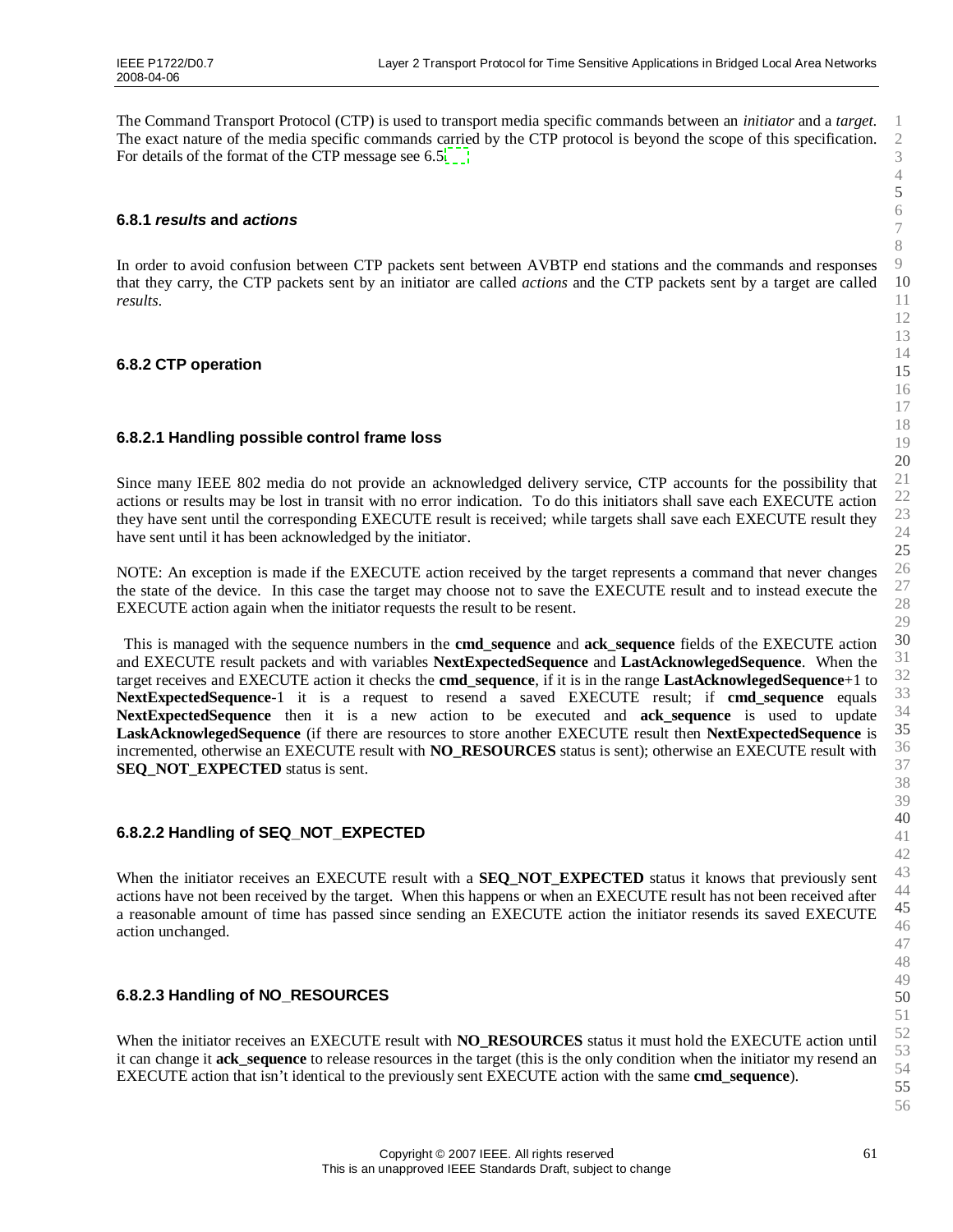### **6.8.2.4 Establishing a connection with the target (OPEN)**

Before an initiator can begin sending commands to a target it must first establish a connection with that target. This is done with the OPEN action and result. If the initiator fails to receive a OPEN result in a reasonable time it may send the OPEN action again (the number of times the initiator will resend the OPEN after a timeout should be at least one).

The initiator shall not send any other actions to that target until it receives a OPEN result with either **SUCCESS** or **ALREADY\_LOGGED\_IN** status. The target shall not send a OPEN result with **SUCCESS** status unless it can guarantee that it can always store at least one EXECUTE result for this initiator until receipt of the result is acknowledged by the initiator.

#### **6.8.2.5 Disconnecting with the target (CLOSE)**

When an initiator is done with a connection to a target it sends a CLOSE action to release the target's resources. If after a reasonable time the initiator has not received a CLOSE result from the target it sends the CLOSE action again (the number of times the initiator will resend the CLOSE action after a timeout shall be at least one).

**<<Editor's question: Do we need to define what is a "reasonable amount of time">>**

#### **6.8.2.6 Reinitializing the connection with the target**

If the initiator has reached its retry limit is sending an EXECUTE action it may need to reinitialize the connection with the target. This is done by sending the SEQ\_RST action which tells the target to release all saved responses. If any commands are being executed they may or may not complete but the results will not be sent, **NextExpectedSequence** is set to one and **LastAcknowlegedSequence** is set to zero, and then the target sends the SEQ\_RST result. If after a reasonable time the initiator has not received the SEQ\_RST result from the target it sends the SEQ\_RST action again (the number of times the initiator will resend the SEO\_RST action should be at least one).

Some command sets provide a means for the target to notify the initiator of certain events such as incoming call or a button press. In all known cases the initiator must first issue a command that requests such notification. When this command is delivered to the target and successfully executed (via the EXECUTE action) the status in the result will be EVENT\_REGISTERED with a 16-bit event\_ID in the extended\_error field. Later when the event occurs the target will send an EVENT result (unprovoked by and EVENT action) to the initiator with that same event ID. The initiator must acknowledge the event by sending and EVENT action to the target with that same event\_ID and event\_action set to zero. If after a reasonable time the target has not received this acknowledgement and the event registration hasn't been canceled it will sent the EVENT result again (the number of times the target resends the EVENT result after a timeout shall be at least one).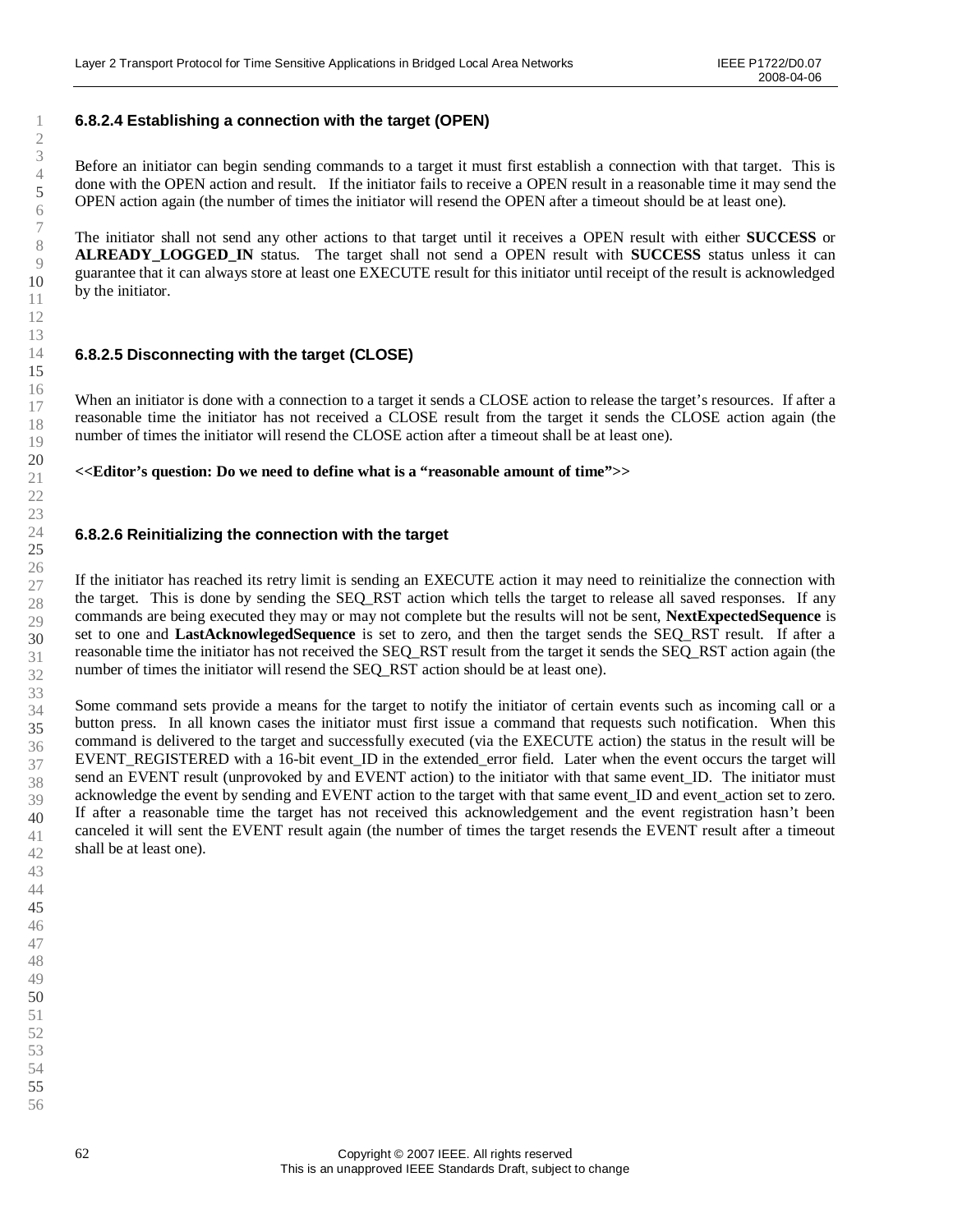### **6.9 Timing and Synchronization**

#### **6.9.1 General**

Timing and synchronization for IEC 61883 over AVBTP is generally accomplished in the same manner as specified in 61883-1 through 61883-8 over IEEE 1394. The difference is the use of the **avbtp\_timestamp** instead of the **SYT** field in the CIP header or the Timestamp field in the Source Packet header. The **SYT** and Timestamp fields may contain valid or invalid data and therefore must be ignored on receipt in an AVBTP node.

Usage of the timing and synchronization information included in the CIP header is generally consistent with the definition in 61883-n.

#### **6.9.2 61883-2 timing and synchronization**

**<<Editor's note: TBD>>**

#### **6.9.3 61883-4 timing and synchronization**

**<<Editor's note: TBD>>**

#### **6.9.4 61883-6 timing and synchronization**

**<<Editor's note: TBD>>**

**<<Editors Note: packed AM24 and flow based rate control will not supported by AVBTP end stations>>**

#### **6.9.5 61883-7 timing and synchronization**

**<<Editor's note: TBD>>**

#### **6.9.6 61883-8 timing and synchronization**

**<<Editor's note: TBD>>**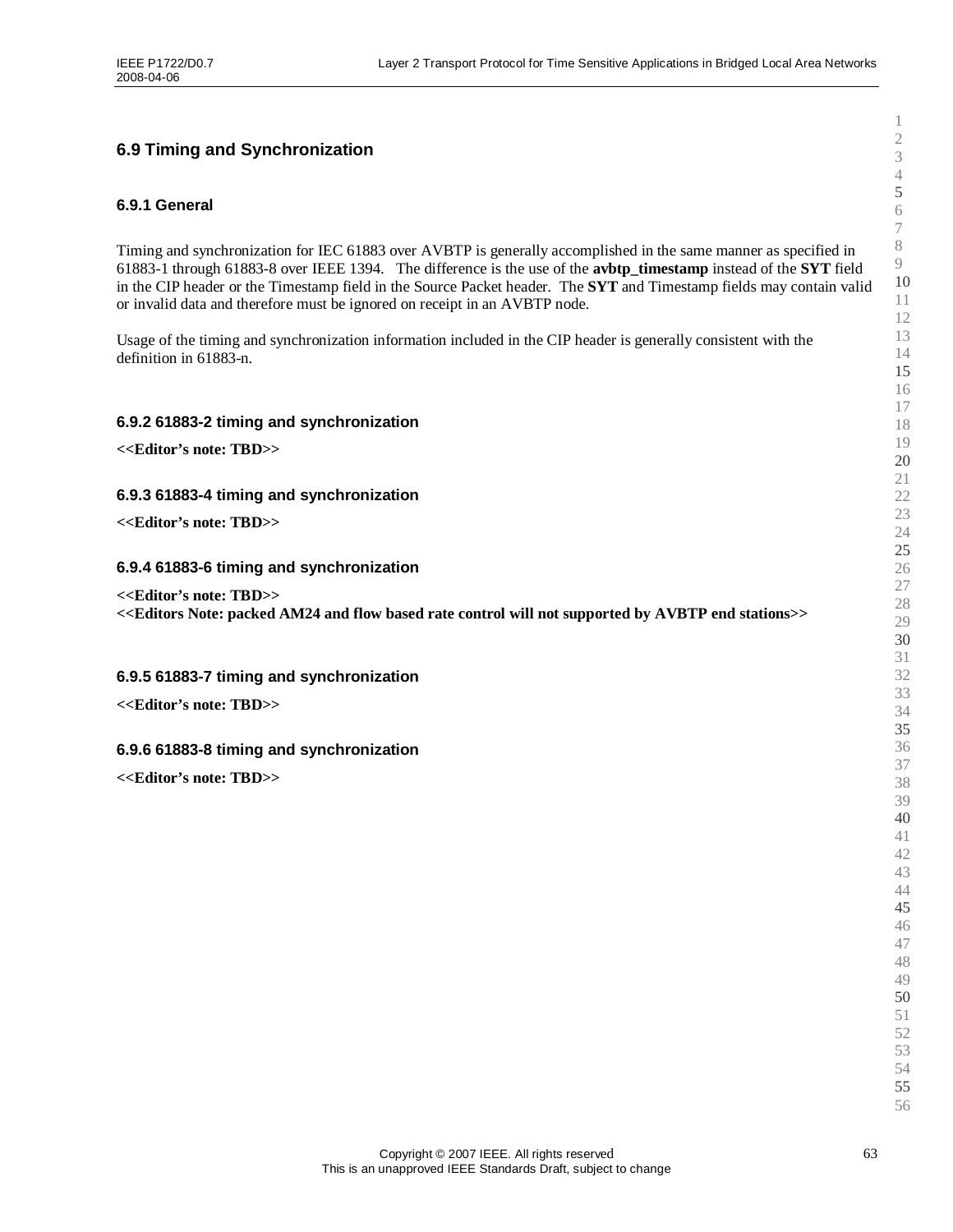### **6.10 Service Interface**

### **<<Editor's note: TBD>>**

 

 

- 
-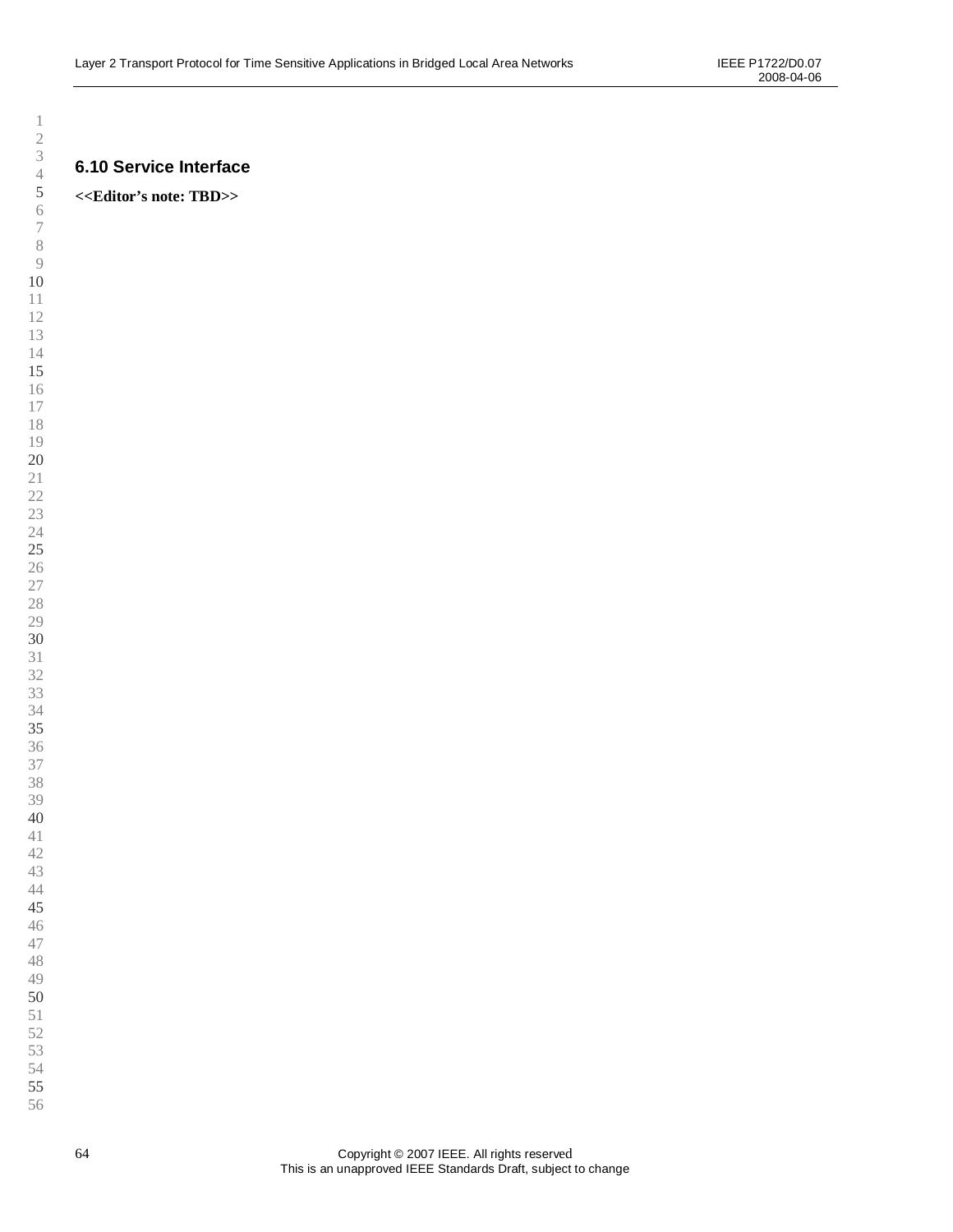# **7. Proprietary/Experimental subtype AVBTP protocol**

<<Editor's note: introductory text TBD.>>

### **7.1 Overview**

**<<Editor's note: overview text TBD>>**

### **7.2 Proprietary/Experimental subtype stream data format**

**<<Editor's note: section text TBD>>**



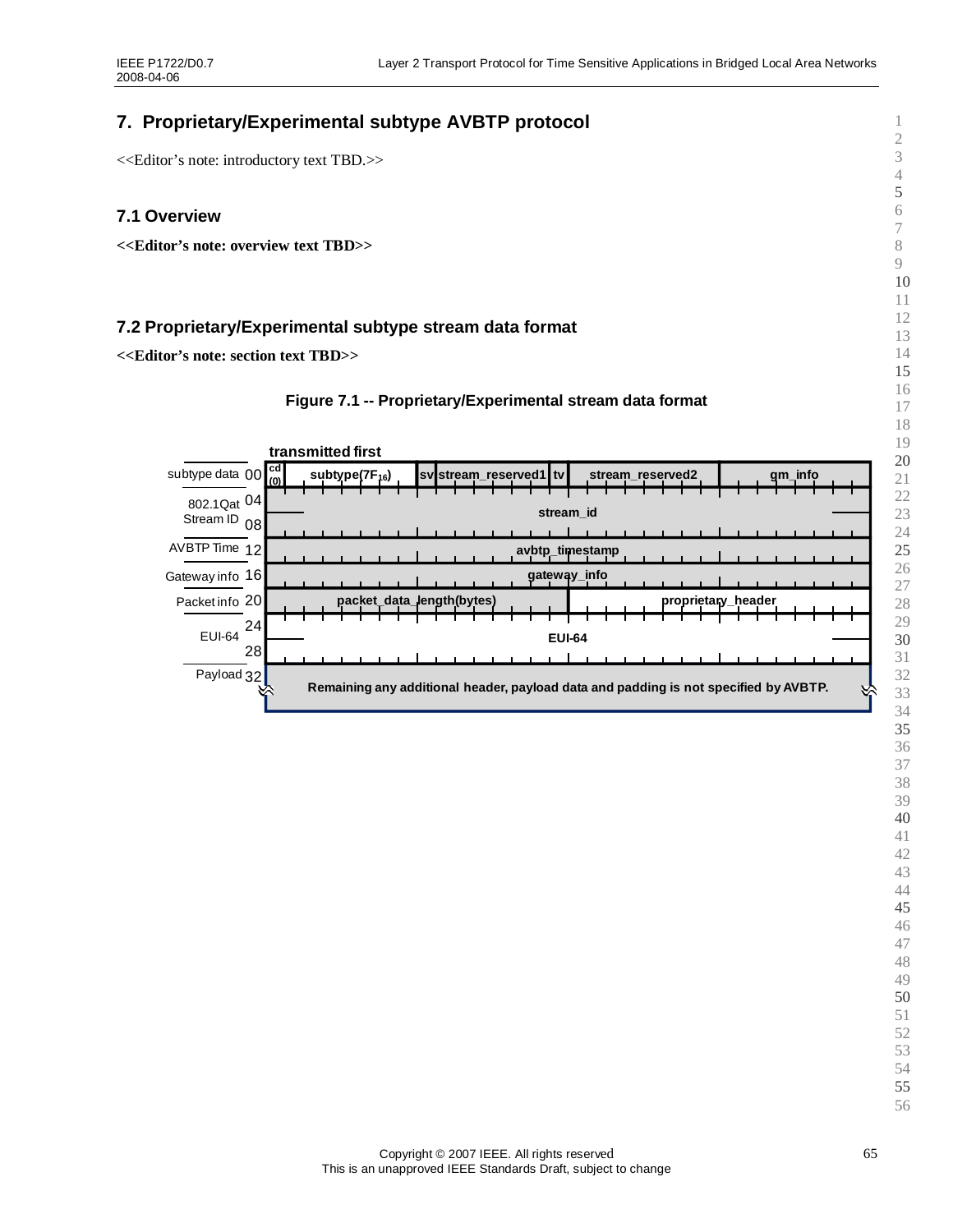### **7.3 Proprietary/Experimental subtype control format**

For subtype  $7F_{16}$  AVBTP control frames the subtype\_data1 field is called the escape\_type field and has the following values:

- a) A value of zero (0) in the subtype data field is required for use by proprietary/experimental as this field
- b) Values of 1 through 255 are reserved for future use by this standard.

#### **Figure 7.2— Proprietary/Experimental control escape subtype format**



**transmitted last**

#### **<<Editor's note: need to add "as required"padding to ensure that the last quadlet is filled if the length does not fill the last quadlet in the frame>>**

If the subtype is  $7F_{16}$  and the subtype\_data field is 0, then following the subtype\_data field shall be a unique EUI-64 field that identifies the proprietary/experimental protocol.

All data after the EUI-64 is available for use by the proprietary/experimental protocol and is beyond the scope of this specification.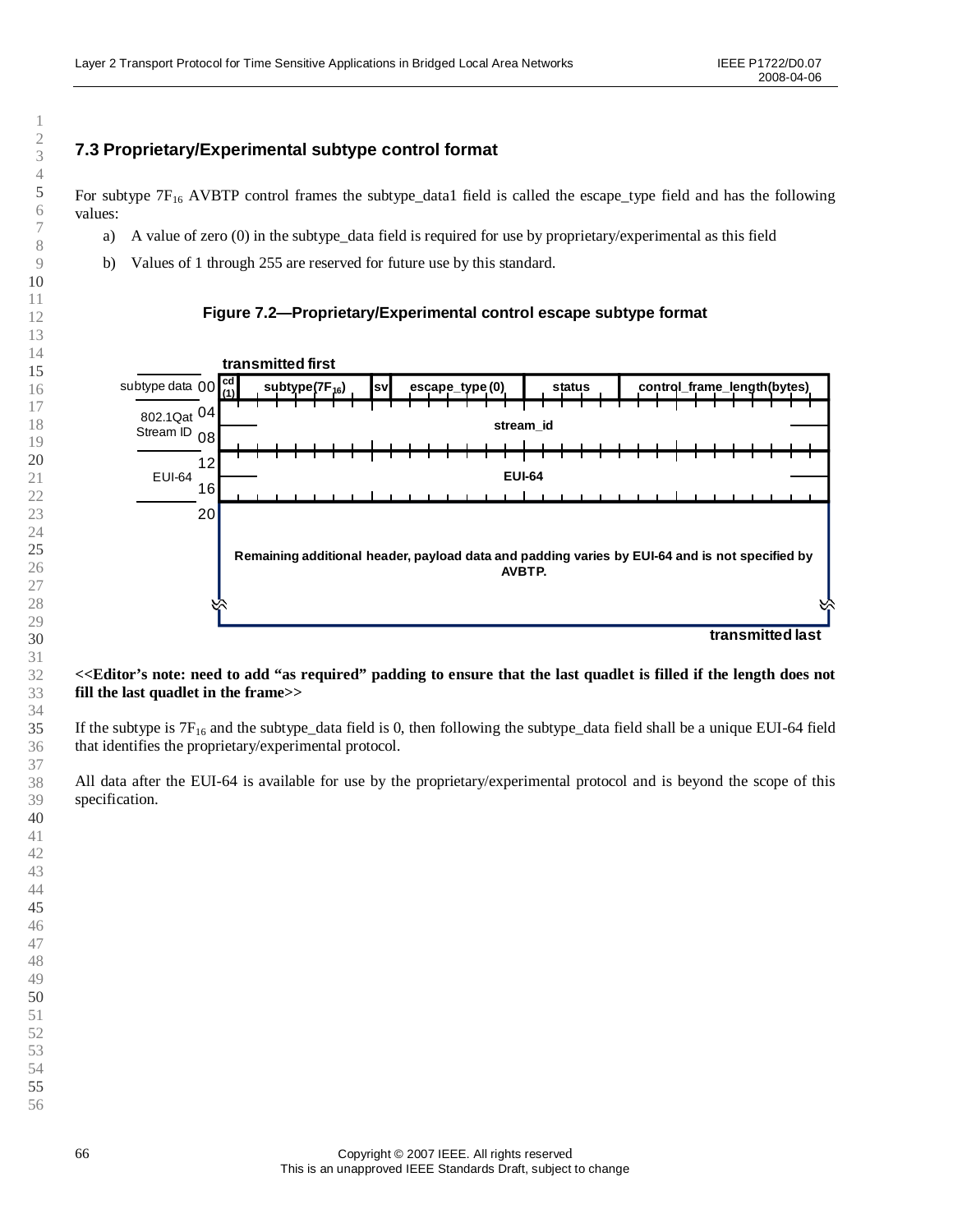# **Annexes**

# **Annex A (informative) Bibliography**

| [B1] IEEE 100, The Authoritative Dictionary of IEEE Standards Terms, Seventh Edition. |  |
|---------------------------------------------------------------------------------------|--|
|                                                                                       |  |
|                                                                                       |  |

[B2] IEEE EUI-64, IEEE EUI-48, and IEEE MAC-48 assigned numbers may be obtained from the IEEE Registration Authority, [http://standards.ieee.org/regauth/. Tut](http://standards.ieee.org/regauth/)orials on these assigned numbers may be found on this web site.

[B3] [Digital Transmission Content Protection Specification Volume 1 \(Informational Version\)](http://www.dtcp.com/data/info 20071001 DTCP V1 1p51.pdf)

[B4] [DTCP Volume 1 Supplement D DTCP use of IEEE1394 Similar Transports \(Informational Version\)](http://www.dtcp.com/data/info 20070615 DTCP V1SD  1p1.pdf)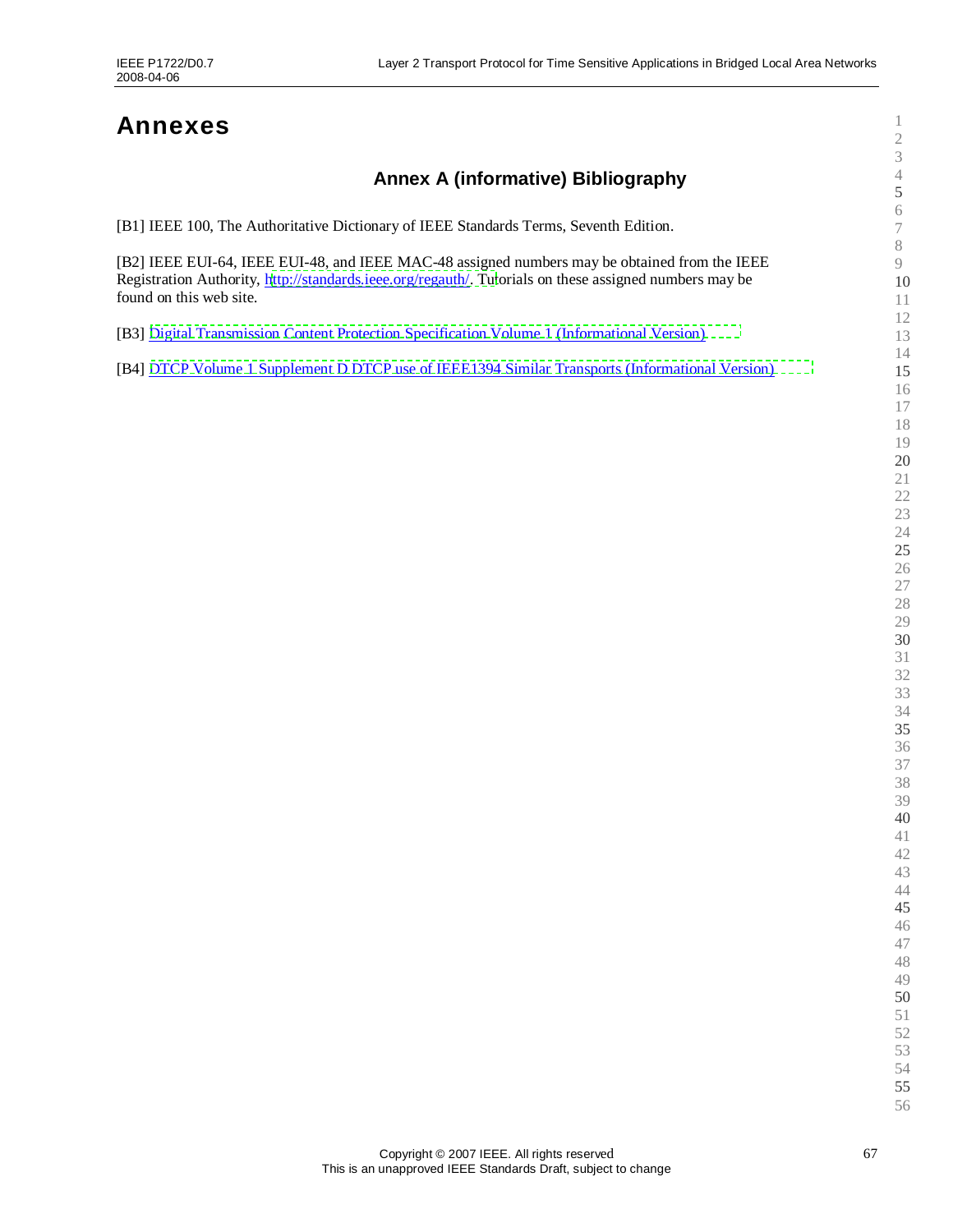### THIS PAGE LEFT INTENTIONALLY BLANK

<<Editor's note: This is because the template automatically forces Annexes to start on an odd numbered page>>

- 
- 
- 
- 
- 
- 
-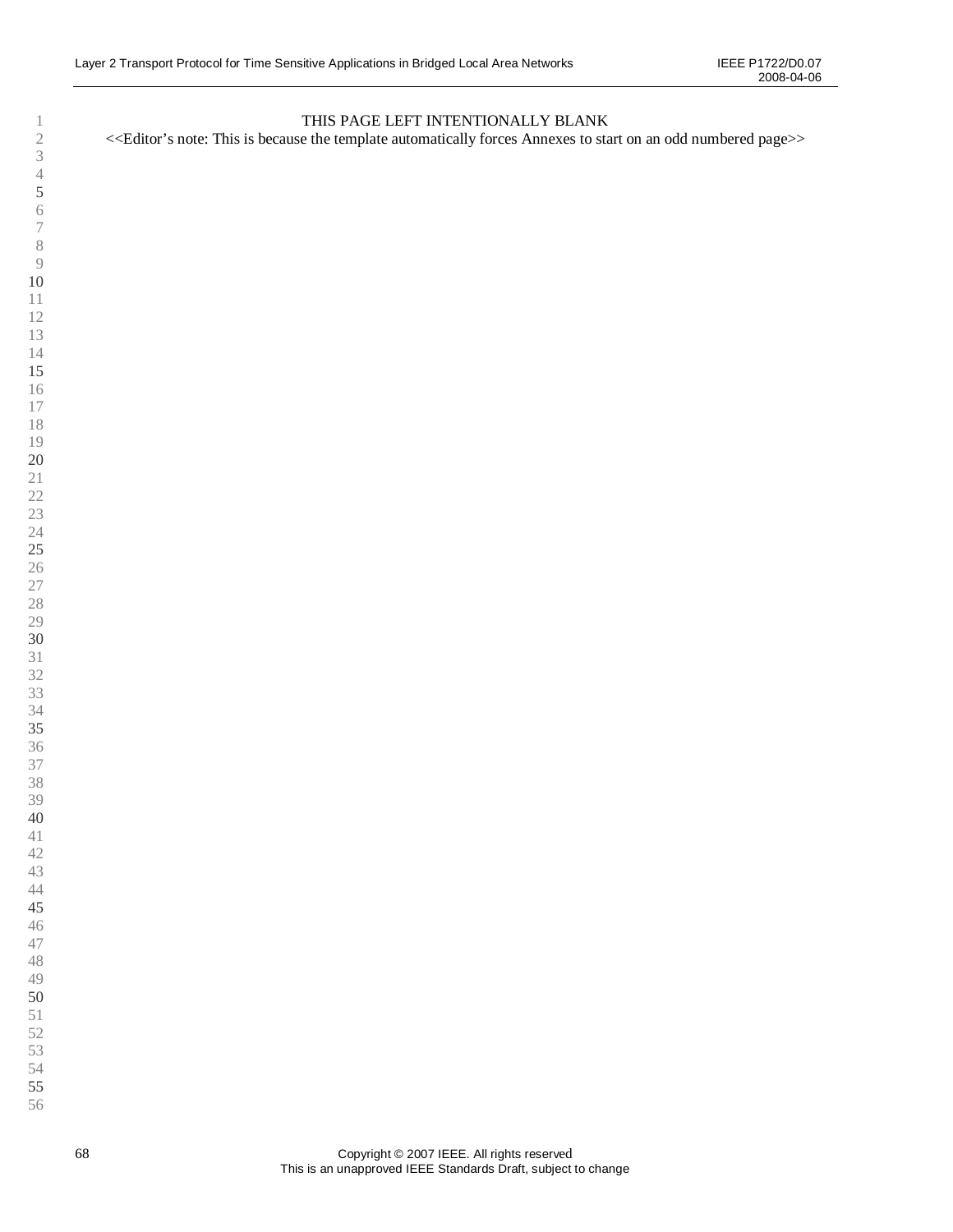### <span id="page-68-0"></span>**Annex B (normative) Interworking 61883 between AVBTP and IEEE 1394 networks**

#### **B.1 Introduction**

**<<Editor's note: Text TBD>>**

### **B.2 1394 to/from IEEE 802 AVBTP Interworking scenarios**

**<< Editor's note: To kickoff work on this section, I've copied and edited excerpts from a previous email with "use case"scenarios that I believe we need to handle:**

**Note: IWU below is an acronym for "Interworking Unit" (instead of using the term "bridge", which I prefer that term for our discussions as to me the term "bridge" usually implies less processing and also if we keep saying 1394 bridge, then you have to deal with the asynchronous and control traffic as well).**

**In the case where you have a stream originated by a 1394 device on a 1394 bridged network, and you want to have the scenario "A" of:**

**1394 Talker -> 1394 Net- IWU1 -> AVB Net -> IWU2 -> 1394 Net -> 1394 Listener(s)**

**I would also assume that for that case, one could also have AVB Listeners on the same stream as well as well with the following scenario "B":**

**1394 Talker -> 1394 Net1- IWU1 -> AVB Net -> IWU2 -> 1394 Net2 -> 1394 Listener(s) | V AVBTP Listener(s)**

**I would again assume we want to support AVB talkers with streams going to 1394 listeners, scenario C:**

**AVB Talker -> AVB Net -> IWU2 -> 1394 net2 -> 1394 Listener(s)**

**I also think that whatever mechanism we come up with supports all three scenarios and I am wary of a case that excludes any of them. Based on my understanding (I could be wrong here) that you proposal to have a different AVBTP timestamp meaning makes case B not happen and that would exclude AVBTP devices to join in the stream.**

**To support these cases, AVBTP Interworking Units will have to handle timing and synchronization conversion/adaptation. This will have to be a work item in addition to session control, stream reservation, fragmentation, etc. Based on that I've put together an outline for the rest of the section. Additional comments and suggestions are welcome**

**>>**

#### **B.3 IWU session management**

<<Editor's note: TBD>>

**B.3.1 General**

**<<Editor's note: TBD>>**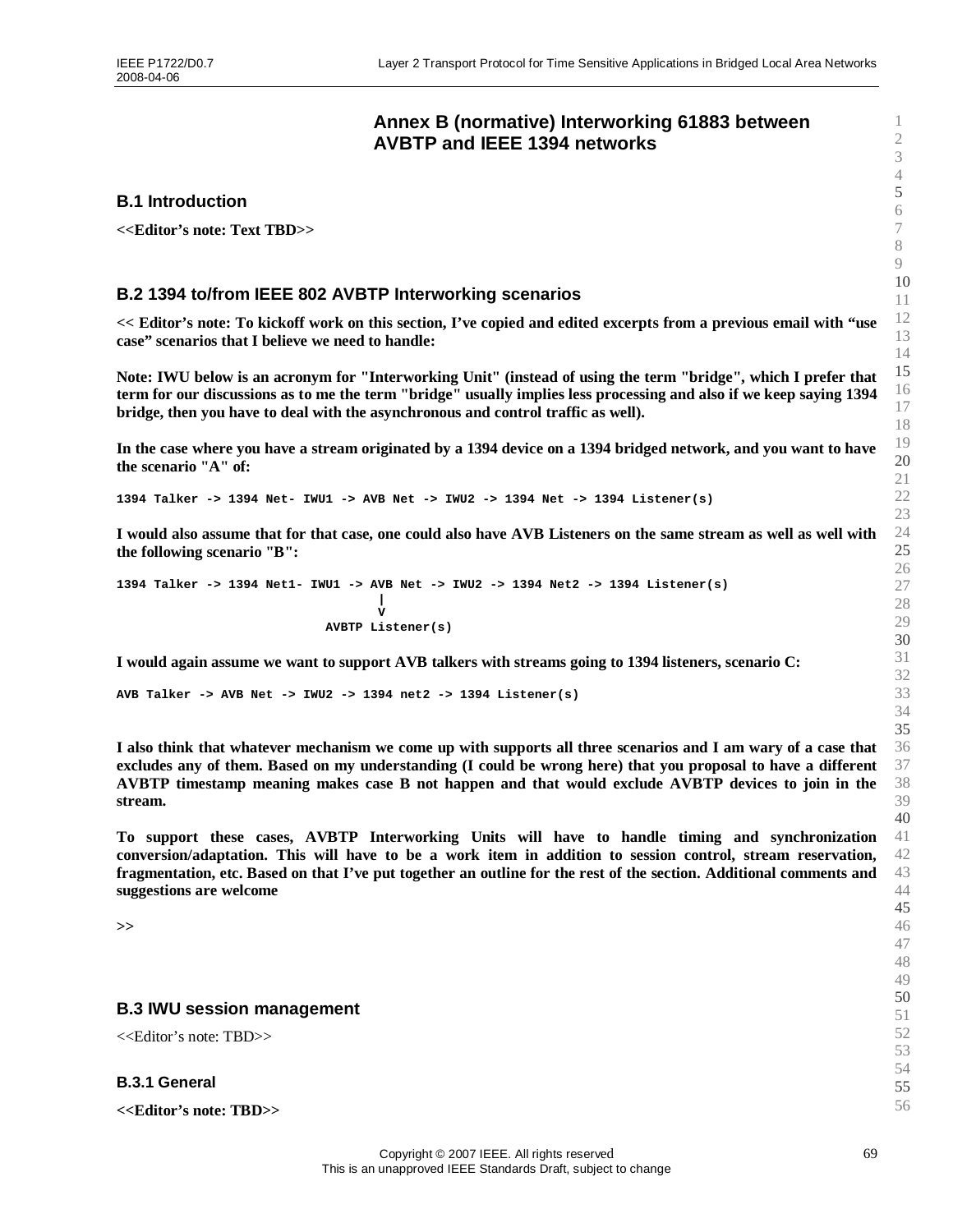### **B.3.2 Stream join**

**<<Editor's note: TBD>>**

#### **B.3.3 Data transfer**

**<<Editor's note: TBD>>**

#### **B.3.4 Stream leave**

**<<Editor's note: TBD>>**

#### **B.3.5 IWU data adaptation**

**<<Editor's note: TBD>>**

#### **B.3.6 General**

**<<Editor's note: TBD>>**

#### **B.3.7 Encapsulation**

**<<Editor's note: At the Sandy Utah face to face meeting, we agreed that native AVBTP end stations would always use CIP methods to identify data blocks and the only devices that would have to do fragmentation/reassembly of large CIP packets would be 1394 to AVBTP gateways. What I've done for now is just move all the work we did here to this annex assuming we may keep some of this work, although as the gateway work progresses, this section is likely to change, potentially substantially>>**

**<<Editor's note: This section is an early draft to try and re-use the efforts we did for fragmentation/reassembly. Now that we are getting rid of it for native AVBTP devices, I have moved the text here in the interworking unit section as we can use this text as a starting point.>>**

IEEE 1394 to AVBTP interworking units shall use the same format of the AVBTP IIDC/61883 as specified in clause [6](#page-42-0) [above.](#page-42-0)

IIDC/61883 data stream frames shall use the **gateway\_info** field as specified in [5.6.6 above.](#page-37-1) This section define how that field is formatted for IEEE 1394 to AVBTP interworking units.

For IEEE 1394 to AVBTP interworking units the gateway info is formatted into the following fields:

- a) **fc** (fragmentation control): most significant 2 bits of the byte following the avbtp timestamp
- b) **reserved**: least significant 6 bits of the byte following the avbtp timestamp
- c) **fragment\_len**: 8 bits
- d) **stream\_sequence**: 16 bits

#### **B.3.7.1 fc (fragmentation control) field**

The fragmentation control field is a two bit field that is used to control the fragmentation and reassembly of user application data stream packets across multiple AVBTP data stream frames when a given packet will not fit in the maximum transmission unit (MTU) size of the lower layer protocol. The permissible values and their interpretation are listed in **[Error! Reference source not found.](#page-78-0) [Error! Reference source not found.](#page-78-0)**.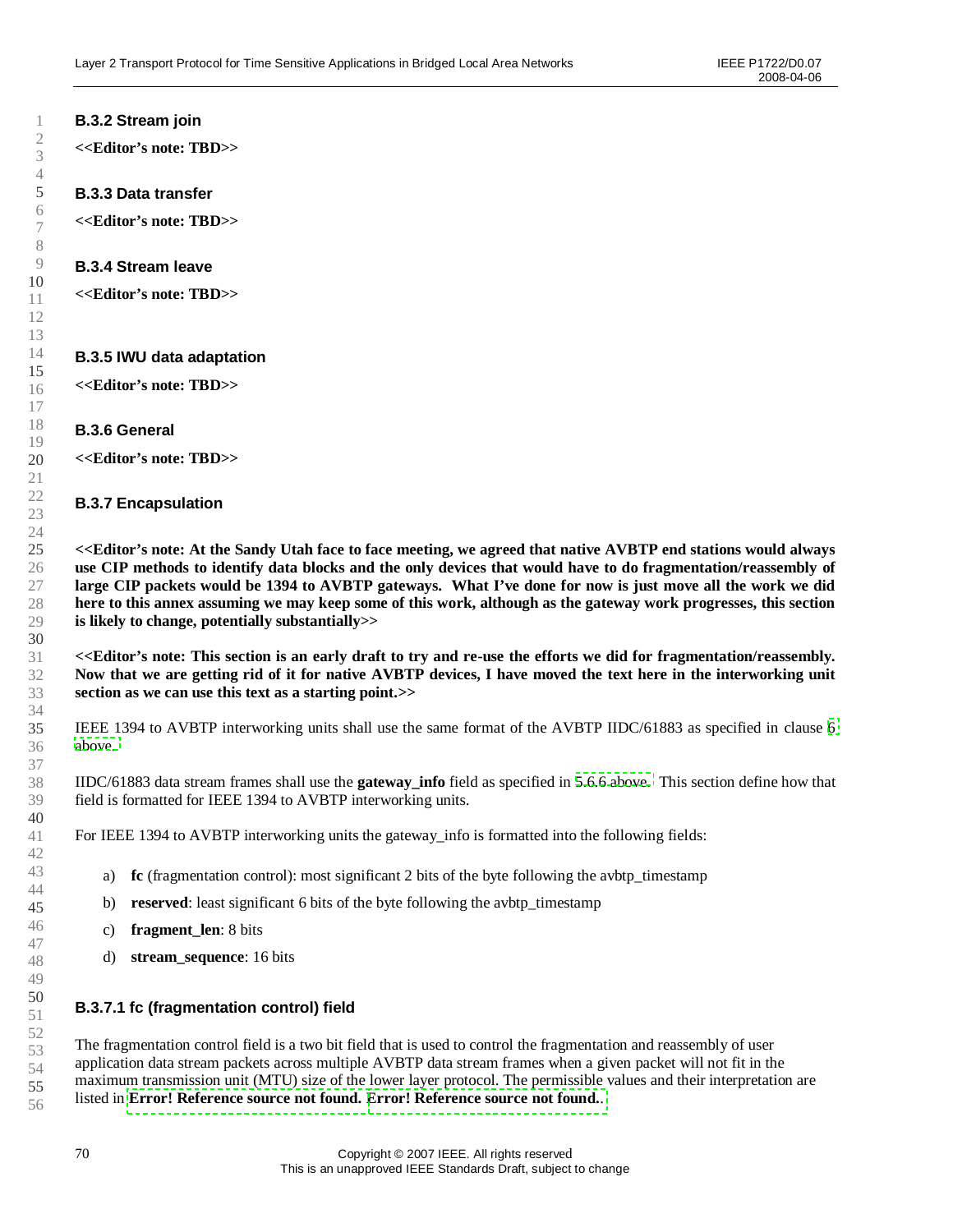| Binary<br>Value | <b>FUNCTION</b>              | Description                                                                                                                                                             |
|-----------------|------------------------------|-------------------------------------------------------------------------------------------------------------------------------------------------------------------------|
| 00 <sub>2</sub> | <b>ONLY FRAGMENT</b>         | Used for all user application packets that are not fragmented                                                                                                           |
| 01 <sub>2</sub> | FIRST_FRAGMENT               | Indicates to listeners that this fragment is the first of multiple<br>fragments for a single user application packet and to start reassembly<br>process for this packet |
| 10 <sub>2</sub> | <b>INTERMEDIATE FRAGMENT</b> | Indicates to listeners that this fragment is an intermediate fragment and<br>to continue the reassembly process for this packet                                         |
| 11 <sub>2</sub> | <b>LAST FRAGMENT</b>         | Indicates to listeners that this fragment is the last fragment for a given<br>user application packet and to complete the reassembly process for this<br>packet         |

### **Table B.1 –fc( fragmentation control) field values**

This field is processed in conjunction with the stream\_sequence, fragment\_len and packet\_data\_length fields. For details on the fragmentation and sequencing functions and algorithms refer to **Erro[r! Reference source not found.](#page-78-0)**

### **B.3.7.2 stream\_sequence field**

The stream sequence is a 16 bit field that keeps the sequence quadlet count of the payload data for a given data stream.

<<Editor's note, need more detail here. Will see what I can cut and paste from my other contributions and what I'll need to write from scratch.>>

This field is processed in conjunction with the fragmentation control, fragment\_len and packet\_data\_length fields. For details on the fragmentation and sequencing functions and algorithms refer to **[Error! Reference source not found.](#page-78-0)**

### **B.3.7.3 packet\_data\_length field**

The 16 bit packet\_data\_length field is used to convey the total number of application stream data payload bytes as sent from the application to AVBTP for a given stream. In the case where an application data packet is fragmented into multiple AVBTP stream data frames, the talker field shall contain the same total length of the application packet in each and every frame of the fragmentation group.

NOTE: This allows the listener application to optionally partially reconstruct packets with lost fragments in the case where the first fragment is lost, the listener can get the packet header for that fragmentation group in a subsequent fragment such that it can insert dummy data for the missing fragment sample data and not have to discard the entire packet.

- A packet shall not be fragmented if when combined with the AVBTP header the total length can fit within a standard sized MAC frame.
- As AVBTP stream based service is based on sending and receiving and integral number of payload quadlets,, this field also used to ignore any optional padding bytes at the end of a "last" or "only" fragment.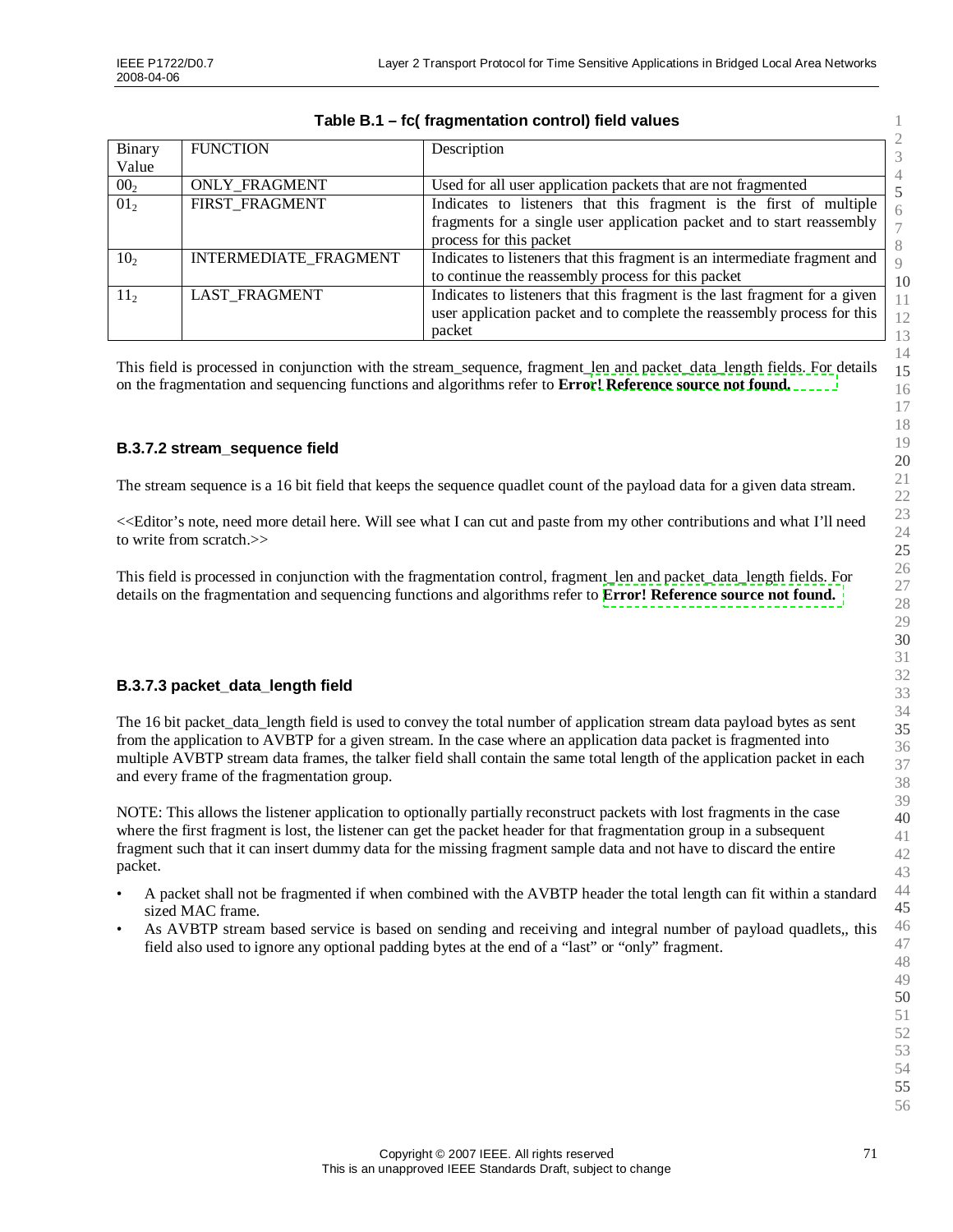### **B.3.8 Stream Sequencing, Fragmentation and Reassembly procedures**

This section documents the common procedures (non sub protocol specific) for the handling of AVBTP stream data frames in the area of:

- a) stream data frame sequencing
- b) application data packet length and AVBTP data frame length processing.
- c) stream application data packet to data frame fragmentation
- d) stream data frame to stream application packet reassembly

#### **B.3.8.1 Stream Data Sequencing procedures.**

The AVBTP Transport Service provides to upper a quadlet based service such that all stream data frames sent to the Layer 2 LAN shall always be quadlet aligned. For that quadlet based stream data service the sequencing function provides a running sequential count of payload quadlets for all AVBTP stream data frames sent for a given data stream.

All AVBTP Data Stream frames shall contain a 16-bit sequence field that is set by the talker. This includes both fragmented and unfragmented stream packets.

At the start of a given's streams transmission, the talker may set the first data stream frame's stream\_sequence to any initial value from  $0000_{16}$  to FFFF<sub>16</sub>. The listener shall be able to accommodate any starting value of a stream.

For each subsequently transmitted stream data frame for that stream, the next frame's stream\_sequence field shall contain a value equal to the value of the previously transmitted data stream frame's stream\_sequence plus the number of payload quadlets transmitted in that previous data stream frame.

Example (using zero as the initial value at the start of the stream):

- First Frame stream\_sequence:  $0000_{16}$ , Number of Payload Quadlets: 40 (160 bytes)
- Second Frame stream sequence:  $0028_{16}$ , Number of Payload Quadlets: 44 (172 bytes)
- Third Frame stream sequence:  $0054_{16}$ , etc.

This field shall wrap if the maximum value is exceeded on adding the previous stream data frame's payload quadlet count.

#### Example:

- $-$  n<sup>th</sup> Frame stream\_sequence: FFF8<sub>16</sub>, Number of Payload Quadlets: 40 (160 bytes)
- $-$  n<sup>th</sup> + 1 Frame stream sequence: 0020<sub>16</sub>, Number of Payload Quadlets: 44 (160 bytes)
- $-$  n<sup>th</sup> + 2 Frame stream sequence: 004C<sub>16</sub>, etc.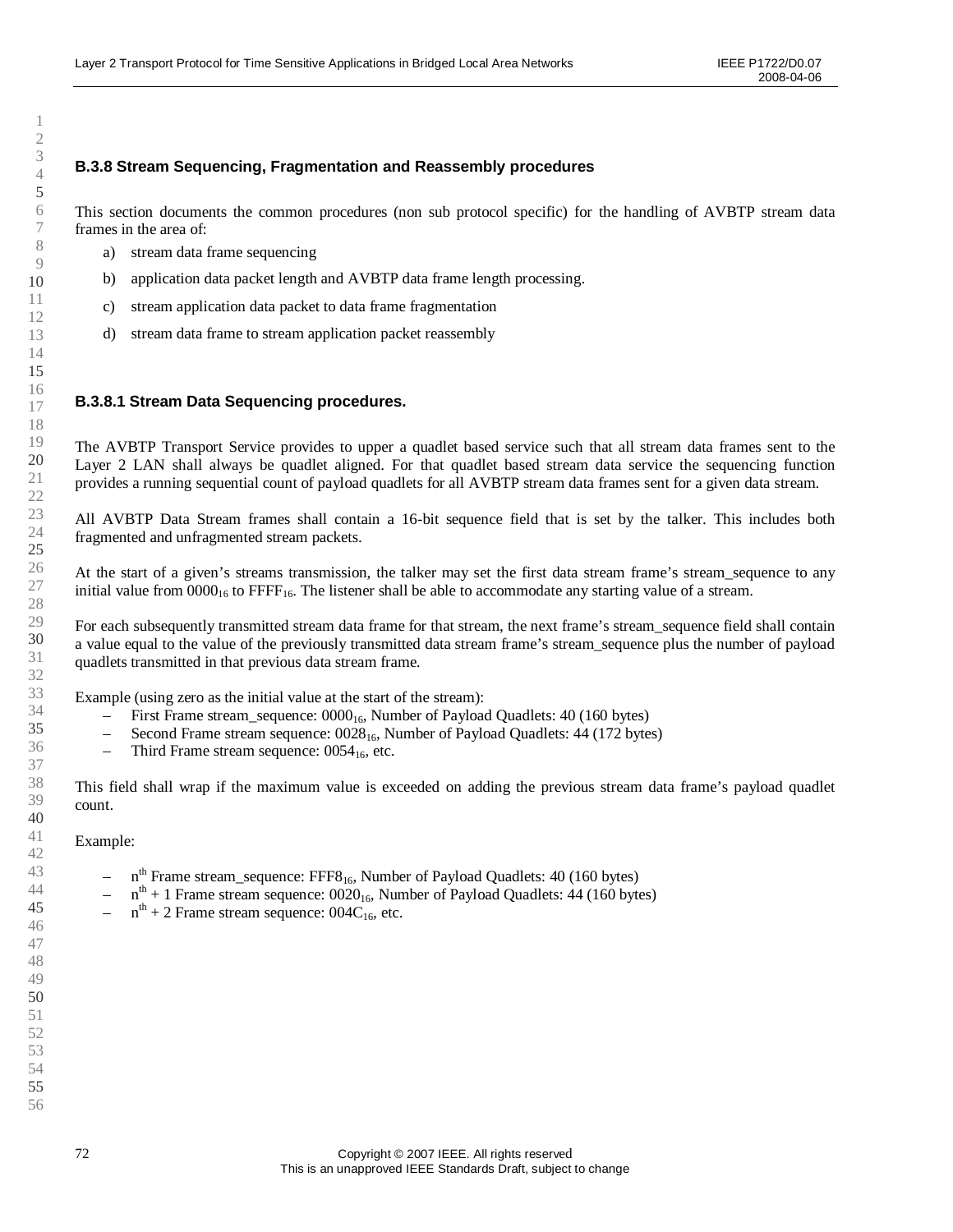# **B.3.8.2 General rules**

**<< Editor's note, this section is still cut and paste from my PowerPoint based contribution and will be re-worked to put in an appropriate standards language and format in a future version of this specification>>**

- "If it fits, you must not split"
	- For packets that fit into a single Ethernet frame, the talker shall not break it up into fragments
		- Allows to handle streams up to  $\sim$ 90 Mbits/second without fragmentation/reassembly (keep cost down, possible simplifications, etc. for applications such as speakers, low res cameras, etc.)
- Fragmentation/Reassembly shall be based on quadlets, not bytes.
	- Forces alignment on 32 bit boundaries
	- Standard packet octet based length field used if padding necessary.
- Mandate "smart fragmentation" for cases such as 61883 where packets are to be fragmented on source packet boundaries.
	- All fragments shall contain a complete packet header such that for cases such as 61883, the actual payload of audio or video sample data will always start at the same offset for every frame.
	- This also will allow a smart listener to better reconstruct lost data to create dummy data for packets as by having the packet header in every fragment, if the first fragment is lost and subsequent fragments are OK, the listener can recreate the packet except for the payload stream sample data in the first fragment.
- Fragmentation rules passed to on a per stream basis
	- Per stream needed anyway to handle sequence number control
- Allow for delivery of received pipelined fragments and/or incomplete reassembled packets at AVBTP to upper layer.

#### **B.3.8.3 Control variables**

## **<< Editor's note, this section is still cut and paste from my PowerPoint based contribution and will be re-worked to put in an appropriate standards language and format in a future version of this specification>>**

All variables are set by the talker and/or the listener on a per stream basis

#### **B.3.8.3.1 packet\_header\_length**

- 16 bit unsigned integer
- 0 to n quadlets
- Size in quadlets of packet header, starting at first quadlet past the packet length quadlet
- NOTE: This size does not include the 16 bit protocol specific packet header field.

#### **B.3.8.3.2 packet\_payload\_fragmentaton\_unit\_size**

- 16 bit unsigned integer
- 1 to n quadlets
- Size in quadlets of "minimum sized chunks" past the packet\_header\_length quadlets to break the packet into fragments

#### **B.3.8.3.3 maximum\_packet\_size**

- 16 bit unsigned integer
- 1 to n quadlets
- Maximum size for packets sent by talker or received by listener
- NOTE: This size does not include the 16 bit protocol\_specific\_packet\_header field.
- •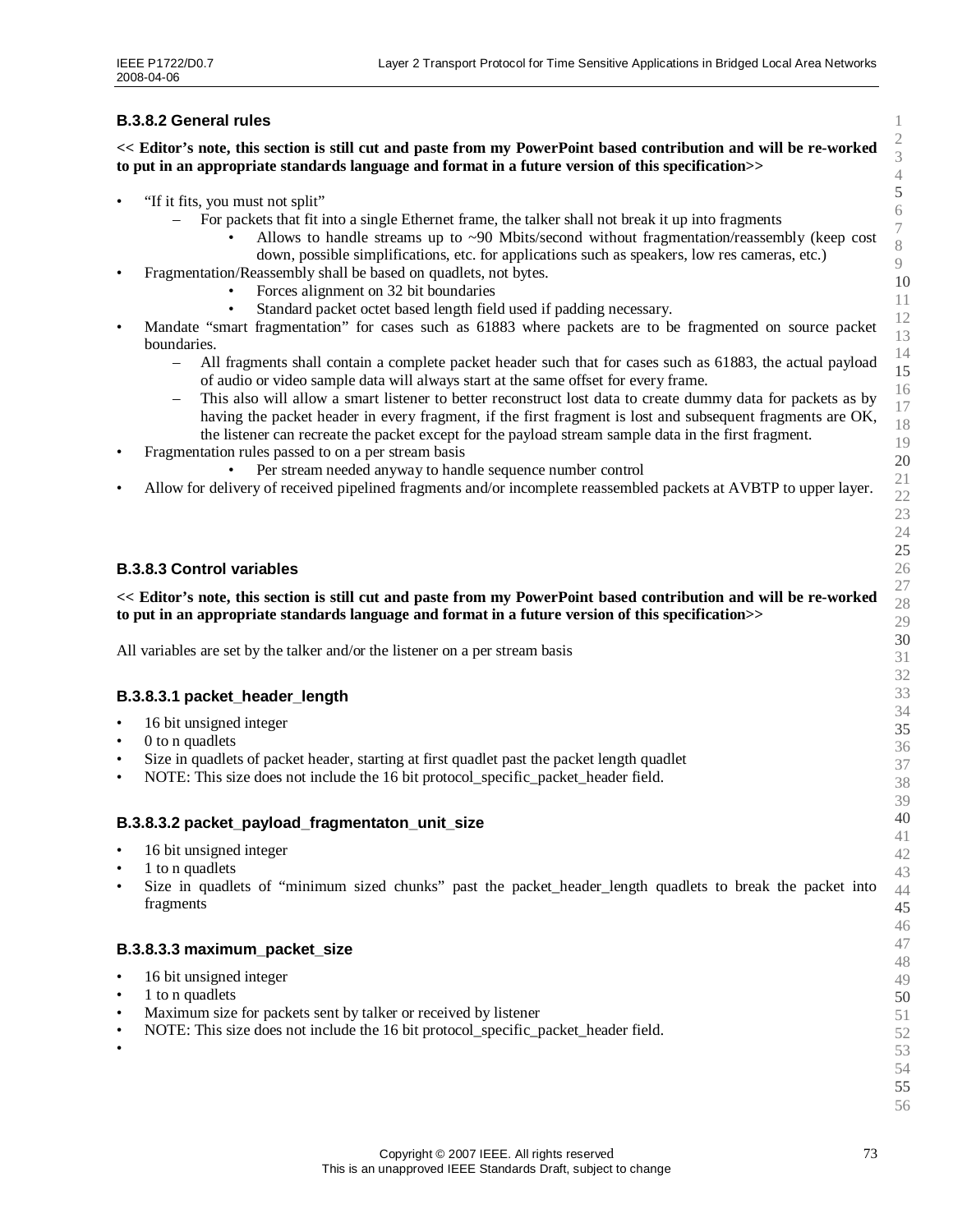# **B.3.8.4 Talker fragmentation algorithm**

This section documents the algorithm to process application packet to AVBTP frame and AVBTP frame to and frame. For actual values of the constants used to populate the fragmentation control field see <<Need link here> $\geq$ [Error!](#page-78-0) [Reference source not found.](#page-78-0)**.**

If the stream data application packet size is less than or equal to the maximum allowable lower layer frame maximum payload field size, and is less than 512 quadlets in AVBTP payload length, then:

- a) The application packet shall be transmitted in one AVBTP frame
- b) The application packet shall not be fragmented into multiple AVBTP frames
- c) The AVBTP frame fc field shall be set to ONLY\_FRAGMENT value.

d) The AVBTP frame fragmentation\_len field shall be set equal to the number of quadlets needed to hold the entire application packet, including if necessary 1 to 3 pad bytes in order to ensure that all frames sent shall be an integral number of quadlets.

#### **e) <<Editor's note: placeholder for other fragmentation steps>>**

If the stream data application packet size is greater than the maximum allowable lower layer maximum transmission size or is greater than or equal to 512 quadlets of AVBTP payload length then:

The application packet shall be fragmented into two or more AVBTP frames where each frame shall be less than or equal

#### **B.3.8.5 Listener reassembly algorithm**

This section documents the algorithm to process application packet to AVBTP frame and AVBTP frame to and frame. For actual values of the constants used to populate the fragmentation control field see **[Error! Reference source not](#page-78-0) [found.](#page-78-0)**.**<<Need link here>>**[Error! Reference source not found.](#page-78-0)**.**

#### **<< Editor's note, this is still in very rough shape and is still mostly a cut and paste from my slides, I will continue to refine this in future drafts>>**

- **ONLY\_FRAGMENT** processing:
	- Used for all packets that are not fragmented
- **FIRST\_FRAGMENT** processing
	- Indicates to receiver that this fragment contains a packet length and to start reassembly process
		- Store packet length for later sanity check
		- Store stream sequence for order and length checks of subsequent fragments
- **INTERMEDIATE\_FRAGMENT** processing:
	- Indicates to receiver that this fragment is an intermediate fragment and to continue process
		- Check stream sequence if correct (Else packet lost or out of order fragment received)
			- Check if Packet MTU exceeded (Else packet too large, protocol error)
- **LAST\_FRAGMENT** processing:
	- Indicates to receiver that this fragment is an last packet fragment and to complete reassembly process
		- Check stream sequence if correct (else packet lost or out of order fragment received)
		- Check if Packet MTU exceeded (else packet too large, protocol error)
		- If all checks OK and not pipelined, OK to forward complete packet to upper layer and prepare hardware and or software for next stream packet.

If desired, the packet length can be checked as an additional sanity check.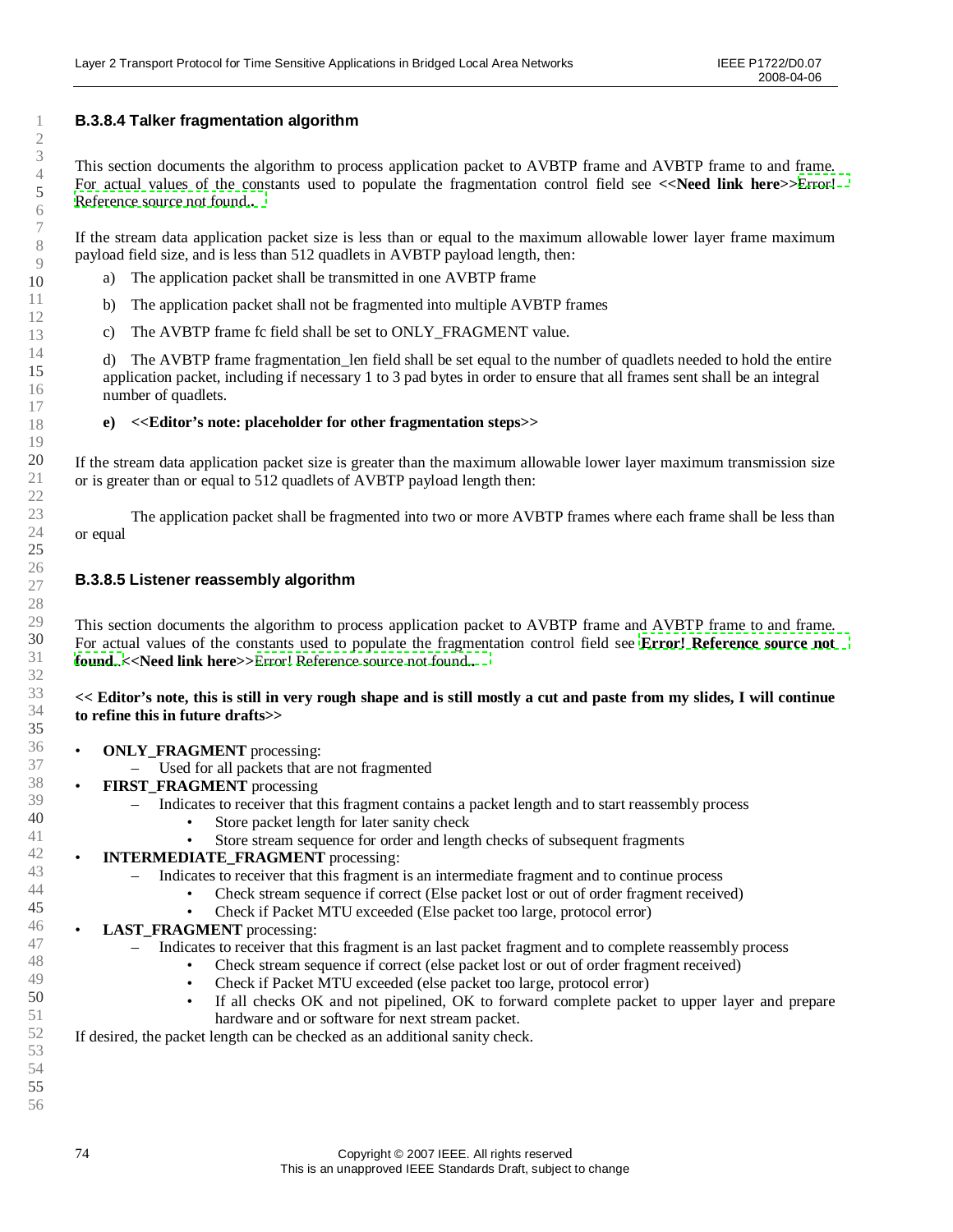# **B.3.8.6 Stream sequencing additional algorithm when used with fragmentation/reassembly**

<< Editor's note: The text below was moved from encapsulation section so I could split the format from the algorithm/processing. Also I changed the title for this section as we need to be clear that Sequencing is always required, but fragmentation/reassembly use of sequencing is only when fragmentation/reassembly is required.>>

<< Editor's note, this section is still cut and paste from my PowerPoint based contribution and will be re-worked to put in an appropriate standards language and format in a future version of this specification>>

- Indicates current count of stream in quadlets.
- Talker algorithm
	- Before any packets sent, transmit stream sequence counter is set to zero.
		- Each time a stream fragment (only, first, intermediate or last) is to be sent.
			- Fragment length and current stream sequence counter value is put into the fragment.
			- Fragment length (quadlets) is added to the stream sequence counter.
			- Fragment is transmitted.
- Listener algorithm
	- On reception of initial "first" or "only" fragment of a stream
		- Stream Sequence value from the fragment is copied to the receive stream sequence counter.
			- Fragment length from the packet is added to the receive stream sequence counter
	- Each time a subsequent stream fragment (only, first, intermediate or last) is received
		- If receive stream sequence counter is not equal to the value in the received frame, then a fragment was lost, received out of order or there was a protocol error.
		- If sequence number is OK, then the fragment can be processed "normally" and the fragment length (quadlets) from the frame is added to the receive stream sequence counter.
		- If frames are not pipelined, then receiver waits for next "first" or "only" packet and discards and resets the receive sequence counter when one of those frames is received.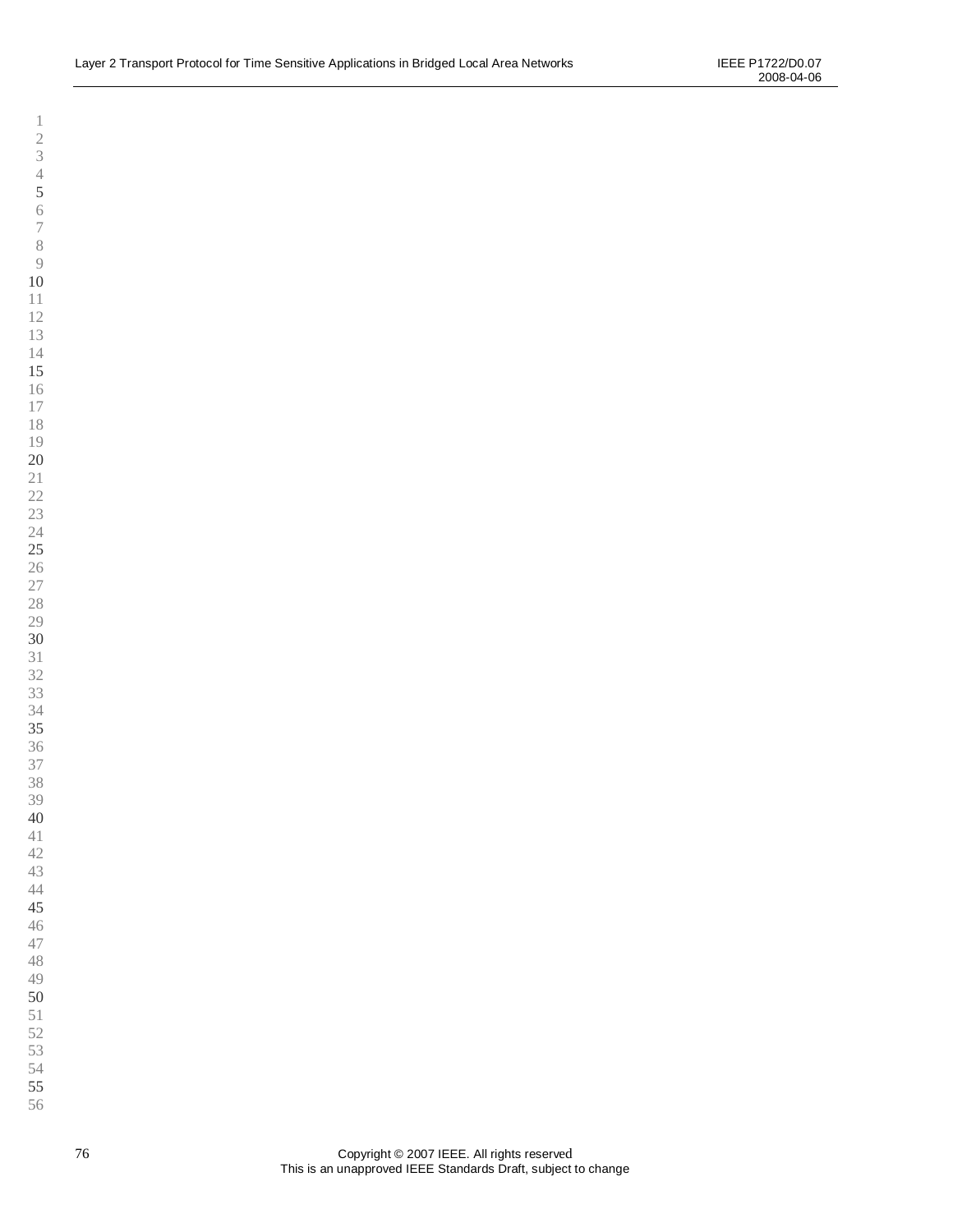|                                                                                                                                                                                                                          | $\overline{c}$                             |
|--------------------------------------------------------------------------------------------------------------------------------------------------------------------------------------------------------------------------|--------------------------------------------|
| <b>B.4 Timing and synchronization</b>                                                                                                                                                                                    | $\ensuremath{\mathfrak{Z}}$<br>$\sqrt{4}$  |
| << <editor's and="" avbtp_timestamp="" contribution="" craig="" cut="" dealt="" from="" gunther's="" note:="" paste="" slides="" that="" the="" with<br="">1394/61883 to 1722/61883 interworking unit&gt;&gt;</editor's> | $\mathfrak s$<br>$6\,$<br>$\boldsymbol{7}$ |
| 1394 to 1722 conversion:                                                                                                                                                                                                 | $8\,$<br>9                                 |
|                                                                                                                                                                                                                          | 10                                         |
| - Convert SYT field to AVBTP presentation time<br>a)                                                                                                                                                                     | 11                                         |
| Leave SYT field intact – AVB ignores it<br>b)                                                                                                                                                                            | 12<br>13                                   |
| Exchange cross-timestamp packets with other 1394/AVB Gateways<br>C)                                                                                                                                                      | 14                                         |
| Could strip the 32-bit SPH to save a quadlet<br>d)                                                                                                                                                                       | 15                                         |
| Not really worth while<br>1)                                                                                                                                                                                             | 16                                         |
| Would introduce jitter on 1394-to-AVB-to-1394<br>2)                                                                                                                                                                      | 17<br>18                                   |
| 3)<br>AVB Listener ignores SYT field                                                                                                                                                                                     | 19                                         |
| 1722 to 1394 conversion:                                                                                                                                                                                                 | 20                                         |
|                                                                                                                                                                                                                          | 21<br>22                                   |
| If SID=63 (AVB Talker)<br>a)                                                                                                                                                                                             | 23                                         |
| Convert AVB Presentation Time to SYT field<br>1)                                                                                                                                                                         | 24                                         |
| Possible problems with $2ms$ SYT field on Part 2, 3, 5 & 6<br>2)                                                                                                                                                         | 25<br>26                                   |
| Exchange cross-timestamp packets with other 1394/AVB Gateways<br>b)                                                                                                                                                      | $27\,$                                     |
| Possibly recreate SPH if 1394-to-AVB gateway stripped it when putting 1394 packet onto the AVB network<br>C)                                                                                                             | 28                                         |
| If SID $\leq 63$<br>1)                                                                                                                                                                                                   | 29<br>30                                   |
| And SPH = 1 (MPEG traffic, IEC 61883-4 and 61883-7)<br>2)                                                                                                                                                                | 31                                         |
| Larger range of AVB Presentation Time Offsets could require buffering in gateway<br>d)                                                                                                                                   | 32                                         |
|                                                                                                                                                                                                                          | 33<br>34                                   |
|                                                                                                                                                                                                                          | 35                                         |
| <b>B.4.1 General</b>                                                                                                                                                                                                     | 36                                         |
| < <editor's note:="" tbd="">&gt;</editor's>                                                                                                                                                                              | 37                                         |
|                                                                                                                                                                                                                          | 38<br>39                                   |
| <b>B.4.2 Timing adaptations/control</b>                                                                                                                                                                                  | 40                                         |
| << <editor's 61883="" as="" cross="" do<="" from="" here="" moved="" need="" note:="" now="" only="" plan="" possibly="" section="" td="" the="" timestamp="" to="" we=""><td>41</td></editor's>                         | 41                                         |
| cross timestamping in the 1394/61883 to 1722/61883 Interworking Unit and not do any cross timestamping for<br>1722/61883 end stations>>                                                                                  | 42<br>43                                   |
|                                                                                                                                                                                                                          | 44                                         |
|                                                                                                                                                                                                                          | 45                                         |
|                                                                                                                                                                                                                          | 46<br>47                                   |
|                                                                                                                                                                                                                          | 48                                         |
|                                                                                                                                                                                                                          | 49                                         |
|                                                                                                                                                                                                                          | 50<br>51                                   |
|                                                                                                                                                                                                                          | 52                                         |
|                                                                                                                                                                                                                          | 53                                         |
|                                                                                                                                                                                                                          | 54<br>55                                   |
|                                                                                                                                                                                                                          | 56                                         |
|                                                                                                                                                                                                                          |                                            |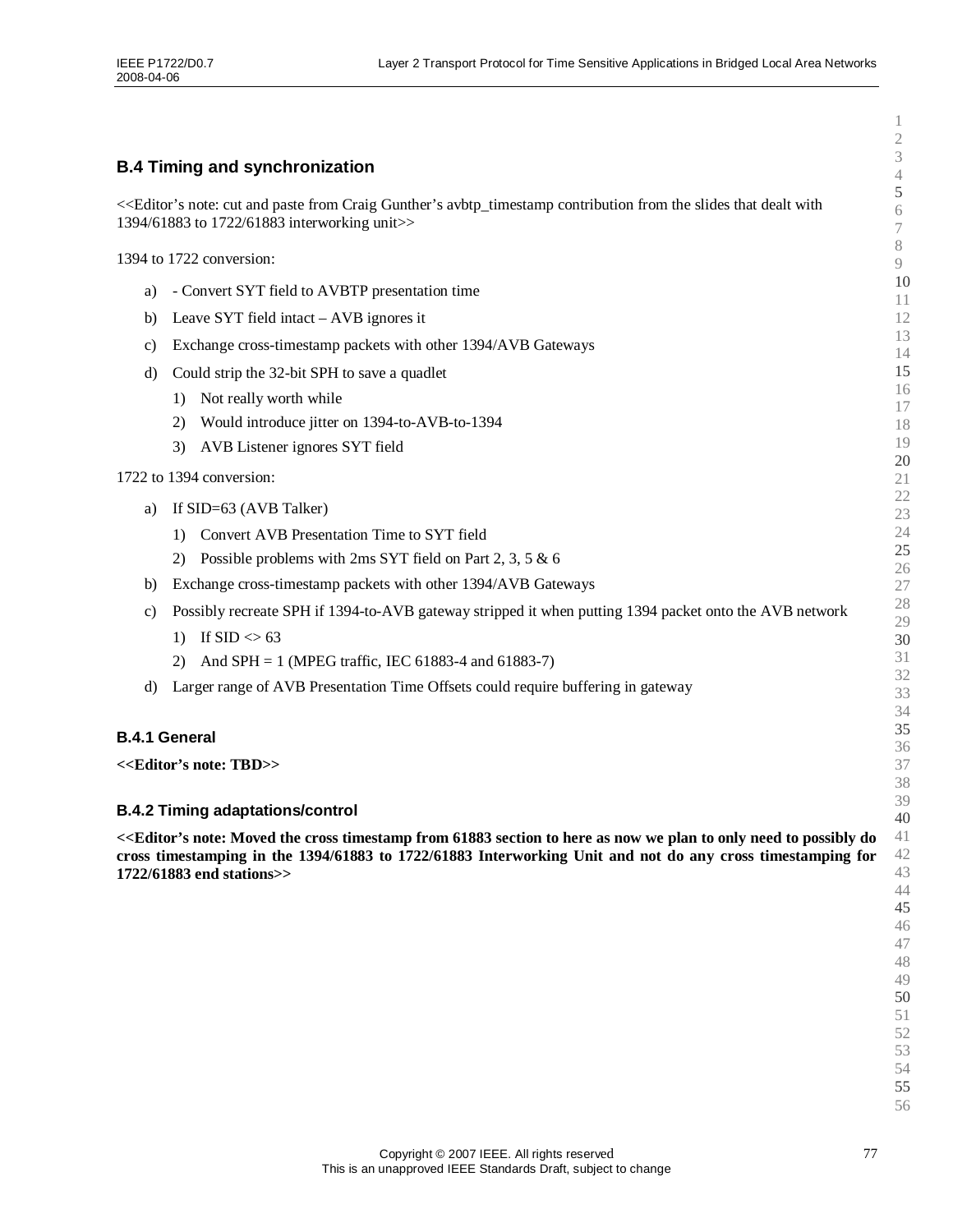## **B.4.3 Cross timestamp protocol operation**

This section document the protocol operation of the cross timestamp protocol. For information on the format of messages, please refer to [B.4.4 below.](#page-78-0)

#### **<< Editor's note: This initial text is mostly cut and paste from Chuck Harrison's proposal>>** General

- The sync-slave functions subscribe to the sync-master service through a session management protocol.
- The sync-master service may be co-located with a talker, a listener, or a controller.
- The cross-timestamp (XTS) packets may be distributed by unicast or multicast MAC addresses.
- The XTS packets will typically be sent by best-effort Ethernet service but may be sent over reserved bandwidth

In order to support situations in which an application involves several media clocks there is provision for time-base (TB) identifiers.

- The scope of these identifiers is within a session containing a single sync-master MAC address and a single sync-slave MAC address.
- TB identifier zero is reserved as 802.1AS global time.

In order to support rapid settling of media clocks at the beginning of a streaming session, the protocol provides an optional high-precision rate field

In order to efficiently support the SYT register synchronization use case, two special packet formats are defined

- One with full resolution timestamps
- One with reduced-length timestamps for periodic updating.

A distinct AVBTP packet type and associated protocol is defined for providing cross timestamp function between two time bases. This function is defined to support methods currently described in this standard and also for future use.

The protocol supports the following use cases:

- 1) A 61883 function wishes to synchronize its SYT register to a 61883 cycle master function communicating over an AVB network, using 802.1AS global clock reference.
- 2) An arbitrary media application wishes to synchronize its media clock with a media clock master function communicating over an AVB network. This function is intended for non-61883 applications and may also be used in combination with 61883 -- e.g. to obtain timing granularity finer than 24.576 MHz ticks.

The cross timestamp protocol consists of:

- A sync-master <<Editor's question: should this be "One or more"sync masters??>>
- One or more sync-slaves
- A set of defined AVBTP control packets and associated protocol to handle those packets.

Cross timestamp control packets are indicated by the 8 bit subtype field being equal to a value of one (1).

The table below lists the currently defined 8 bit subtype data values that are valid for 61883/IIDC over AVBTP stream control packets.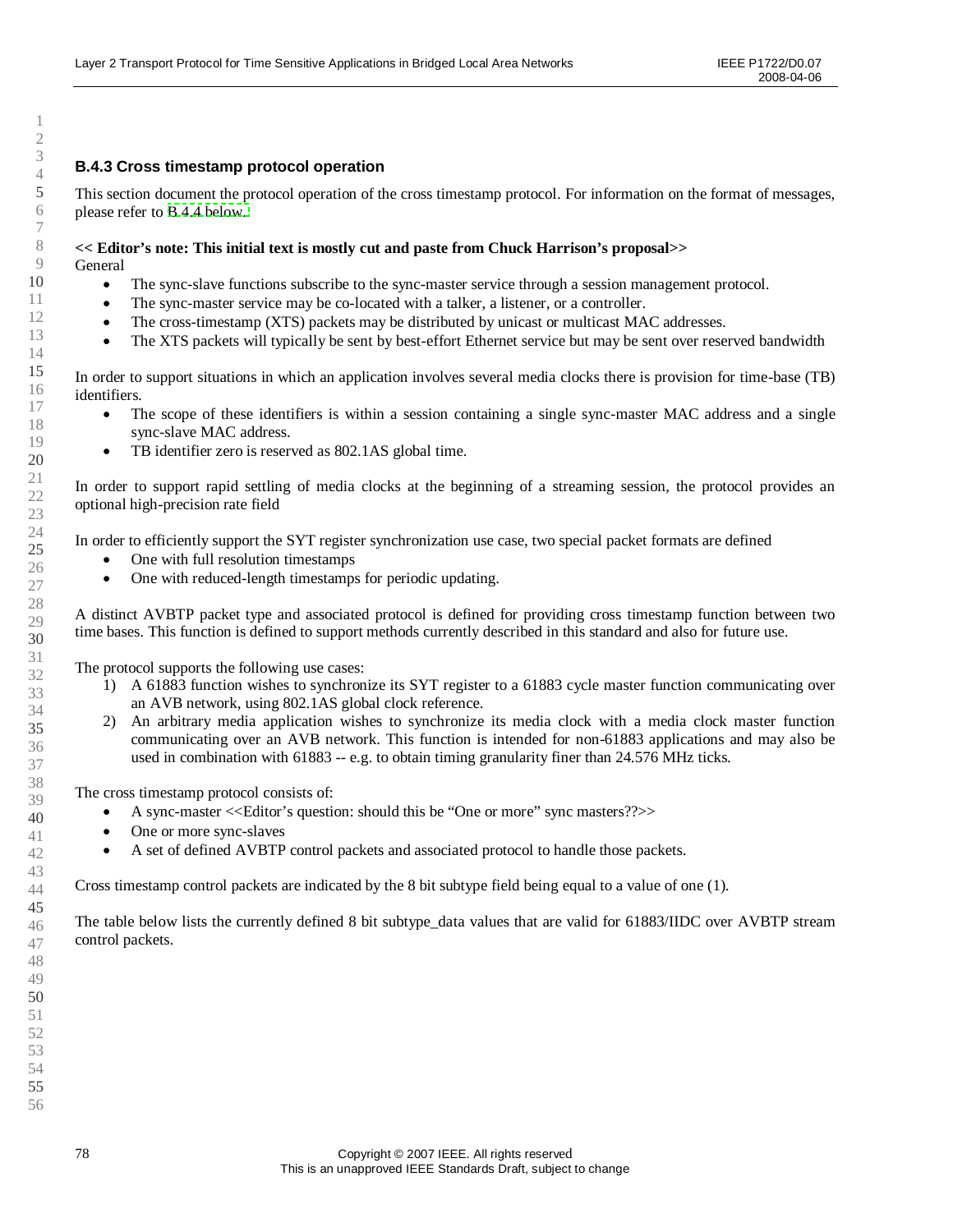<span id="page-78-0"></span>

| Value<br>(decimal) | <b>FUNCTION</b>    | Meaning<br>3                            |
|--------------------|--------------------|-----------------------------------------|
|                    | FULL XTS           | "Full" SYT Cross Timestamp (XTS) packet |
|                    | <b>UPDATE XTS</b>  | "Update" SYT XTS packet                 |
|                    | <b>GENERIC XTS</b> | "Generic" XTS packet                    |
| $3 - 255$          |                    | Reserved                                |
|                    |                    | $\Omega$                                |

**Table B.2-- subtype\_data valid values for 61883/IIDC over AVBTP (subtype = 1)**

# **B.4.4 XTS frame encapsulations**

# **B.4.4.1 Common XTS frame format**

**<<Editor's note: Text TBD>>**



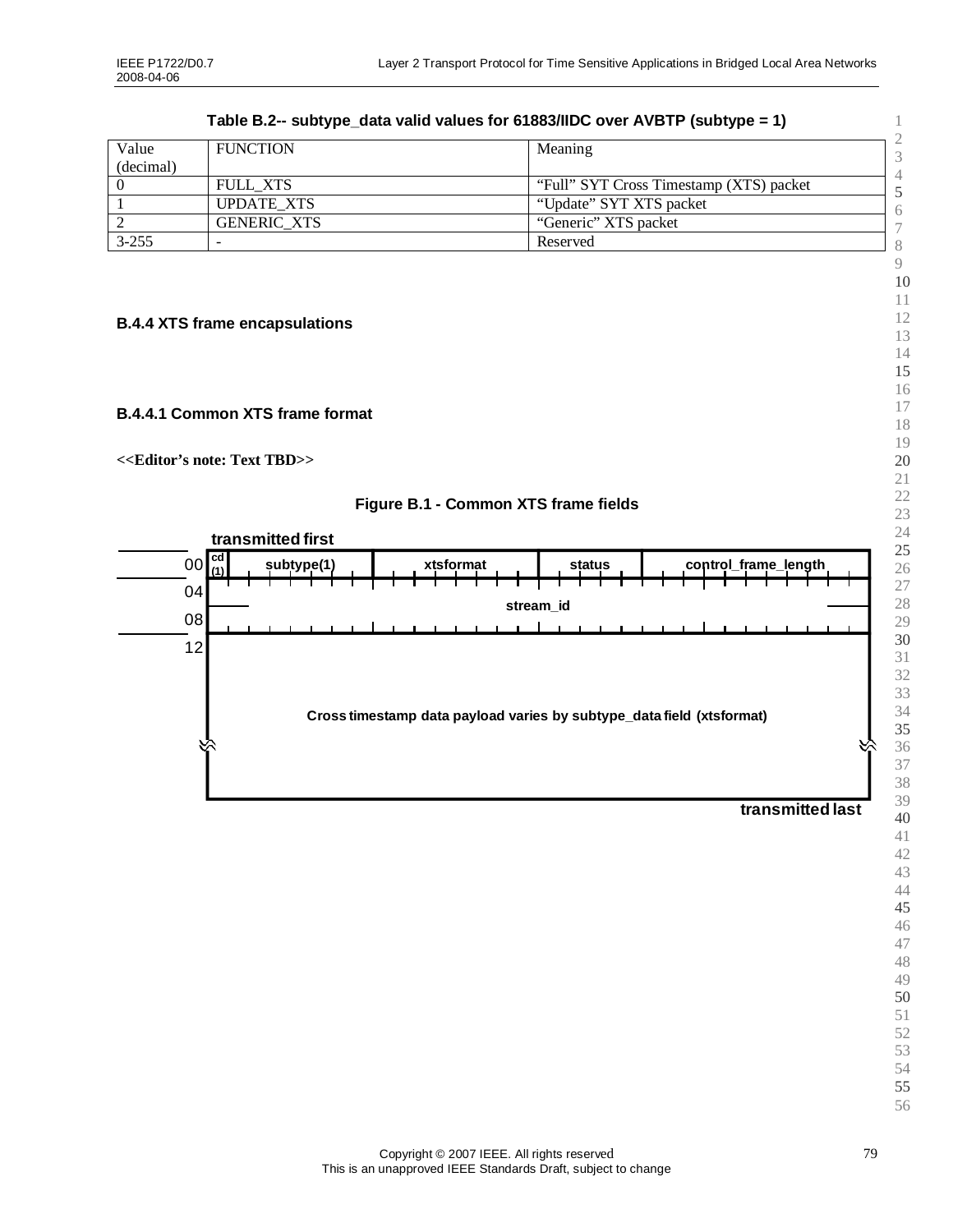# **B.4.4.2 Full SYT XTS format**

**<< Editor's note: Text cut and pasted from Chuck Harrison's proposal>>**

**<< Editor's comment: As there is a lot of padding (as we still have to generate minimum 64 byte frames for Ethernet) we could possibly use the same payload format for both the "Full"and the "Update"SYT XTS frames. Another option would be to use the "Generic"format and reserve the TB1 and TB2 values for 802.1AS and 1394/61883 (24.567 MHz).>>**

#### **Figure B.2 -- Full SYT XTS frame format**



# **B.4.4.3 Update SYT format**

#### **<< Editor's note: Initial text from Chuck Harrison's proposal below>>**

Global timestamp applies to an integer millisecond cycle count (i.e. cycle offset = , (cycle\_count) mod  $8 = 0$ ) within 0.25 second of frame transmission time.

#### **Figure B.3 - Update XTS frame format**

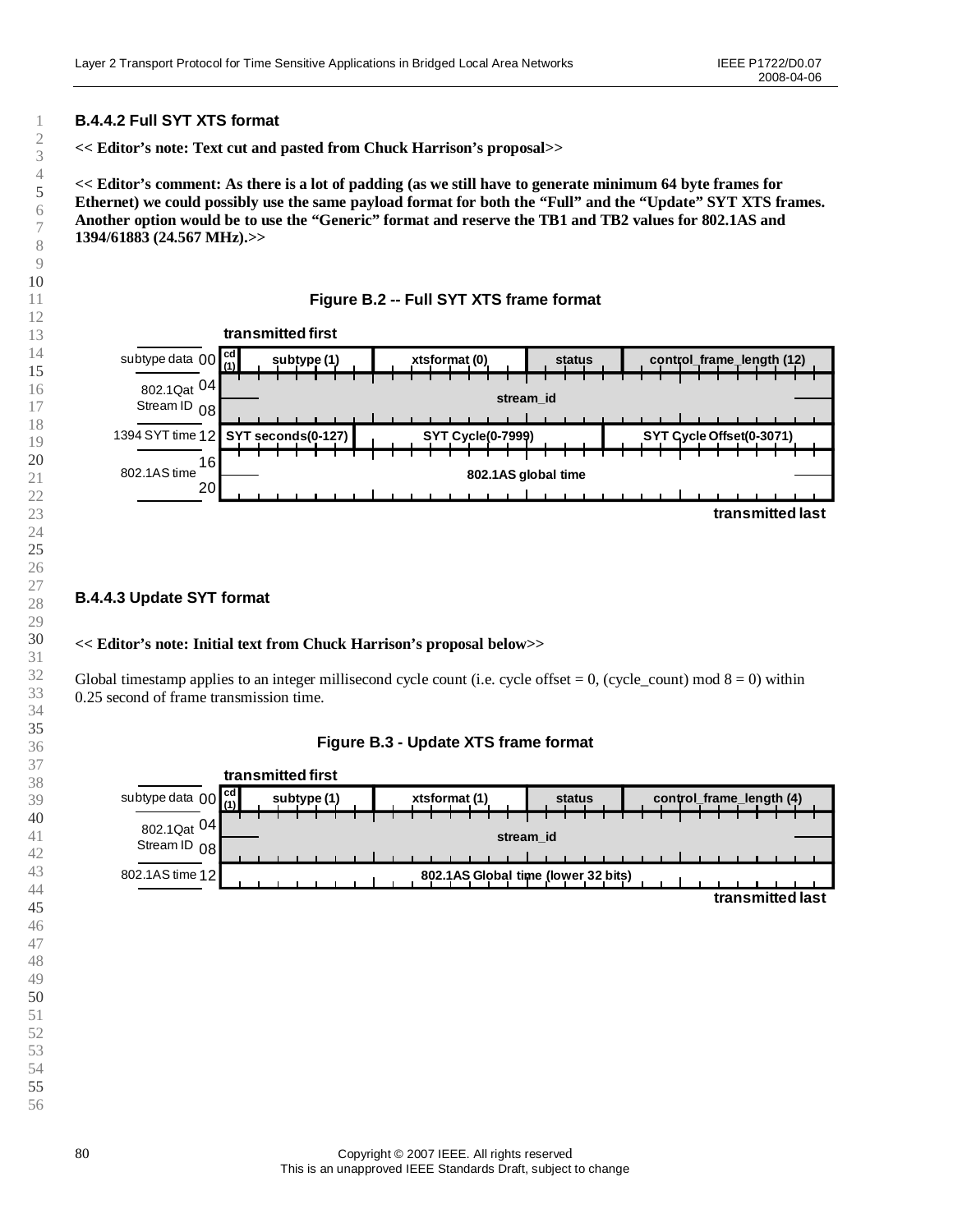# **7.3.1.1 Generic format XTS frame**





#### **B.4.5 Synchronization**

<<Editor's note: TBD>>

# **B.4.6 Queuing/Scheduling Mechanisms**

<<Editor's note: TBD>>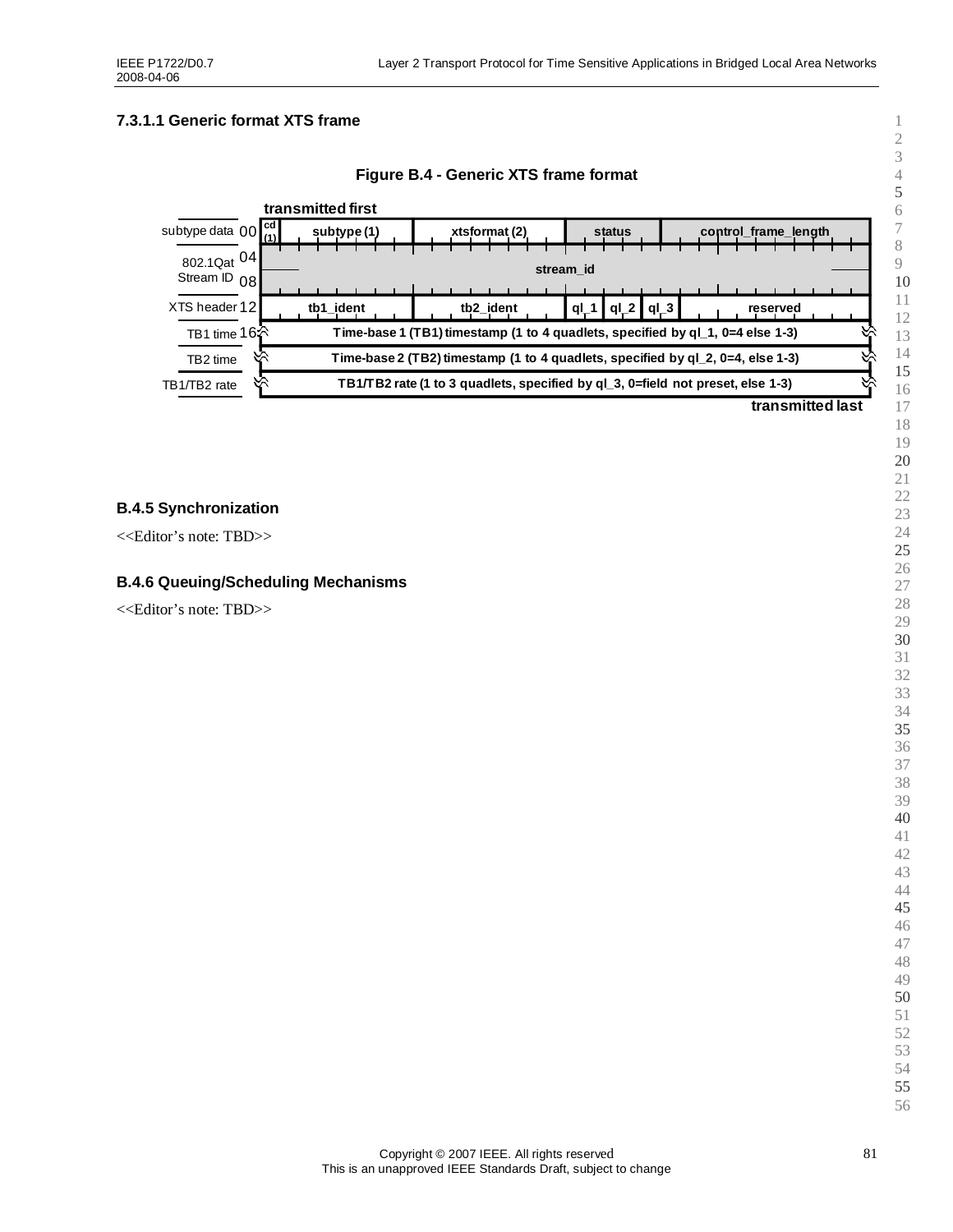# THIS PAGE LEFT INTENTIONALLY BLANK

<<Editor's note: This is because the template automatically forces Annexes to start on an odd numbered page>>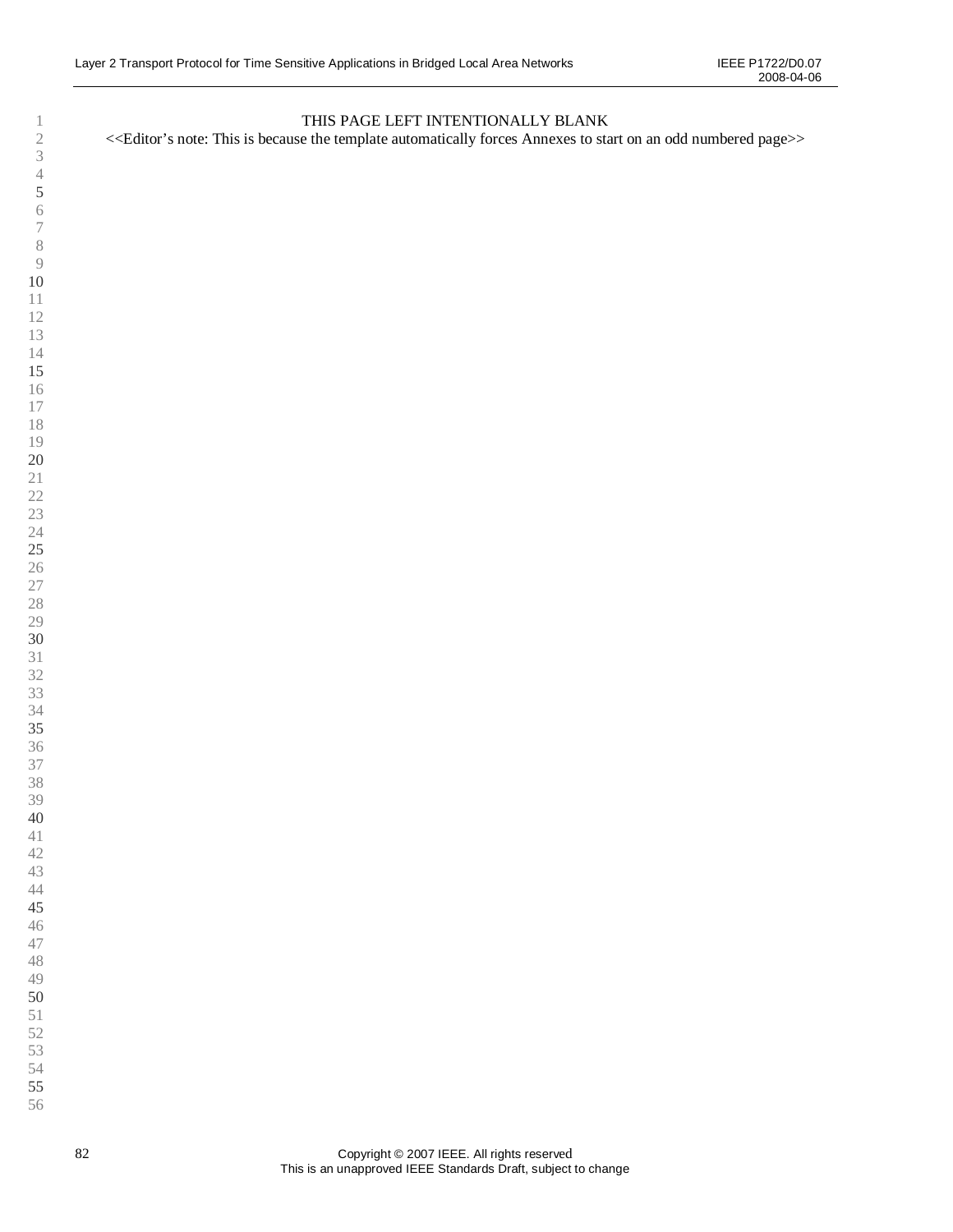# **Annex C(normative) MAC Address Acquisition Protocol (MAAP)**

# **C.1 Overview**

**<<Editor's note: I have significantly changed this section based on verbal feedback from AVBTP and AVB meetings, so the intent is not to have this section perfect, but hopefully with enough detail to start the conversation on the changes that I was OK'd to take a first cut at.**

**In general, more and more this protocol is being discussed as a possible method to allocate not just Multicast addresses for AVBTP, but also for other 802.1 uses where multiple unique multicast and unicast addresses (such as VMWare, applications that need guaranteed unique user assigned source MAC addresses, IEEE 1733, etc.). Also I have been tasked to do on this first cut:**

- 1) **Make it so we can have shared Multicast MAC addresses in the future**
	- i) **I have not put in any text about this yet, but my thought is to use the new flags field and create a shared address indicator where the application can request a Multicast MAC address range that either can or cannot be shared. Comments on this would be appreciated**
- 2) **Allow the protocol to allocate both Multicast and Unicast addresses**
- 3) **Allow the protocol to accommodate a future MAC address allocation server (similar to DHCP for IPv4) where you are told to use a specified address as given by a server rather than a random selection (this is also done to speed up the process if a server is available)**
	- i) **With that, I've added ASSIGN and UNASSIGN messages so that a server can say "I know you asked for range A, but I want/need you to use range B instead"**

**Another thing I've done is gone back and read Dr. Stuart Cheshire's Zeroconf book in that I wasn't happy with the first draft where you'd have to wait for 10 seconds to get a MAC address. Based on reading Zeroconf's methods for both IPv4 and DNS name assignment, I've added an announce phase (used by IPv4 link local assignment) and also used shorter timeouts (used by name assignment).**

**All comments and questions are welcome and we do plan to discuss this Proposed annex in detail at the Beaverton Oregon face to face IEEE P1722 meeting>>.**

Multicast MAC addresses will be required by AVBTP for the transmission of media stream from one talker to multiple listeners. As AVBTP runs directly on a layer 2 transport, there is no existing protocol to dynamically allocate multicast MAC addresses for AVBTP.

A reserved block of Multicast MAC addresses has been reserved for the use of AVBTP these are from xx-xx-xx-xx-xx-xx through yy-yy-yy-yy-yy-yy. **<<Editor's note, this range will be filled in once we have the range allocated to us from the IEEE>>**

The MAC address Acquisition Protocol (MAAP) specifies a mechanism to dynamically allocate Multicast and Unicast MAC addresses in a specified address range. The base protocol uses a request, announce, defend and release mechanism and also has been designed to allow for future enhancements of supporting a MAC address assignment server via the assign and un-assign mechanisms.

In the case of AVBTP using MAAP, any application that uses addresses from the AVBTP multicast address range must make use of the AVBTP Multicast Acquisition Protocol to request and defend those addresses.

To obtain a set of addresses, an application randomly selects a multicast address from the desired range and multicasts probe packets containing the desired address range. The application then listens for a defend response or assign command. A defend response indicates that the address is in use. If no responses are received the multicast address is then assigned for use by the application. If any response is received indicating the address is already in use, then the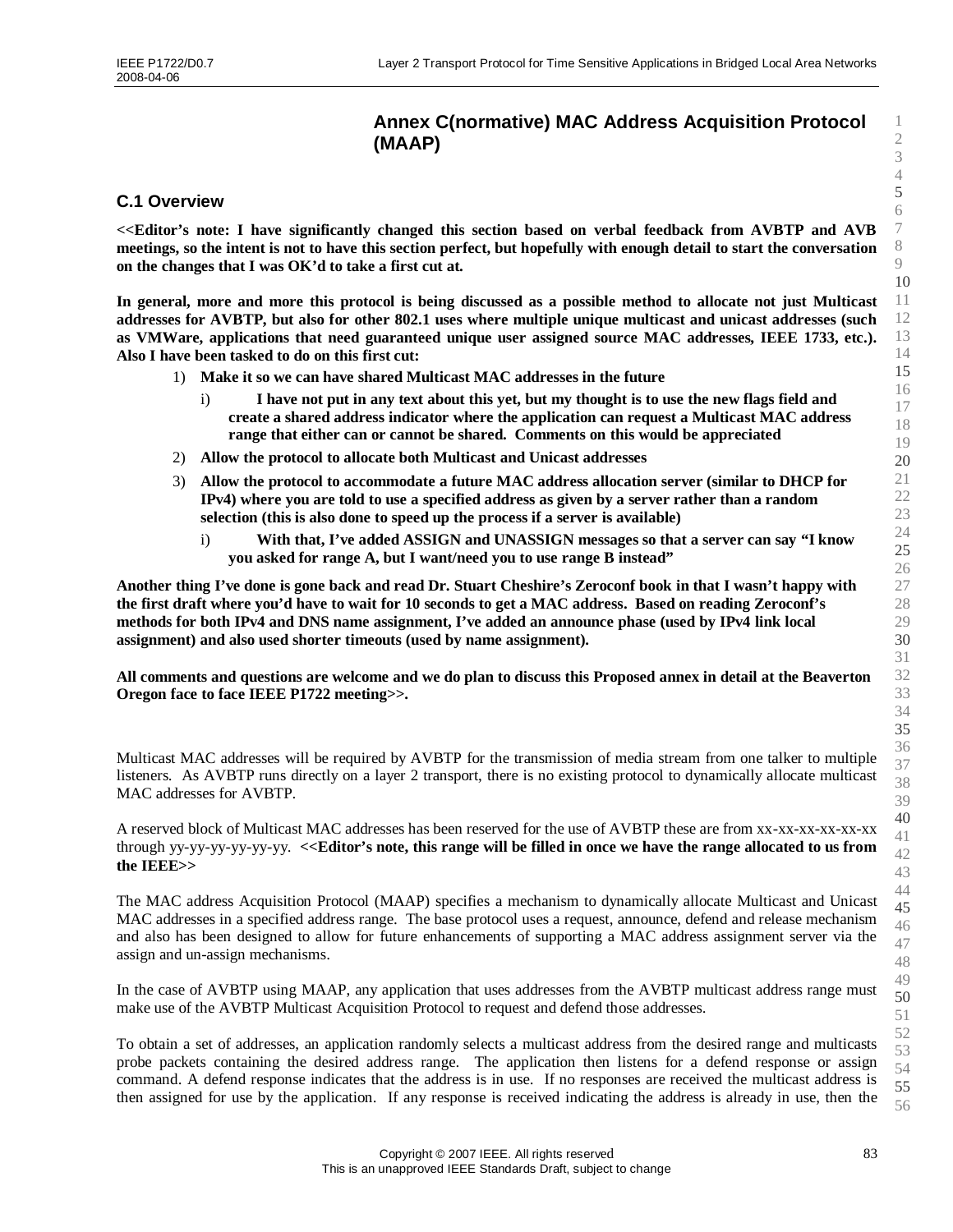MAAP layer randomly selects a new address range and begins sending probe packets containing the new address range. The process is repeated until an address range is successfully obtained at which point the MAAP layer informs the application of the resulting address range.

Once the MAAP layer has obtained a multicast address it is required to remember and defend the address until it is until it is released by the application. Defending an address consists of listening for probes to use the address and responding to the probes signifying that the address is already in use.

MAC addresses can be allocated individually or as a consecutive range. A MAAP entity that is already acquired any address in a probed range must respond to the probes to defend its address.

# **C.2 Protocol Message Format**

All MAAP frames shall be transmitted using 802.1Q tagged using a fixed Priority value of 6 and a VLAN ID of zero(0). For 802.3 and example is shown in the figure below.



#### **Figure C.1 –802.3 MAAP frame format**

<sup>6</sup> 7 8 9 10 11 12 13 14 15 16 17 18 19 20 21 22 23 24 25 26 27 28 29 30 31 32 33 34 35 36 37 38 39 40 41 42 43 44 45 46 47 48 49 50 51 52 53 54 55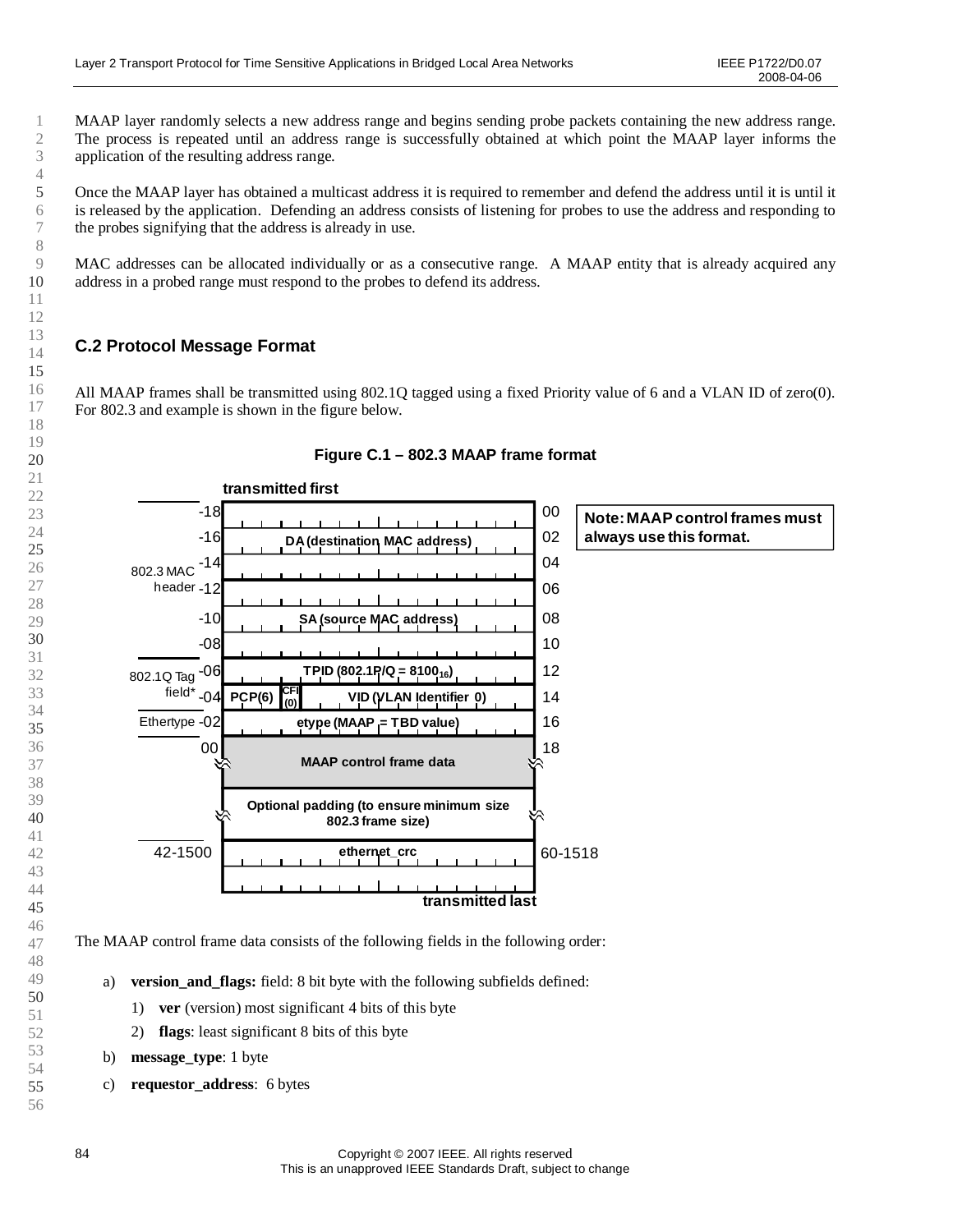- d) **requested\_start\_address**: 6 bytes
- e) **requested\_end\_address**: 6 bytes
- f) **start\_address**: 6 bytes
- g) **end\_address**: 6 bytes

A diagram of the MAAP frame format is shown in the following figure



#### **Figure C.2 –802.3 MAAP frame format**

. The frame type is identified in the message\_type field as follows:

| Table C.1-MAC address Acquisition protocol message types |  |  |  |  |  |  |  |  |  |
|----------------------------------------------------------|--|--|--|--|--|--|--|--|--|
|----------------------------------------------------------|--|--|--|--|--|--|--|--|--|

| $1$ able 0.1 Times addition requisition protocol incodage types |                      |                                         | 41       |
|-----------------------------------------------------------------|----------------------|-----------------------------------------|----------|
| Value                                                           | <b>FUNCTION</b>      | Meaning                                 | 42       |
| (decimal)                                                       |                      |                                         | 43       |
|                                                                 | --                   | Reserved                                | 44       |
|                                                                 | <b>MAAP PROBE</b>    | Probe MAC address(es) frame             | 45       |
|                                                                 | <b>MAAP DEFEND</b>   | Defend address(es) response frame       | 46       |
| $\mathbf{z}$                                                    | <b>MAAP ANNOUNCE</b> | Announce MAC address(es) acquired frame | 47       |
|                                                                 | <b>MAAP RELEASE</b>  | Release MAC acquired address(es)        | 48       |
|                                                                 | <b>MAAP ASSIGN</b>   | Assign MAC address(es) command          | 49       |
|                                                                 | MAAP_UNASSIGN        | Unassign MAC address(es) command        | 50<br>51 |

All MAAP frames are sent with a multicast destination MAC address set to the reserved MAAP protocol Multicast address of zz-zz-zz-zz-zz-zz. **<<Editor's note, this reserved Multicast address shall be set in a future revision of this document per IEEE rules and procedures. Current suggestion is that it is in the same OUI and address range of the Multicast Registration Protocol (MRP)>>**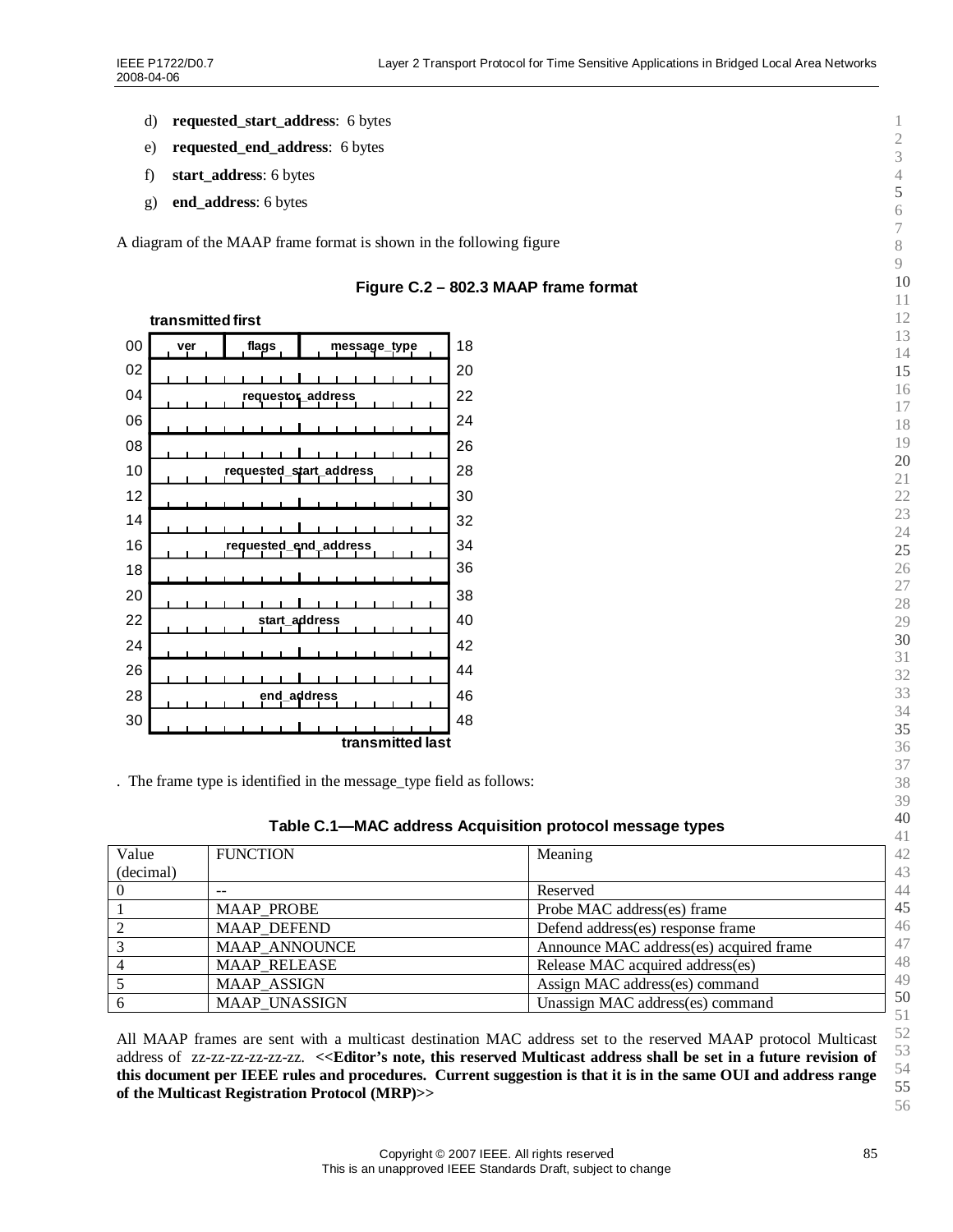The Source MAC Address shall be set to the MAC address of the sender.

The first Ethertype field shall be set to the  $802.1Q$  Ethertype of  $81-00<sub>16</sub>$ .

The Priority Control Point (PCP) field shall be set to 6.

The Canonical Format Indicator shall be set to zero(0).

The VLAN Identifier shall be set to zero(0).

The Ethertype following the 802.1Q shall be the MAAP reserved Ethertype of nn-nn<sub>16</sub>. <<**Editor's note: This Ethertype will be allocated in a future version of this specification per normal IEEE procedures>>**

In a Probe message, the requested\_start\_address and requested\_end\_address fields shall be set to the start and ending MAC addresses of the requested range. If a single MAC address is requested, then Start Address and End Address shall be set to the same value.

The requested\_start\_address and requested\_end\_address represent an inclusive request for all MAC addresses between a range of addresses. The start address shall be lower than or equal to the end address so that receivers of messages can determine exactly the range and number of addresses being requested.

**<<Editor's note: I removed the following text from the first draft of "***No ordering of Start Address and End Address should be implied. The Start Address may be numerically greater than, less than or equal to End Address***." The reason for this was I actually coded up the original proposal in C code, and it was too difficult to figure out the ranges and look for conflicts and it made it much simpler to know that the end address was always a higher numerical address in parsing, finding conflicts in address tables, figuring out the count of addresses, etc. I am assuming there was some justification for this original text, so if there is a reason for why the start address needs to be numerically greater, please explain and defend the reasoning for this>>**

In a Response message, the Start Address and End Address fields shall be set to values of the start and end of the range of addresses that conflict with the requested range. If only a single address is conflicting then Start Address and End Address shall be set to the same value.

# **C.3 Requesting an address range**

An application allocates an address by requesting the MAAP entity to acquire a specified number of Multicast or Unicast addresses.

If the application has previously obtained an address range and has access to persistent storage, the application should have recorded the previous address range and should attempt to reuse the saved address range.

If no previous addresses were previously allocated then the MAAP entity randomly selects an address range based on the number of addresses requested by the application to acquire and a range of addresses specified by the application (for example, the AVBTP reserved multicast address range) . The MAAP entity selects a subset of that range based on the count of addresses requested and where the requested start address is selected using a pseudo-random number generator with a uniform distribution across the reserved range xx-xx-xx-xx-xx-xx through yy-yy-yy-yy-yy-yy-yy-

The pseudo-random number generation algorithm must be chosen so that different hosts do not generate the same sequence of numbers for subsequent Probe frames. The pseudo-random number generator should be seeded using the least significant bytes of IEEE 802 MAC address of the requestor.

Once the address is selected the MAAP entity will start the address acquisition process. It starts by:

- Setting the maap\_probe\_counter to MAAP\_PROBE\_RETRANSMITS.<br>– Formatting a new probe frame with:
- Formatting a new probe frame with: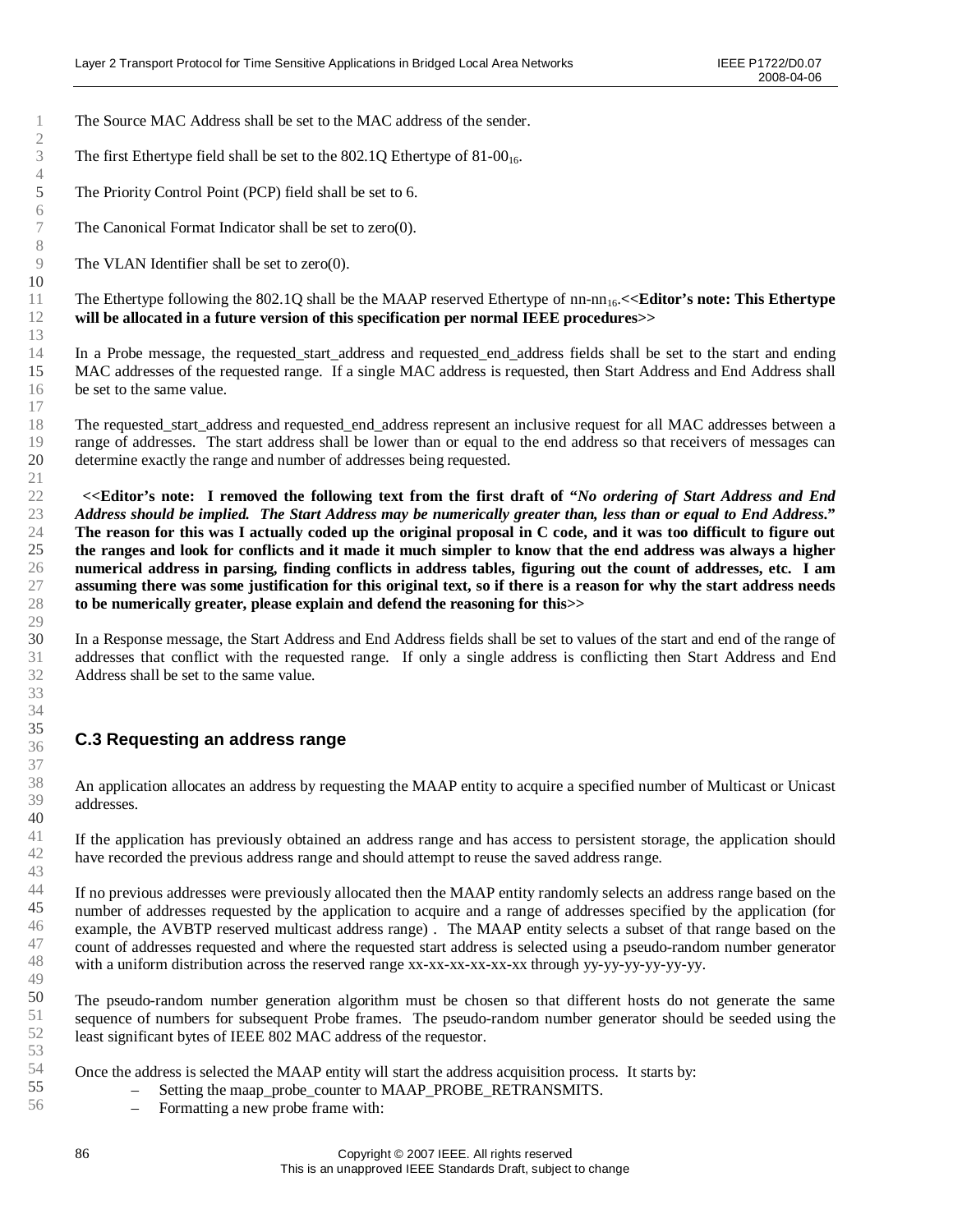| requestor_start_address field set to the Unicast MAC address associated with the MAAP entity<br>$\bullet$                                                                                          | $\mathbf{1}$     |
|----------------------------------------------------------------------------------------------------------------------------------------------------------------------------------------------------|------------------|
| requested_start_address field set to the start of the address range requested<br>$\bullet$                                                                                                         | $\sqrt{2}$       |
| requested_end_address field set to the start of the address range requested<br>٠                                                                                                                   | $\overline{3}$   |
| start_address field set to 00:00:00:00:00:00<br>$\bullet$                                                                                                                                          | $\sqrt{4}$       |
| end_address field set to 00:00:00:00:00:00                                                                                                                                                         | 5                |
| Sending the frame to the network                                                                                                                                                                   | $\sqrt{6}$       |
| Decrementing the maap_probe_counter by 1<br>$\overline{\phantom{0}}$                                                                                                                               | $\boldsymbol{7}$ |
| Starting the maap_probe_timer setting it to a random value selected uniformly in the range between                                                                                                 | $8\,$            |
| MAAP_PROBE_INTERVAL_BASE to MAAP_PROBE_INTERVAL_BASE plus                                                                                                                                          | $\overline{9}$   |
| MAAP_PROBE_INTERVAL_VARIATION milliseconds,                                                                                                                                                        | 10               |
|                                                                                                                                                                                                    | 11               |
| If a defend response or announce indication frame is received that contains a conflicting address range as reported in the                                                                         | 12               |
| start_address and end_address of that frame, then the MAAP entity shall randomly select a new set of addresses, and set                                                                            | 13               |
| the maap_probe_counter to MAAP_PROBE_RETRANSMITS                                                                                                                                                   | 14               |
|                                                                                                                                                                                                    | 15               |
| If an assign message is received where the requestor_address, requested_start_address and requested_end_address match                                                                              | 16               |
| the sent probe message, then the MAAP entity will start the announce process and inform the application of the assigned                                                                            | 17               |
| MAC address range from the start_address and end_address fields of the incoming message.                                                                                                           | 18<br>19         |
| If a maap_probe_timer expires, then the MAAP entity will decrement the maap_probe_counter.                                                                                                         | 20               |
| If the maap_probe_counter is equal to zero, then the MAAP entity will inform the application that the Address                                                                                      | $21\,$           |
| range has been acquired and the MAAP entity will start the announce process.                                                                                                                       | 22               |
| If the maap_probe_counter is greater than zero, then the MAAP entity will retransmit the current address range,                                                                                    | 23               |
| decrement the maap_probe_counter by one and restart the maap_probe_timer to a new random value selected                                                                                            | 24               |
| uniformly<br>MAAP_PROBE_INTERVAL_BASE<br>from<br>in<br>the<br>between<br>range<br>to                                                                                                               | 25               |
| MAAP_PROBE_INTERVAL_BASE plus MAAP_PROBE_INTERVAL_VARIATION milliseconds,                                                                                                                          | 26               |
|                                                                                                                                                                                                    | $27\,$           |
|                                                                                                                                                                                                    | 28               |
|                                                                                                                                                                                                    | 29               |
| <b>C.4 Announcing an acquired MAC Address Range</b>                                                                                                                                                | 30               |
| Once an address range is acquired, the local MAAP entity shall announce to the network by sending announce messages                                                                                | 31               |
| to the network. It does this by:                                                                                                                                                                   | 32               |
|                                                                                                                                                                                                    | 33               |
| Setting the maap_announce_counter to MAAP_ANNOUNCE_RETRANSMITS.<br>$\overline{\phantom{0}}$                                                                                                        | 34               |
| Formatting a new announce frame with:                                                                                                                                                              | 35               |
| requestor_start_address field set to Unicast MAC address associated with the MAAP entity                                                                                                           | 36               |
| requested_start_address field set to the start of the address range acquired                                                                                                                       | 37               |
| requested_end_address field set to the end of the address range acquired                                                                                                                           | 38               |
| start_address field set to the start of the address range acquired                                                                                                                                 | 39<br>40         |
| end_address field set to the end of the address range acquired                                                                                                                                     | 41               |
| Sending the frame to the network                                                                                                                                                                   | 42               |
| Decrementing the maap_announce_counter by 1<br>$\overline{\phantom{0}}$                                                                                                                            | 43               |
| Starting the maap_probe_timer setting it to a random value selected uniformly in the range between<br>$\overline{\phantom{m}}$<br>MAAP_ANNOUNCE_INTERVAL_BASE to MAAP_ANNOUNCE_INTERVAL_BASE plus  | 44               |
| MAAP_ANNOUNCE_INTERVAL_VARIATION milliseconds,                                                                                                                                                     | 45               |
|                                                                                                                                                                                                    | 46               |
| < <editor's about="" and="" announces="" count="" etc.="" have="" here="" how="" is="" more="" need="" note:="" or<="" repeat="" similar="" text="" th="" until="" zero,=""><th>47</th></editor's> | 47               |
| refer to C.5 on defending and address during the announcement phase. >>                                                                                                                            | 48               |
|                                                                                                                                                                                                    | 49               |
|                                                                                                                                                                                                    | 50               |
|                                                                                                                                                                                                    | 51               |
| <b>C.5 Defending a MAC Address Range</b>                                                                                                                                                           | 52               |
|                                                                                                                                                                                                    |                  |
|                                                                                                                                                                                                    | 53               |
|                                                                                                                                                                                                    | 54               |
| Once the MAAP entity has acquired a set of addresses it must also defend those addresses.                                                                                                          | 55<br>56         |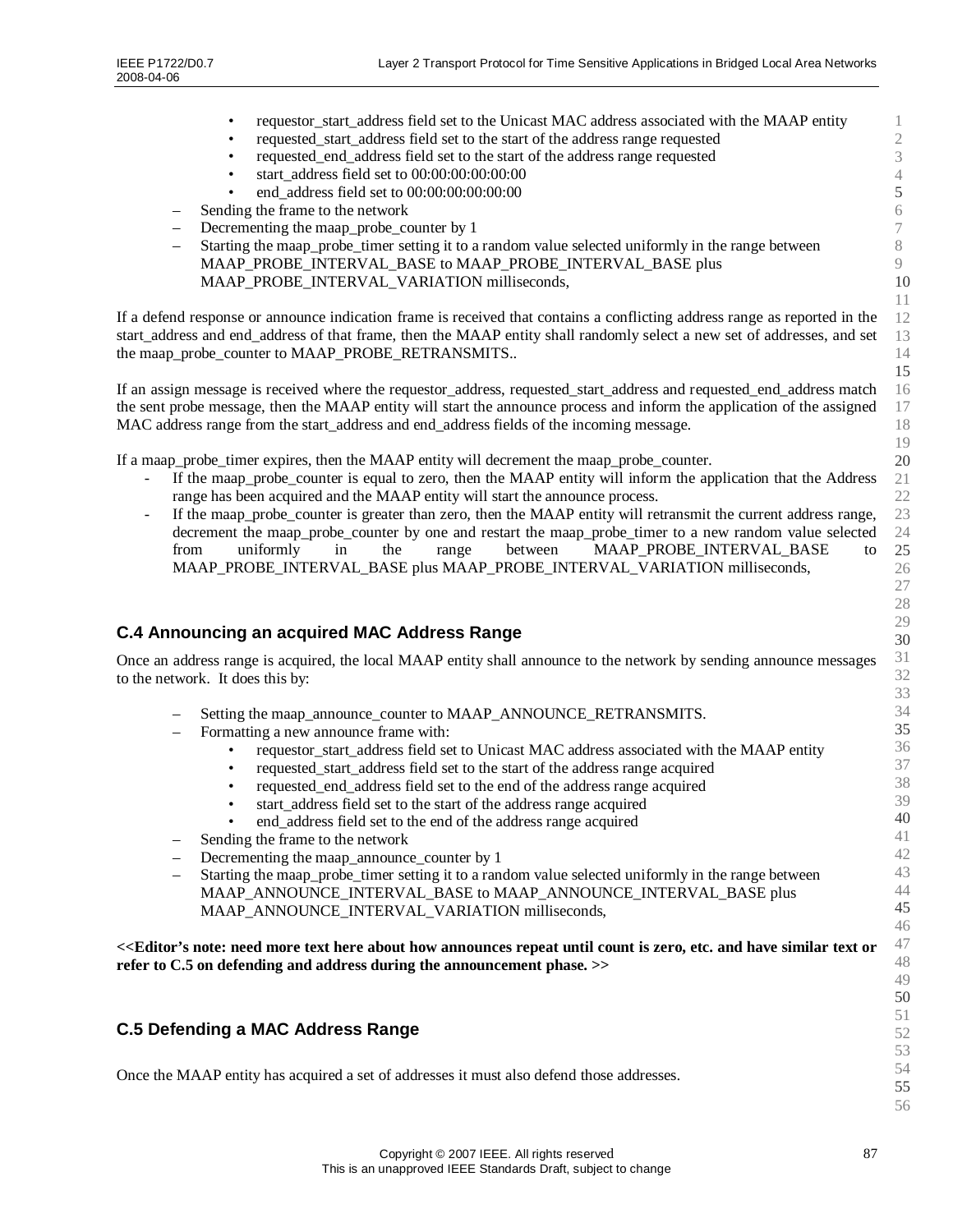If the MAAP entity receives a Probe that conflicts with any of its acquired addresses if shall send a Defend response frame back to the source of the Probe. The Response frame shall contain copies of the requestor address, requested\_start\_address and requested\_end\_address from the received Probe frame. It also then reports start and end of the conflicting address range in the start address and end address fields of the defend response frame. In the case that the application has obtained multiple MAC address ranges that conflict with the request, then any one of the address ranges that conflict shall be sent in the response. If another Request frame is received that conflicts with the address range not sent in the response, then a response frame shall be sent back to the source containing this address range.

The MAAP entity may send multiple Response packets to a received Probe if the application has multiple address ranges that conflict with the address range specified in the probe.

If the MAAP entity receives an Announce message that conflicts with any of its assigned MAC addresses, then another MAAP entity has a conflicting address range that it has acquired (possibly due to message loss, merging networks, etc.). In that case the receiving may send one and only one Defend message for that address range. If a subsequent announce message is sent from that remote MAAP entity, then the other side will not yield, so the local MAAP entity shall relinquish that MAC address range. shall send a Defend response frame back to the source of the Probe and informing the application of the address range being relinquished.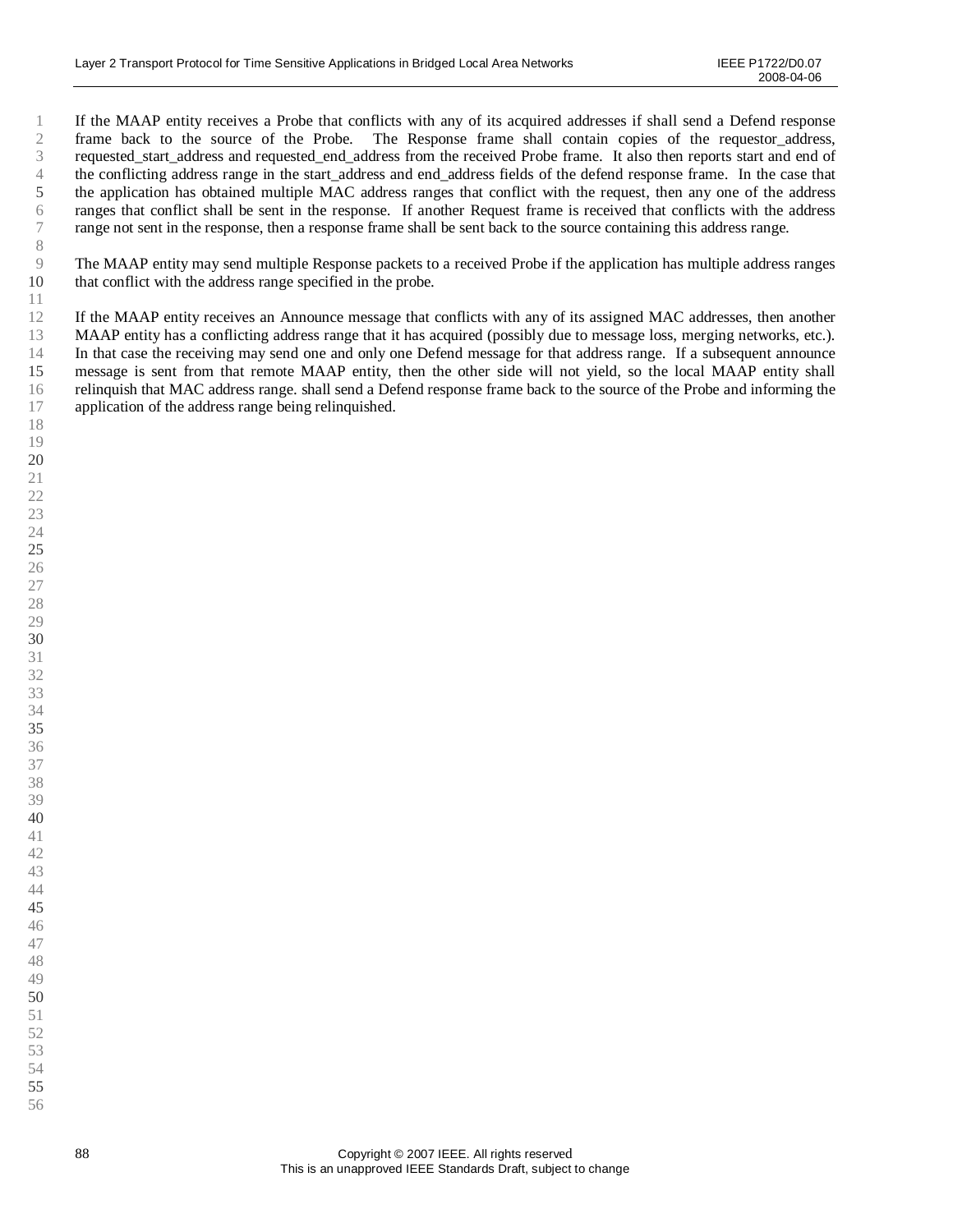# **Annex Z(informative) COMMENTARY**

This is a temporary Annex intended to record issues/resolutions thereof as the project proceeds. It will be removed prior to Sponsor ballot, and should be ignored for the purposes of TG/WG ballot.

# **Z.1 Unicast Destination MAC address support for stream data frames?**

Will we allow unicast MAC addresses now that we have a stream ID field? Previous versions said that we would use only multicast MAC addresses for stream data frames and that the multicast MAC address would serve as the Stream identifier. Now that we have a 64 bit stream ID in each frame, do we now also allow unicast MAC addresses?

**<<Editor's note: Consensus appears to be that AVBTP will not specify this and instead will "point to"802.1Qat for all management and specification of Stream IDs and their associated MAC addresses.>>**

# **Z.2 Need mechanism for getting PCP value for ClassA and ClassB streams**

Group opinion from 2007-09-23 Santa Clara meeting: We should hopefully have some mechanism to make this more plug and play to have some mechanism to automatically have AVB bridges inform AVBTP end stations on what the current value of Priority Code Point (PCP) is to be used for classA and classB streaming traffic if it is changed from the default.

**<< Editor's update 2007-10-04: This is currently being discussed as part of the work being done for 802.1Qat.>>**

# **Z.3 Does AV/C protocol need its own subtype?**

Would it be more appropriate to make AV/C the standard control for 61883 and use cd of 1 and subtype of 0? Can or should AV/C be used for anything besides 61883/IIDC encapsulation??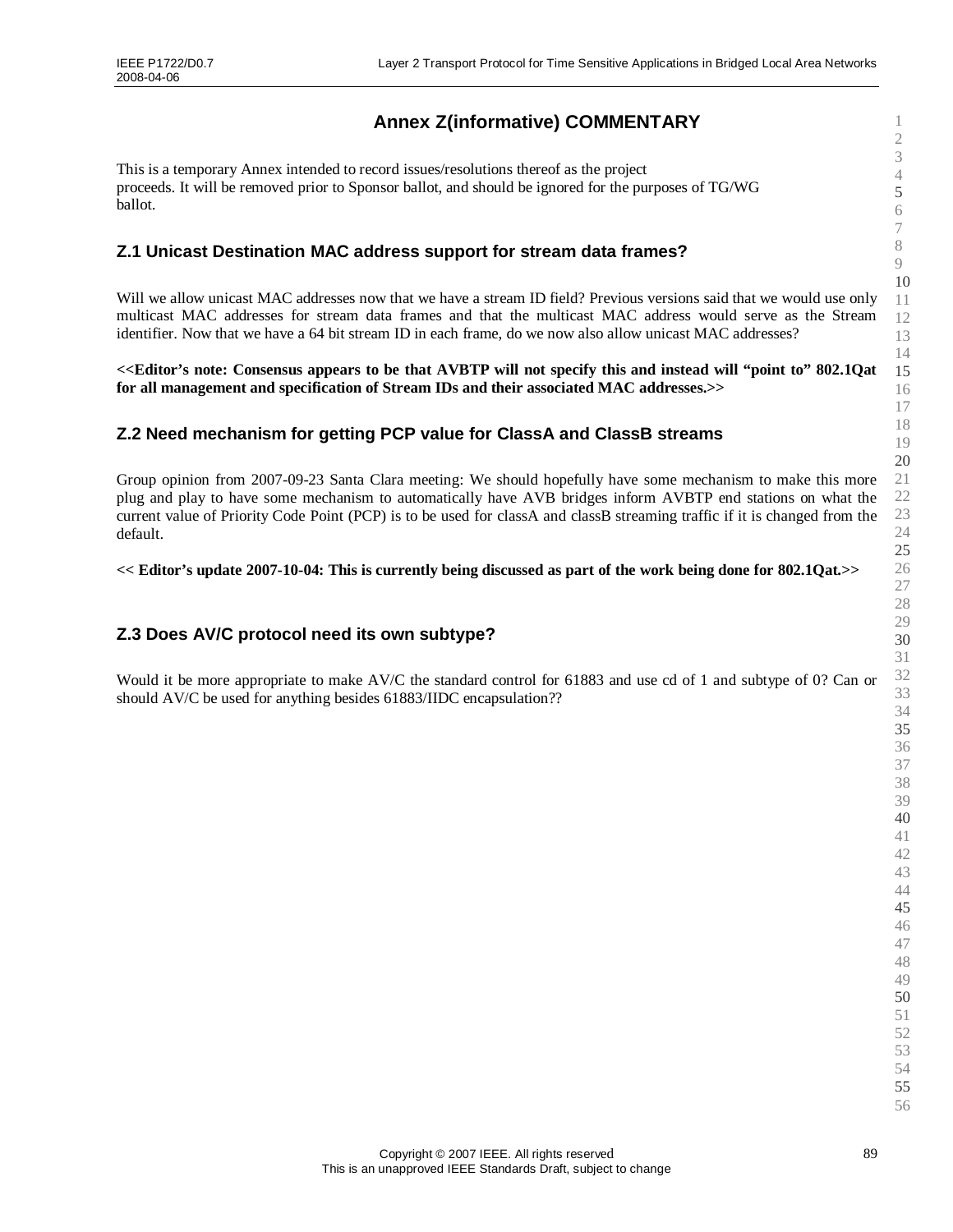# **Z.4 Need to define more details on format and function of AVBTP source Timestamp and relationship to use of the 61883 SYT field**

- Current consensus high level definition is "Nominal launch time (launch to the network)".
- For fragments, needs to be the same value for each fragment. 61883 type packets will want to be launched in 125us intervals (8 kHz clock)
- AVBTP will also need to deal with time changes in 802.1AS.
- Alternate proposal is that it is not tied to an 8kHz clock and is instead tied to the media clock and can be used as presentation time.
- Format of field is TBD (based on decision from 802.1AS)
- Full resolution target at  $\sim$ 1 second.
- Discussions to date have been where this timestamp indicates the "desired transmit time" for egress frames (i.e. when the frame is scheduled to be passed to 802.1Qav shaping for subsequent egress transmission).
- Further discussions will hopefully clarify the use of this field as we get further in our work on Timing and Synchronization details.
- **<<Editor's note: We have made good progress on this based on the work done by Craig Gunther (see current draft sections for changes in timing and synchronization for common, 61883 and Annex B. Current consensus (to my understanding) is:**
	- 1) we will not use the CIP header SYT field for the AVBTP end stations, we will use the AVBTP timestamp field. Only 1394 to 1722 gateways will need to deal with time translations/management.
	- 2) we will keep the avbtp\_timestamp field at 32 bits
	- 3) we will use nanoseconds since epoch giving a resolution of around 4 seconds.
	- 4) avbtp timestamp will be used for presentation time similar to the way that presentation time is used in IEC 61883.
	- 5) we will default to 2 milliseconds to add to sample data ingress time to create presentation time to put into the frame.
	- 6) for 61883 type traffic with SPH=0 we will use the SYT\_INTERVAL mechanism (DBC used to calculate which sample frame the timestamp is related to), but use the avbtp\_timestamp field instead of the SYT field.

With #6 above, we still need to work on how to handle SPH=1 for MPEG 61883-4 and 61883-7 traffic where in 1394/61883, the SYT field is in the source packet and not in the CIP header

>>

# **Z.5 Need to define how 802.1Qat stream IDs are used by AVBTP**

- Need to define relationship of stream IDs with source and destination MAC addresses.
- Need to have a standard Stream ID value that indicates that stream ID contains no data (perhaps all zeros or all ones?) so we can have control frames that either relate to a single stream or to a protocol options for a protocol (subtype). I would assume all zeros would be better as all ones in addresses are usually used for Broadcast.
- Need to define how stream ID management ties into AVBTP session management.